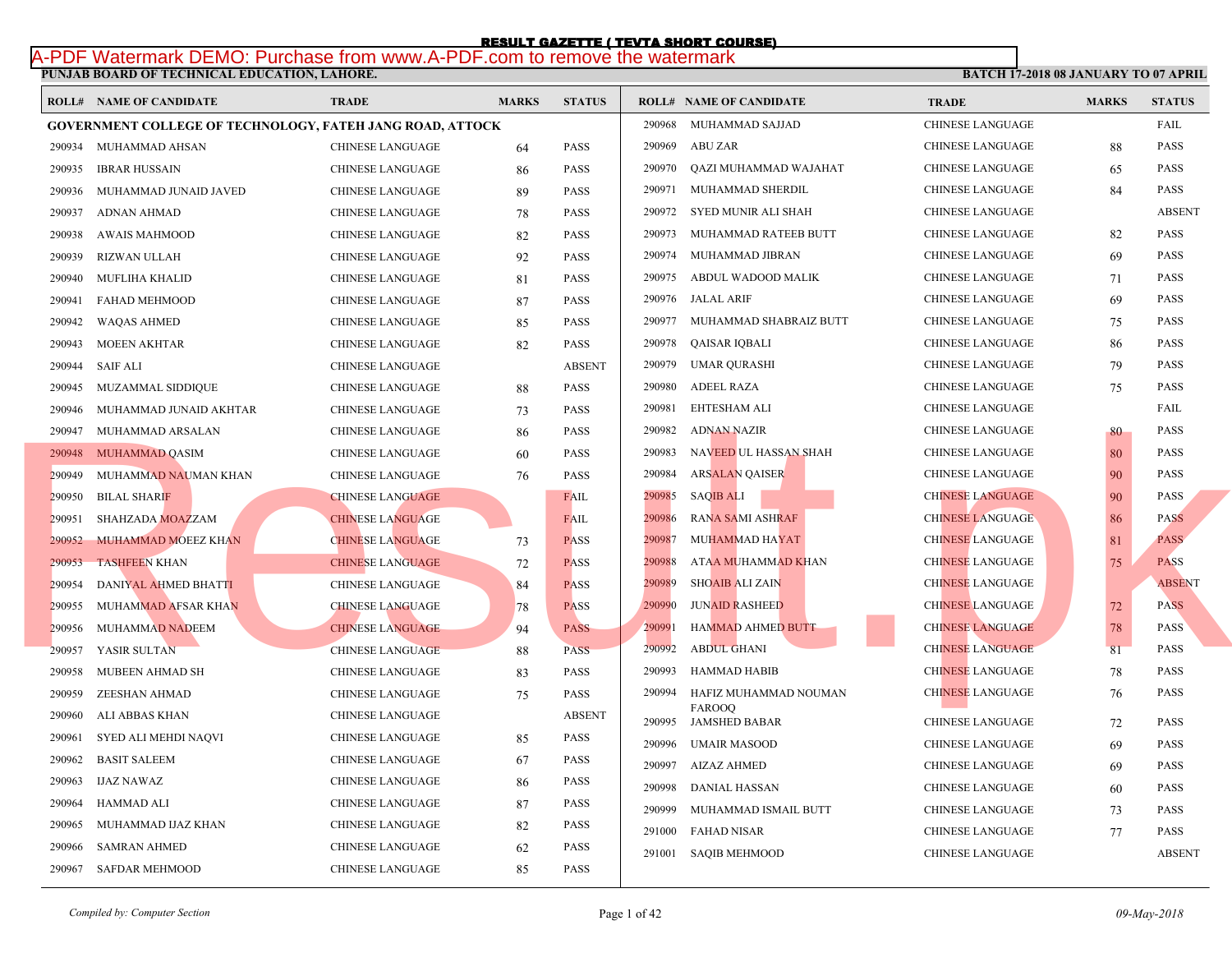|        | <b>ROLL# NAME OF CANDIDATE</b> | <b>TRADE</b>            | <b>MARKS</b> | <b>STATUS</b> |        | <b>ROLL# NAME OF CANDIDATE</b>                 | <b>TRA</b>  |
|--------|--------------------------------|-------------------------|--------------|---------------|--------|------------------------------------------------|-------------|
| 291002 | MUHAMMAD SHOAIB KHAN           | <b>CHINESE LANGUAGE</b> | 62           | <b>PASS</b>   | 291037 | MUHAMMAD UMAR FAROOQ                           | <b>CHIN</b> |
| 291003 | MUBASHIR MUKHTAR               | CHINESE LANGUAGE        | 80           | <b>PASS</b>   | 291038 | BILAWAL ALI NOOR                               | <b>CHIN</b> |
| 291004 | <b>NAVEED RAUF</b>             | CHINESE LANGUAGE        |              | <b>ABSENT</b> | 291039 | <b>AYAZ HUSSAIN</b>                            | <b>CHIN</b> |
| 291005 | AMIR MUHAMMAD                  | <b>CHINESE LANGUAGE</b> | 80           | <b>PASS</b>   | 291040 | SYED MUFASSIR HUSSAIN SHAH                     | <b>CHIN</b> |
| 291006 | AMMAR UL HASSAN                | CHINESE LANGUAGE        | 77           | <b>PASS</b>   |        | <b>BUKHARI</b><br>291041 SHAHID MUSHTAQ        | <b>CHIN</b> |
| 291007 | ALI HASSAN                     | CHINESE LANGUAGE        | 82           | <b>PASS</b>   |        | 291042 KHURAM SHAHZAD                          | <b>CHIN</b> |
| 291008 | MUHAMMAD WAQAR                 | CHINESE LANGUAGE        | 78           | PASS          |        | <b>GOVERNMENT COLLEGE OF TECHNOLOGY, HASIL</b> |             |
| 291009 | MUHAMMAD SHOIB AMIN            | <b>CHINESE LANGUAGE</b> | 65           | <b>PASS</b>   |        | <b>BAHAWALPUR</b>                              |             |
| 291010 | MUHAMMAD YASIN                 | <b>CHINESE LANGUAGE</b> | 89           | <b>PASS</b>   |        | 291043 MUHAMMAD WASEEM                         | <b>CHIN</b> |
| 291011 | <b>MASOOD AHMED</b>            | <b>CHINESE LANGUAGE</b> | 83           | <b>PASS</b>   | 291044 | MUHAMMAD KASHIF SHABBIR                        | <b>CHIN</b> |
| 291012 | KASHAF ULLAH KHAN KHATTAK      | <b>CHINESE LANGUAGE</b> | 83           | <b>PASS</b>   | 291045 | MUHAMMAD HASSAN SHABIR                         | <b>CHIN</b> |
| 291013 | MUHAMMAD AMIR HAMZA            | <b>CHINESE LANGUAGE</b> | 61           | <b>PASS</b>   | 291046 | MUHAMMAD FARHAN ALI                            | <b>CHIN</b> |
| 291014 | TEHSEEN ULLAH                  | CHINESE LANGUAGE        | 76           | <b>PASS</b>   | 291047 | MUHAMMAD AHSAAN                                | <b>CHIN</b> |
|        | 291015 SAMAR SAEED             | CHINESE LANGUAGE        | 83           | <b>PASS</b>   | 291048 | AJMAL ISHAQ                                    | <b>CHIN</b> |
|        | 291016 EHTESHAM AKHTAR         | CHINESE LANGUAGE        | 85           | <b>PASS</b>   | 291049 | <b>AMEER HAMZA</b>                             | <b>CHIN</b> |
|        | 291017 SAMI ULLAH JAN          | <b>CHINESE LANGUAGE</b> | 85           | <b>PASS</b>   | 291050 | MUHAMMAD YOUSAF SHAHEEN                        | <b>CHIN</b> |
| 291018 | SHAYAN KHALIL                  | CHINESE LANGUAGE        | 83           | <b>PASS</b>   | 291051 | SHAHEER SUHAIL QURESHI                         | <b>CHIN</b> |
| 291019 | <b>AAQIL KAMRAN</b>            | <b>CHINESE LANGUAGE</b> | 66           | <b>PASS</b>   | 291052 | AQI <mark>B</mark> JAVED                       | <b>CHIN</b> |
| 291020 | <b>UZAIR IQBAL</b>             | <b>CHINESE LANGUAGE</b> | 93           | <b>PASS</b>   | 291053 | <b>USAMA UBAID</b>                             | <b>CHIN</b> |
| 291021 | MUHAMMAD UMAR ALI RAJA         | <b>CHINESE LANGUAGE</b> | 85           | <b>PASS</b>   | 291054 | MOHAMMAD MUSA ASHER KHAN                       | <b>CHIN</b> |
| 291022 | <b>HAFIZ ABDUL WAHAB</b>       | <b>CHINESE LANGUAGE</b> | 79           | <b>PASS</b>   | 291055 | <b>TAREEN</b><br>KISHNA RAM                    | <b>CHIN</b> |
| 291023 | <b>WAQAS NISAR</b>             | <b>CHINESE LANGUAGE</b> | 88           | <b>PASS</b>   | 291056 | MUHAMMAD ASWAD JARRAR                          | <b>CHIN</b> |
| 291024 | <b>CHANGAIZ SARWAR KHAN</b>    | <b>CHINESE LANGUAGE</b> | 67           | <b>PASS</b>   | 291057 | <b>AMJAD LATEEF</b>                            | <b>CHIN</b> |
| 291025 | MUHAMMAD ADNAN JANJUA          | <b>CHINESE LANGUAGE</b> | 86           | <b>PASS</b>   | 291058 | <b>HAMAD SHABIR</b>                            | <b>CHIN</b> |
| 291026 | <b>ADIL SAEED</b>              | <b>CHINESE LANGUAGE</b> | 89           | <b>PASS</b>   | 291059 | MUHAMMAD WAQAR UL SALAM                        | <b>CHIN</b> |
| 291027 | <b>BILAL AHMED</b>             | <b>CHINESE LANGUAGE</b> | 65           | <b>PASS</b>   | 291060 | MUHAMMAD ZAHID HUSSAIN                         | <b>CHIN</b> |
| 291028 | SHEHMIR RIAZ BHATTI            | <b>CHINESE LANGUAGE</b> | 87           | <b>PASS</b>   | 291061 | MUHAMMAD JALAL JAMIL                           | <b>CHIN</b> |
| 291029 | SHEIKH AHSAN SHAHZAD           | CHINESE LANGUAGE        | 75           | <b>PASS</b>   | 291062 | SAQIB KHURSHID                                 | <b>CHIN</b> |
| 291030 | MUHAMMAD JUNAID                | CHINESE LANGUAGE        |              | <b>ABSENT</b> | 291063 | HAFIZ ABDUL MANNAN                             | <b>CHIN</b> |
| 291031 | REHAN RIAZ                     | CHINESE LANGUAGE        | 75           | <b>PASS</b>   | 291064 | <b>IMRAN YASIN</b>                             | <b>CHIN</b> |
| 291032 | MUHAMMAD AFZAD                 | CHINESE LANGUAGE        | 85           | <b>PASS</b>   | 291065 | HAFIZ MUHAMMAD TARIQ                           | <b>CHIN</b> |
| 291033 | KAMRAN AHMED                   | CHINESE LANGUAGE        | 91           | <b>PASS</b>   | 291066 | AMIR LASHARI                                   | <b>CHIN</b> |
| 291034 | <b>ZEESHAN AHMED</b>           | <b>CHINESE LANGUAGE</b> | 86           | <b>PASS</b>   | 291067 | MUHAMMAD RAHIL ASLAM                           | <b>CHIN</b> |
| 291035 | MUHAMMAD HAROON JAAN           | <b>CHINESE LANGUAGE</b> | 88           | <b>PASS</b>   | 291068 | MUBASHAR ARSHAD                                | <b>CHIN</b> |
|        | 291036 JEHANZEB                | <b>CHINESE LANGUAGE</b> | 80           | <b>PASS</b>   | 291069 | MUDASSIR ARSHAD                                | <b>CHIN</b> |
|        |                                |                         |              |               |        |                                                |             |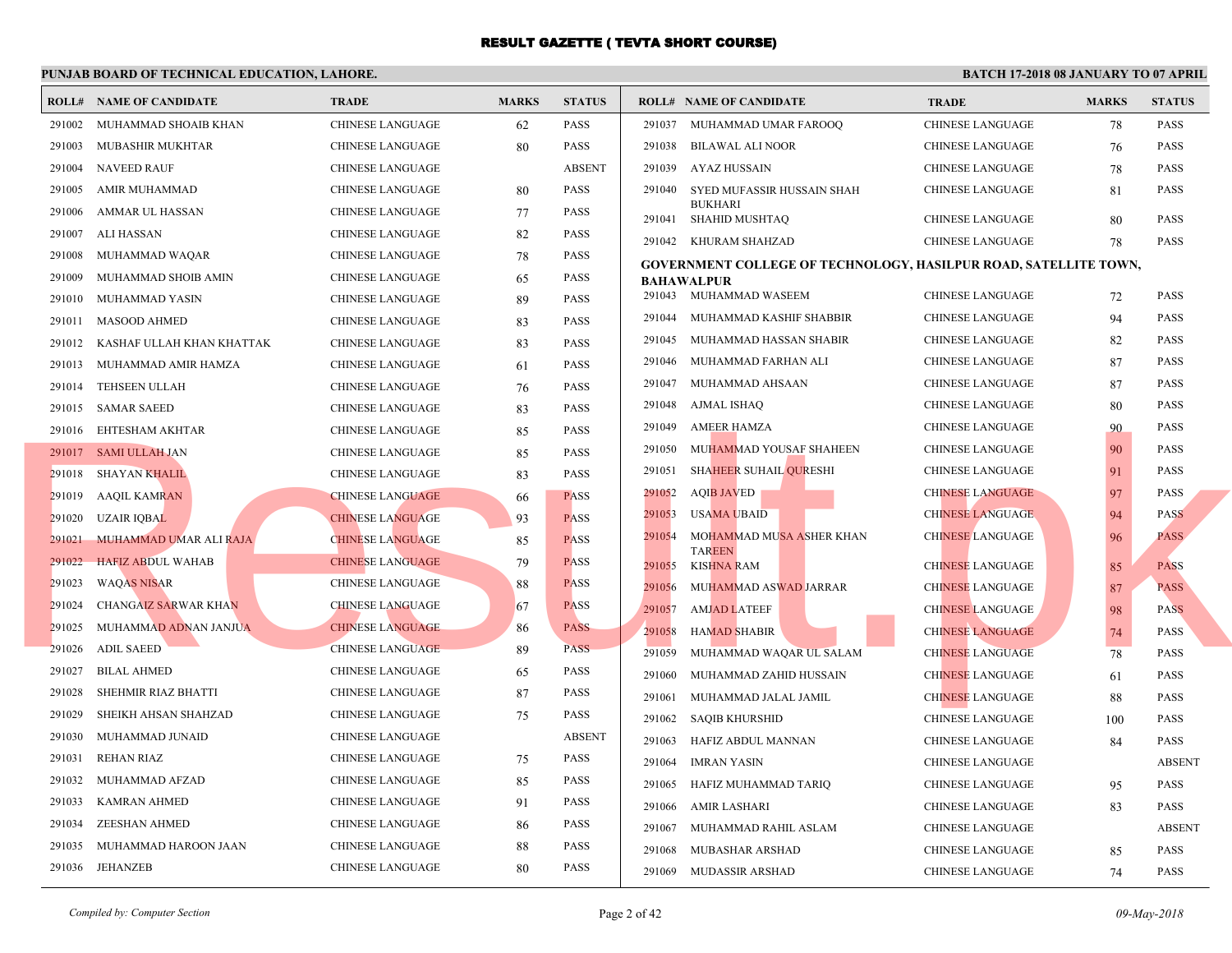|        | <b>ROLL# NAME OF CANDIDATE</b>    | <b>TRADE</b>            | <b>MARKS</b> | <b>STATUS</b> |        | <b>ROLL# NAME OF CANDIDATE</b> | <b>TRA</b>  |
|--------|-----------------------------------|-------------------------|--------------|---------------|--------|--------------------------------|-------------|
| 291070 | MUHAMMAD NADEEM IQBAL             | CHINESE LANGUAGE        | 86           | <b>PASS</b>   |        | 291105 MUHAMMAD SAJJAD BHATTI  | <b>CHIN</b> |
|        | 291071 MUHAMMAD MOKRRAM IQBAL     | CHINESE LANGUAGE        | 100          | <b>PASS</b>   |        | 291106 ABDUL QADEER            | <b>CHIN</b> |
| 291072 | MUHAMMAD SHAHID                   | CHINESE LANGUAGE        | 80           | <b>PASS</b>   |        | 291107 ASIM JAN                | <b>CHIN</b> |
| 291073 | MUHAMMAD MEHTAB HAFEEZ            | CHINESE LANGUAGE        | 89           | <b>PASS</b>   |        | 291108 JAMSHAID ASLAM          | <b>CHIN</b> |
| 291074 | <b>ABDUL RAUF</b>                 | <b>CHINESE LANGUAGE</b> | 89           | <b>PASS</b>   |        | 291109 ABDULLAH MAHMOOD        | <b>CHIN</b> |
| 291075 | MUHAMMAD IRSHAD                   | CHINESE LANGUAGE        | 88           | <b>PASS</b>   |        | 291110 GUL SHER                | <b>CHIN</b> |
| 291076 | MUHAMMAD REHAN ARSHAD             | <b>CHINESE LANGUAGE</b> | 90           | <b>PASS</b>   |        | 291111 HUSSNAIN HAIDER         | <b>CHIN</b> |
| 291077 | WALEED UR REHMAN                  | CHINESE LANGUAGE        | 89           | <b>PASS</b>   |        | 291112 MUHAMMAD NAEEM ALAM     | <b>CHIN</b> |
| 291078 | QAISAR NADEEM                     | CHINESE LANGUAGE        | 93           | <b>PASS</b>   |        | 291113 RAO ATIF                | <b>CHIN</b> |
| 291079 | <b>ABRAR IQBAL</b>                | <b>CHINESE LANGUAGE</b> | 69           | <b>PASS</b>   |        | 291114 HAFIZ HAMZA SHAHID      | <b>CHIN</b> |
| 291080 | <b>UMER FAROOQ</b>                | <b>CHINESE LANGUAGE</b> | 100          | <b>PASS</b>   |        | 291115 IMRAN SHAFIQUE          | <b>CHIN</b> |
| 291081 | <b>HAFIZ ABDUL BASIT</b>          | CHINESE LANGUAGE        | 96           | <b>PASS</b>   |        | 291116 MUHAMMAD ZUBAIR         | <b>CHIN</b> |
| 291082 | NUMAN AKBAR                       | CHINESE LANGUAGE        | 71           | <b>PASS</b>   |        | 291117 USMAN SAEED             | <b>CHIN</b> |
| 291083 | MUHAMMAD SALEEM AKHTAR            | CHINESE LANGUAGE        | 77           | <b>PASS</b>   |        | 291118 HAMZA SARWAR            | <b>CHIN</b> |
| 291084 | ALI HAIDER QADRI                  | CHINESE LANGUAGE        | 71           | <b>PASS</b>   |        | 291119 SAIMA AWAN              | <b>CHIN</b> |
|        | 291085 NAVEED ALAM                | CHINESE LANGUAGE        | 91           | <b>PASS</b>   | 291120 | FAR <mark>HAN</mark> A MAIRAJ  | <b>CHIN</b> |
| 291086 | <b>SOHAIL ASGHAR</b>              | CHINESE LANGUAGE        | 75           | <b>PASS</b>   |        | 291121 SAIMA JAMEEL            | <b>CHIN</b> |
| 291087 | MUHAMMAD ALEEM                    | <b>CHINESE LANGUAGE</b> | 84           | <b>PASS</b>   | 291122 | HAFIZ MUHAMMAD UZAIR ISMAIL    | <b>CHIN</b> |
| 291088 | <b>MUHAMMAD WAQAS</b>             | <b>CHINESE LANGUAGE</b> | 80           | <b>PASS</b>   | 291123 | <b>AHMAD WAQAS</b>             | <b>CHIN</b> |
| 291089 | <b>ARIF MAHMOOD</b>               | <b>CHINESE LANGUAGE</b> | 67           | <b>PASS</b>   | 291124 | MUHAMMAD FAROOQ HUSSAIN        | <b>CHIN</b> |
| 291090 | <b>MUHAMMAD NAUMAN</b>            | <b>CHINESE LANGUAGE</b> | 85           | <b>PASS</b>   | 291125 | MUDASSAR MOHI UD DIN           | <b>CHIN</b> |
| 291091 | MUHAMMAD ZUBAIR AHSAN             | <b>CHINESE LANGUAGE</b> |              | <b>ABSENT</b> | 291126 | <b>IFTIKHAR UL HASSAN</b>      | <b>CHIN</b> |
| 291092 | MUHAMMAD ABDULLAH QURESHI         | <b>CHINESE LANGUAGE</b> | <b>100</b>   | <b>PASS</b>   | 291127 | <b>ABDUL WAQAS</b>             | <b>CHIN</b> |
| 291093 | <b>JUNAID MEHMOOD</b>             | <b>CHINESE LANGUAGE</b> | 91           | <b>PASS</b>   | 291128 | <b>IRTAZA LIAQAT</b>           | <b>CHIN</b> |
| 291094 | MUHAMMAD IDREES                   | <b>CHINESE LANGUAGE</b> | 86           | <b>PASS</b>   | 291129 | MUHAMMAD ALI IJAZ              | <b>CHIN</b> |
| 291095 | AHMAD MEHTAB                      | <b>CHINESE LANGUAGE</b> | 87           | <b>PASS</b>   | 291130 | MUHAMMAD SAAD BILAL            | <b>CHIN</b> |
| 291096 | SHERAZ SARWAR                     | CHINESE LANGUAGE        | 98           | <b>PASS</b>   |        | 291131 SUMAIRA AMJAD           | <b>CHIN</b> |
| 291097 | <b>UMAR SATTAR</b>                | CHINESE LANGUAGE        | 98           | <b>PASS</b>   |        | 291132 JAMIL AHMAD BHATTI      | <b>CHIN</b> |
| 291098 | MUHAMMAD FAHEEM JALIL             | CHINESE LANGUAGE        | 84           | <b>PASS</b>   |        | 291133 MUHAMMAD UMAIR AMAN     | <b>CHIN</b> |
| 291099 | MUHAMMAD ASIF NAWAZ               | CHINESE LANGUAGE        | 80           | <b>PASS</b>   |        | 291134 MUHAMMAD SAJJAD HAIDER  | <b>CHIN</b> |
| 291100 | MUHAMMAD NOSHAB HUSSAIN           | CHINESE LANGUAGE        | 84           | <b>PASS</b>   |        | 291135 BAZEL QAYYUM            | <b>CHIN</b> |
| 291101 | MUHAMMAD RIZWAN                   | CHINESE LANGUAGE        | 84           | <b>PASS</b>   |        | 291136 DANISH SHARIF           | <b>CHIN</b> |
| 291102 | MUHAMMAD ASIM                     | <b>CHINESE LANGUAGE</b> | 82           | <b>PASS</b>   |        | 291137 MUHAMMAD JAHANZAIB      | <b>CHIN</b> |
| 291103 | MUHAMMAD SAIF KHAN LASHARI        | CHINESE LANGUAGE        | 77           | PASS          | 291138 | MUHAMMAD UMAR KHAN             | <b>CHIN</b> |
|        | 291104 MUHAMMAD SHAKEEL-UL-REHMAN | CHINESE LANGUAGE        | 73           | <b>PASS</b>   |        | 291139 EHSAN ZEB               | <b>CHIN</b> |
|        |                                   |                         |              |               |        |                                |             |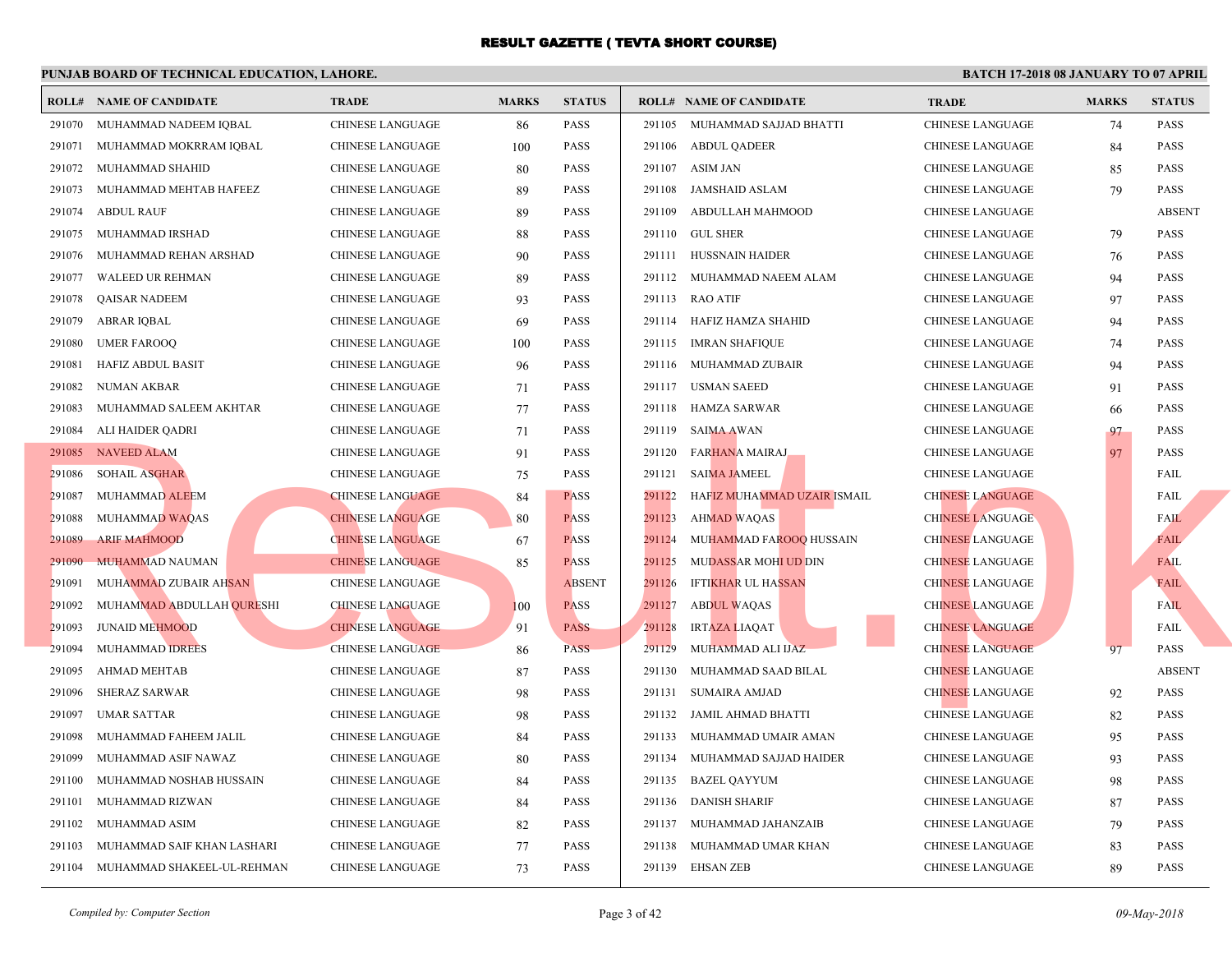|                   | <b>ROLL# NAME OF CANDIDATE</b>                                      | <b>TRADE</b>            | <b>MARKS</b> | <b>STATUS</b> |        | <b>ROLL# NAME OF CANDIDATE</b> | <b>TRA</b>  |
|-------------------|---------------------------------------------------------------------|-------------------------|--------------|---------------|--------|--------------------------------|-------------|
|                   | 291140 MUHAMMAD AHSAN AWAN                                          | CHINESE LANGUAGE        |              | <b>ABSENT</b> |        | 291173 RIZWAN SALEEM           | <b>CHIN</b> |
|                   | 291141 MUHAMMAD ZUBAIR                                              | <b>CHINESE LANGUAGE</b> | 91           | PASS          |        | 291174 EHTSHAM UR REHMAN       | <b>CHIN</b> |
|                   | 291142 SAJID HUSSAIN                                                | CHINESE LANGUAGE        | 98           | <b>PASS</b>   |        | 291175 MUHAMMAD NADEEM         | <b>CHIN</b> |
|                   | 291143 ABDUL GHAFFAR                                                | CHINESE LANGUAGE        | 84           | <b>PASS</b>   |        | 291176 MUHAMMAD USMAN LATIF    | <b>CHIN</b> |
|                   | 291144 MUHAMMAD FAIZAN                                              | CHINESE LANGUAGE        | 74           | <b>PASS</b>   |        | 291177 QAZI HUSSAIN AHMED      | <b>CHIN</b> |
| 291145            | ABDUL HAMEED                                                        | CHINESE LANGUAGE        | 93           | <b>PASS</b>   |        | 291178 MUHAMMAD RIZWAN ALI     | <b>CHIN</b> |
|                   | 291146 WAQAR ALI                                                    | CHINESE LANGUAGE        | 82           | <b>PASS</b>   |        | 291179 MUHAMMAD ATTBAN ZAIB    | <b>CHIN</b> |
|                   | 291147 MUHAMMAD SALMAN HABIB                                        | <b>CHINESE LANGUAGE</b> |              | <b>ABSENT</b> |        | 291180 MUHAMMAD SHAHID         | <b>CHIN</b> |
| 291148            | USMAN EJAZ                                                          | CHINESE LANGUAGE        | 97           | <b>PASS</b>   |        | 291181 MUHAMMAD USMAN          | <b>CHIN</b> |
| 291149            | NAEEM ASGHAR                                                        | CHINESE LANGUAGE        | 74           | <b>PASS</b>   |        | 291182 MUHAMMAD USMAN GHANI    | <b>CHIN</b> |
|                   | 291150 MUHAMMAD MUBASHIR ASAD                                       | CHINESE LANGUAGE        | 72           | <b>PASS</b>   |        | 291183 MUBASHAR AHMAD          | <b>CHIN</b> |
|                   | 291151 MOHAMMAD MUNAWAR                                             | <b>CHINESE LANGUAGE</b> | 74           | <b>PASS</b>   |        | 291184 ABDUL RAZZAQ            | <b>CHIN</b> |
|                   | 291152 HANAN ASLAM                                                  | CHINESE LANGUAGE        | 79           | PASS          |        | 291185 SAFDAR ALI              | <b>CHIN</b> |
|                   | 291153 ZAIN UL ABDEEN                                               | CHINESE LANGUAGE        | 98           | <b>PASS</b>   |        | 291186 SHAHID MAHMOOD          | <b>CHIN</b> |
|                   | 291154 HAFIZ MUHAMMAD AKRAM                                         | CHINESE LANGUAGE        | 97           | <b>PASS</b>   |        | 291187 MUHAMMAD BILAL          | <b>CHIN</b> |
|                   | 291155 TAUQEER MUHAMMAD                                             | CHINESE LANGUAGE        | 99           | <b>PASS</b>   |        | 291188 FAISAL KHURSHID         | <b>CHIN</b> |
|                   | 291156 MUHAMMAD MAZHAR IQBAL                                        | CHINESE LANGUAGE        | 96           | <b>PASS</b>   | 291189 | <b>MUHAMMAD HUSNAIN</b>        | <b>CHIN</b> |
|                   | 291157 RIZWAN SALEEM                                                | <b>CHINESE LANGUAGE</b> | 86           | <b>PASS</b>   | 291190 | <b>WASEEM UR REHMAN</b>        | <b>CHIN</b> |
|                   | 291158 USAMA TALIB                                                  | <b>CHINESE LANGUAGE</b> |              | <b>ABSENT</b> | 291191 | <b>MUHAMMAD ASIF</b>           | <b>CHIN</b> |
|                   | 291159 MUHAMMAD FAYSAL AKRAM                                        | <b>CHINESE LANGUAGE</b> | 96           | <b>PASS</b>   | 291192 | MUHAMMAD HAMMAD MAHMOOD        | <b>CHIN</b> |
|                   | 291160 ADEEL JAVED                                                  | <b>CHINESE LANGUAGE</b> | 90           | <b>PASS</b>   | 291193 | <b>SHAHROZ</b>                 | <b>CHIN</b> |
|                   | 291161 FAYYAZ AHMED                                                 | CHINESE LANGUAGE        | 98           | <b>PASS</b>   | 291194 | <b>HAROON RASHEED</b>          | <b>CHIN</b> |
|                   | 291162 MUHAMMAD AAMIR                                               | <b>CHINESE LANGUAGE</b> | 82           | <b>PASS</b>   | 291195 | ZAHID IQBAL                    | <b>CHIN</b> |
|                   | 291163 SHAHBAZ SARWAR                                               | <b>CHINESE LANGUAGE</b> | 84           | <b>PASS</b>   | 291196 | MUHAMMAD SABGHATULLAH          | <b>CHIN</b> |
| 291164            | MUHAMMAD ADNAN SHAMI                                                | <b>CHINESE LANGUAGE</b> | 98           | <b>PASS</b>   | 291197 | MUHAMMAD AATIR HAMEED          | <b>CHIN</b> |
| 291165            | RANA NOMAN AKHTAR                                                   | CHINESE LANGUAGE        | 98           | <b>PASS</b>   |        | 291198 MUHAMMAD ADNAN ANJUM    | <b>CHIN</b> |
|                   | 291166 HASNAIN RAZA                                                 | CHINESE LANGUAGE        | 91           | <b>PASS</b>   |        | 291199 MUHAMMAD AWAIS AKRAM    | <b>CHIN</b> |
|                   | 291167 GOHAR AMJAD                                                  | CHINESE LANGUAGE        |              | <b>ABSENT</b> |        | 291200 MUHAMMAD TALHA TAJAMMAL | <b>CHIN</b> |
| 291168            | MUHAMMAD USAMA ZAFAR                                                | CHINESE LANGUAGE        |              | <b>ABSENT</b> |        | 291201 TALIB HUSSAIN           | <b>CHIN</b> |
| 291169            | AHMED ILYAS                                                         | CHINESE LANGUAGE        |              | <b>ABSENT</b> |        | 291202 MUHAMMAD ZEESHAN ASHRAF | <b>CHIN</b> |
| 291170            | WAHEED HUSSAIN                                                      | CHINESE LANGUAGE        | 70           | <b>PASS</b>   |        | 291203 SAJID KHAN              | <b>CHIN</b> |
|                   | 291171 MUHAMMAD AWAIS AFZAL                                         | <b>CHINESE LANGUAGE</b> |              | <b>ABSENT</b> |        | 291204 KAMRAN ALI              | <b>CHIN</b> |
|                   | 291172 MUHAMMAD AZAM                                                | <b>CHINESE LANGUAGE</b> |              | <b>ABSENT</b> |        | 291205 NAFEES SATTAR           | <b>CHIN</b> |
|                   | <b>GOVERNMENT TECHNICAL TRAINING INSTITUTE, JINNAH COLONY ROAD,</b> |                         |              |               |        | 291206 MUHAMMAD EHTISHAM       | <b>CHIN</b> |
| <b>FAISALABAD</b> |                                                                     |                         |              |               |        | 291207 ZAIN UL ABIDIN          | <b>CHIN</b> |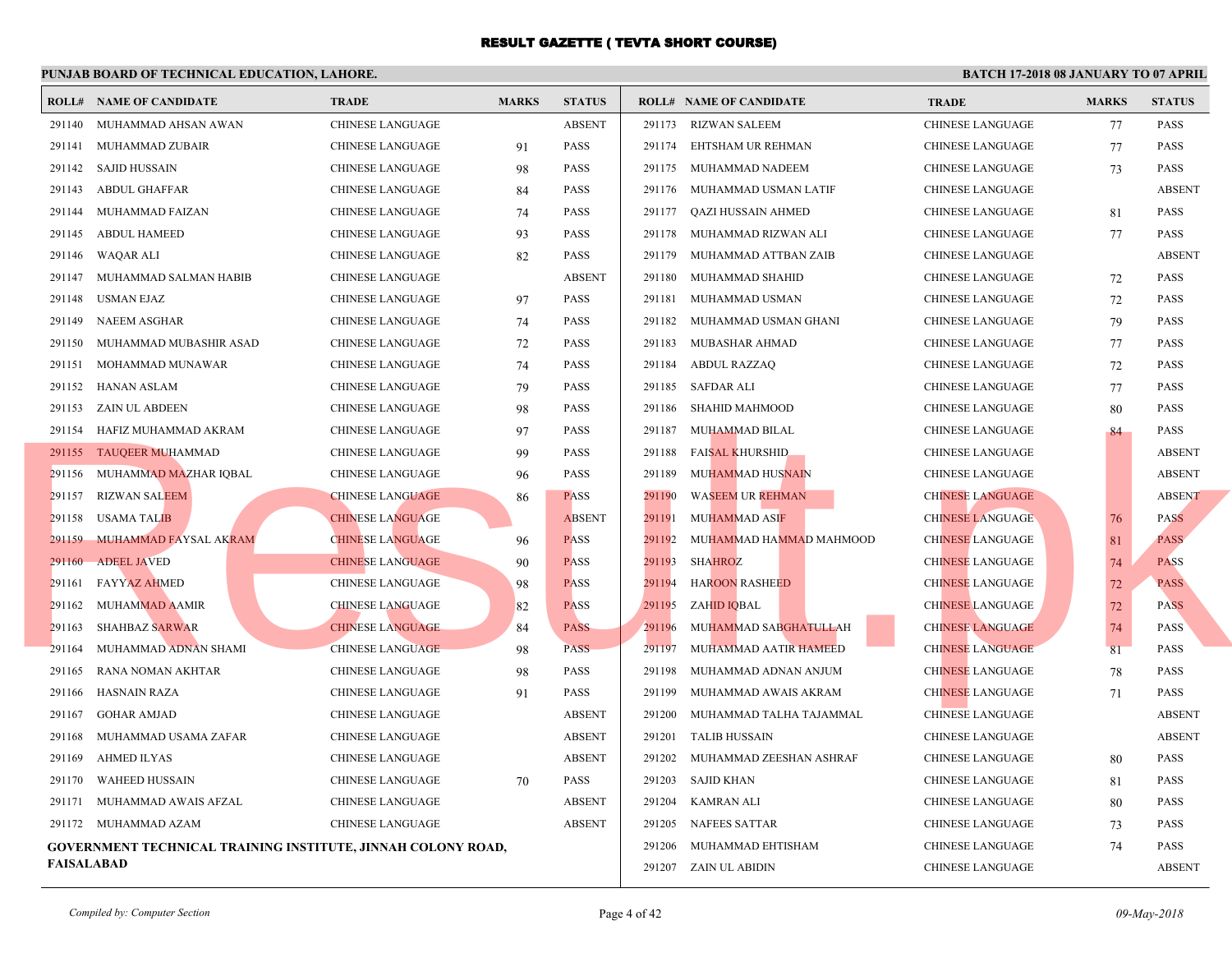|        | <b>ROLL# NAME OF CANDIDATE</b> | <b>TRADE</b>            | <b>MARKS</b> | <b>STATUS</b> |        | <b>ROLL# NAME OF CANDIDATE</b> | <b>TRA</b>  |
|--------|--------------------------------|-------------------------|--------------|---------------|--------|--------------------------------|-------------|
| 291208 | <b>HASEEB EJAZ</b>             | <b>CHINESE LANGUAGE</b> | 80           | <b>PASS</b>   |        | 291242 ALI SHOUKAT             | <b>CHIN</b> |
| 291209 | AHMAD SHAFI                    | CHINESE LANGUAGE        | 74           | <b>PASS</b>   |        | 291243 TAJAMMAL HUSSAIN        | <b>CHIN</b> |
|        | 291210 MUHAMMAD BILAL ASAD     | CHINESE LANGUAGE        | 73           | <b>PASS</b>   |        | 291244 MUHAMMAD AHMAD RIAZ     | <b>CHIN</b> |
|        | 291211 SAJID ALI               | CHINESE LANGUAGE        | 74           | <b>PASS</b>   | 291245 | USMAN AHMAD                    | <b>CHIN</b> |
|        | 291212 MUNEEB JAVED            | CHINESE LANGUAGE        | 81           | <b>PASS</b>   | 291246 | QAISAR SAJJAD ANJUM            | <b>CHIN</b> |
| 291213 | MUHAMMAD ABDUL MURTAZA         | CHINESE LANGUAGE        | 72           | <b>PASS</b>   | 291247 | RAZA AHMAD                     | <b>CHIN</b> |
|        | RAZA<br>291214 MUHAMMAD ATIQ   | CHINESE LANGUAGE        | 90           | <b>PASS</b>   | 291248 | <b>BABAR ALI</b>               | <b>CHIN</b> |
|        | 291215 MUHAMMAD USAMA KHALID   | CHINESE LANGUAGE        | 72           | PASS          | 291249 | JUNAID MUJHID                  | <b>CHIN</b> |
| 291216 | MUHAMMAD AKBAR                 | CHINESE LANGUAGE        | 72           | <b>PASS</b>   | 291250 | ALI ASGHAR JAMEEL              | <b>CHIN</b> |
| 291217 | ABDUL HANAN                    | <b>CHINESE LANGUAGE</b> | 72           | <b>PASS</b>   |        | 291251 MUHAMMAD ADEEL TAHIR    | <b>CHIN</b> |
| 291218 | <b>RABIA GHAFOOR</b>           | <b>CHINESE LANGUAGE</b> | 76           | <b>PASS</b>   |        | 291252 ATTEQ AHMED             | <b>CHIN</b> |
| 291219 | <b>SHAMAILA AJAZ</b>           | CHINESE LANGUAGE        | 86           | <b>PASS</b>   | 291253 | MUHAMMAD ADNAN                 | <b>CHIN</b> |
| 291220 | <b>SIDRA ZAFAR</b>             | <b>CHINESE LANGUAGE</b> | 80           | <b>PASS</b>   | 291254 | <b>TASSOWER ABBAS</b>          | <b>CHIN</b> |
| 291221 | <b>BUSHRA ARSHAD</b>           | CHINESE LANGUAGE        | 81           | <b>PASS</b>   | 291255 | SHAHID MAHMOOD                 | <b>CHIN</b> |
| 291222 | <b>MUBEEN BANO</b>             | <b>CHINESE LANGUAGE</b> | 72           | <b>PASS</b>   | 291256 | <b>HASEEB MUGHAL</b>           | <b>CHIN</b> |
| 291223 | <b>ANEEQA TALAT</b>            | CHINESE LANGUAGE        | 77           | <b>PASS</b>   |        | 291257 MUHAMMAD NUMAN          | <b>CHIN</b> |
| 291224 | MEHREEN FATIMA ALVI            | CHINESE LANGUAGE        | 84           | <b>PASS</b>   | 291258 | <b>NADEEM ABID</b>             | <b>CHIN</b> |
|        | 291225 ZUNAIRA AMJAD           | <b>CHINESE LANGUAGE</b> | 81           | <b>PASS</b>   | 291259 | MUHAMMAD ILYAS                 | <b>CHIN</b> |
|        | 291226 MUZAMAL SHABBIR         | <b>CHINESE LANGUAGE</b> | 76           | <b>PASS</b>   | 291260 | <b>SHAHID MEHMOOD HUSSAIN</b>  | <b>CHIN</b> |
|        | 291227 SAEED AHMAD             | <b>CHINESE LANGUAGE</b> | 70           | <b>PASS</b>   | 291261 | <b>BILAL SHOUKAT</b>           | <b>CHIN</b> |
| 291228 | <b>MALIK GULRAIZ</b>           | <b>CHINESE LANGUAGE</b> | 87           | <b>PASS</b>   | 291262 | MUHAMMAD EHSAN ALI             | <b>CHIN</b> |
| 291229 | <b>WAQAS RAFIQUE</b>           | <b>CHINESE LANGUAGE</b> |              | <b>ABSENT</b> | 291263 | <b>HASSAN SARFRAZ</b>          | <b>CHIN</b> |
| 291230 | ALI SUFAIR                     | <b>CHINESE LANGUAGE</b> |              | <b>ABSENT</b> | 291264 | <b>HUMAM HASSAN</b>            | <b>CHIN</b> |
| 291231 | MUHAMMAD FAHIM                 | <b>CHINESE LANGUAGE</b> | 76           | <b>PASS</b>   | 291265 | MUHAMMAD USMAN SHOUKAT         | <b>CHIN</b> |
| 291232 | <b>HASNAIN FAROOQ</b>          | CHINESE LANGUAGE        | 72           | PASS          | 291266 | <b>HAMMAD UR REHMAN</b>        | <b>CHIN</b> |
| 291233 | <b>ABRAR HUSSAIN</b>           | CHINESE LANGUAGE        | 72           | PASS          | 291267 | MUHAMMAD IHSAN HAIDER          | <b>CHIN</b> |
| 291234 | MUHAMMAD FAYAZ                 | CHINESE LANGUAGE        | 76           | <b>PASS</b>   | 291268 | NAVEED SHAHZAD                 | <b>CHIN</b> |
| 291235 | MUHAMMAD WAQAS ABBAS           | CHINESE LANGUAGE        | 72           | <b>PASS</b>   | 291269 | MUHAMMAD NAUMAN MAHMOOD        | <b>CHIN</b> |
| 291236 | ALI HASNAIN                    | <b>CHINESE LANGUAGE</b> |              | <b>ABSENT</b> | 291270 | SHAHBAZ AHMED                  | <b>CHIN</b> |
| 291237 | <b>UMER REHMAN</b>             | <b>CHINESE LANGUAGE</b> | 75           | <b>PASS</b>   | 291271 | BAQIR HUSSAIN SHAH             | <b>CHIN</b> |
| 291238 | MUHAMMAD USAMA AKRAM           | CHINESE LANGUAGE        | 84           | <b>PASS</b>   | 291272 | MUHAMMAD HAROON GILL           | <b>CHIN</b> |
| 291239 | MUHAMMAD UMAIR                 | <b>CHINESE LANGUAGE</b> | 73           | <b>PASS</b>   |        | 291273 MUHAMMAD RAFIQ          | <b>CHIN</b> |
| 291240 | <b>AMEER HAMZA</b>             | <b>CHINESE LANGUAGE</b> | 75           | <b>PASS</b>   | 291274 | ROHAIL IHSAN                   | <b>CHIN</b> |
|        | 291241 MUHAMMAD JAWAD YOUNAS   | <b>CHINESE LANGUAGE</b> | 75           | PASS          |        | 291275 GHULAM SHABBIR          | <b>CHIN</b> |
|        |                                |                         |              |               |        | 291276 BILAL SADIO             | <b>CHIN</b> |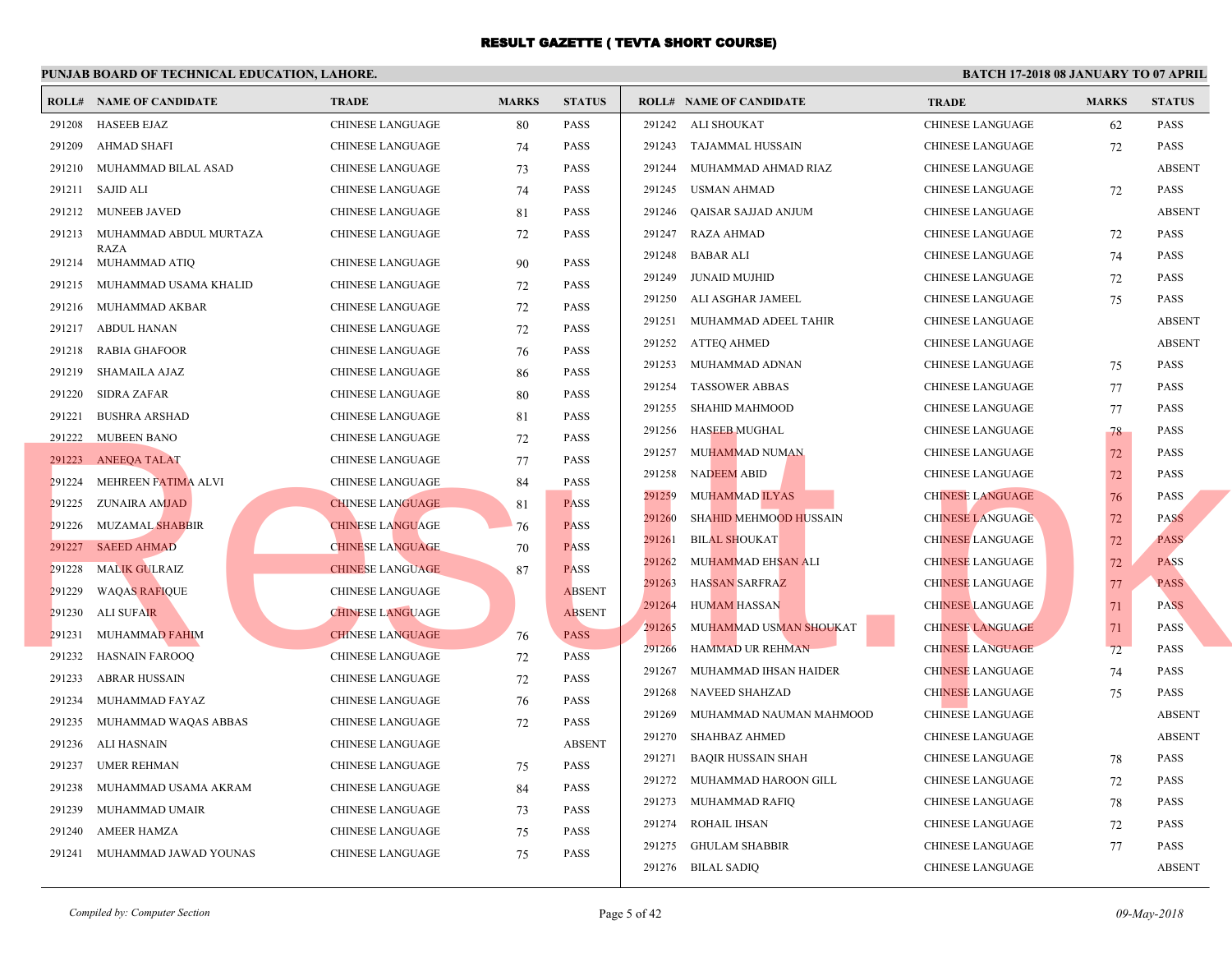|                   | <b>ROLL# NAME OF CANDIDATE</b>                                     | <b>TRADE</b>            | <b>MARKS</b> | <b>STATUS</b>              |        | <b>ROLL# NAME OF CANDIDATE</b> | <b>TRA</b>  |
|-------------------|--------------------------------------------------------------------|-------------------------|--------------|----------------------------|--------|--------------------------------|-------------|
|                   | 291277 RUKHSAR HAFEEZ                                              | CHINESE LANGUAGE        |              | <b>ABSENT</b>              |        | 291310 IFTIKHAR AHMAD          | <b>CHIN</b> |
| 291278            | SAMIA SHAHZADI                                                     | CHINESE LANGUAGE        | 76           | <b>PASS</b>                |        | 291311 ZAHID IQBAL             | <b>CHIN</b> |
| 291279            | MUHAMMAD NAEEM                                                     | <b>CHINESE LANGUAGE</b> | 85           | <b>PASS</b>                |        | 291312 ABDUL REHMAN            | <b>CHIN</b> |
| 291280            | MUHAMMAD JAWAD DASTGIR                                             | <b>CHINESE LANGUAGE</b> | 78           | <b>PASS</b>                |        | 291313 ADEEL HASSAN            | <b>CHIN</b> |
| 291281            | MOHAD ALI                                                          | CHINESE LANGUAGE        |              | <b>ABSENT</b>              |        | 291314 MUHAMMAD YOUSAF         | <b>CHIN</b> |
| 291282            | MUHAMMAD MASOOD                                                    | CHINESE LANGUAGE        | 76           | <b>PASS</b>                |        | 291315 ARSLAN HAMEED           | <b>CHIN</b> |
| 291283            | ABDUR REHMAN                                                       | CHINESE LANGUAGE        | 76           | <b>PASS</b>                |        | 291316 MUHAMMAD RIZWAN         | <b>CHIN</b> |
| 291284            | EHTSHAM HAIDER WARAICH                                             | <b>CHINESE LANGUAGE</b> | 92           | <b>PASS</b>                |        | 291317 MUZAMMIL HUSSAIN        | <b>CHIN</b> |
|                   | <b>GOVT. STAFF TRAINING COLLEGE, PEOPLES COLONY NEAR D GROUND,</b> |                         |              |                            | 291318 | RANA MUHAMMAD ADIL KHAN        | <b>CHIN</b> |
| <b>FAISALABAD</b> |                                                                    |                         |              |                            |        | 291319 ZAHID ALI               | <b>CHIN</b> |
|                   | 291285 NOOR SABA<br>MRYAM ARSHAD                                   | CHINESE LANGUAGE        | 96           | <b>PASS</b><br><b>PASS</b> |        | 291320 MUHAMMAD USAMA JAVAID   | <b>CHIN</b> |
| 291286            |                                                                    | <b>CHINESE LANGUAGE</b> | 97           |                            |        | 291321 GHULAM ALI              | <b>CHIN</b> |
| 291287            | <b>MAHUM MUKHTAR</b>                                               | <b>CHINESE LANGUAGE</b> | 96           | <b>PASS</b>                | 291322 | MUHAMMAD ALI                   | <b>CHIN</b> |
| 291288            | SAJIDA SHAHZADI                                                    | CHINESE LANGUAGE        | 96           | <b>PASS</b>                | 291323 | MUHAMMAD NUMAN SHABBIR         | <b>CHIN</b> |
| 291289            | <b>SAJDA SHAHEEN</b>                                               | CHINESE LANGUAGE        | 95           | PASS                       |        | 291324 NABEEL HASNAIN          | <b>CHIN</b> |
| 291290            | <b>TAYYIBA ZAKA</b>                                                | <b>CHINESE LANGUAGE</b> | 94           | <b>PASS</b>                | 291325 | MUHAMMAD UMAIR MANZOOR         | <b>CHIN</b> |
| 291291            | MUHAMMAD FAISAL SHABBIR                                            | <b>CHINESE LANGUAGE</b> | 96           | <b>PASS</b>                |        | 291326 MIRZA ARSALAH SHAUKAT   | <b>CHIN</b> |
| 291292            | ALI REHAN                                                          | <b>CHINESE LANGUAGE</b> | 93           | <b>PASS</b>                | 291327 | <b>UMAIR SHAHID</b>            | <b>CHIN</b> |
|                   | 291293 FAHAD                                                       | <b>CHINESE LANGUAGE</b> | 97           | <b>PASS</b>                | 291328 | <b>MUHAMMAD ASAD</b>           | <b>CHIN</b> |
|                   | 291294 GULFAM ALI                                                  | <b>CHINESE LANGUAGE</b> | 93           | <b>PASS</b>                | 291329 | MUHAMMAD FAIZAN                | <b>CHIN</b> |
|                   | 291295 AJAZ AHMAD                                                  | <b>CHINESE LANGUAGE</b> | 94           | <b>PASS</b>                | 291330 | MUHAMMAD UMAR FAROOQ           | <b>CHIN</b> |
|                   | 291296 MUHAMMAD FAISAL HANIF                                       | <b>CHINESE LANGUAGE</b> | 90           | <b>PASS</b>                | 291331 | MUHAMMAD TALHA ASHFAQ          | <b>CHIN</b> |
| 291297            | <b>MUBASHAR AWAIS</b>                                              | <b>CHINESE LANGUAGE</b> | 95           | <b>PASS</b>                | 291332 | ALI RAZA                       | <b>CHIN</b> |
| 291298            | <b>HUSSAN MUNIR</b>                                                | <b>CHINESE LANGUAGE</b> | 83           | <b>PASS</b>                | 291333 | ZEE <mark>SHAN</mark> ZAFAR    | <b>CHIN</b> |
| 291299            | <b>ABDUL HAFEEZ</b>                                                | <b>CHINESE LANGUAGE</b> | 86           | <b>PASS</b>                | 291334 | MUHAMMAD UMAIR TARIO           | <b>CHIN</b> |
| 291300            | MUHAMMAD UMER FAROOQ                                               | CHINESE LANGUAGE        | 86           | <b>PASS</b>                | 291335 | MUHAMMAD MATEEN UL HASAN       | <b>CHIN</b> |
| 291301            | MUDASSAR NASEER                                                    | CHINESE LANGUAGE        | 74           | <b>PASS</b>                | 291336 | MUHAMMAD AHSAN UL HAQ KHAN     | <b>CHIN</b> |
| 291302            | MUHAMMAD YAMIN                                                     | CHINESE LANGUAGE        |              | <b>ABSENT</b>              |        | 291337 FAHAD FAYYAZ            | <b>CHIN</b> |
| 291303            | <b>TANVEER ABBAS</b>                                               | <b>CHINESE LANGUAGE</b> | 90           | <b>PASS</b>                | 291338 | MUHAMMAD KAMRAN                | <b>CHIN</b> |
| 291304            | MUHAMMAD SHAHAB                                                    | CHINESE LANGUAGE        | 90           | <b>PASS</b>                |        | 291339 GULZAMAN ALI            | <b>CHIN</b> |
| 291305            | ABDULLAH YOUSAF                                                    | CHINESE LANGUAGE        | 94           | <b>PASS</b>                | 291340 | SYED MUHAMMAD ASGHAR SHAH      | <b>CHIN</b> |
| 291306            | MUHAMMAD NAVEED IFTIKHAR                                           | <b>CHINESE LANGUAGE</b> | 96           | <b>PASS</b>                |        | <b>GILLANI</b>                 | <b>CHIN</b> |
| 291307            | MUHAMMAD DANIAL KHAN NIAZI                                         | <b>CHINESE LANGUAGE</b> | 78           | <b>PASS</b>                |        | 291341 HUSNAIN ALI             |             |
| 291308            | AHMAD MAHMOOD                                                      | <b>CHINESE LANGUAGE</b> | 97           | <b>PASS</b>                |        | 291342 MATEEN BABER            | <b>CHIN</b> |
| 291309            | ABID ALI                                                           | <b>CHINESE LANGUAGE</b> | 86           | <b>PASS</b>                |        | 291343 SHAZIA SHAHZADI         | <b>CHIN</b> |
|                   |                                                                    |                         |              |                            |        |                                |             |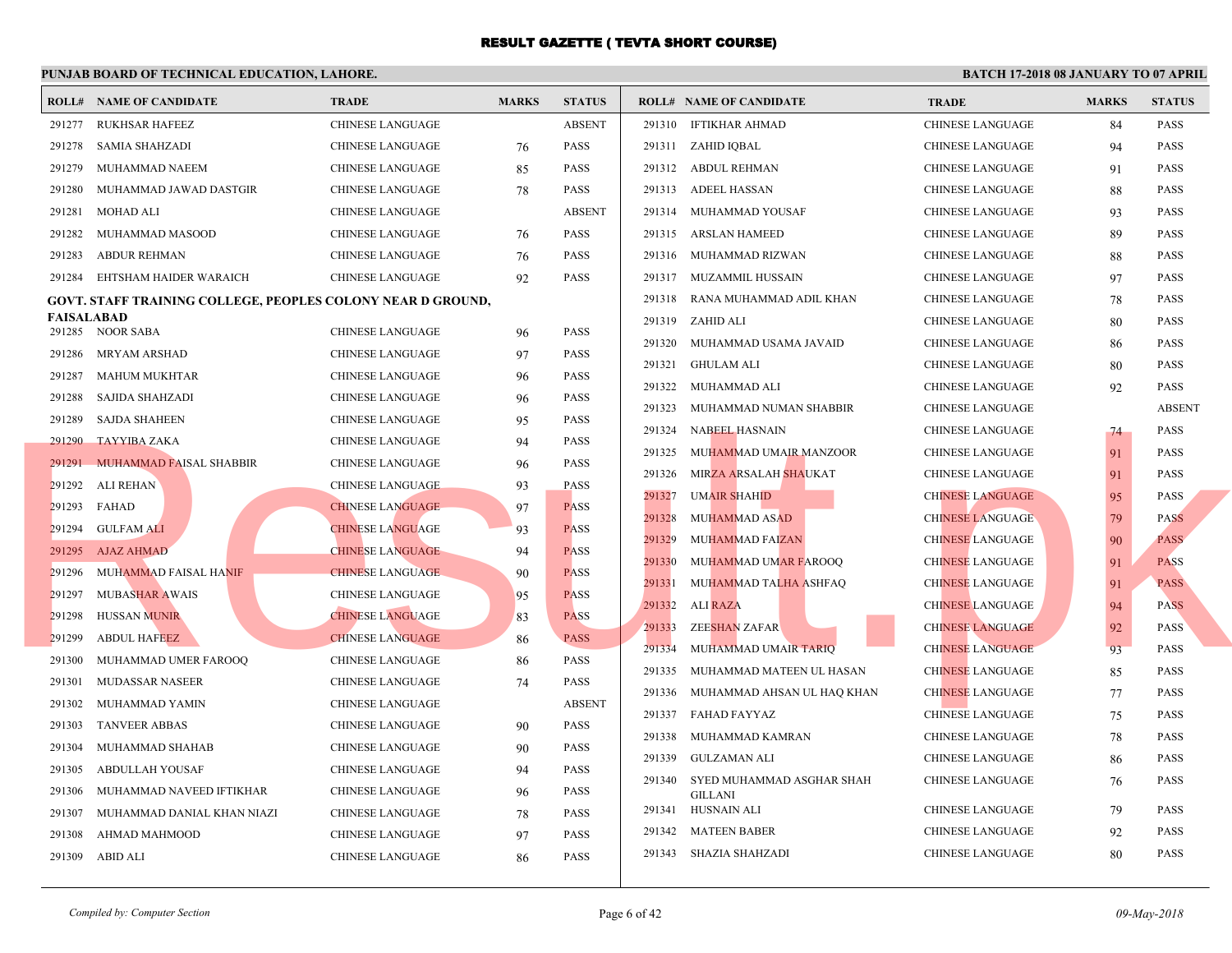|        | <b>ROLL# NAME OF CANDIDATE</b> | <b>TRADE</b>            | <b>MARKS</b> | <b>STATUS</b> |        | <b>ROLL# NAME OF CANDIDATE</b>                  | <b>TRA</b>  |
|--------|--------------------------------|-------------------------|--------------|---------------|--------|-------------------------------------------------|-------------|
| 291344 | <b>MARIA SHAHZADI</b>          | <b>CHINESE LANGUAGE</b> | 80           | <b>PASS</b>   |        | 291379 MUNAWAR HUSSAIN                          | <b>CHIN</b> |
| 291345 | AHMAD RAZZAQ                   | CHINESE LANGUAGE        | 97           | <b>PASS</b>   |        | 291380 TALHA KHAN                               | <b>CHIN</b> |
| 291346 | ATIA MUBEEN                    | <b>CHINESE LANGUAGE</b> | 80           | <b>PASS</b>   |        | 291381 SHAHBAZ ALI                              | <b>CHIN</b> |
| 291347 | <b>IQRAR SABIR</b>             | CHINESE LANGUAGE        | 76           | <b>PASS</b>   | 291382 | MUHAMMAD ATIF                                   | <b>CHIN</b> |
| 291348 | <b>ABIDA PERVEEN</b>           | CHINESE LANGUAGE        | 90           | <b>PASS</b>   | 291383 | <b>SHAHID ABBAS</b>                             | <b>CHIN</b> |
| 291349 | HIRA NAZ                       | CHINESE LANGUAGE        | 90           | <b>PASS</b>   |        | 291384 FIAZ UL HASSAN                           | <b>CHIN</b> |
| 291350 | TAYYABA AROOJ                  | CHINESE LANGUAGE        | 83           | <b>PASS</b>   |        | <b>GOVT.COLLEGE OF TECHNOLOGY, SHARIF PURA,</b> |             |
| 291351 | <b>HINA SHABBIR</b>            | CHINESE LANGUAGE        | 93           | <b>PASS</b>   |        | 291385 ABDUL AZIZ                               | <b>CHIN</b> |
| 291352 | MUHAMMAD LATIF                 | <b>CHINESE LANGUAGE</b> | 89           | <b>PASS</b>   |        | 291386 ABDULLAH REHAN                           | <b>CHIN</b> |
| 291353 | <b>IHTESHAM UL HAQ</b>         | CHINESE LANGUAGE        | 78           | <b>PASS</b>   |        | 291387 ABU BAKAR                                | <b>CHIN</b> |
| 291354 | <b>RASHAD BIN RASHID</b>       | CHINESE LANGUAGE        | 83           | <b>PASS</b>   |        | 291388 AHMED RAZA                               | <b>CHIN</b> |
| 291355 | <b>HASSAN RAHIM</b>            | CHINESE LANGUAGE        | 80           | <b>PASS</b>   |        | 291389 ALI MUJTABA                              | <b>CHIN</b> |
| 291356 | <b>SHAMS U DOHA HAIDER</b>     | CHINESE LANGUAGE        | 75           | <b>PASS</b>   |        | 291390 ALI RAZA                                 | <b>CHIN</b> |
| 291357 | MUHAMMAD MUDASSIR AFZAL        | CHINESE LANGUAGE        |              | FAIL          |        | 291391 MUHAMMAD AMEER HAMZA                     | <b>CHIN</b> |
| 291358 | MUHAMMAD HUZAIFA               | CHINESE LANGUAGE        | 93           | <b>PASS</b>   | 291392 | ARSLAN ASHRAF                                   | <b>CHIN</b> |
|        | 291359 IFTIKHAR AHMAD          | CHINESE LANGUAGE        | 94           | <b>PASS</b>   | 291393 | <b>ARSLAN JABBAR</b>                            | <b>CHIN</b> |
| 291360 | MUHAMMAD HASNAT AHMED          | CHINESE LANGUAGE        | 97           | <b>PASS</b>   | 291394 | <b>ASAD ISHFAQ</b>                              | <b>CHIN</b> |
| 291361 | <b>IMRAN SOHAIL</b>            | <b>CHINESE LANGUAGE</b> | 90           | <b>PASS</b>   | 291395 | <b>AWAIS ASIF</b>                               | <b>CHIN</b> |
| 291362 | MUHAMMAD USMAN NAWAZ           | <b>CHINESE LANGUAGE</b> | 75           | <b>PASS</b>   | 291396 | <b>BALAWAL MANSHA</b>                           | <b>CHIN</b> |
|        | 291363 NAYYAB YASMEEN          | <b>CHINESE LANGUAGE</b> | 83           | <b>PASS</b>   | 291397 | <b>BILAL AHMAD</b>                              | <b>CHIN</b> |
| 291364 | <b>IFRA SHAHZADI</b>           | <b>CHINESE LANGUAGE</b> | 90           | <b>PASS</b>   | 291398 | <b>DANYAL ARIF</b>                              | <b>CHIN</b> |
| 291365 | <b>TALHA SABIR</b>             | CHINESE LANGUAGE        | 84           | <b>PASS</b>   | 291399 | <b>GULNAZ BANO</b>                              | <b>CHIN</b> |
| 291366 | <b>FAHID BASHIR</b>            | <b>CHINESE LANGUAGE</b> |              | FAIL          | 291400 | HAFIZ AWAIS MEHMOOD                             | <b>CHIN</b> |
| 291367 | <b>GHULAM MUSTAFA</b>          | <b>CHINESE LANGUAGE</b> | 93           | <b>PASS</b>   | 291401 | HAFIZ DANISH SHAHZAD                            | <b>CHIN</b> |
| 291368 | <b>AZHAR ALI</b>               | <b>CHINESE LANGUAGE</b> | 90           | <b>PASS</b>   | 291402 | HAFIZ MUHAMMAD SHAMAS                           | <b>CHIN</b> |
| 291369 | ATIF IQBAL                     | CHINESE LANGUAGE        | 82           | <b>PASS</b>   | 291403 | HAIDER ALI                                      | <b>CHIN</b> |
| 291370 | MUHAMMAD HASEEB                | CHINESE LANGUAGE        | 91           | <b>PASS</b>   | 291404 | <b>HAMMAD SAEED</b>                             | <b>CHIN</b> |
|        | 291371 SHAHID HABIB            | CHINESE LANGUAGE        |              | FAIL          | 291405 | HAMZA ALI                                       | <b>CHIN</b> |
|        | 291372 SAMAR ABBAS             | CHINESE LANGUAGE        | 80           | <b>PASS</b>   | 291406 | HUSNAIN ALI                                     | <b>CHIN</b> |
| 291373 | AMJAD ALI                      | CHINESE LANGUAGE        | 89           | <b>PASS</b>   | 291407 | <b>IBRAHIM ARIF</b>                             | <b>CHIN</b> |
|        | 291374 MUBASHIR IQBAL          | CHINESE LANGUAGE        | 87           | <b>PASS</b>   | 291408 | <b>IMDAD UL HASSAN</b>                          | <b>CHIN</b> |
|        | 291375 SALAMAT ALI             | CHINESE LANGUAGE        | 89           | PASS          | 291409 | JIHANZAIB                                       | <b>CHIN</b> |
| 291376 | ALI IQBAL SIPRA                | CHINESE LANGUAGE        | 77           | <b>PASS</b>   |        | 291410 JAMSHAID MAQSOOD                         | <b>CHIN</b> |
| 291377 | RAI KHURRAM SHAHZAD            | <b>CHINESE LANGUAGE</b> | 84           | PASS          |        | 291411 MAIRA YOUSAF                             | CHIN.       |
|        | 291378 SAMAR ABBAS             | <b>CHINESE LANGUAGE</b> | 83           | <b>PASS</b>   |        | 291412 MAJID IQBAL                              | <b>CHIN</b> |
|        |                                |                         |              |               |        |                                                 |             |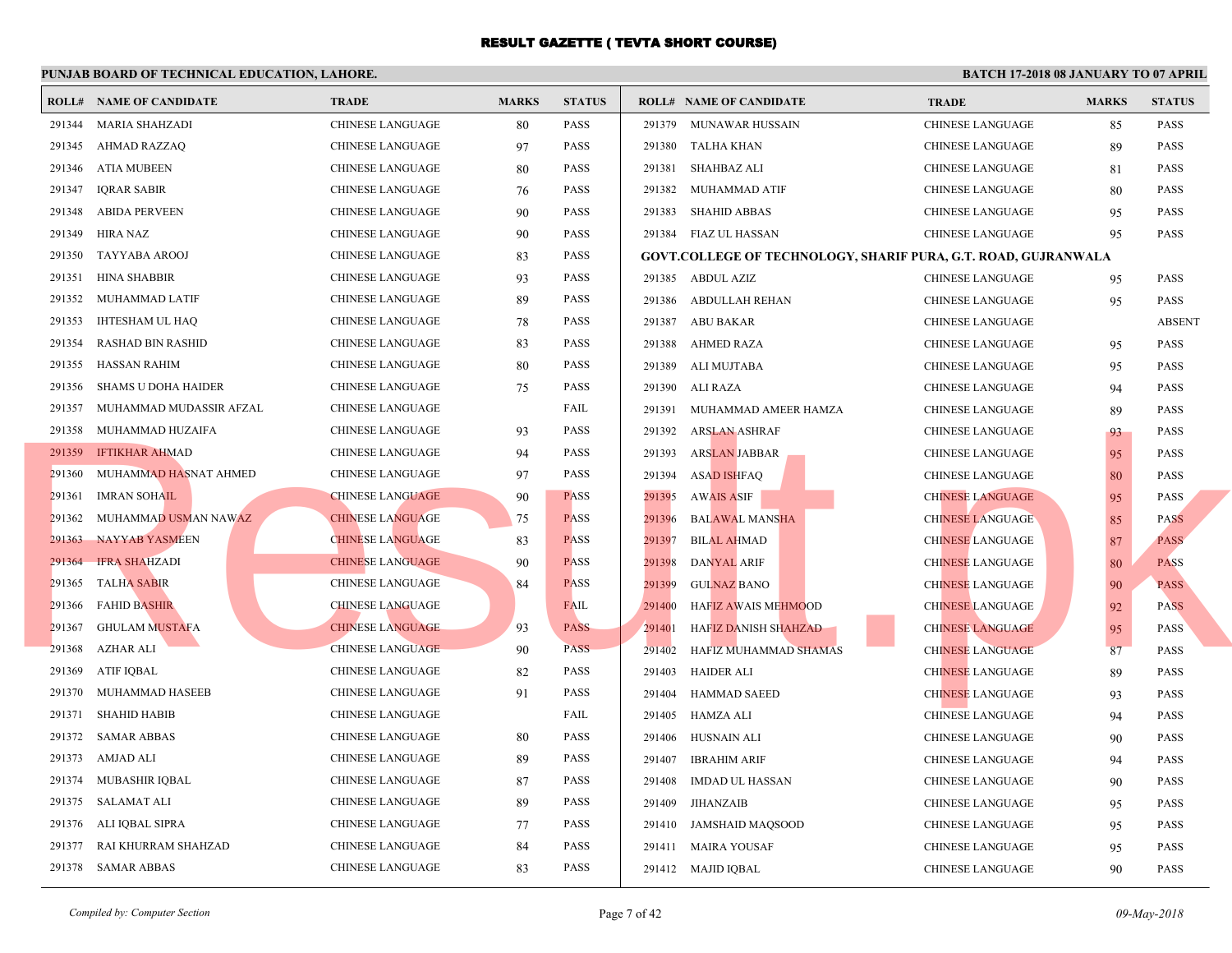|        | <b>ROLL# NAME OF CANDIDATE</b> | <b>TRADE</b>            | <b>MARKS</b> | <b>STATUS</b> |        | <b>ROLL# NAME OF CANDIDATE</b> | <b>TRA</b>  |
|--------|--------------------------------|-------------------------|--------------|---------------|--------|--------------------------------|-------------|
|        | 291413 MALIHA TARIQ            | CHINESE LANGUAGE        | 92           | <b>PASS</b>   | 291448 | KAMRAN                         | <b>CHIN</b> |
|        | 291414 MUBBASHAR HUSSAIN       | CHINESE LANGUAGE        | 90           | <b>PASS</b>   | 291449 | MUHAMMAD TALHA ASHFAQ          | <b>CHIN</b> |
|        | 291415 MUHAMMAD ARSLAN SULTANI | CHINESE LANGUAGE        | 90           | <b>PASS</b>   |        | 291450 MAZHAR HUSSAIN          | <b>CHIN</b> |
| 291416 | MUHAMMAD IMRAN                 | CHINESE LANGUAGE        | 86           | <b>PASS</b>   |        | 291451 MUHAMMAD ABRAR          | <b>CHIN</b> |
|        | 291417 MUHAMMAD SHER           | <b>CHINESE LANGUAGE</b> | 95           | <b>PASS</b>   | 291452 | MUHAMMAD ABU BAKAR MASUD       | <b>CHIN</b> |
| 291418 | MUHAMMAD SHOAIB                | CHINESE LANGUAGE        | 85           | <b>PASS</b>   | 291453 | MUHAMMAD ADIL                  | <b>CHIN</b> |
| 291419 | MUHAMMAD SOHAIL                | <b>CHINESE LANGUAGE</b> | 85           | <b>PASS</b>   | 291454 | MUHAMMAD BADAR                 | <b>CHIN</b> |
| 291420 | MUHAMMAD UMAR KHIYAM           | CHINESE LANGUAGE        | 85           | <b>PASS</b>   | 291455 | MUHAMMAD FAISAL                | <b>CHIN</b> |
| 291421 | MUHAMMAD UMER NAEEM            | CHINESE LANGUAGE        | 95           | <b>PASS</b>   | 291456 | MUHAMMAD HAMZA MEHBOOB         | <b>CHIN</b> |
| 291422 | MUHAMMAD USMAN                 | <b>CHINESE LANGUAGE</b> | 91           | <b>PASS</b>   | 291457 | MUHAMMAD IBRAR                 | <b>CHIN</b> |
| 291423 | MOHSIN ALI                     | CHINESE LANGUAGE        | 95           | <b>PASS</b>   | 291458 | MUHAMMAD LUQMAN                | <b>CHIN</b> |
| 291424 | <b>MUNEEB TARIQ</b>            | CHINESE LANGUAGE        |              | <b>ABSENT</b> | 291459 | MUHAMMAD MUNAWAR               | <b>CHIN</b> |
| 291425 | MUNSAF MUNIR                   | CHINESE LANGUAGE        | 85           | <b>PASS</b>   | 291460 | MUHAMMAD NAEEM                 | <b>CHIN</b> |
|        | 291426 NAZIM ALI               | CHINESE LANGUAGE        | 87           | <b>PASS</b>   | 291461 | MUHAMMAD RAFIQ                 | <b>CHIN</b> |
|        | 291427 NIDA BUTT               | CHINESE LANGUAGE        | 89           | <b>PASS</b>   | 291462 | MUHAMMAD TAYYAB                | <b>CHIN</b> |
|        | 291428 NOMAN RASHAD MIR        | CHINESE LANGUAGE        | 85           | <b>PASS</b>   | 291463 | MUHAMMAD UMAIR IDREES          | <b>CHIN</b> |
|        | 291429 RAHEEL IQBAL            | CHINESE LANGUAGE        |              | <b>ABSENT</b> | 291464 | MUHAMMAD USMAN NAEEM           | <b>CHIN</b> |
| 291430 | RUMMAN ILAHI                   | <b>CHINESE LANGUAGE</b> | 95           | <b>PASS</b>   | 291465 | MUHAMMAD ZOHAIB SALEEM         | <b>CHIN</b> |
|        | 291431 SAJID ALI               | <b>CHINESE LANGUAGE</b> | 95           | <b>PASS</b>   | 291466 | ORANGZEB                       | <b>CHIN</b> |
|        | 291432 SALMAN MALIK            | <b>CHINESE LANGUAGE</b> | 93           | <b>PASS</b>   | 291467 | <b>QAMAR AWAIS</b>             | <b>CHIN</b> |
| 291433 | <b>SAYAM ASLAM</b>             | <b>CHINESE LANGUAGE</b> |              | <b>ABSENT</b> | 291468 | <b>RABIA</b>                   | <b>CHIN</b> |
| 291434 | <b>SHAH FAISAL</b>             | CHINESE LANGUAGE        |              | <b>ABSENT</b> | 291469 | <b>RASHID MAHMOOD</b>          | <b>CHIN</b> |
| 291435 | ADNAN RAZZAQ                   | <b>CHINESE LANGUAGE</b> | 95           | <b>PASS</b>   | 291470 | <b>REHAN SAEED</b>             | <b>CHIN</b> |
| 291436 | AHMAD AMIR                     | <b>CHINESE LANGUAGE</b> | 92           | <b>PASS</b>   | 291471 | <b>RIZWAN RASHEED</b>          | <b>CHIN</b> |
| 291437 | <b>AHMED YAR</b>               | <b>CHINESE LANGUAGE</b> | 92           | <b>PASS</b>   | 291472 | SUFIAN ALI                     | <b>CHIN</b> |
| 291438 | ALI BUTT                       | CHINESE LANGUAGE        | 95           | <b>PASS</b>   |        | 291473 TAYYAB IRSHAD           | <b>CHIN</b> |
| 291439 | AMEER HAMZA                    | CHINESE LANGUAGE        | 95           | <b>PASS</b>   |        | 291474 TOUSEEF AHMAD           | <b>CHIN</b> |
| 291440 | AMIR AHMED AFTAB               | CHINESE LANGUAGE        | 90           | <b>PASS</b>   |        | 291475 UMAIR JAVAID            | <b>CHIN</b> |
| 291441 | <b>BAKHT RASHID</b>            | CHINESE LANGUAGE        | 90           | <b>PASS</b>   |        | 291476 HAMID BILAL             | <b>CHIN</b> |
| 291442 | <b>FAHAD RIAZ</b>              | CHINESE LANGUAGE        | 92           | <b>PASS</b>   |        | 291477 MUHAMMAD USMAN ARSHAD   | <b>CHIN</b> |
| 291443 | <b>GHULAM MUEED</b>            | CHINESE LANGUAGE        | 95           | <b>PASS</b>   |        | 291478 MUHAMMAD IMRAN          | <b>CHIN</b> |
| 291444 | HAFIZ MUHAMMAD JUNAID ANWAR    | CHINESE LANGUAGE        | 90           | <b>PASS</b>   |        | 291479 TAHIR ANWAR             | <b>CHIN</b> |
| 291445 | HAMZA NAWAZ BUTT               | <b>CHINESE LANGUAGE</b> | 91           | <b>PASS</b>   | 291480 | ASGHAR ALI                     | <b>CHIN</b> |
| 291446 | <b>HASSAN NISAR</b>            | CHINESE LANGUAGE        | 88           | PASS          | 291481 | MUHAMMAD SHABBIR HUSSAIN       | <b>CHIN</b> |
|        | 291447 IMRAN AHMED             | CHINESE LANGUAGE        | 95           | <b>PASS</b>   |        | 291482 QAISAR IQBAL            | <b>CHIN</b> |
|        |                                |                         |              |               |        |                                |             |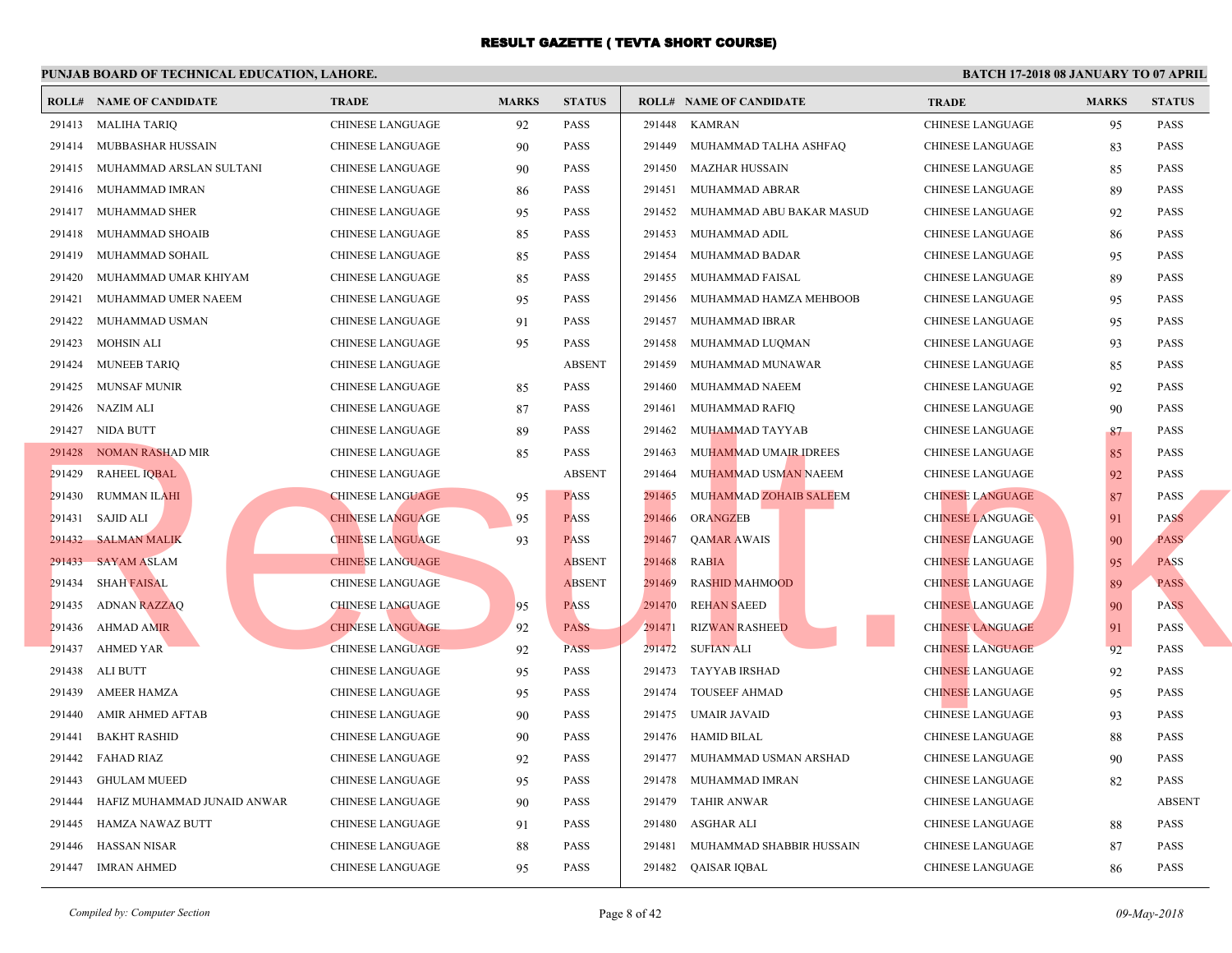|               | <b>ROLL# NAME OF CANDIDATE</b>                                     | <b>TRADE</b>                                       | <b>MARKS</b> | <b>STATUS</b>                |        | <b>ROLL# NAME OF CANDIDATE</b>           | <b>TRA</b>  |
|---------------|--------------------------------------------------------------------|----------------------------------------------------|--------------|------------------------------|--------|------------------------------------------|-------------|
| 291483        | MUDDASSAR MUSHTAQ                                                  | CHINESE LANGUAGE                                   | 85           | <b>PASS</b>                  |        | 291516 AHMED RAZA SABIR                  | <b>CHIN</b> |
| 291484        | RAFQAT ALI                                                         | CHINESE LANGUAGE                                   | 84           | <b>PASS</b>                  |        | 291517 ADNAN YOUSAF                      | <b>CHIN</b> |
| 291485        | SHAHZAD JAMIL                                                      | <b>CHINESE LANGUAGE</b>                            | 91           | <b>PASS</b>                  |        | 291518 ZAFAR RASHEED                     | <b>CHIN</b> |
| 291486        | USAMA MURTAZA                                                      | <b>CHINESE LANGUAGE</b>                            | 91           | <b>PASS</b>                  | 291519 | BILAL HUSSAIN                            | <b>CHIN</b> |
| 291487        | USAMA YOUSAF                                                       | CHINESE LANGUAGE                                   | 91           | <b>PASS</b>                  | 291520 | MUHAMMAD AYYAZ                           | <b>CHIN</b> |
| 291488        | USMAN UR REHMAN                                                    | <b>CHINESE LANGUAGE</b>                            | 94           | <b>PASS</b>                  | 291521 | MUHAMMAD USMAN SAEED                     | <b>CHIN</b> |
| 291489        | ZAHID MEHMOOD                                                      | <b>CHINESE LANGUAGE</b>                            | 80           | <b>PASS</b>                  | 291522 | MUHAMMAD MEROOF                          | <b>CHIN</b> |
| 291490        | ZAIN JAWED                                                         | <b>CHINESE LANGUAGE</b>                            | 82           | <b>PASS</b>                  | 291523 | KAMRAN RAFIQUE                           | <b>CHIN</b> |
| 291491        | ZARYAB HAMZA                                                       | <b>CHINESE LANGUAGE</b>                            | 90           | <b>PASS</b>                  |        | 291524 MUHAMMAD ZUBAIR IQBAL             | <b>CHIN</b> |
| 291492        | ZEESHAN AHMAD                                                      | CHINESE LANGUAGE                                   | 94           | <b>PASS</b>                  | 291525 | ABDULLAH ALI                             | <b>CHIN</b> |
| 291493        | ZUBAIR IBRAHIM                                                     | CHINESE LANGUAGE                                   | 95           | <b>PASS</b>                  |        | 291526 MUHAMMAD UZAIR ARSHAD             | <b>CHIN</b> |
| 291494        | ABBAS MAHMOOD                                                      | CHINESE LANGUAGE                                   | 85           | <b>PASS</b>                  |        | 291527 RIZWAN SIDDIQUE                   | <b>CHIN</b> |
| 291495        | MUHAMMAD KAMRAN                                                    | CHINESE LANGUAGE                                   | 83           | <b>PASS</b>                  |        | 291528 ALI SHAN                          | <b>CHIN</b> |
| 291496        | MUHAMMAD BIN WASEEM                                                | <b>CHINESE LANGUAGE</b>                            |              | <b>ABSENT</b>                | 291529 | KALEEM ULLAH                             | <b>CHIN</b> |
| 291497        | AMMAR KHALID                                                       | <b>CHINESE LANGUAGE</b>                            | 90           | <b>PASS</b>                  | 291530 | AMIR SULTAN SHAH                         | <b>CHIN</b> |
|               | 291498 BILAL AHMED                                                 | CHINESE LANGUAGE                                   | 90           | <b>PASS</b>                  | 291531 | ZEE <mark>SHAN</mark> AZAM               | <b>CHIN</b> |
| 291499        | MUHAMMAD AYUB                                                      | <b>CHINESE LANGUAGE</b>                            |              | <b>ABSENT</b>                | 291532 | <b>FALAK SHER</b>                        | <b>CHIN</b> |
| 291500        | SAJID HUSSAIN SHAH                                                 | <b>CHINESE LANGUAGE</b>                            |              | <b>ABSENT</b>                | 291533 | <b>HASSAN AYUB</b>                       | <b>CHIN</b> |
|               | 291501 MUHAMMAD IMRAN SIDDIQUI                                     | <b>CHINESE LANGUAGE</b>                            |              | <b>ABSENT</b>                | 291534 | ALI BABAR BUTT                           | <b>CHIN</b> |
|               | 291502 NASIM ASGHAR                                                | <b>CHINESE LANGUAGE</b>                            | 87           | <b>PASS</b>                  | 291535 | WAQAS                                    | <b>CHIN</b> |
| 291503        | <b>TALHA TAHIR</b>                                                 | <b>CHINESE LANGUAGE</b>                            | 87           | <b>PASS</b>                  | 291536 | <b>BILAL ANSAR</b>                       | <b>CHIN</b> |
|               | 291504 USMAN ALI                                                   | <b>CHINESE LANGUAGE</b>                            |              | <b>ABSENT</b>                | 291537 | YAHYA AHMAD                              | <b>CHIN</b> |
|               | <b>GOVT.SWEDISH PAKISTANI COLLEGE OF TECHNOLOGY, SERVICE MOR.,</b> |                                                    |              |                              | 291538 | <b>WAHAB ALI TAHIR</b>                   | <b>CHIN</b> |
| <b>GUJRAT</b> |                                                                    |                                                    |              |                              | 291539 | ALI HAIDER                               | <b>CHIN</b> |
| 291506        | 291505 JOHAR GHAFOOR<br>ABDULLAH SHARIF                            | <b>CHINESE LANGUAGE</b><br><b>CHINESE LANGUAGE</b> | 96           | <b>PASS</b><br><b>ABSENT</b> | 291540 | ALI HASSAN                               | <b>CHIN</b> |
| 291507        | CH. MUHAMMAD ALI KHAWAR                                            | CHINESE LANGUAGE                                   | 92           | <b>PASS</b>                  | 291541 | MUHAMMAD ATAYYAB RIZWAN<br><b>ARSHAD</b> | <b>CHIN</b> |
| 291508        | ALI RAZA                                                           | CHINESE LANGUAGE                                   | 96           | <b>PASS</b>                  |        | 291542 HAFIZA SADIA PARVEEN              | <b>CHIN</b> |
| 291509        | MUHAMMAD USMAN ISHAQ                                               | CHINESE LANGUAGE                                   | 98           | <b>PASS</b>                  | 291543 | SHIZA RUBAB                              | <b>CHIN</b> |
| 291510        | KAMRAN IMRAN                                                       | <b>CHINESE LANGUAGE</b>                            | 94           | <b>PASS</b>                  | 291544 | ROBINA AKRAM                             | <b>CHIN</b> |
|               | 291511 ZAKA ULLAH                                                  | <b>CHINESE LANGUAGE</b>                            | 93           | <b>PASS</b>                  | 291545 | RABBIA HAIDER                            | <b>CHIN</b> |
|               | 291512 RANA MUHAMMAD BILAL                                         | CHINESE LANGUAGE                                   | 94           | <b>PASS</b>                  | 291546 | AROOSA HAYDER                            | <b>CHIN</b> |
|               | 291513 ABDUL WASIE ARQAM                                           | CHINESE LANGUAGE                                   | 95           | <b>PASS</b>                  | 291547 | SAIMA ALI SHAH                           | <b>CHIN</b> |
|               | 291514 FAZAL ULLAH                                                 | <b>CHINESE LANGUAGE</b>                            | 94           | <b>PASS</b>                  | 291548 | SUMBAL NAZ                               | <b>CHIN</b> |
|               | 291515 ZAINULABIDEEN                                               | <b>CHINESE LANGUAGE</b>                            | 90           | <b>PASS</b>                  |        | 291549 HAJIRA KANWAL                     | <b>CHIN</b> |
|               |                                                                    |                                                    |              |                              |        |                                          |             |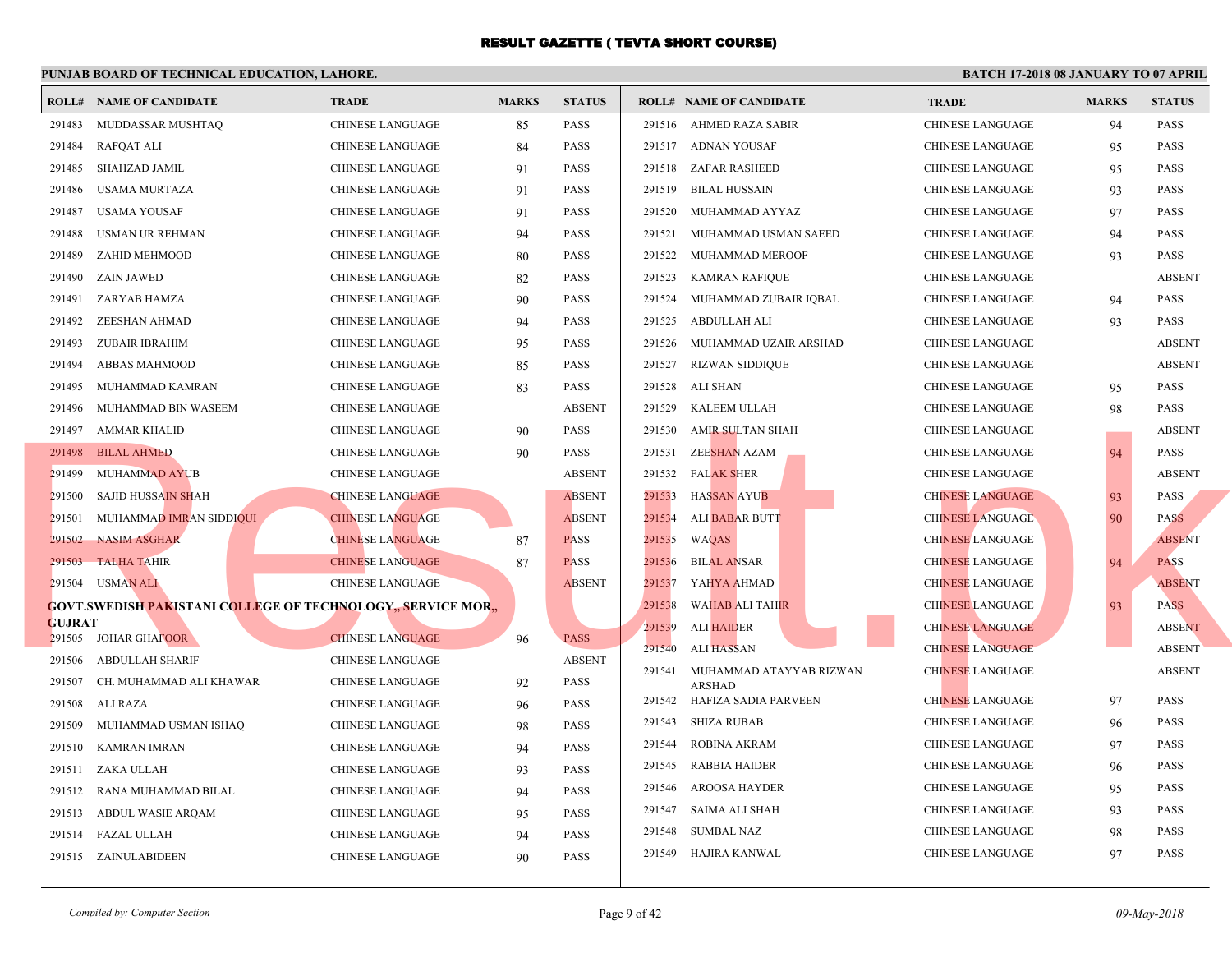|        | <b>ROLL# NAME OF CANDIDATE</b>                                    | <b>TRADE</b>            | <b>MARKS</b> | <b>STATUS</b> |        | <b>ROLL# NAME OF CANDIDATE</b> | <b>TRA</b>  |
|--------|-------------------------------------------------------------------|-------------------------|--------------|---------------|--------|--------------------------------|-------------|
| 291550 | ABIDA HUSAIN                                                      | CHINESE LANGUAGE        | 93           | PASS          |        | 291584 MUHAMMAD TAHIR          | <b>CHIN</b> |
| 291551 | <b>IRSA SALEEM</b>                                                | CHINESE LANGUAGE        | 95           | <b>PASS</b>   | 291585 | RAZA ILYAS                     | <b>CHIN</b> |
| 291552 | NIDA MADNI                                                        | <b>CHINESE LANGUAGE</b> | 98           | <b>PASS</b>   | 291586 | HAMZA AHMAD EJAZ               | <b>CHIN</b> |
| 291553 | TANIA NASAR ULLAH                                                 | CHINESE LANGUAGE        | 96           | <b>PASS</b>   | 291587 | MUHAMMAD HAZIQ ANSARI          | <b>CHIN</b> |
|        | 291554 UZAMA SIDDIQUE                                             | CHINESE LANGUAGE        | 98           | <b>PASS</b>   | 291588 | TAHIR MAHMOOD                  | <b>CHIN</b> |
|        | <b>GOVT. INSTITUTE OF LEATHER TECHNOLOGY, RAIWEND ROAD, KASUR</b> |                         |              |               | 291589 | MUHAMMAD YASIN MUNAWR          | <b>CHIN</b> |
|        | 291555 ALI HAMZA                                                  | <b>CHINESE LANGUAGE</b> | 74           | <b>PASS</b>   | 291590 | MUHAMMAD WASEEM SULTAN         | <b>CHIN</b> |
| 291556 | MUDASSAR TAHIR                                                    | <b>CHINESE LANGUAGE</b> | 75           | <b>PASS</b>   | 291591 | SUFYAN NAWAZ                   | <b>CHIN</b> |
| 291557 | MUHAMMAD ABBAS                                                    | <b>CHINESE LANGUAGE</b> | 79           | <b>PASS</b>   | 291592 | <b>ALI WALEED</b>              | <b>CHIN</b> |
| 291558 | AMJAD ALI                                                         | CHINESE LANGUAGE        | 78           | <b>PASS</b>   | 291593 | MUHAMMAD SHAHZAD               | <b>CHIN</b> |
| 291559 | <b>CHAND AMIR</b>                                                 | CHINESE LANGUAGE        | 83           | PASS          | 291594 | MOHSIN SAEED                   | <b>CHIN</b> |
| 291560 | <b>NASEEB ALI</b>                                                 | CHINESE LANGUAGE        | 80           | <b>PASS</b>   |        | 291595 MUHAMMAD NOUMAN         | <b>CHIN</b> |
| 291561 | <b>KARAMAT ALI</b>                                                | CHINESE LANGUAGE        | 79           | <b>PASS</b>   | 291596 | HAFIZ TALHA                    | <b>CHIN</b> |
| 291562 | MUHAMMAD ARSLAN MALIK                                             | CHINESE LANGUAGE        | 73           | <b>PASS</b>   | 291597 | MUBASHIR ASHRAF                | <b>CHIN</b> |
| 291563 | <b>MUHAMMAD NADEEM</b>                                            | CHINESE LANGUAGE        | 84           | <b>PASS</b>   | 291598 | ARBAZ AHMAD                    | <b>CHIN</b> |
|        | 291564 MUHAMMAD SHAHBAZ TABASSUM                                  | <b>CHINESE LANGUAGE</b> | 78           | <b>PASS</b>   | 291599 | MUHAMMAD ZARYAB RAFIQUE        | <b>CHIN</b> |
|        | 291565 FARYAD ALI SHAH                                            | CHINESE LANGUAGE        | 84           | <b>PASS</b>   | 291600 | MUHAMMAD SHAFIQ                | <b>CHIN</b> |
| 291566 | MUHAMMAD                                                          | <b>CHINESE LANGUAGE</b> | 81           | <b>PASS</b>   | 291601 | <b>MUHAMMAD AWAIS</b>          | <b>CHIN</b> |
| 291567 | <b>ZIA SAIF</b>                                                   | <b>CHINESE LANGUAGE</b> | 78           | <b>PASS</b>   | 291602 | <b>HASSAN SAEED</b>            | <b>CHIN</b> |
| 291568 | MUHAMMAD ASAD RAMZAN                                              | <b>CHINESE LANGUAGE</b> |              | <b>ABSENT</b> | 291603 | MUHAMMAD ALI                   | <b>CHIN</b> |
| 291569 | FAISAL MAHMOOD AHMAD KHAN                                         | <b>CHINESE LANGUAGE</b> | 88           | <b>PASS</b>   | 291604 | <b>MUBASHAR ZAHEER</b>         | <b>CHIN</b> |
| 291570 | MUHAMMAD ALI JUNAID                                               | CHINESE LANGUAGE        |              | <b>ABSENT</b> | 291605 | MUHAMMAD ASIM                  | <b>CHIN</b> |
| 291571 | <b>MUHAMMAD WAQAS</b>                                             | <b>CHINESE LANGUAGE</b> | 78           | <b>PASS</b>   | 291606 | <b>SALMAN KHALID</b>           | <b>CHIN</b> |
| 291572 | <b>NOOR MUHAMMAD</b>                                              | <b>CHINESE LANGUAGE</b> | 84           | <b>PASS</b>   | 291607 | MUHAMMAD NAEEM AKHTAR          | <b>CHIN</b> |
| 291573 | <b>SEHRAN AHMAD</b>                                               | <b>CHINESE LANGUAGE</b> | 78           | <b>PASS</b>   | 291608 | <b>MUBBASIR ALI</b>            | <b>CHIN</b> |
| 291574 | SYED FAISAL ALI TAQVI                                             | <b>CHINESE LANGUAGE</b> | 78           | <b>PASS</b>   | 291609 | <b>ABDUL SATTAR</b>            | <b>CHIN</b> |
| 291575 | MUHAMMAD JAMSHED NASEEB                                           | <b>CHINESE LANGUAGE</b> | 78           | <b>PASS</b>   | 291610 | <b>REHAN SAUKAT</b>            | <b>CHIN</b> |
| 291576 | TLAHA KHAKIM                                                      | <b>CHINESE LANGUAGE</b> | 77           | <b>PASS</b>   | 291611 | MUHAMMAD RIZWAN                | <b>CHIN</b> |
| 291577 | ABU SHAMAMA                                                       | CHINESE LANGUAGE        | 74           | <b>PASS</b>   | 291612 | MUHAMMAD AYYAZ                 | <b>CHIN</b> |
| 291578 | <b>GULAM MURTAZA</b>                                              | CHINESE LANGUAGE        | 79           | <b>PASS</b>   |        | 291613 MUHAMMAD USAMA          | <b>CHIN</b> |
| 291579 | MUHAMMAD AFZAAL                                                   | CHINESE LANGUAGE        | 78           | <b>PASS</b>   |        | 291614 MUHAMMAD AWAIS          | <b>CHIN</b> |
| 291580 | MUHAMMAD AKRAM                                                    | CHINESE LANGUAGE        | 79           | <b>PASS</b>   |        | 291615 AMMAR MANZOOR           | <b>CHIN</b> |
| 291581 | NOUMAN SHAUKAT                                                    | CHINESE LANGUAGE        | 79           | <b>PASS</b>   |        | 291616 MUHAMMAD JAWAD          | <b>CHIN</b> |
| 291582 | MUHAMMAD WASIM                                                    | <b>CHINESE LANGUAGE</b> | 73           | PASS          |        | 291617 QADEER ABBAS            | <b>CHIN</b> |
|        | 291583 MUHAMMAD AHMAD                                             | <b>CHINESE LANGUAGE</b> |              | <b>ABSENT</b> |        | 291618 NASIR ALI               | <b>CHIN</b> |
|        |                                                                   |                         |              |               |        |                                |             |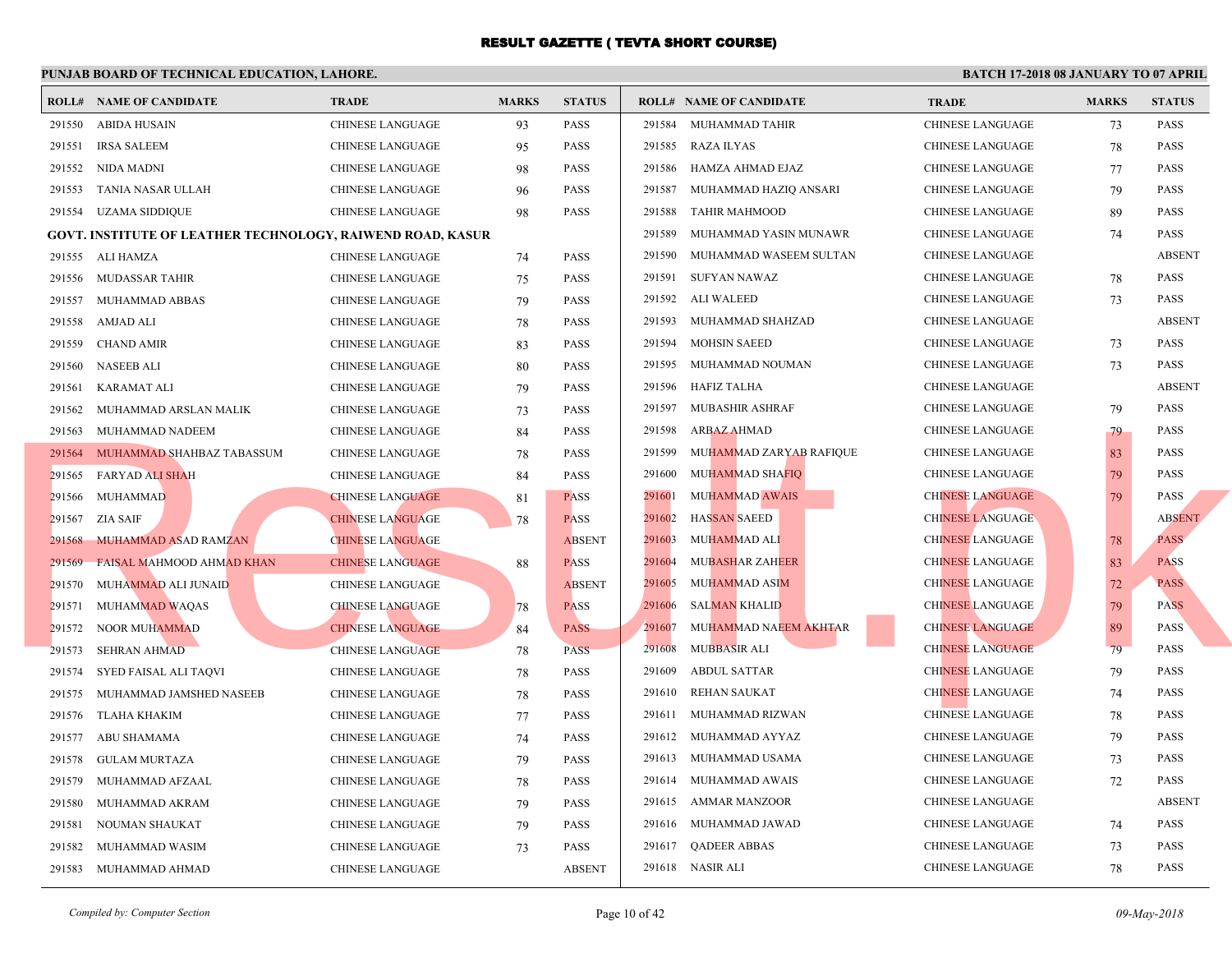|        | <b>ROLL# NAME OF CANDIDATE</b> | <b>TRADE</b>            | <b>MARKS</b> | <b>STATUS</b> |        | <b>ROLL# NAME OF CANDIDATE</b>                  | <b>TRA</b>  |
|--------|--------------------------------|-------------------------|--------------|---------------|--------|-------------------------------------------------|-------------|
| 291619 | NOOR MUHAMMAD                  | CHINESE LANGUAGE        |              | <b>ABSENT</b> |        | 291654 TEMOOR ADNAN                             | <b>CHIN</b> |
| 291620 | MUHAMMAD SAQLAIN               | CHINESE LANGUAGE        | 82           | <b>PASS</b>   | 291655 | MUHAMMAD ATIF SHAHZAD                           | <b>CHIN</b> |
| 291621 | MUHAMMAD AZHER ZIA             | <b>CHINESE LANGUAGE</b> | 78           | <b>PASS</b>   | 291656 | MUHAMMAD IRFAN                                  | <b>CHIN</b> |
| 291622 | NAEEM AHMAD                    | CHINESE LANGUAGE        | 71           | <b>PASS</b>   | 291657 | MUHAMMAD ASIF                                   | <b>CHIN</b> |
| 291623 | SHABAZ                         | CHINESE LANGUAGE        | 78           | <b>PASS</b>   | 291658 | ALI HASSAN                                      | <b>CHIN</b> |
| 291624 | MUHAMMAD ASHFAQ AHMAD          | CHINESE LANGUAGE        | 77           | <b>PASS</b>   | 291659 | MUHAMMAD AJAZ                                   | <b>CHIN</b> |
| 291625 | MUHAMMAD HASNAAT KHAN          | CHINESE LANGUAGE        | 73           | <b>PASS</b>   | 291660 | MUHAMMAD NAEEM                                  | <b>CHIN</b> |
| 291626 | HAFIZ MUHAMMAD RAEES           | CHINESE LANGUAGE        | 87           | <b>PASS</b>   | 291661 | MURATAB ALI                                     | <b>CHIN</b> |
| 291627 | <b>MUNIR AHMAD</b>             | CHINESE LANGUAGE        | 78           | PASS          | 291662 | MUHAMMAD AWAIS                                  | <b>CHIN</b> |
| 291628 | MUHAMMAD ZEESHAN ISMAIL        | <b>CHINESE LANGUAGE</b> |              | <b>ABSENT</b> | 291663 | <b>UMAR HAYYAT</b>                              | <b>CHIN</b> |
| 291629 | MUHAMMAD SABAR                 | <b>CHINESE LANGUAGE</b> | 77           | <b>PASS</b>   | 291664 | MUHAMMAD ASIF MUGHAL                            | <b>CHIN</b> |
| 291630 | MUHAMMAD FAISAL UMAR           | CHINESE LANGUAGE        | 77           | <b>PASS</b>   | 291665 | HAFIZ RASHID MEHMOOD MUGHAL                     | <b>CHIN</b> |
| 291631 | MUDASSAR ANWAR                 | CHINESE LANGUAGE        | 76           | <b>PASS</b>   | 291666 | HAMZA ADNAN                                     | <b>CHIN</b> |
| 291632 | <b>GHULAM SABIR KHAN</b>       | CHINESE LANGUAGE        | 85           | <b>PASS</b>   | 291667 | JAVEID                                          | <b>CHIN</b> |
| 291633 | QASAM ALI                      | CHINESE LANGUAGE        | 79           | <b>PASS</b>   | 291668 | GHAZANFAR RAFI                                  | <b>CHIN</b> |
|        | 291634 MUHAMMAD NAQEEBULLAH    | CHINESE LANGUAGE        | 77           | <b>PASS</b>   | 291669 | <b>MUHAMMAD SAJID</b>                           | <b>CHIN</b> |
| 291635 | <b>WASIM AKRAM</b>             | CHINESE LANGUAGE        | 78           | <b>PASS</b>   | 291670 | <b>HASEEB AKRAM</b>                             | <b>CHIN</b> |
| 291636 | MUHAMMAD ZAMAN HAYAT           | <b>CHINESE LANGUAGE</b> | 73           | <b>PASS</b>   | 291671 | SHUMAILA ASLAM                                  | <b>CHIN</b> |
| 291637 | <b>MUHAMMAD SOHAIL</b>         | <b>CHINESE LANGUAGE</b> | 73           | <b>PASS</b>   | 291672 | <b>NAVID AKRAM</b>                              | <b>CHIN</b> |
| 291638 | MUSTAQEEM ALI HASHIM           | <b>CHINESE LANGUAGE</b> | 74           | <b>PASS</b>   | 291673 | ANAM AKRAM                                      | <b>CHIN</b> |
| 291639 | <b>OSAMA</b>                   | <b>CHINESE LANGUAGE</b> | 77           | <b>PASS</b>   | 291674 | <b>AAMIR FAREED</b>                             | <b>CHIN</b> |
| 291640 | <b>FARMAN ALI</b>              | <b>CHINESE LANGUAGE</b> | 79           | <b>PASS</b>   | 291675 | <b>TAYYAB SAUD</b>                              | <b>CHIN</b> |
| 291641 | <b>AHSAN AHMAD</b>             | <b>CHINESE LANGUAGE</b> | 78           | <b>PASS</b>   |        | 291676 KAMRAN AHMAD SADIQUE                     | <b>CHIN</b> |
| 291642 | <b>MOHSIN IKRAM</b>            | <b>CHINESE LANGUAGE</b> |              | <b>ABSENT</b> |        | <b>GOVERNMENT TECHNICAL TRAINING INSTITUTE,</b> |             |
| 291643 | <b>SAJID ALI</b>               | <b>CHINESE LANGUAGE</b> | 77           | <b>PASS</b>   |        | <b>COLONY, KHANEWAL</b>                         |             |
| 291644 | DILWAR HOOR                    | <b>CHINESE LANGUAGE</b> | 79           | <b>PASS</b>   |        | 291677 MUHAMMAD JAMSHID                         | <b>CHIN</b> |
| 291645 | <b>ABDULLAH AHMED</b>          | CHINESE LANGUAGE        | 77           | PASS          |        | 291678 KHIZAR HAYAT                             | <b>CHIN</b> |
| 291646 | <b>KARAMAT ALI</b>             | CHINESE LANGUAGE        | 78           | PASS          | 291679 | <b>FAISAL RIAZ</b>                              | <b>CHIN</b> |
| 291647 | <b>RASHID MINHAS</b>           | CHINESE LANGUAGE        | 78           | <b>PASS</b>   | 291680 | MUHAMMAD UMAIR                                  | <b>CHIN</b> |
| 291648 | MUHAMMAD ZAHEER                | CHINESE LANGUAGE        | 78           | <b>PASS</b>   | 291681 | MUHAMMAD JUNAID SHAFQAT                         | <b>CHIN</b> |
| 291649 | MUHAMMAD ASHFAQ                | CHINESE LANGUAGE        | 78           | <b>PASS</b>   | 291682 | MUHAMMAD USMAN                                  | <b>CHIN</b> |
| 291650 | MUHAMMAD NAEEM                 | <b>CHINESE LANGUAGE</b> | 78           | <b>PASS</b>   | 291683 | ALI NOOR SHAH                                   | <b>CHIN</b> |
| 291651 | MUHAMMAD WASEEM                | CHINESE LANGUAGE        | 77           | <b>PASS</b>   | 291684 | MUHAMMAD SHAHBAZ                                | <b>CHIN</b> |
| 291652 | MUHAMMAD JAMIL                 | CHINESE LANGUAGE        | 84           | PASS          | 291685 | MUHAMMAD IKRAM                                  | <b>CHIN</b> |
|        | 291653 MUHAMMAD MUBASHAR ALI   | <b>CHINESE LANGUAGE</b> | 78           | <b>PASS</b>   |        | 291686 ANSAR ABBAS                              | <b>CHIN</b> |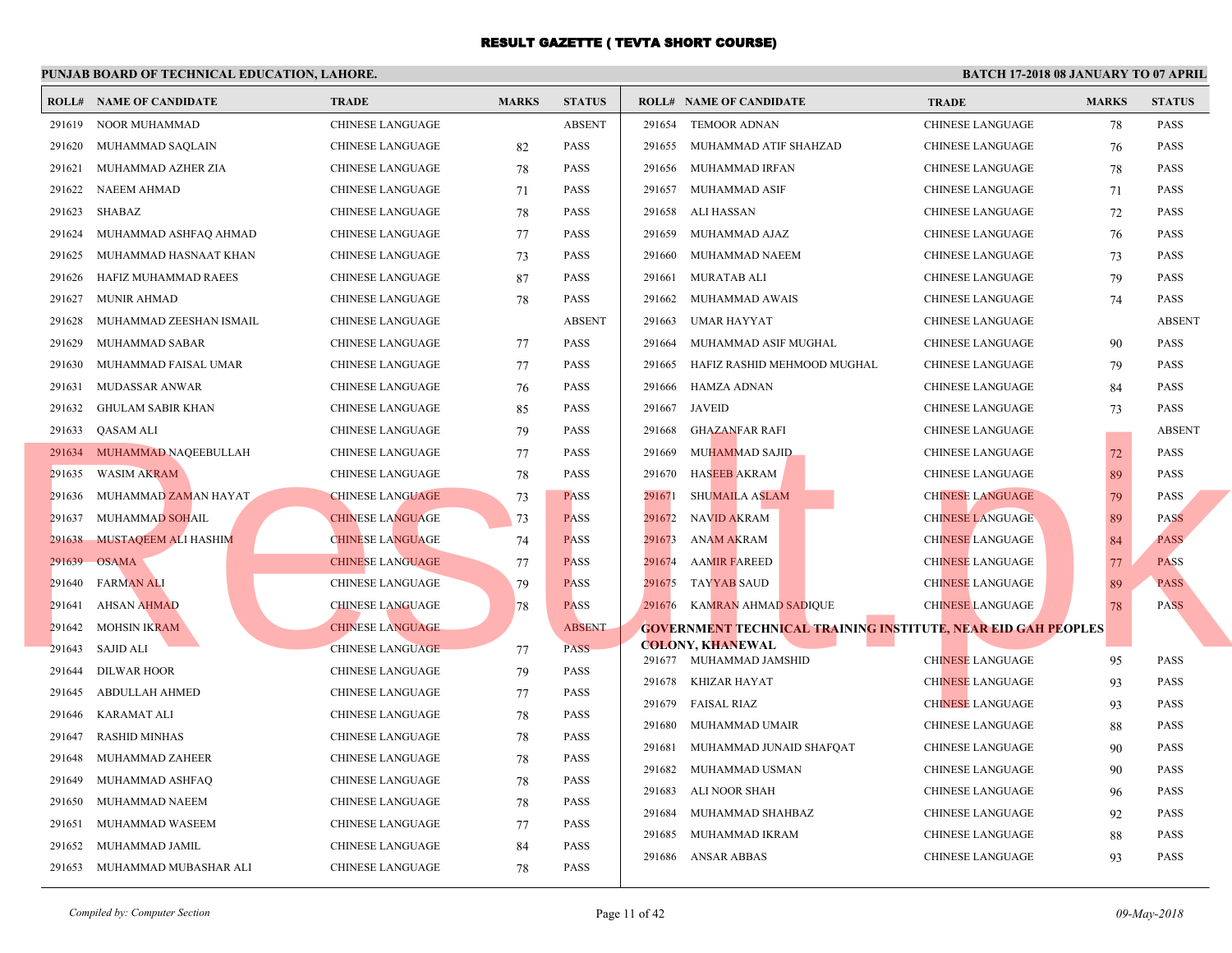|        | <b>ROLL# NAME OF CANDIDATE</b> | <b>TRADE</b>            | <b>MARKS</b> | <b>STATUS</b> |        | <b>ROLL# NAME OF CANDIDATE</b>     | <b>TRA</b>  |
|--------|--------------------------------|-------------------------|--------------|---------------|--------|------------------------------------|-------------|
| 291687 | <b>ABDUL JABBAR</b>            | <b>CHINESE LANGUAGE</b> | 90           | <b>PASS</b>   |        | 291722 MUHAMMAD IMRAN              | <b>CHIN</b> |
| 291688 | <b>AZHAR LATIF</b>             | <b>CHINESE LANGUAGE</b> | 87           | <b>PASS</b>   |        | 291723 HAMID RAZA                  | <b>CHIN</b> |
| 291689 | MUHAMMAD ZUBAIR ZAHID          | CHINESE LANGUAGE        | 81           | <b>PASS</b>   |        | 291724 SHEHLA BANO                 | <b>CHIN</b> |
| 291690 | MUHAMMAD AQEEL                 | CHINESE LANGUAGE        | 85           | <b>PASS</b>   |        | 291725 NEELAM AKRAM                | <b>CHIN</b> |
| 291691 | MUHAMMAD ARSHAD                | CHINESE LANGUAGE        | 86           | <b>PASS</b>   |        | 291726 NAVEED AHMAD                | <b>CHIN</b> |
| 291692 | MUHAMMAD IMRAN                 | CHINESE LANGUAGE        | 96           | <b>PASS</b>   |        | 291727 MUHAMMAD UMER FAROOQ        | <b>CHIN</b> |
| 291693 | MUHAMMAD ZEESHAN               | <b>CHINESE LANGUAGE</b> | 87           | <b>PASS</b>   | 291728 | MUHAMMAD IRFAN HAYDER              | <b>CHIN</b> |
| 291694 | <b>SAQLAIN AKHTAR</b>          | <b>CHINESE LANGUAGE</b> | 96           | <b>PASS</b>   |        | 291729 NABEEL RAFI                 | <b>CHIN</b> |
| 291695 | MUHAMMAD ARSALAN               | <b>CHINESE LANGUAGE</b> | 89           | <b>PASS</b>   |        | 291730 MUHAMMAD IKHLAQ             | <b>CHIN</b> |
| 291696 | GHULAM HAIDAR ALI              | <b>CHINESE LANGUAGE</b> | 91           | <b>PASS</b>   |        | 291731 MUHAMMAD SAQIB              | <b>CHIN</b> |
| 291697 | MUHAMMAD SULMAN                | CHINESE LANGUAGE        | 86           | <b>PASS</b>   | 291732 | <b>IRFAN ZAHOOR</b>                | <b>CHIN</b> |
| 291698 | MUHAMMAD HAMMAD SHAUKAT        | CHINESE LANGUAGE        | 94           | <b>PASS</b>   | 291733 | MUHAMMAD IRFAN                     | <b>CHIN</b> |
| 291699 | NOMAN KHALID                   | CHINESE LANGUAGE        | 96           | <b>PASS</b>   | 291734 | RASHID ALI KHAN                    | <b>CHIN</b> |
| 291700 | SAFIULLAH                      | CHINESE LANGUAGE        | 90           | <b>PASS</b>   | 291735 | ZOHAIB SARFARAZ                    | <b>CHIN</b> |
|        | 291701 MOHSIN ALI              | <b>CHINESE LANGUAGE</b> | 83           | <b>PASS</b>   | 291736 | MUHAMMAD JAMAL ARSHAD              | <b>CHIN</b> |
|        | 291702 UMER FAROOQ             | CHINESE LANGUAGE        | 90           | <b>PASS</b>   | 291737 | UBAID UR REHMAN                    | <b>CHIN</b> |
|        | 291703 MUHAMMAD ZUBAIR         | CHINESE LANGUAGE        | 92           | <b>PASS</b>   | 291738 | <b>MURSLEEN</b>                    | <b>CHIN</b> |
| 291704 | <b>HASEEB ASHRAF</b>           | <b>CHINESE LANGUAGE</b> | 96           | <b>PASS</b>   | 291739 | <b>ABDUL MANNAN</b>                | <b>CHIN</b> |
| 291705 | ASFAR ALI                      | <b>CHINESE LANGUAGE</b> | 92           | <b>PASS</b>   | 291740 | MUHAMMAD ADNAN                     | <b>CHIN</b> |
|        | 291706 MUHAMMAD IMRAN ATIF     | <b>CHINESE LANGUAGE</b> | 93           | <b>PASS</b>   | 291741 | <b>UMAIR MAZHAR</b>                | <b>CHIN</b> |
| 291707 | <b>ZEESHAN ASHRAF</b>          | <b>CHINESE LANGUAGE</b> | 96           | <b>PASS</b>   | 291742 | <b>SHUJA ZAIB</b>                  | <b>CHIN</b> |
| 291708 | <b>MOIN AKHTAR</b>             | <b>CHINESE LANGUAGE</b> | 96           | <b>PASS</b>   | 291743 | ALI SADAF AZAM                     | <b>CHIN</b> |
| 291709 | <b>SANOOBAR NAZ</b>            | <b>CHINESE LANGUAGE</b> | 95           | <b>PASS</b>   | 291744 | <b>MUHAMMAD ARBAZ</b>              | <b>CHIN</b> |
| 291710 | SANYA TABASSUM                 | <b>CHINESE LANGUAGE</b> | 96           | <b>PASS</b>   | 291745 | MUHAMMAD ISHFAQ                    | <b>CHIN</b> |
| 291711 | <b>KHALID RAFIQ</b>            | <b>CHINESE LANGUAGE</b> | 88           | <b>PASS</b>   | 291746 | SHAKEEL AHMAD                      | <b>CHIN</b> |
|        | 291712 MUZAMMAL HUSSAIN SHAH   | CHINESE LANGUAGE        | 90           | <b>PASS</b>   | 291747 | KHALID JAVED                       | <b>CHIN</b> |
|        | 291713 MUBUSHER AHMAD          | CHINESE LANGUAGE        | 88           | <b>PASS</b>   | 291748 | MUHAMMAD AHMAD SHAH                | <b>CHIN</b> |
|        | 291714 MUHAMMAD SOHAIB ASHRAF  | <b>CHINESE LANGUAGE</b> | 85           | <b>PASS</b>   | 291749 | HASNAIN SALEH HAYAT                | <b>CHIN</b> |
| 291715 | ABDUL MAJEED TABASSUM          | CHINESE LANGUAGE        | 95           | <b>PASS</b>   |        | 291750 MAKKI FARHAN NAWAZ          | <b>CHIN</b> |
|        | 291716 FAISAL REHMAN           | CHINESE LANGUAGE        | 89           | <b>PASS</b>   |        | 291751 ASAD SHARIF                 | <b>CHIN</b> |
|        | 291717 HAFIZ JAHAN ZAIB SHAMS  | CHINESE LANGUAGE        | 88           | <b>PASS</b>   |        | 291752 MUHAMMAD FAHEEM ULLAH       | <b>CHIN</b> |
| 291718 | FARHAN AHMAD GHAFOOR           | CHINESE LANGUAGE        | 89           | <b>PASS</b>   | 291753 | GHULAM YASEEN                      | <b>CHIN</b> |
| 291719 | MUHAMMAD WASEEM                | <b>CHINESE LANGUAGE</b> | 91           | <b>PASS</b>   |        | 291754 MUHAMMAD SHOAIB DILBAR KHAN | <b>CHIN</b> |
| 291720 | ANIQ WAQEE                     | CHINESE LANGUAGE        | 87           | <b>PASS</b>   |        | 291755 MUHAMMAD UMER SABIR         | <b>CHIN</b> |
|        | 291721 MAQSOOD AHMAD           | <b>CHINESE LANGUAGE</b> | 84           | <b>PASS</b>   |        | 291756 UZMA MUMTAZ                 | <b>CHIN</b> |
|        |                                |                         |              |               |        |                                    |             |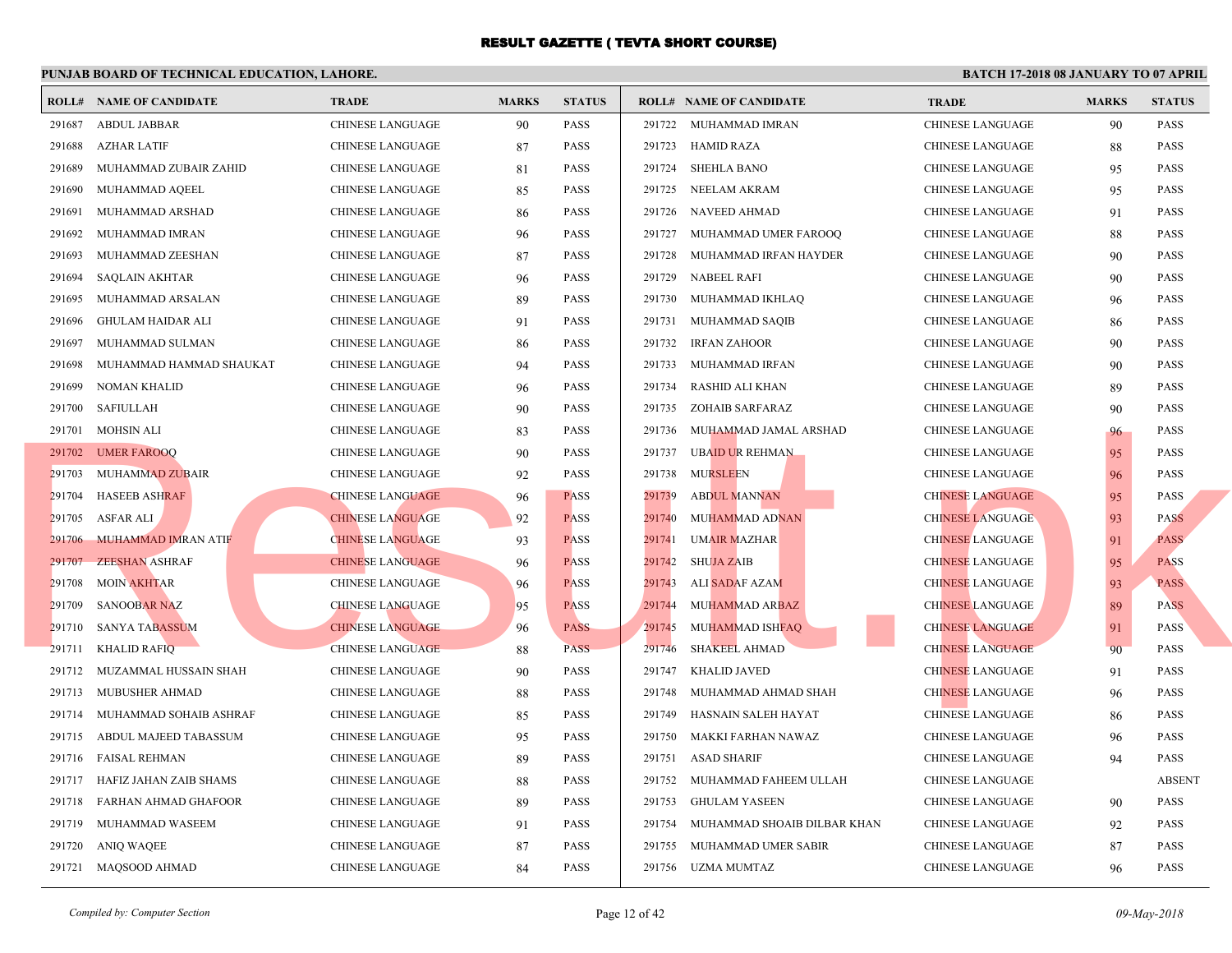|        | <b>ROLL# NAME OF CANDIDATE</b> | <b>TRADE</b>            | <b>MARKS</b> | <b>STATUS</b> |        | <b>ROLL# NAME OF CANDIDATE</b>                 | <b>TRA</b>  |
|--------|--------------------------------|-------------------------|--------------|---------------|--------|------------------------------------------------|-------------|
|        | 291757 LUBNA MUMTAZ            | <b>CHINESE LANGUAGE</b> | 96           | <b>PASS</b>   |        | <b>GOVERNMENT COLLEGE OF TECHNOLOGY, RAILV</b> |             |
|        | 291758 NUZHAT LATIF            | CHINESE LANGUAGE        | 91           | <b>PASS</b>   |        | 291792 ABDUL REHMAN                            | <b>CHIN</b> |
| 291759 | <b>AYESHA SABIR</b>            | CHINESE LANGUAGE        | 93           | <b>PASS</b>   |        | 291793 MUHAMMAD BILAL RAZAQ                    | <b>CHIN</b> |
| 291760 | MUSADDIQ NAZAR                 | <b>CHINESE LANGUAGE</b> | 95           | <b>PASS</b>   |        | 291794 SAIF UR RAHMAN                          | <b>CHIN</b> |
| 291761 | KHAWAR KHAN ZAFAR              | CHINESE LANGUAGE        | 95           | <b>PASS</b>   |        | 291795 AHMAD RAZA                              | <b>CHIN</b> |
| 291762 | MUHAMMAD ZAHEER                | CHINESE LANGUAGE        |              | <b>ABSENT</b> | 291796 | MOHAMMAD HAROON AKRAM                          | <b>CHIN</b> |
| 291763 | MUHAMMAD ASIF                  | <b>CHINESE LANGUAGE</b> |              | <b>ABSENT</b> |        | 291797 MUHAMMAD ARIF                           | <b>CHIN</b> |
| 291764 | ALI RAZA                       | CHINESE LANGUAGE        | 90           | <b>PASS</b>   | 291798 | ABDUL BASIT NADEEM                             | <b>CHIN</b> |
| 291765 | <b>BILAL ZAFAR</b>             | CHINESE LANGUAGE        | 90           | <b>PASS</b>   | 291799 | HASSAN ALI                                     | <b>CHIN</b> |
| 291766 | AHSAN ALI                      | <b>CHINESE LANGUAGE</b> | 93           | <b>PASS</b>   | 291800 | AMMAR ALI SIDDIQI                              | <b>CHIN</b> |
| 291767 | ABID ALI                       | <b>CHINESE LANGUAGE</b> | 87           | <b>PASS</b>   | 291801 | <b>RAQIB HUSSAIN</b>                           | <b>CHIN</b> |
| 291768 | MUHAMMAD ABUBAKAR ASAD         | CHINESE LANGUAGE        | 90           | <b>PASS</b>   | 291802 | MUHAMMAD ISLAM                                 | <b>CHIN</b> |
| 291769 | MUHAMMAD WAJID                 | CHINESE LANGUAGE        |              | <b>ABSENT</b> | 291803 | <b>BILAL AFAQ</b>                              | <b>CHIN</b> |
| 291770 | MUHAMMAD ANWAR MUGHAL          | <b>CHINESE LANGUAGE</b> | 92           | <b>PASS</b>   | 291804 | ADNAN                                          | <b>CHIN</b> |
|        | 291771 MUBASHAR HASSAN\        | CHINESE LANGUAGE        |              | <b>ABSENT</b> | 291805 | MUBASHAR IFTKHAR                               | <b>CHIN</b> |
|        | 291772 HUMBEL AKHTAR           | CHINESE LANGUAGE        | 83           | <b>PASS</b>   | 291806 | MUHAMMAD WAQAR                                 | <b>CHIN</b> |
|        | 291773 ASAD SAEED              | CHINESE LANGUAGE        | 90           | PASS          | 291807 | <b>BILAL MUSHTAQ</b>                           | <b>CHIN</b> |
| 291774 | RIZWAN NADEEM                  | <b>CHINESE LANGUAGE</b> | 93           | <b>PASS</b>   | 291808 | <b>BINYAMIN</b>                                | <b>CHIN</b> |
|        | 291775 SOHAIL AHMAD            | <b>CHINESE LANGUAGE</b> | 95           | <b>PASS</b>   | 291809 | MUHAMMAD IMTIAZ HUSSAIN                        | <b>CHIN</b> |
|        | 291776 UBAID UR REHMAN         | <b>CHINESE LANGUAGE</b> | 89           | <b>PASS</b>   | 291810 | HAFIZ MAHBOOB AHMAD                            | <b>CHIN</b> |
| 291777 | <b>KASHIF ALI</b>              | <b>CHINESE LANGUAGE</b> |              | <b>ABSENT</b> | 291811 | <b>IMTIAZ ALI</b>                              | <b>CHIN</b> |
|        | 291778 HAMID RAZA              | CHINESE LANGUAGE        | 89           | <b>PASS</b>   | 291812 | MUHAMMAD ASIF HIYAT                            | <b>CHIN</b> |
| 291779 | <b>ZAFAR ULLAH</b>             | <b>CHINESE LANGUAGE</b> | 91           | <b>PASS</b>   | 291813 | <b>SAJAWAL ALI KHAN</b>                        | <b>CHIN</b> |
| 291780 | <b>UMER FAROO</b>              | <b>CHINESE LANGUAGE</b> | 95           | <b>PASS</b>   | 291814 | MUHAMMAD ABDULLAH                              | <b>CHIN</b> |
| 291781 | <b>ABDUL AZEEM</b>             | <b>CHINESE LANGUAGE</b> | 95           | <b>PASS</b>   | 291815 | AZEEM MUNAWAR KHOKHAR                          | <b>CHIN</b> |
| 291782 | <b>SAIF ULLAH</b>              | <b>CHINESE LANGUAGE</b> | 91           | <b>PASS</b>   |        | 291816 IFTIKHAR UL HAQ                         | <b>CHIN</b> |
| 291783 | MUHAMMAD UMER                  | <b>CHINESE LANGUAGE</b> | 85           | <b>PASS</b>   |        | 291817 HASEEB KHAN                             | <b>CHIN</b> |
| 291784 | HAFEEZ UR REHMAN               | CHINESE LANGUAGE        | 86           | <b>PASS</b>   | 291818 | HANZLA AHMAD                                   | <b>CHIN</b> |
| 291785 | MUHAMMAD WASEEM ARIF           | CHINESE LANGUAGE        | 85           | <b>PASS</b>   | 291819 | HASEEB UR REHMAN                               | <b>CHIN</b> |
| 291786 | MUHAMMAD ALI                   | CHINESE LANGUAGE        | 94           | <b>PASS</b>   | 291820 | USAMA HASHIR                                   | <b>CHIN</b> |
| 291787 | MUHAMMAD WAQAR AKRAM           | CHINESE LANGUAGE        | 95           | <b>PASS</b>   | 291821 | MUHAMMAD ASHAR AHRAR                           | <b>CHIN</b> |
| 291788 | NIDA HASSAN                    | CHINESE LANGUAGE        | 94           | <b>PASS</b>   | 291822 | <b>MEHBOOB YAR</b>                             | <b>CHIN</b> |
| 291789 | MUHAMMAD LAQMAN                | CHINESE LANGUAGE        | 89           | <b>PASS</b>   | 291823 | HAMZA SHAHID                                   | <b>CHIN</b> |
| 291790 | MUHAMMAD SHAFIQUE              | <b>CHINESE LANGUAGE</b> | 81           | PASS          | 291824 | MUHAMMAD AKRAM RIAZ                            | CHIN.       |
|        | 291791 RASHID AMJED            | <b>CHINESE LANGUAGE</b> | 95           | <b>PASS</b>   |        | 291825 HAFIZ MUHAMMAD UMER SHAFIQ              | <b>CHIN</b> |
|        |                                |                         |              |               |        |                                                |             |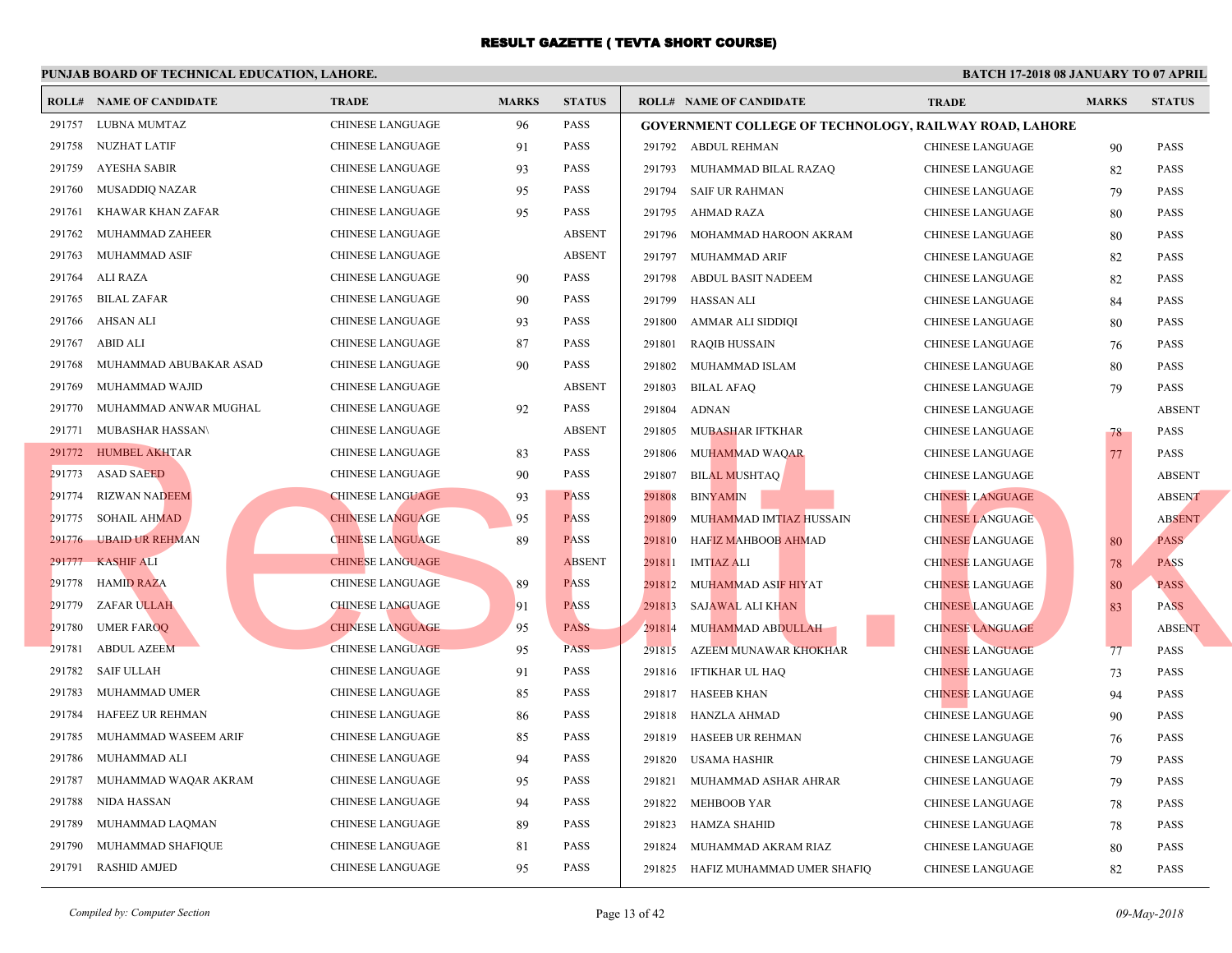|        | <b>ROLL# NAME OF CANDIDATE</b> | <b>TRADE</b>            | <b>MARKS</b> | <b>STATUS</b> |        | <b>ROLL# NAME OF CANDIDATE</b>                | <b>TRA</b>  |
|--------|--------------------------------|-------------------------|--------------|---------------|--------|-----------------------------------------------|-------------|
| 291826 | QADEER ULLAH KHAN              | <b>CHINESE LANGUAGE</b> |              | <b>ABSENT</b> |        | 291861 MUHAMMAD TANVEER RAZA                  | <b>CHIN</b> |
| 291827 | MUHAMMAD USMAN                 | CHINESE LANGUAGE        | 80           | <b>PASS</b>   | 291862 | MUHAMMAD AWAIS                                | <b>CHIN</b> |
| 291828 | <b>AHMED JAVED</b>             | <b>CHINESE LANGUAGE</b> | 78           | <b>PASS</b>   | 291863 | SAIF ULLAH                                    | <b>CHIN</b> |
| 291829 | <b>HASSNAIN ARIF</b>           | <b>CHINESE LANGUAGE</b> |              | <b>ABSENT</b> | 291864 | MUHAMMAD AKRAAM                               | <b>CHIN</b> |
| 291830 | MUHAMMAD SALMAN HAYYAT         | CHINESE LANGUAGE        | 80           | <b>PASS</b>   | 291865 | MUHAMMAD ABDULLAH KHALID                      | <b>CHIN</b> |
| 291831 | MUHAMMAD NADIR                 | CHINESE LANGUAGE        | 76           | <b>PASS</b>   | 291866 | HASSAM RAZA                                   | <b>CHIN</b> |
| 291832 | <b>HAMZA HANIF</b>             | <b>CHINESE LANGUAGE</b> | 75           | <b>PASS</b>   | 291867 | MUHAMMAD ASHRAF                               | <b>CHIN</b> |
| 291833 | MUSTAFA HASSAN                 | <b>CHINESE LANGUAGE</b> | 79           | <b>PASS</b>   | 291868 | WAJID ALI                                     | <b>CHIN</b> |
| 291834 | OSAMA SHAHZAD KHAN             | <b>CHINESE LANGUAGE</b> | 79           | <b>PASS</b>   | 291869 | HAMZA ASHFAQ                                  | <b>CHIN</b> |
| 291835 | HAFIZ MUHAMMAD USMAN KHALID    | <b>CHINESE LANGUAGE</b> | 81           | <b>PASS</b>   | 291870 | SHAHWAR AHMAD                                 | <b>CHIN</b> |
| 291836 | AHMAD HASAN                    | <b>CHINESE LANGUAGE</b> | 75           | <b>PASS</b>   | 291871 | RANA MOHAMMAD KHURRAM                         | <b>CHIN</b> |
| 291837 | MUHAMMAD SHAHZAD               | CHINESE LANGUAGE        | 74           | <b>PASS</b>   | 291872 | <b>SALEEM</b><br>MUHAMMAD BILAL               | <b>CHIN</b> |
| 291838 | <b>HASEEB QADIR</b>            | CHINESE LANGUAGE        | 79           | <b>PASS</b>   | 291873 | MUHAMMAD JUNAID                               | <b>CHIN</b> |
| 291839 | NIAZ ALI KHAN                  | CHINESE LANGUAGE        | 74           | <b>PASS</b>   | 291874 | ZANAB                                         | <b>CHIN</b> |
| 291840 | SYEDA UHA GUL ZAIDI            | CHINESE LANGUAGE        | 87           | <b>PASS</b>   | 291875 | KASHIF ALI                                    | <b>CHIN</b> |
|        | 291841 HUMAIRA MUMTAZ          | CHINESE LANGUAGE        | 84           | <b>PASS</b>   |        | 291876 MUHAMMAD UMAIR                         | <b>CHIN</b> |
| 291842 | <b>ANAM MUZAFFAR</b>           | CHINESE LANGUAGE        | 93           | <b>PASS</b>   | 291877 | <b>BAQAR ABBAS</b>                            | <b>CHIN</b> |
| 291843 | ARHAM ABBAS                    | <b>CHINESE LANGUAGE</b> | 91           | <b>PASS</b>   | 291878 | <b>AWAIS RIAZ</b>                             | <b>CHIN</b> |
| 291844 | MUHAMMAD FARHAN AMIN           | <b>CHINESE LANGUAGE</b> | 80           | <b>PASS</b>   | 291879 | MUTEE UR REHM <mark>AN K</mark> HAN           | <b>CHIN</b> |
| 291845 | <b>ZUBAIR MUHAYYO DIN</b>      | <b>CHINESE LANGUAGE</b> | 89           | <b>PASS</b>   | 291880 | <b>IMRAN SAEED</b>                            | <b>CHIN</b> |
| 291846 | <b>USMAN ALI</b>               | <b>CHINESE LANGUAGE</b> | 83           | <b>PASS</b>   | 291881 | SYED MUHAMMAD USAMA                           | <b>CHIN</b> |
| 291847 | <b>NABEEL AHMAD</b>            | <b>CHINESE LANGUAGE</b> | 81           | <b>PASS</b>   | 291882 | <b>SAKHAWAT ALI</b>                           | <b>CHIN</b> |
| 291848 | <b>AHMAD IBNE SHAHID</b>       | <b>CHINESE LANGUAGE</b> | 80           | <b>PASS</b>   | 291883 | YOUSAF JAMIL                                  | <b>CHIN</b> |
| 291849 | <b>MUHAMMAD NASIR</b>          | <b>CHINESE LANGUAGE</b> | 82           | <b>PASS</b>   | 291884 | YASEEN KHAN                                   | <b>CHIN</b> |
| 291850 | <b>SAFEER AHMAD</b>            | <b>CHINESE LANGUAGE</b> | 79           | <b>PASS</b>   | 291885 | MUHAMMAD JAHANZAIB RANA                       | <b>CHIN</b> |
| 291851 | KHIZAR HAYAT                   | <b>CHINESE LANGUAGE</b> | 93           | <b>PASS</b>   | 291886 | <b>BILAL AHMAD BUTT</b>                       | <b>CHIN</b> |
| 291852 | AHMAD HUSSAM UL HABIB          | <b>CHINESE LANGUAGE</b> | 85           | <b>PASS</b>   | 291887 | MUHAMMAD AHMAD                                | <b>CHIN</b> |
| 291853 | MUHAMMAD FAISAL                | CHINESE LANGUAGE        | 88           | <b>PASS</b>   | 291888 | MUHAMMAD HUSSNAN                              | <b>CHIN</b> |
| 291854 | TANZEEL UR REHMAN              | CHINESE LANGUAGE        | 75           | PASS          | 291889 | <b>FATIMA LATEEF</b>                          | <b>CHIN</b> |
| 291855 | MUHAMMAD USMAN                 | CHINESE LANGUAGE        | 80           | <b>PASS</b>   | 291890 | HAFIZ SYED RASHID MEHMOOD                     | <b>CHIN</b> |
| 291856 | <b>GHULAM MUSTAFA</b>          | <b>CHINESE LANGUAGE</b> | 79           | <b>PASS</b>   | 291891 | MUHAMMAD NAMAN                                | <b>CHIN</b> |
| 291857 | ASAD ALI RIAZ                  | CHINESE LANGUAGE        | 81           | <b>PASS</b>   |        | 291892 MUBUSHRA ASGHAR                        | <b>CHIN</b> |
| 291858 | MUHAMMAD WAQAR ALI             | CHINESE LANGUAGE        |              | <b>ABSENT</b> |        | <b>GOVERNMENT COLLEGE OF TECHNOLOGY (WOM)</b> |             |
| 291859 | NUMAN ZAID                     | <b>CHINESE LANGUAGE</b> | 81           | <b>PASS</b>   |        | 291893 HIRA KHALID                            | <b>CHIN</b> |
| 291860 | MUHAMMAD ELYAS MUNIR           | <b>CHINESE LANGUAGE</b> | 83           | <b>PASS</b>   |        |                                               |             |
|        |                                |                         |              |               |        |                                               |             |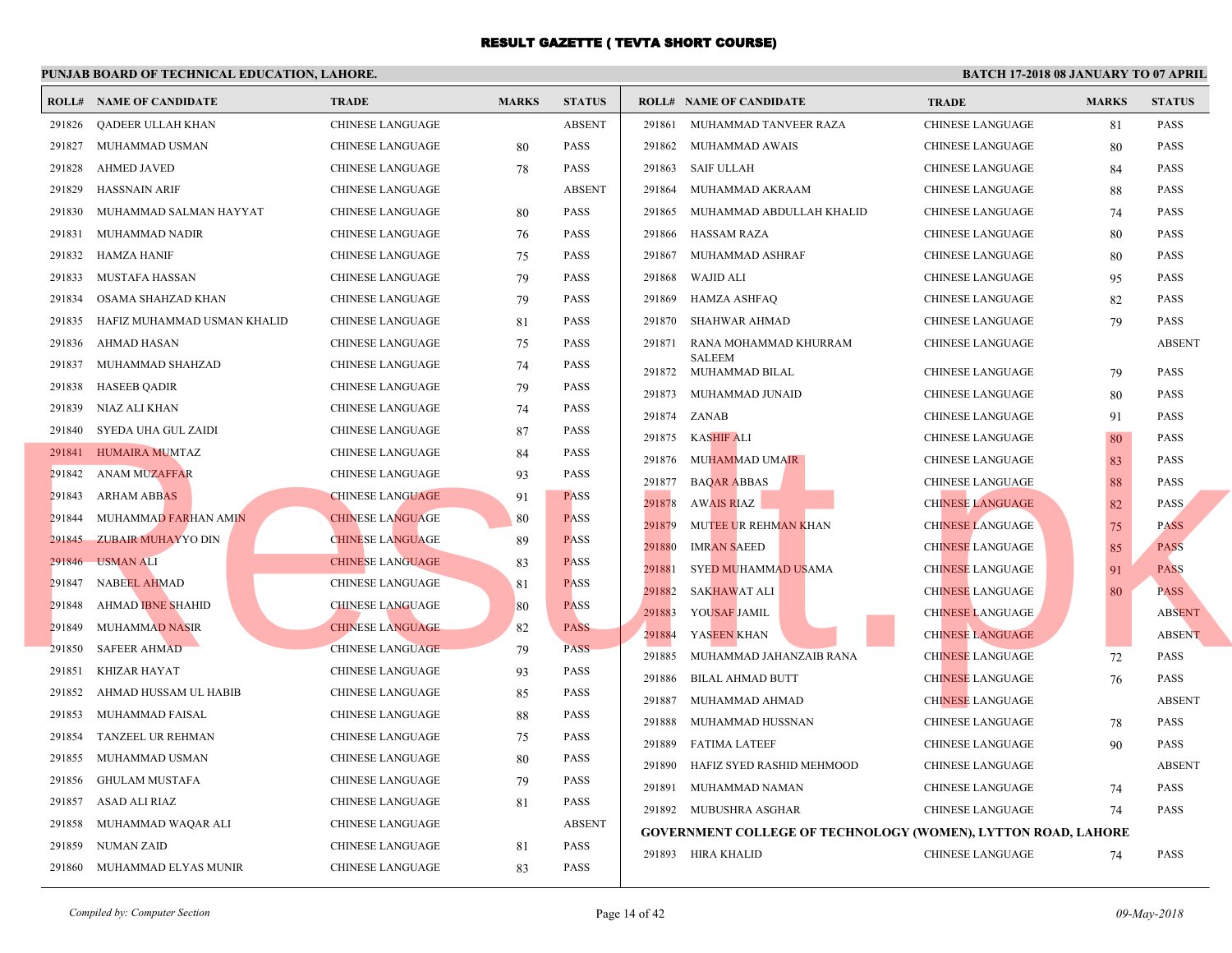|        | <b>ROLL# NAME OF CANDIDATE</b> | <b>TRADE</b>            | <b>MARKS</b> | <b>STATUS</b> |        | <b>ROLL# NAME OF CANDIDATE</b> | <b>TRA</b>  |
|--------|--------------------------------|-------------------------|--------------|---------------|--------|--------------------------------|-------------|
| 291894 | <b>AQSA SAFDER</b>             | <b>CHINESE LANGUAGE</b> | 79           | <b>PASS</b>   | 291929 | AHMAD                          | <b>CHIN</b> |
| 291895 | SAMIA IKRAM                    | CHINESE LANGUAGE        | 76           | <b>PASS</b>   | 291930 | USAMA MUSHTAQ                  | <b>CHIN</b> |
| 291896 | <b>AIMAL SHEHZADI</b>          | CHINESE LANGUAGE        | 83           | <b>PASS</b>   | 291931 | HUSSNA NAWAZ                   | <b>CHIN</b> |
| 291897 | <b>SUMAIRA AHMED</b>           | CHINESE LANGUAGE        | 86           | <b>PASS</b>   | 291932 | JUNAID MUGHAL                  | <b>CHIN</b> |
| 291898 | SANA NAZIR                     | CHINESE LANGUAGE        | 84           | <b>PASS</b>   | 291933 | HAFSA FATIMA                   | <b>CHIN</b> |
| 291899 | SAMAR SUBTAIN RIZVI            | <b>CHINESE LANGUAGE</b> | 81           | <b>PASS</b>   | 291934 | FARHAN BASHIR                  | <b>CHIN</b> |
| 291900 | HAFSA USMANI                   | CHINESE LANGUAGE        | 84           | <b>PASS</b>   | 291935 | HAFIZ MUHAMMAD IKRAM SARWAR    | <b>CHIN</b> |
| 291901 | MUHAMMAD USMAN                 | <b>CHINESE LANGUAGE</b> | 82           | <b>PASS</b>   | 291936 | KHAWAR SHEZAD                  | <b>CHIN</b> |
| 291902 | QASIM ALI                      | CHINESE LANGUAGE        | 76           | <b>PASS</b>   | 291937 | HADIA GHASSAN                  | <b>CHIN</b> |
| 291903 | <b>MEMONA FAREED</b>           | CHINESE LANGUAGE        | 77           | <b>PASS</b>   | 291938 | <b>HAFIZ HAMZA</b>             | <b>CHIN</b> |
| 291904 | AMNA NADEEM MUFTI              | <b>CHINESE LANGUAGE</b> | 83           | <b>PASS</b>   | 291939 | AQSA ABID                      | <b>CHIN</b> |
| 291905 | <b>QURATULAIN TAHIR</b>        | CHINESE LANGUAGE        | 84           | <b>PASS</b>   | 291940 | MUHAMMAD IBRAHIM               | <b>CHIN</b> |
| 291906 | <b>FARAH MUNSHI</b>            | CHINESE LANGUAGE        |              | <b>ABSENT</b> | 291941 | ANAM SHAHID                    | <b>CHIN</b> |
| 291907 | <b>MEHAK NAZAR</b>             | <b>CHINESE LANGUAGE</b> | 76           | <b>PASS</b>   | 291942 | MARIAM FATIMA AHMAD            | <b>CHIN</b> |
| 291908 | <b>ERUM IQBAL</b>              | CHINESE LANGUAGE        | 80           | <b>PASS</b>   |        | 291943 SUNDAS NASEER           | <b>CHIN</b> |
|        | 291909 SYEDA MAH RUKH RAZA     | CHINESE LANGUAGE        | 85           | <b>PASS</b>   | 291944 | <b>ALEENA ASIF</b>             | <b>CHIN</b> |
|        | 291910 HAFIZ MUHAMMAD BILAL    | CHINESE LANGUAGE        | 92           | <b>PASS</b>   | 291945 | SHE <mark>HAR</mark> YAR       | <b>CHIN</b> |
|        | 291911 MUHAMMAD RAMEEZ         | <b>CHINESE LANGUAGE</b> | 90           | <b>PASS</b>   | 291946 | MUHAMMAD WAQAS LATIF           | <b>CHIN</b> |
|        | 291912 SAQLAIN ALI             | <b>CHINESE LANGUAGE</b> | 82           | <b>PASS</b>   | 291947 | <b>MOHSIN MAQSOOD</b>          | <b>CHIN</b> |
|        | 291913 MUHAMMAD ABDULLAH       | <b>CHINESE LANGUAGE</b> | 82           | <b>PASS</b>   | 291948 | <b>SHAHARYAR</b>               | <b>CHIN</b> |
| 291914 | <b>MUHAMMAD AHSAN KHAN</b>     | <b>CHINESE LANGUAGE</b> | 85           | <b>PASS</b>   | 291949 | MUHAMMAD AHMAD                 | <b>CHIN</b> |
|        | 291915 SHAHEEDULLAH            | <b>CHINESE LANGUAGE</b> | 84           | <b>PASS</b>   | 291950 | MUHAMMAD JUNAID ASAIM          | <b>CHIN</b> |
| 291916 | MOEEZ HUSSAIN BUKHARI          | <b>CHINESE LANGUAGE</b> | 87           | <b>PASS</b>   | 291951 | MUHAMMAD JAMSHAID ASIM         | <b>CHIN</b> |
|        | 291917 MUJEEB UR REHMAN        | <b>CHINESE LANGUAGE</b> | 91           | <b>PASS</b>   | 291952 | SYED AZHAR SHAH BUKHARI        | <b>CHIN</b> |
| 291918 | <b>MARVA SHAHID</b>            | <b>CHINESE LANGUAGE</b> | 81           | <b>PASS</b>   | 291953 | <b>ASHFAQ AHMAD</b>            | <b>CHIN</b> |
| 291919 | SHAHROZ KHAN                   | CHINESE LANGUAGE        | 84           | <b>PASS</b>   | 291954 | ADNAN QAMAR                    | <b>CHIN</b> |
| 291920 | <b>HASSAN RAZA</b>             | <b>CHINESE LANGUAGE</b> | 77           | PASS          | 291955 | <b>MUSA FAHEEM</b>             | <b>CHIN</b> |
| 291921 | MUHAMMAD NOMAN                 | <b>CHINESE LANGUAGE</b> |              | <b>ABSENT</b> | 291956 | OSSAMA FAHEEM                  | <b>CHIN</b> |
| 291922 | HAFIZ MUHAMMAD ASIM RIAZ       | CHINESE LANGUAGE        | 91           | <b>PASS</b>   |        | 291957 NAVEED AKHTAR           | <b>CHIN</b> |
| 291923 | ALIYEEN BUTT                   | CHINESE LANGUAGE        | 82           | <b>PASS</b>   |        | 291958 NAVEED IQBAL            | <b>CHIN</b> |
| 291924 | <b>SAMEEN ARSHAD</b>           | CHINESE LANGUAGE        | 89           | <b>PASS</b>   | 291959 | SHAN ALI                       | <b>CHIN</b> |
| 291925 | <b>AROOJ FATIMA</b>            | CHINESE LANGUAGE        |              | <b>ABSENT</b> | 291960 | <b>BUSHRA ANWAR</b>            | <b>CHIN</b> |
| 291926 | <b>HANAN BUTT</b>              | <b>CHINESE LANGUAGE</b> |              | <b>ABSENT</b> | 291961 | RUBAB MUZAFFAR                 | <b>CHIN</b> |
| 291927 | SANAM                          | <b>CHINESE LANGUAGE</b> | 81           | <b>PASS</b>   | 291962 | ASAD IMRAN HAIDER              | <b>CHIN</b> |
|        | 291928 IZHAR AHMED             | <b>CHINESE LANGUAGE</b> | 77           | <b>PASS</b>   |        | 291963 NADEEM ASHRAF           | <b>CHIN</b> |
|        |                                |                         |              |               |        |                                |             |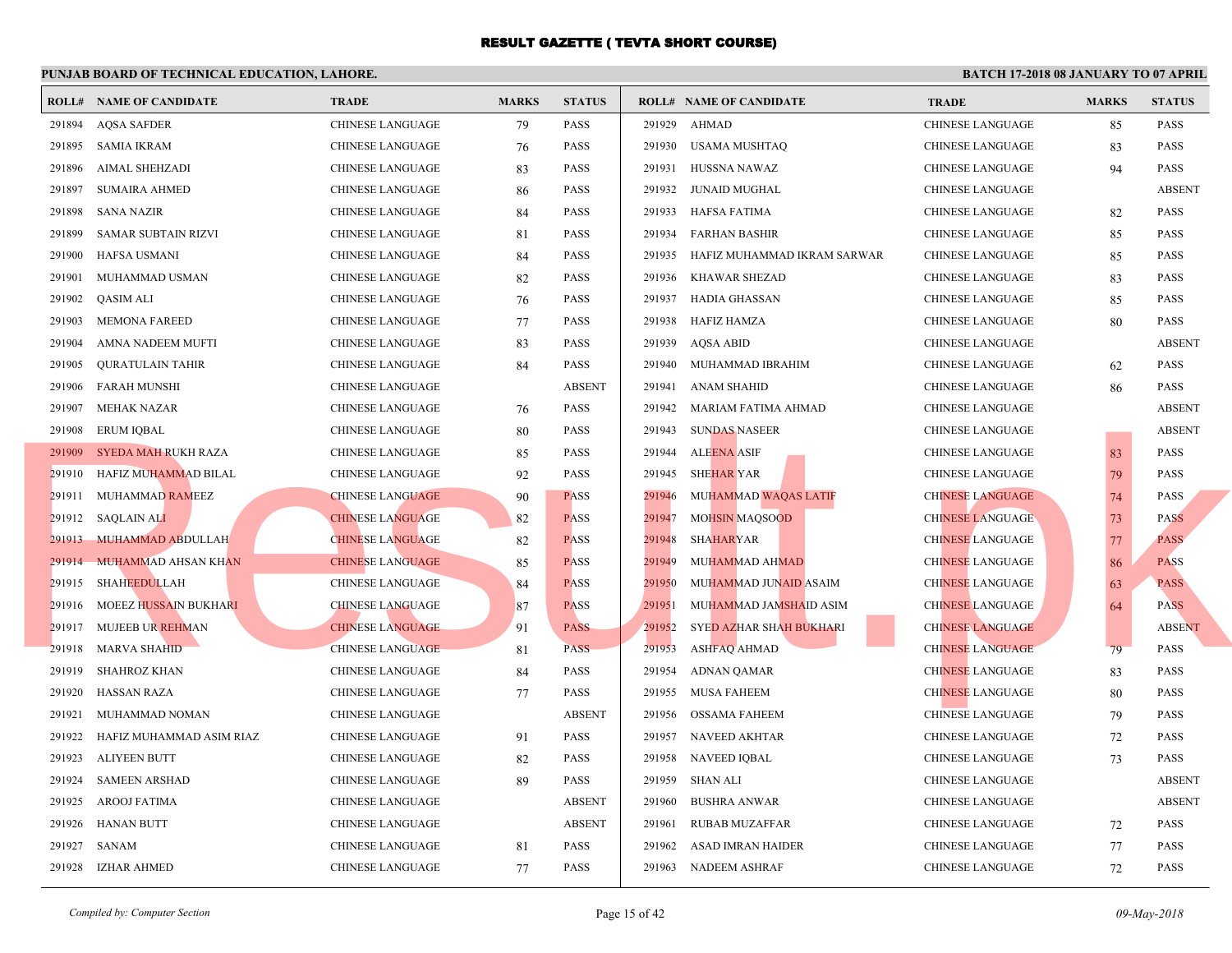|        | <b>ROLL# NAME OF CANDIDATE</b>                                     | <b>TRADE</b>            | <b>MARKS</b> | <b>STATUS</b> |        | <b>ROLL# NAME OF CANDIDATE</b> | <b>TRA</b>  |
|--------|--------------------------------------------------------------------|-------------------------|--------------|---------------|--------|--------------------------------|-------------|
| 291964 | <b>SOHAIL AKRAM</b>                                                | <b>CHINESE LANGUAGE</b> | 53           | <b>PASS</b>   | 291998 | <b>IMRAN KHAN</b>              | <b>CHIN</b> |
| 291965 | MUHAMMAD ISHAQ                                                     | <b>CHINESE LANGUAGE</b> |              | <b>ABSENT</b> | 291999 | ARSLAN YASEEN                  | <b>CHIN</b> |
| 291966 | ABUBAKAR MINHAS                                                    | <b>CHINESE LANGUAGE</b> |              | <b>ABSENT</b> | 292000 | ALI INAM UL HAQ                | <b>CHIN</b> |
| 291967 | MUHAMMAD                                                           | <b>CHINESE LANGUAGE</b> |              | <b>ABSENT</b> | 292001 | <b>TOQEER AHMAD</b>            | <b>CHIN</b> |
| 291968 | MUHAMMAD AHMAD ASLAM                                               | <b>CHINESE LANGUAGE</b> |              | <b>ABSENT</b> | 292002 | SHAZAIB ALI                    | <b>CHIN</b> |
| 291969 | TAHREEM IKHLAQ                                                     | CHINESE LANGUAGE        | 67           | <b>PASS</b>   | 292003 | <b>FAIZE AHMAD</b>             | <b>CHIN</b> |
| 291970 | ZAHID ALI                                                          | CHINESE LANGUAGE        | 61           | <b>PASS</b>   | 292004 | <b>SABA RIAZ</b>               | <b>CHIN</b> |
| 291971 | <b>FATIMA ARIF</b>                                                 | CHINESE LANGUAGE        | 72           | <b>PASS</b>   | 292005 | MATI UL REHMAN                 | <b>CHIN</b> |
| 291972 | LAIBA KAYANI                                                       | <b>CHINESE LANGUAGE</b> | 82           | <b>PASS</b>   | 292006 | IZHAAN KHOKHAR                 | <b>CHIN</b> |
|        | 291973 MOMNA BATOOL                                                | CHINESE LANGUAGE        | 79           | <b>PASS</b>   | 292007 | ANEEQ MICHAEL                  | <b>CHIN</b> |
|        | <b>GOVERNMENT TECHNICAL TRAINING INSTITUTE, 96-GULBERG, LAHORE</b> |                         |              |               | 292008 | SYED MUHAMMAD HUSSNAIN         | <b>CHIN</b> |
|        | 291974 MUHAMMAD KISHFEET GHAURI                                    | CHINESE LANGUAGE        | 81           | <b>PASS</b>   | 292009 | ABBAS<br>MUHAMMAD ASIF SALEEM  | <b>CHIN</b> |
| 291975 | NOREEN AKHTAR                                                      | CHINESE LANGUAGE        | 96           | <b>PASS</b>   | 292010 | HAMZA BIN SHAHID               | <b>CHIN</b> |
| 291976 | ISHTIAQ AHMAD                                                      | <b>CHINESE LANGUAGE</b> | 74           | <b>PASS</b>   | 292011 | MUHAMMAD AREESH                | <b>CHIN</b> |
|        | 291977 ZULQURNAN HAIDER                                            | CHINESE LANGUAGE        | 72           | PASS          | 292012 | MIAN MUHAMMAD HAMZA            | <b>CHIN</b> |
|        | 291978 MUHAMMAD TAHIR ALI                                          | <b>CHINESE LANGUAGE</b> |              | <b>ABSENT</b> | 292013 | <b>IBTAHAL IRAM</b>            | <b>CHIN</b> |
| 291979 | <b>ADEEL AHMED</b>                                                 | CHINESE LANGUAGE        | 93           | <b>PASS</b>   | 292014 | <b>ALLAN CHU</b>               | <b>CHIN</b> |
| 291980 | <b>SAAD AHMAD KHAN</b>                                             | <b>CHINESE LANGUAGE</b> | 83           | <b>PASS</b>   | 292015 | <b>AYMAN HAMEED</b>            | <b>CHIN</b> |
| 291981 | <b>FAHAD NADEEM</b>                                                | <b>CHINESE LANGUAGE</b> |              | <b>ABSENT</b> | 292016 | <b>IRAM RAFIQUE</b>            | <b>CHIN</b> |
| 291982 | MUHAMMAD RIZWAN                                                    | <b>CHINESE LANGUAGE</b> | 87           | <b>PASS</b>   | 292017 | <b>TUBA HAMEED</b>             | <b>CHIN</b> |
| 291983 | <b>BASHARAT HUSSAIN</b>                                            | <b>CHINESE LANGUAGE</b> | 75           | <b>PASS</b>   | 292018 | <b>TAMSILA SHAHZADI</b>        | <b>CHIN</b> |
| 291984 | TAHSEEN BIN IMTIAZ                                                 | <b>CHINESE LANGUAGE</b> | 80           | <b>PASS</b>   | 292019 | <b>MAZHAR ALI</b>              | <b>CHIN</b> |
| 291985 | <b>MUHAMMAD USMAN</b>                                              | <b>CHINESE LANGUAGE</b> | 86           | <b>PASS</b>   | 292020 | <b>IRFA HAMEED</b>             | <b>CHIN</b> |
| 291986 | <b>KHIZAR HAYAT</b>                                                | <b>CHINESE LANGUAGE</b> | 93           | <b>PASS</b>   | 292021 | MUDASSIR SULTAN                | <b>CHIN</b> |
| 291987 | <b>AHMAD MAHMOOD</b>                                               | <b>CHINESE LANGUAGE</b> |              | <b>ABSENT</b> | 292022 | <b>SABAHAT MUNIR</b>           | <b>CHIN</b> |
| 291988 | MEHROOZ AMANAT                                                     | <b>CHINESE LANGUAGE</b> |              | <b>ABSENT</b> | 292023 | ADNAN ALI                      | <b>CHIN</b> |
| 291989 | <b>NABEEL AFZAL</b>                                                | <b>CHINESE LANGUAGE</b> | 74           | <b>PASS</b>   | 292024 | ALI AHMAD                      | <b>CHIN</b> |
| 291990 | MUHAMMAD IRFAN                                                     | <b>CHINESE LANGUAGE</b> |              | <b>ABSENT</b> | 292025 | AKHTAR RASOOL MALIK            | <b>CHIN</b> |
| 291991 | SYED MANSOOR ALI                                                   | CHINESE LANGUAGE        | 72           | <b>PASS</b>   | 292026 | <b>UMAR FAROOQ</b>             | <b>CHIN</b> |
| 291992 | AHSAN SALEEM                                                       | CHINESE LANGUAGE        | 74           | <b>PASS</b>   | 292027 | <b>GULFAM ARIF</b>             | <b>CHIN</b> |
| 291993 | MUHAMMAD KAMRAN                                                    | <b>CHINESE LANGUAGE</b> | 85           | <b>PASS</b>   | 292028 | SHAZIA PERVEN                  | <b>CHIN</b> |
| 291994 | <b>WAQAR HUSSAIN</b>                                               | CHINESE LANGUAGE        | 88           | PASS          | 292029 | AMED AZEEM SIDDIQUE            | <b>CHIN</b> |
| 291995 | <b>AHSAN SHAHEER</b>                                               | <b>CHINESE LANGUAGE</b> | 90           | <b>PASS</b>   | 292030 | TAHIR ALI                      | <b>CHIN</b> |
| 291996 | <b>WAQAR AHMAD</b>                                                 | <b>CHINESE LANGUAGE</b> |              | <b>ABSENT</b> | 292031 | <b>TAYYAB SARWER</b>           | <b>CHIN</b> |
| 291997 | <b>ABDUL SATTAR</b>                                                | <b>CHINESE LANGUAGE</b> | 88           | <b>PASS</b>   |        |                                |             |
|        |                                                                    |                         |              |               |        |                                |             |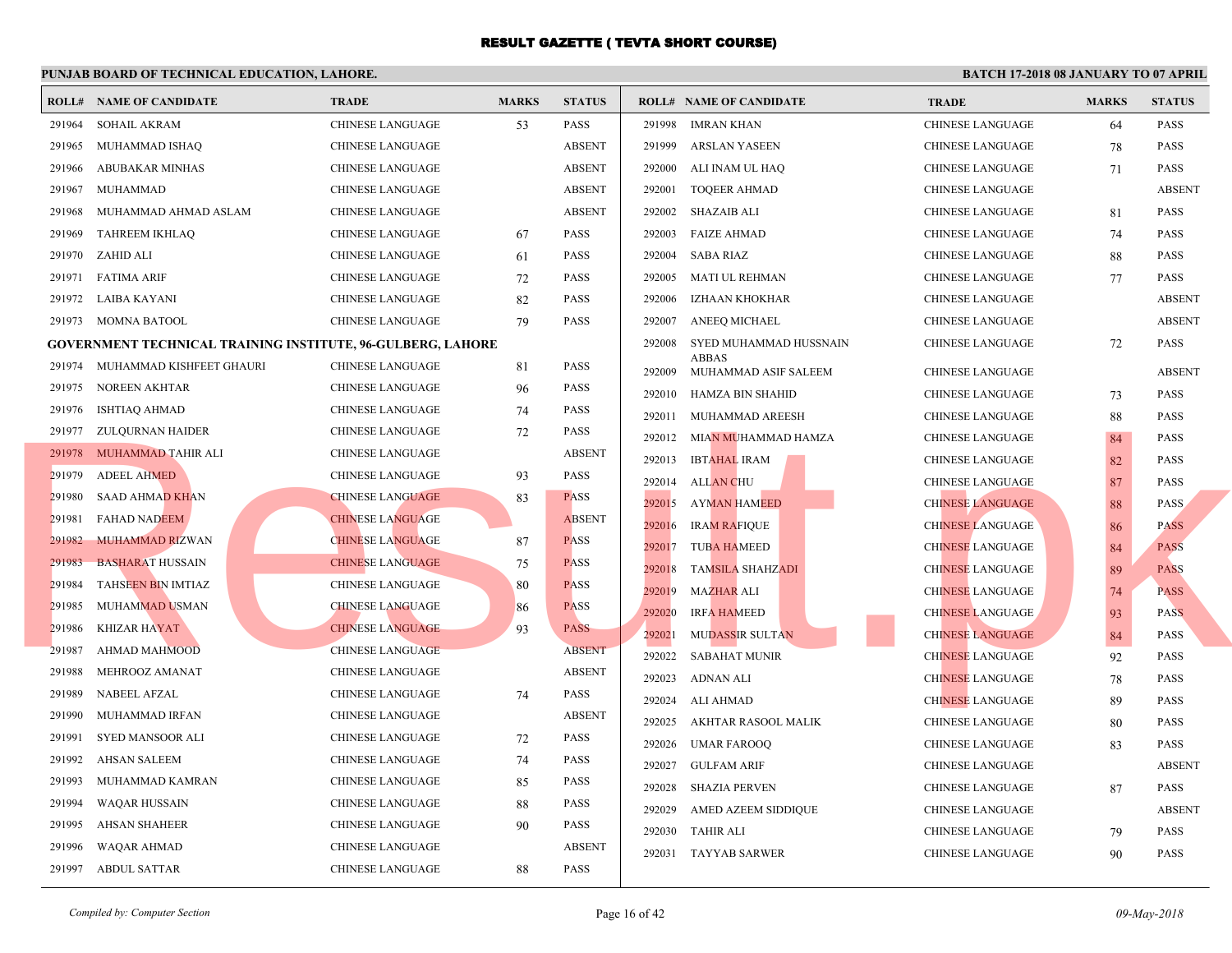|        | <b>ROLL# NAME OF CANDIDATE</b> | <b>TRADE</b>            | <b>MARKS</b> | <b>STATUS</b> |        | <b>ROLL# NAME OF CANDIDATE</b> | <b>TRA</b>  |
|--------|--------------------------------|-------------------------|--------------|---------------|--------|--------------------------------|-------------|
| 292032 | <b>SANILA HASAN</b>            | <b>CHINESE LANGUAGE</b> | 99           | PASS          | 292067 | AURANGZAIB ALI                 | <b>CHIN</b> |
| 292033 | HAFIZ MUHAMMAD UZAIR           | CHINESE LANGUAGE        | 85           | <b>PASS</b>   | 292068 | MUHAMMAD SAJJAD AHMAD          | <b>CHIN</b> |
| 292034 | MUHAMMAD WAQAS MANZOOR         | CHINESE LANGUAGE        | 81           | <b>PASS</b>   | 292069 | ATIF MAHMOOD                   | <b>CHIN</b> |
| 292035 | ADIL ALI                       | CHINESE LANGUAGE        | 81           | <b>PASS</b>   | 292070 | MUHAMMAD ZEESHAN               | <b>CHIN</b> |
| 292036 | MIRZA IFTEKHAR AHMED           | <b>CHINESE LANGUAGE</b> | 97           | <b>PASS</b>   | 292071 | ARSALAN ASGHAR                 | <b>CHIN</b> |
| 292037 | MUHAMMAD TOQEEZ                | CHINESE LANGUAGE        | 86           | <b>PASS</b>   |        | 292072 SANA JAVED              | <b>CHIN</b> |
| 292038 | <b>AHSAN SHOAIB</b>            | CHINESE LANGUAGE        | 91           | <b>PASS</b>   | 292073 | ZAID USMAN                     | <b>CHIN</b> |
| 292039 | <b>HAMZA SHAHID</b>            | <b>CHINESE LANGUAGE</b> | 89           | <b>PASS</b>   | 292074 | IORA HAMEED                    | <b>CHIN</b> |
| 292040 | MUHAMMAD AYAZ                  | CHINESE LANGUAGE        | 85           | <b>PASS</b>   | 292075 | HUMA HAMEED RANA               | <b>CHIN</b> |
| 292041 | HAFIZ MUHAMMAD USMAN           | <b>CHINESE LANGUAGE</b> | 86           | PASS          | 292076 | SANA HAMEED RANA               | <b>CHIN</b> |
| 292042 | WAHEED UR REHMAN               | CHINESE LANGUAGE        |              | <b>ABSENT</b> | 292077 | SYED ALI RAZA                  | <b>CHIN</b> |
| 292043 | <b>ASAD MAJEED</b>             | <b>CHINESE LANGUAGE</b> | 83           | <b>PASS</b>   | 292078 | NUMAN AZIZ                     | <b>CHIN</b> |
| 292044 | MUHAMMAD USMAN RASHEED         | CHINESE LANGUAGE        | 84           | <b>PASS</b>   | 292079 | <b>AISHA NOOR</b>              | <b>CHIN</b> |
| 292045 | MUHAMMAD ASAD HABIB            | CHINESE LANGUAGE        | 81           | <b>PASS</b>   | 292080 | <b>FAISAL RAZA</b>             | <b>CHIN</b> |
| 292046 | <b>FURQAN NAEEM</b>            | CHINESE LANGUAGE        | 80           | <b>PASS</b>   | 292081 | <b>UMER</b>                    | <b>CHIN</b> |
|        | 292047 REHMAN AHMAD KHAN       | CHINESE LANGUAGE        | 85           | <b>PASS</b>   | 292082 | <b>KIRAN ZIA</b>               | <b>CHIN</b> |
| 292048 | <b>SARA BALOCH</b>             | CHINESE LANGUAGE        | 92           | <b>PASS</b>   | 292083 | <b>ANEES ASLAM</b>             | <b>CHIN</b> |
| 292049 | <b>SHERAZ BUTT</b>             | <b>CHINESE LANGUAGE</b> | 93           | <b>PASS</b>   | 292084 | MUHAMMAD HUSSAIN TAHIR         | <b>CHIN</b> |
| 292050 | MUHAMMAD ZUBAIR QADIR          | <b>CHINESE LANGUAGE</b> |              | <b>ABSENT</b> | 292085 | <b>ZAREEN MAHBOOB</b>          | <b>CHIN</b> |
| 292051 | MUHAMMAD AKIF MANZOOR          | <b>CHINESE LANGUAGE</b> | 81           | <b>PASS</b>   | 292086 | MUHAMMAD SAJJID SHAHZAD        | <b>CHIN</b> |
| 292052 | <b>ATTA UR REHMAN</b>          | <b>CHINESE LANGUAGE</b> | 86           | <b>PASS</b>   | 292087 | <b>FAIZAN AYOUB</b>            | <b>CHIN</b> |
| 292053 | MUHAMMAD QAISAR RAFIQ          | CHINESE LANGUAGE        | 86           | <b>PASS</b>   | 292088 | <b>TARIQ GILL</b>              | <b>CHIN</b> |
| 292054 | <b>AAMIR AKBAR TAIB</b>        | <b>CHINESE LANGUAGE</b> | 83           | <b>PASS</b>   | 292089 | <b>KHAULA BAKHTIAR</b>         | <b>CHIN</b> |
| 292055 | <b>HAROON RASHID</b>           | <b>CHINESE LANGUAGE</b> |              | <b>ABSENT</b> | 292090 | ADIL LIAQUAT ALI               | <b>CHIN</b> |
| 292056 | <b>MUHAMMAD ASAD</b>           | <b>CHINESE LANGUAGE</b> | 92           | <b>PASS</b>   | 292091 | <b>SHOAIB LAL</b>              | <b>CHIN</b> |
| 292057 | <b>RASHID KHAN</b>             | <b>CHINESE LANGUAGE</b> |              | <b>ABSENT</b> | 292092 | <b>WAQAS TARIQ</b>             | <b>CHIN</b> |
| 292058 | <b>FARRUKH SHEHZAD</b>         | <b>CHINESE LANGUAGE</b> | 80           | <b>PASS</b>   | 292093 | AFTAB AHMAD                    | <b>CHIN</b> |
| 292059 | <b>USMAN HAIDER</b>            | CHINESE LANGUAGE        | 82           | <b>PASS</b>   | 292094 | MUHAMMAD QASIM HUSSAIN         | <b>CHIN</b> |
| 292060 | MUHAMMAD AMIR ALI              | CHINESE LANGUAGE        | 92           | <b>PASS</b>   | 292095 | MUSTAFA KHAN                   | <b>CHIN</b> |
| 292061 | MUNEEB REHMAN                  | CHINESE LANGUAGE        | 80           | <b>PASS</b>   | 292096 | MUNEEB HASSAN                  | <b>CHIN</b> |
| 292062 | <b>ABDUL REHMAN</b>            | <b>CHINESE LANGUAGE</b> | 78           | <b>PASS</b>   | 292097 | <b>HARIS MAIRAJ</b>            | <b>CHIN</b> |
| 292063 | AZIZ TAHIR BUTT                | CHINESE LANGUAGE        |              | <b>ABSENT</b> | 292098 | ALI RAZA                       | <b>CHIN</b> |
| 292064 | JAVAIRIA                       | CHINESE LANGUAGE        | 89           | <b>PASS</b>   | 292099 | HASSAN ZAMAN                   | <b>CHIN</b> |
| 292065 | AHMAD ALI                      | <b>CHINESE LANGUAGE</b> |              | <b>ABSENT</b> | 292100 | AYESHA RAHAMAN                 | CHIN.       |
| 292066 | HAFIZ BILAL AHMED TAZEEM       | <b>CHINESE LANGUAGE</b> | 89           | <b>PASS</b>   |        | 292101 USAMA                   | <b>CHIN</b> |
|        |                                |                         |              |               |        |                                |             |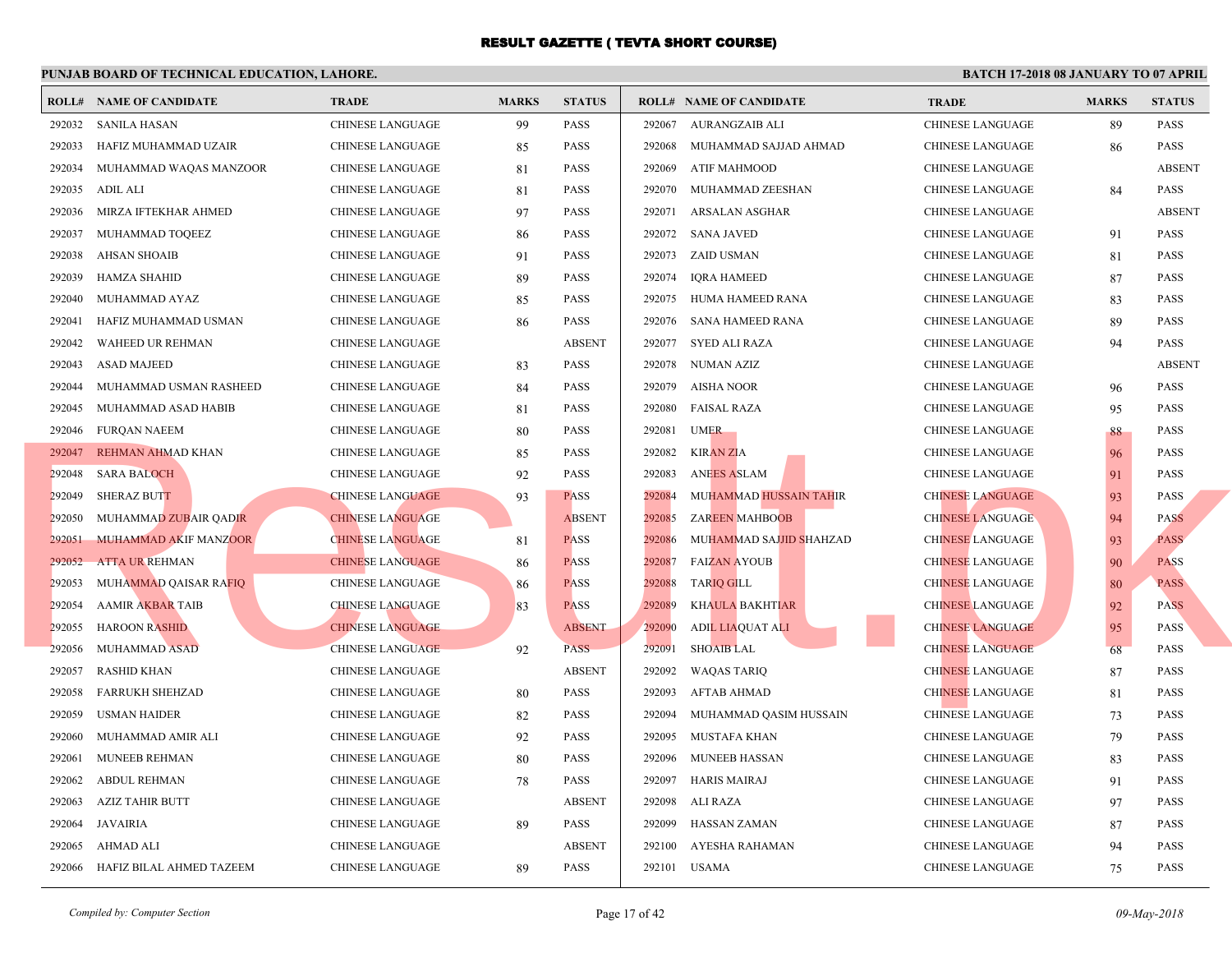|        | <b>ROLL# NAME OF CANDIDATE</b> | <b>TRADE</b>            | <b>MARKS</b> | <b>STATUS</b> |        | <b>ROLL# NAME OF CANDIDATE</b> | <b>TRA</b>  |
|--------|--------------------------------|-------------------------|--------------|---------------|--------|--------------------------------|-------------|
| 292102 | USAMA BASIT                    | CHINESE LANGUAGE        | 87           | <b>PASS</b>   |        | 292137 MUHAMMAD ABUBAKAR       | <b>CHIN</b> |
| 292103 | <b>ABDUL SATTAR</b>            | CHINESE LANGUAGE        | 84           | <b>PASS</b>   | 292138 | MUTASSM HUSSAIN                | <b>CHIN</b> |
| 292104 | WAQAS ALI                      | CHINESE LANGUAGE        | 84           | <b>PASS</b>   |        | 292139 MUNEEB ALI              | <b>CHIN</b> |
| 292105 | MUHAMMAD USMAN SHABBIR         | CHINESE LANGUAGE        | 82           | <b>PASS</b>   | 292140 | <b>TARIQ MAHMOOD</b>           | <b>CHIN</b> |
| 292106 | ZULFIQAR ALI                   | <b>CHINESE LANGUAGE</b> | 82           | <b>PASS</b>   | 292141 | HAIDER ALI                     | <b>CHIN</b> |
| 292107 | MUHAMMAD MUBEEN YASEEN         | CHINESE LANGUAGE        | 84           | <b>PASS</b>   | 292142 | MUHAMMAD JUNAID                | <b>CHIN</b> |
| 292108 | <b>SALMAN YOUSAF</b>           | <b>CHINESE LANGUAGE</b> | 85           | <b>PASS</b>   | 292143 | MUHAMMAD USMAN                 | <b>CHIN</b> |
| 292109 | <b>FAHEEM MALIK</b>            | CHINESE LANGUAGE        | 85           | <b>PASS</b>   | 292144 | SHAHZEB RAFAQAT                | <b>CHIN</b> |
| 292110 | MUHAMMAD IBTIHAJ SHABBIR       | CHINESE LANGUAGE        | 88           | <b>PASS</b>   | 292145 | HAMZA ALI                      | <b>CHIN</b> |
| 292111 | MUHAMMAD KHUBAIB               | <b>CHINESE LANGUAGE</b> | 74           | <b>PASS</b>   | 292146 | <b>AHMED IMRAN</b>             | <b>CHIN</b> |
| 292112 | RIZWANA KAUSAR                 | <b>CHINESE LANGUAGE</b> | 86           | <b>PASS</b>   | 292147 | BABAR ALI                      | <b>CHIN</b> |
| 292113 | MUHAMMAD SHAKEEL               | CHINESE LANGUAGE        | 77           | <b>PASS</b>   | 292148 | <b>NAVEED ISHAQ</b>            | <b>CHIN</b> |
| 292114 | HAFIZ MUHAMMAD MOIN UD DIN     | CHINESE LANGUAGE        | 87           | <b>PASS</b>   | 292149 | NABEEL QADIR                   | <b>CHIN</b> |
|        | 292115 MUHAMMAD ZUBAIR         | CHINESE LANGUAGE        |              | <b>ABSENT</b> | 292150 | HARIS                          | <b>CHIN</b> |
|        | 292116 UMER KHAN               | CHINESE LANGUAGE        | 98           | <b>PASS</b>   | 292151 | QAMAR ZAMAN                    | <b>CHIN</b> |
|        | 292117 HUSSAIN BUKHARI         | CHINESE LANGUAGE        | 90           | <b>PASS</b>   | 292152 | MOHSIN LATIF                   | <b>CHIN</b> |
|        | 292118 HASSAN BUKHARI          | CHINESE LANGUAGE        | 85           | <b>PASS</b>   | 292153 | MUHAMMAD FARHAJ SHABBIR        | <b>CHIN</b> |
| 292119 | HASSAN HAMEED RANA             | <b>CHINESE LANGUAGE</b> | 83           | <b>PASS</b>   | 292154 | MUHAMMAD IMRAN HASNAT          | <b>CHIN</b> |
| 292120 | NAJM U SEHAR                   | <b>CHINESE LANGUAGE</b> | 95           | <b>PASS</b>   | 292155 | <b>KHUBAIB MUSHTAQ</b>         | <b>CHIN</b> |
| 292121 | <b>JALEED ARSHAD</b>           | <b>CHINESE LANGUAGE</b> | 80           | <b>PASS</b>   | 292156 | MUHAMMAD RAMZAN                | <b>CHIN</b> |
| 292122 | <b>SHAKEEL AHMAD</b>           | <b>CHINESE LANGUAGE</b> |              | <b>ABSENT</b> | 292157 | SEYD MUHAMMAD SAIF RIZVI       | <b>CHIN</b> |
| 292123 | <b>AMRAM OBED</b>              | CHINESE LANGUAGE        | 91           | <b>PASS</b>   | 292158 | <b>GHAZANFAR HAYAT</b>         | <b>CHIN</b> |
| 292124 | <b>HUSSAN ABID DHILLO</b>      | <b>CHINESE LANGUAGE</b> |              | <b>ABSENT</b> | 292159 | MUHAMMAD UMER MALIK            | <b>CHIN</b> |
| 292125 | <b>TAYYABA ARIF</b>            | <b>CHINESE LANGUAGE</b> | 96           | <b>PASS</b>   | 292160 | <b>FARAH JAVED</b>             | <b>CHIN</b> |
| 292126 | <b>HAFIZA FATIMA TANVEER</b>   | <b>CHINESE LANGUAGE</b> | 95           | <b>PASS</b>   | 292161 | MUHAMMAD ANEES                 | <b>CHIN</b> |
| 292127 | MUHAMMAD NOUMAN NAZIR          | <b>CHINESE LANGUAGE</b> | 96           | <b>PASS</b>   | 292162 | AHSAN MASOOD                   | <b>CHIN</b> |
| 292128 | MUHAMMAD USMAN                 | CHINESE LANGUAGE        | 87           | <b>PASS</b>   | 292163 | MUHAMMAD DANISH RIAZ           | <b>CHIN</b> |
| 292129 | HAFIZ AMANAT ALI               | CHINESE LANGUAGE        | 84           | <b>PASS</b>   | 292164 | KAMRAN AMJAD                   | <b>CHIN</b> |
| 292130 | ABU SUFYAN                     | CHINESE LANGUAGE        | 75           | <b>PASS</b>   | 292165 | MUHAMMAD EHTESHAM              | <b>CHIN</b> |
| 292131 | MAHREEN HAYAT KHAN             | CHINESE LANGUAGE        | 80           | <b>PASS</b>   | 292166 | MUHAMMAD UMAIR JAVED           | <b>CHIN</b> |
| 292132 | MUDDASSAR MANZOOR              | CHINESE LANGUAGE        |              | <b>ABSENT</b> | 292167 | SYED MUDASSIR YASEEN           | <b>CHIN</b> |
| 292133 | SHAKEEL AHMAD                  | CHINESE LANGUAGE        | 81           | <b>PASS</b>   | 292168 | ABID HUSSAIN                   | <b>CHIN</b> |
| 292134 | MUHAMMAD NAVID AKRAM           | <b>CHINESE LANGUAGE</b> | 79           | <b>PASS</b>   | 292169 | <b>NABEEL TARIQ</b>            | <b>CHIN</b> |
| 292135 | AREEB ZAHID MIR                | CHINESE LANGUAGE        | 85           | PASS          |        | 292170 SADAQAT ALI             | <b>CHIN</b> |
|        | 292136 MUHAMMAD ADNAN          | CHINESE LANGUAGE        | 77           | <b>PASS</b>   |        | 292171 MAZHAR IQBAL            | <b>CHIN</b> |
|        |                                |                         |              |               |        |                                |             |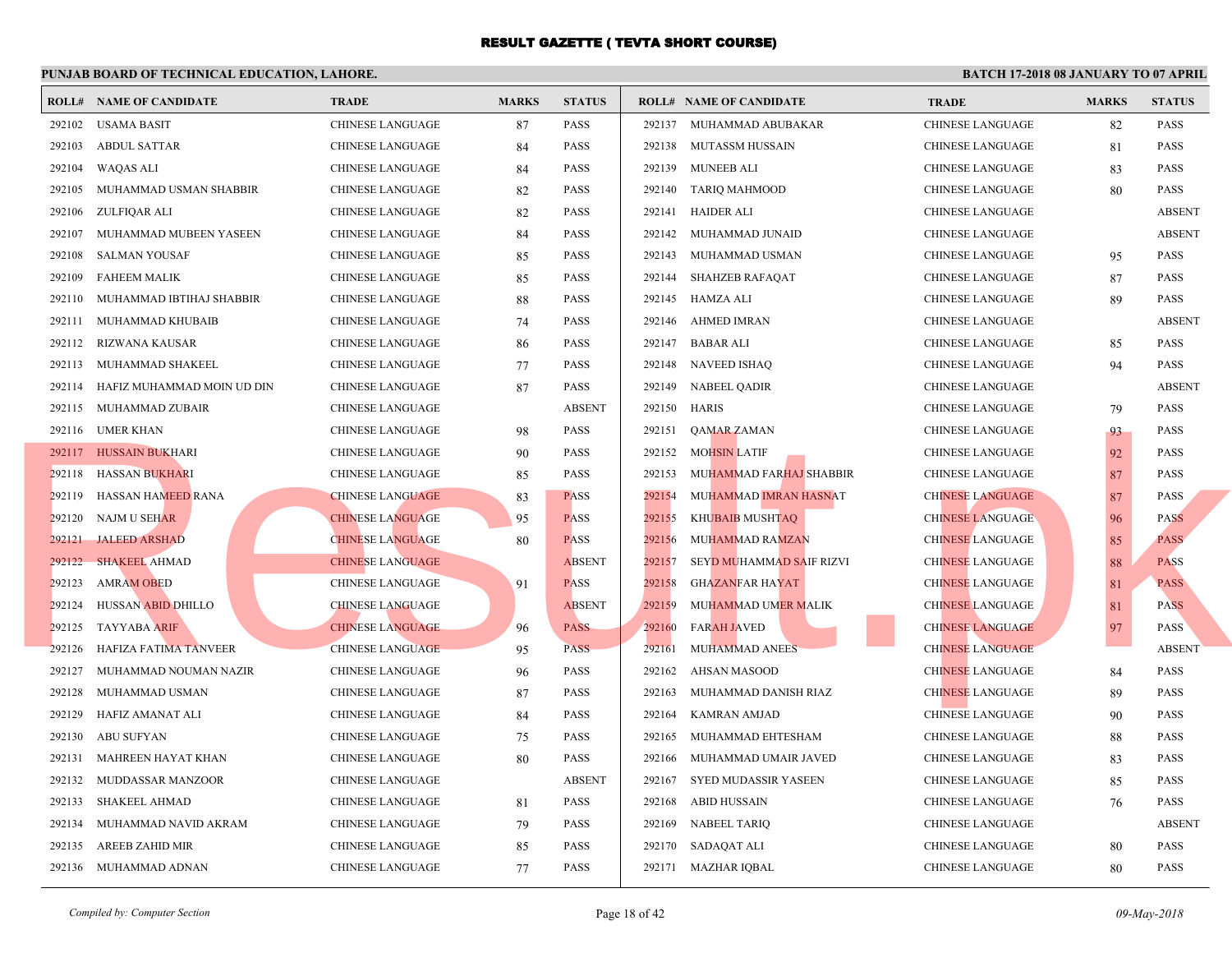|        | <b>ROLL# NAME OF CANDIDATE</b> | <b>TRADE</b>            | <b>MARKS</b> | <b>STATUS</b> |        | <b>ROLL# NAME OF CANDIDATE</b>                  | <b>TRA</b>  |
|--------|--------------------------------|-------------------------|--------------|---------------|--------|-------------------------------------------------|-------------|
|        | 292172 MUHAMMAD DANISH         | <b>CHINESE LANGUAGE</b> |              | <b>ABSENT</b> | 292207 | <b>IMRAN KHAN</b>                               | <b>CHIN</b> |
| 292173 | ZISHAN HAIDER                  | <b>CHINESE LANGUAGE</b> |              | <b>ABSENT</b> | 292208 | MUHAMMAD HAMMAD                                 | <b>CHIN</b> |
|        | 292174 SHAZAIB                 | CHINESE LANGUAGE        | 81           | <b>PASS</b>   | 292209 | ALI RAZA                                        | <b>CHIN</b> |
|        | 292175 SURUGE BURK WASTI       | <b>CHINESE LANGUAGE</b> | 88           | <b>PASS</b>   |        | 292210 ALI ABBAS                                | <b>CHIN</b> |
| 292176 | MUHAMMAD HAMMAD NAZIR          | CHINESE LANGUAGE        |              | <b>ABSENT</b> |        | 292211 HASSAM ZAHID                             | <b>CHIN</b> |
| 292177 | MUHAMMAD UMAR                  | CHINESE LANGUAGE        |              | <b>ABSENT</b> |        | <b>GOVERNMENT TECHNICAL TRAINING INSTITUTE,</b> |             |
| 292178 | MUHAMMAD UMAIR ARIF            | <b>CHINESE LANGUAGE</b> | 93           | <b>PASS</b>   |        | 292212 BILAL QAISER                             | <b>CHIN</b> |
| 292179 | <b>TALHA MEER</b>              | CHINESE LANGUAGE        | 82           | <b>PASS</b>   |        | 292213 RAMAZ ZAHOOR                             | <b>CHIN</b> |
| 292180 | MUHAMMAD SALEEM                | <b>CHINESE LANGUAGE</b> | 86           | <b>PASS</b>   | 292214 | HAMZA IQBAL                                     | <b>CHIN</b> |
| 292181 | <b>MESBAH ABBAS</b>            | <b>CHINESE LANGUAGE</b> | 83           | <b>PASS</b>   | 292215 | ARSLAN ZAHID                                    | <b>CHIN</b> |
| 292182 | MUDASSAR RAMZAN                | <b>CHINESE LANGUAGE</b> | 99           | <b>PASS</b>   |        | 292216 SYED ZUBAIR SHAH                         | <b>CHIN</b> |
| 292183 | NAZISH CHOUDHARY               | CHINESE LANGUAGE        | 91           | <b>PASS</b>   | 292217 | MUHAMMAD USAMA KHALIL                           | <b>CHIN</b> |
| 292184 | ABU BAKAR SADIQUE              | CHINESE LANGUAGE        |              | <b>ABSENT</b> | 292218 | SYED NIGHA ABBAS                                | <b>CHIN</b> |
| 292185 | MUHAMMAD ADEEL KHAN            | CHINESE LANGUAGE        | 93           | <b>PASS</b>   | 292219 | <b>OMER JUNAID</b>                              | <b>CHIN</b> |
| 292186 | <b>ABDUL SAEED</b>             | CHINESE LANGUAGE        | 90           | <b>PASS</b>   | 292220 | HAQ NAWAZ BHATTI                                | <b>CHIN</b> |
|        | 292187 AHMAD AZAM              | <b>CHINESE LANGUAGE</b> | 83           | <b>PASS</b>   | 292221 | MUHAMMAD WASEEM RAZA                            | <b>CHIN</b> |
| 292188 | <b>SYED SAJJAD HAIDER</b>      | CHINESE LANGUAGE        | 90           | <b>PASS</b>   | 292222 | <b>IQRA ZAHID</b>                               | <b>CHIN</b> |
| 292189 | IZAAN NAYYER                   | <b>CHINESE LANGUAGE</b> |              | <b>ABSENT</b> | 292223 | <b>SIDRA RASHEED</b>                            | <b>CHIN</b> |
| 292190 | <b>KOMAL BUTT</b>              | <b>CHINESE LANGUAGE</b> | 88           | <b>PASS</b>   | 292224 | <b>AMEERA NAEEM</b>                             | <b>CHIN</b> |
| 292191 | MEHMOOD ALAM                   | <b>CHINESE LANGUAGE</b> |              | <b>ABSENT</b> | 292225 | ZUBIA KHAN                                      | <b>CHIN</b> |
| 292192 | <b>SYED SUBHAN TARIQ</b>       | <b>CHINESE LANGUAGE</b> | 85           | <b>PASS</b>   | 292226 | <b>SIDRAH ILYAS</b>                             | <b>CHIN</b> |
| 292193 | <b>ASMA CHAUHDARY</b>          | CHINESE LANGUAGE        | 83           | <b>PASS</b>   | 292227 | <b>HIRA ILYAS</b>                               | <b>CHIN</b> |
| 292194 | <b>MUHAMMAD WAQAR</b>          | <b>CHINESE LANGUAGE</b> | 78           | <b>PASS</b>   | 292228 | <b>USMAN LATIF</b>                              | <b>CHIN</b> |
| 292195 | <b>MUHAMMAD AWAIS</b>          | <b>CHINESE LANGUAGE</b> | 81           | <b>PASS</b>   | 292229 | <b>RABIA JAVED</b>                              | <b>CHIN</b> |
| 292196 | <b>ABDUL BASIT</b>             | <b>CHINESE LANGUAGE</b> | 80           | <b>PASS</b>   | 292230 | <b>ALI HASSAN</b>                               | <b>CHIN</b> |
| 292197 | MIRZA MUBEEN ARSHAD            | CHINESE LANGUAGE        |              | <b>ABSENT</b> | 292231 | MUHAMMAD BILAL ASLAM                            | <b>CHIN</b> |
| 292198 | <b>NAZIA ASHRAF</b>            | <b>CHINESE LANGUAGE</b> | 87           | <b>PASS</b>   | 292232 | MUHAMMAD UMAR YAQOOB                            | <b>CHIN</b> |
| 292199 | <b>ROOHI ZAFAR</b>             | <b>CHINESE LANGUAGE</b> | 92           | <b>PASS</b>   | 292233 | MUHAMMAD ABU BAKER TALHA                        | <b>CHIN</b> |
| 292200 | MUHAMMAD ALI                   | <b>CHINESE LANGUAGE</b> |              | <b>ABSENT</b> | 292234 | <b>IRSHAD HUSSAIN</b>                           | <b>CHIN</b> |
| 292201 | HASSAN ALI KHAN                | CHINESE LANGUAGE        | 84           | <b>PASS</b>   | 292235 | MUHAMMAD ZONAIR                                 | <b>CHIN</b> |
| 292202 | <b>BENISH ARIF</b>             | CHINESE LANGUAGE        | 90           | <b>PASS</b>   | 292236 | <b>AMIR SOHAIL</b>                              | <b>CHIN</b> |
| 292203 | MUHAMMAD SHAHID PERVAIZ        | CHINESE LANGUAGE        | 78           | <b>PASS</b>   | 292237 | ZOHAIB REHMAN                                   | <b>CHIN</b> |
| 292204 | MUHAMMAD ZAIGHUM SHAH JAHAN    | CHINESE LANGUAGE        | 90           | <b>PASS</b>   | 292238 | WAJAHAT SHAKEEL                                 | <b>CHIN</b> |
| 292205 | <b>KAINAT NAEEM</b>            | <b>CHINESE LANGUAGE</b> | 81           | PASS          | 292239 | NASIR ALI                                       | <b>CHIN</b> |
|        | 292206 UMAR AHMED              | CHINESE LANGUAGE        | 86           | <b>PASS</b>   |        | 292240 SHAN ALI                                 | <b>CHIN</b> |
|        |                                |                         |              |               |        |                                                 |             |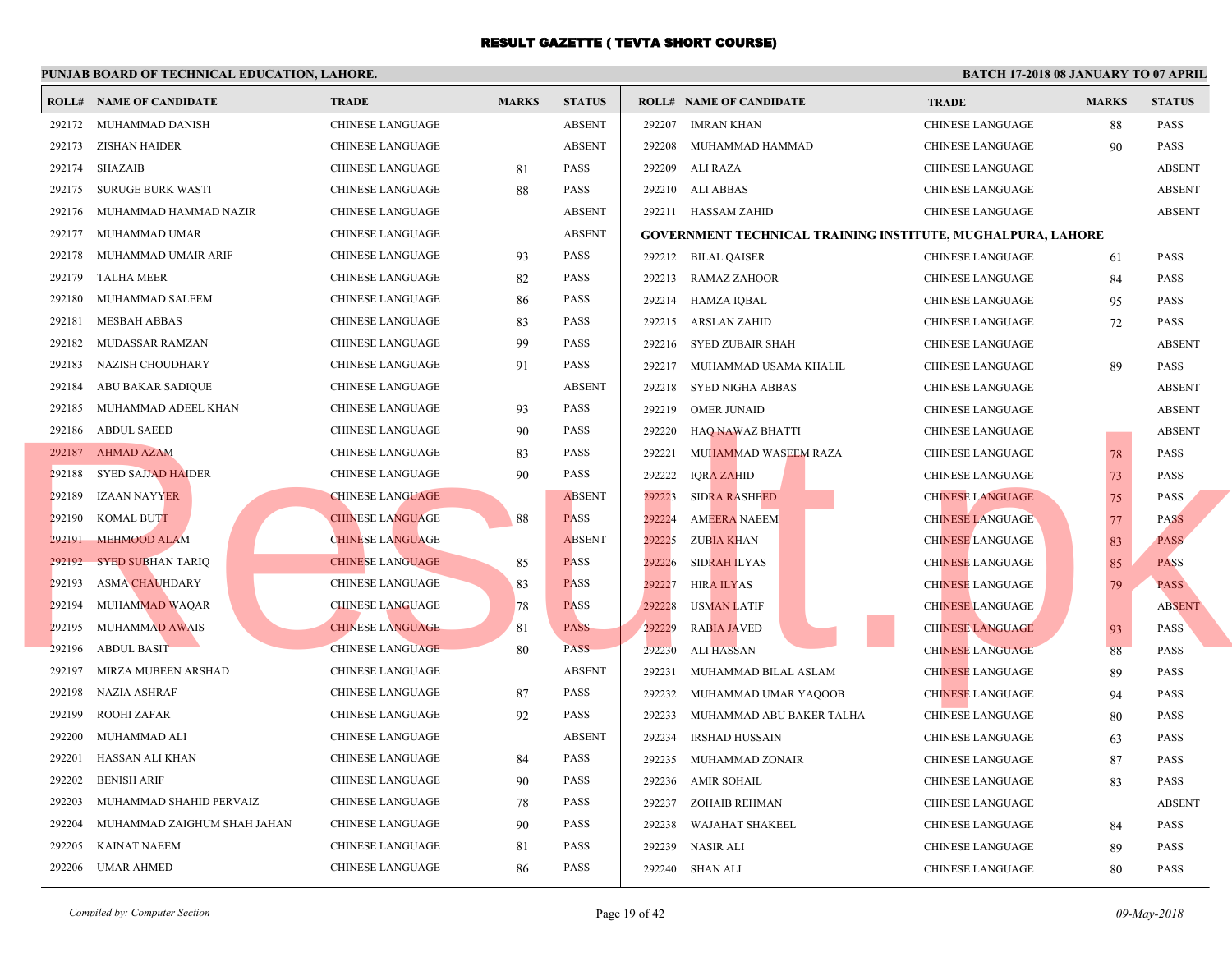|        | <b>ROLL# NAME OF CANDIDATE</b>      | <b>TRADE</b>            | <b>MARKS</b> | <b>STATUS</b> | <b>ROLL# NAME OF CANDIDATE</b>                       | <b>TRA</b>  |
|--------|-------------------------------------|-------------------------|--------------|---------------|------------------------------------------------------|-------------|
| 292241 | MUHAMMAD NUMAN HANIF                | <b>CHINESE LANGUAGE</b> | 81           | <b>PASS</b>   | 292275<br>MUHAMMAD ARSLAN                            | <b>CHIN</b> |
| 292242 | UMM E HABIBA                        | <b>CHINESE LANGUAGE</b> | 92           | <b>PASS</b>   | 292276<br>MUHAMMAD UMAR ZIA                          | <b>CHIN</b> |
| 292243 | AROOJ FATIMA                        | <b>CHINESE LANGUAGE</b> | 81           | <b>PASS</b>   | 292277<br>MUHAMMAD NOMAN                             | <b>CHIN</b> |
| 292244 | <b>SHAHANA JABEEN</b>               | <b>CHINESE LANGUAGE</b> | 93           | <b>PASS</b>   | 292278<br>AQEEL MURTAZA                              | <b>CHIN</b> |
| 292245 | WAJIHA IQBAL                        | <b>CHINESE LANGUAGE</b> | 95           | <b>PASS</b>   | 292279<br>JACOB MUNIR                                | <b>CHIN</b> |
| 292246 | <b>IMRAN</b>                        | <b>CHINESE LANGUAGE</b> | 79           | <b>PASS</b>   | 292280<br>MUHAMMAD UMAIR                             | <b>CHIN</b> |
| 292247 | MUHAMMAD TAJAMUL ASHRAF             | <b>CHINESE LANGUAGE</b> | 92           | <b>PASS</b>   | 292281<br><b>ASIF SHAHZAD</b>                        | <b>CHIN</b> |
| 292248 | <b>OURESHI</b><br><b>AFAQ JAVED</b> | CHINESE LANGUAGE        | 95           | <b>PASS</b>   | 292282<br>MUHAMMAD MUZAMMIL KAYANI                   | <b>CHIN</b> |
| 292249 | WAQAR ALI                           | <b>CHINESE LANGUAGE</b> | 92           | <b>PASS</b>   | 292283<br>MUHAMMAD TOSIF                             | <b>CHIN</b> |
| 292250 | <b>AHSAN RIAZ</b>                   | <b>CHINESE LANGUAGE</b> | 92           | PASS          | ZEESHAN MAJEED<br>292284                             | <b>CHIN</b> |
| 292251 | MUHAMMAD ASIF TUFAIL                | <b>CHINESE LANGUAGE</b> |              | <b>ABSENT</b> | 292285<br><b>SULEMAN MAQSOOD</b>                     | <b>CHIN</b> |
| 292252 | ZAAIR AKRAM                         | CHINESE LANGUAGE        | 82           | <b>PASS</b>   | 292286<br>MUHAMMAD SALMAN RASHEED                    | <b>CHIN</b> |
| 292253 | ALI HASSAN                          | CHINESE LANGUAGE        | 88           | <b>PASS</b>   | 292287<br>SALMAN ASGHAR                              | <b>CHIN</b> |
| 292254 | MUHAMMAD AMIR                       | CHINESE LANGUAGE        | 93           | <b>PASS</b>   | 292288<br>ZAID MUNAWAR                               | <b>CHIN</b> |
| 292255 | MUHAMMAD MOEEZ                      | CHINESE LANGUAGE        | 93           | <b>PASS</b>   | 292289<br>MUHAMMAD BURHAN                            | <b>CHIN</b> |
| 292256 | <b>SUMAIRA HANIF</b>                | <b>CHINESE LANGUAGE</b> | 93           | <b>PASS</b>   | 292290<br>RASHID MAQBOOL AHMAD                       | <b>CHIN</b> |
| 292257 | <b>TAHIR MAHMOOD</b>                | <b>CHINESE LANGUAGE</b> | 87           | <b>PASS</b>   | 292291<br>JAMIL KHAN                                 | <b>CHIN</b> |
| 292258 | MUHAMMAD HAMID                      | <b>CHINESE LANGUAGE</b> | 75           | <b>PASS</b>   | <b>GOVT. COLLEGE OF TECHNOLOGY (PRINTING &amp; G</b> |             |
| 292259 | <b>ABDUR RAHMAN</b>                 | <b>CHINESE LANGUAGE</b> | 95           | <b>PASS</b>   | <b>IOBAL TOWN., LAHORE</b><br>292292 KH SAAD ISHFAQ  | <b>CHIN</b> |
| 292260 | <b>RIZWAN MUNIR</b>                 | <b>CHINESE LANGUAGE</b> | 76           | <b>PASS</b>   | 292293<br><b>TASNEEM ULLAH SHEIKH</b>                | <b>CHIN</b> |
| 292261 | <b>MUHAMMAD AHSAN</b>               | <b>CHINESE LANGUAGE</b> | 91           | <b>PASS</b>   | 292294<br><b>ASHRAF ALI</b>                          | <b>CHIN</b> |
| 292262 | <b>MUHAMMAD SAIM</b>                | <b>CHINESE LANGUAGE</b> | 91           | <b>PASS</b>   | 292295<br>MUHAMMAD RIZWAN SAEED                      | <b>CHIN</b> |
| 292263 | MUHAMMAD FAHD BIN SHAFEEQ           | <b>CHINESE LANGUAGE</b> | 93           | <b>PASS</b>   | 292296<br><b>ASIF MANZOOR</b>                        | <b>CHIN</b> |
| 292264 | HAFIZA AYESHA BATOOL                | <b>CHINESE LANGUAGE</b> | 93           | <b>PASS</b>   | 292297<br><b>RIZWAN AHMAD</b>                        | <b>CHIN</b> |
| 292265 | HAFIZ AHMAD RAZA                    | <b>CHINESE LANGUAGE</b> | 93           | <b>PASS</b>   | 292298<br>ATHER RASOOL DAR                           | <b>CHIN</b> |
| 292266 | MUHAMMAD FAIZAN MEERAN              | CHINESE LANGUAGE        | 90           | <b>PASS</b>   | 292299<br>MUHAMMAD AQIL BILAL                        | <b>CHIN</b> |
| 292267 | SHEHARYAR MAJEED                    | CHINESE LANGUAGE        | 86           | <b>PASS</b>   | 292300<br><b>AWAIS RAZI</b>                          | <b>CHIN</b> |
| 292268 | <b>FARRUKH AHMED</b>                | CHINESE LANGUAGE        | 86           | <b>PASS</b>   | 292301<br>MUHAMMAD ALI                               | <b>CHIN</b> |
| 292269 | SODAGAR ALI                         | CHINESE LANGUAGE        | 86           | <b>PASS</b>   | 292302<br>AYESHA FAROOQI                             | <b>CHIN</b> |
| 292270 | <b>FARRUKH SHAHZAD</b>              | CHINESE LANGUAGE        | 82           | <b>PASS</b>   | 292303<br>MAH E SHAFAQ NASRULLAH                     | <b>CHIN</b> |
| 292271 | <b>AWAISHA RASHEED</b>              | <b>CHINESE LANGUAGE</b> | 92           | <b>PASS</b>   | ABU TALHA<br>292304                                  | <b>CHIN</b> |
| 292272 | MUBASHAR MUNEER                     | <b>CHINESE LANGUAGE</b> | 85           | <b>PASS</b>   | 292305<br>SYED QASIM ALI SHAH                        | <b>CHIN</b> |
| 292273 | <b>SHAHBAZ SHARIF</b>               | <b>CHINESE LANGUAGE</b> | 86           | <b>PASS</b>   | 292306<br><b>SIBTAIN ABBAS</b>                       | <b>CHIN</b> |
|        | 292274 SUMMER                       | <b>CHINESE LANGUAGE</b> | 92           | <b>PASS</b>   | 292307 ARAFAAT AHMED                                 | <b>CHIN</b> |
|        |                                     |                         |              |               |                                                      |             |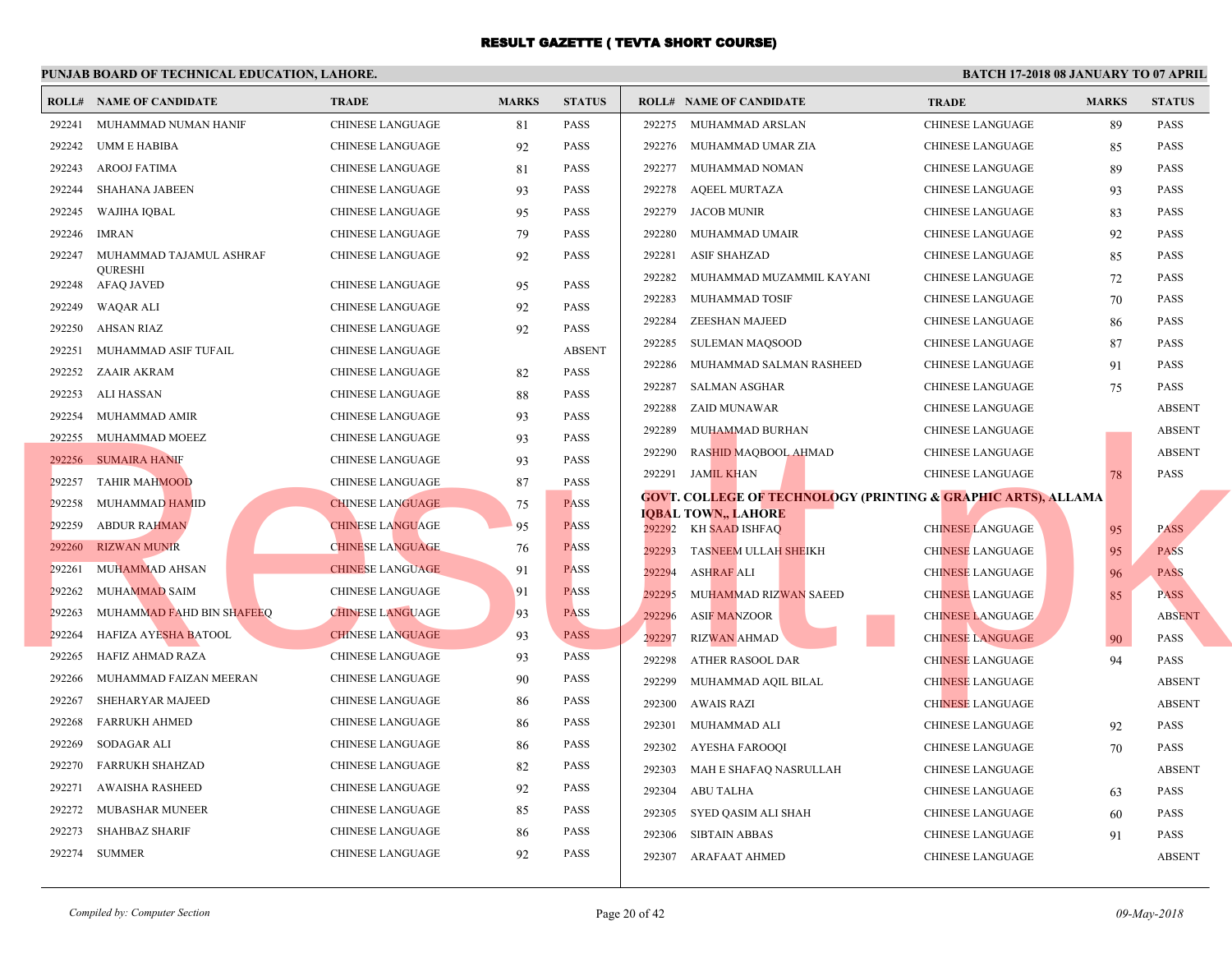|        | <b>ROLL# NAME OF CANDIDATE</b> | <b>TRADE</b>            | <b>MARKS</b> | <b>STATUS</b> |        | <b>ROLL# NAME OF CANDIDATE</b> | <b>TRA</b>  |
|--------|--------------------------------|-------------------------|--------------|---------------|--------|--------------------------------|-------------|
| 292308 | <b>SHAGUFTA KIRAN</b>          | <b>CHINESE LANGUAGE</b> | 80           | <b>PASS</b>   | 292343 | MUHAMMAD UMAR MUNIR            | <b>CHIN</b> |
| 292309 | KHAWAJA FURQAN SAEED           | CHINESE LANGUAGE        | 86           | <b>PASS</b>   | 292344 | ALI NAWAZ CHUGHTAI             | <b>CHIN</b> |
| 292310 | <b>RABIA ASHRAF</b>            | CHINESE LANGUAGE        | 79           | <b>PASS</b>   | 292345 | <b>AHMAD FAROOQ</b>            | <b>CHIN</b> |
| 292311 | MUHAMMAD ASIM SHOHIB           | <b>CHINESE LANGUAGE</b> | 62           | <b>PASS</b>   | 292346 | AMJAD ALI                      | <b>CHIN</b> |
| 292312 | FARHAN ASLAM                   | CHINESE LANGUAGE        | 75           | <b>PASS</b>   | 292347 | SHAFIQ AHMAD ABID              | <b>CHIN</b> |
| 292313 | IFTIKHAR SHARIF                | CHINESE LANGUAGE        |              | <b>ABSENT</b> | 292348 | HAMZA IFTIKHAR                 | <b>CHIN</b> |
| 292314 | MUHAMMAD SHAFIQ                | <b>CHINESE LANGUAGE</b> | 61           | <b>PASS</b>   | 292349 | HAFIZ MUHAMMAD SALMAN DAR      | <b>CHIN</b> |
| 292315 | <b>SAJID JAVED</b>             | <b>CHINESE LANGUAGE</b> | 64           | <b>PASS</b>   | 292350 | <b>INAM UL HAQ</b>             | <b>CHIN</b> |
| 292316 | ABDUL REHMAN                   | CHINESE LANGUAGE        | 95           | <b>PASS</b>   | 292351 | <b>KAMAL ZAFAR</b>             | <b>CHIN</b> |
| 292317 | MUHAMMAD UMAR RAZA             | <b>CHINESE LANGUAGE</b> |              | FAIL          | 292352 | SAJAN KUMAR                    | <b>CHIN</b> |
| 292318 | <b>HASSAN ZAHEER</b>           | <b>CHINESE LANGUAGE</b> | 88           | <b>PASS</b>   | 292353 | MUHAMMAD ABUBAKAR ANSARI       | <b>CHIN</b> |
| 292319 | TARIQ MAHMOOD                  | CHINESE LANGUAGE        | 84           | <b>PASS</b>   | 292354 | MUHAMMAD USAMA                 | <b>CHIN</b> |
| 292320 | ZAINUL ABBIDEN JAMIL           | CHINESE LANGUAGE        | 67           | PASS          | 292355 | KOMAL AROOJ                    | <b>CHIN</b> |
| 292321 | MUHAMMAD UMER NASRULLAH        | CHINESE LANGUAGE        | 78           | <b>PASS</b>   | 292356 | SYED USMAN ALI                 | <b>CHIN</b> |
| 292322 | <b>WASIM SIDDIQUE</b>          | CHINESE LANGUAGE        | 67           | <b>PASS</b>   | 292357 | YASIR NAZIR                    | <b>CHIN</b> |
|        | 292323 UMAIR KHALID            | CHINESE LANGUAGE        | 85           | <b>PASS</b>   | 292358 | QASWA RAI                      | <b>CHIN</b> |
| 292324 | <b>SHOAIB SHOUKAT</b>          | CHINESE LANGUAGE        | 70           | <b>PASS</b>   | 292359 | <b>JAWAD AHMAD</b>             | <b>CHIN</b> |
| 292325 | <b>SUMERA SIDDIQUE</b>         | <b>CHINESE LANGUAGE</b> |              | <b>ABSENT</b> | 292360 | SHAFAQAT ALI                   | <b>CHIN</b> |
| 292326 | <b>ATIQ UR REHMAN</b>          | <b>CHINESE LANGUAGE</b> | 76           | <b>PASS</b>   | 292361 | <b>MOHSIN REHMAN</b>           | <b>CHIN</b> |
| 292327 | <b>ISHRAT HUSSAIN</b>          | <b>CHINESE LANGUAGE</b> |              | <b>ABSENT</b> | 292362 | MAQSOOD ALI                    | <b>CHIN</b> |
| 292328 | <b>AHSAN SAIF</b>              | <b>CHINESE LANGUAGE</b> | 70           | <b>PASS</b>   | 292363 | <b>ABDUR REHMAN</b>            | <b>CHIN</b> |
| 292329 | <b>ASMA MANZOOR</b>            | <b>CHINESE LANGUAGE</b> | 88           | <b>PASS</b>   | 292364 | <b>JAVED IQBAL</b>             | <b>CHIN</b> |
| 292330 | <b>FAHAD AHMAD</b>             | <b>CHINESE LANGUAGE</b> |              | <b>ABSENT</b> | 292365 | <b>SHAHID ZUBAIR</b>           | <b>CHIN</b> |
| 292331 | <b>MUSTANSAR SABIR</b>         | <b>CHINESE LANGUAGE</b> | 85           | <b>PASS</b>   | 292366 | <b>QUDEER AHMAD</b>            | <b>CHIN</b> |
| 292332 | AMIR KHAN                      | <b>CHINESE LANGUAGE</b> | 72           | <b>PASS</b>   | 292367 | <b>AYESHA ASHRAF</b>           | <b>CHIN</b> |
| 292333 | SYED MAQSOOD RAZA NAQVI        | <b>CHINESE LANGUAGE</b> |              | <b>ABSENT</b> | 292368 | MUHAMMAD HAMZA NASAR           | <b>CHIN</b> |
| 292334 | <b>HAMNA KHALID</b>            | CHINESE LANGUAGE        | 78           | <b>PASS</b>   | 292369 | <b>RIMSHA JAVAID</b>           | <b>CHIN</b> |
| 292335 | MEHWISH MUMTAZ                 | CHINESE LANGUAGE        | 67           | <b>PASS</b>   | 292370 | SHAHROZ ASLAM                  | <b>CHIN</b> |
| 292336 | <b>HINA KHALID</b>             | CHINESE LANGUAGE        | 85           | <b>PASS</b>   | 292371 | MUHAMMAD ANAS ASIF             | <b>CHIN</b> |
| 292337 | SYED MUNAWAR ALI IMRAN KAZMI   | CHINESE LANGUAGE        |              | FAIL          | 292372 | FARHAN ZAHOOR                  | <b>CHIN</b> |
| 292338 | JAHANZEB KHALIQ TOOR           | CHINESE LANGUAGE        | 75           | <b>PASS</b>   | 292373 | AAMAR SOHAIL                   | <b>CHIN</b> |
| 292339 | <b>SAYYAM BUTT</b>             | CHINESE LANGUAGE        | 76           | <b>PASS</b>   |        | 292374 MUHAMMAD HASEEB         | <b>CHIN</b> |
| 292340 | MUHAMMAD HAROON ABBAS          | CHINESE LANGUAGE        | 80           | <b>PASS</b>   | 292375 | MUHAMMAD BILAL ASHRAF          | <b>CHIN</b> |
| 292341 | MUHAMMAD AHMAD RAZA            | <b>CHINESE LANGUAGE</b> | 74           | PASS          | 292376 | SADIA RIAZ                     | <b>CHIN</b> |
|        | 292342 ZIA MOHIUD DIN          | <b>CHINESE LANGUAGE</b> |              | <b>ABSENT</b> |        | 292377 HAFIZ RIZWAN AZAM       | <b>CHIN</b> |
|        |                                |                         |              |               |        |                                |             |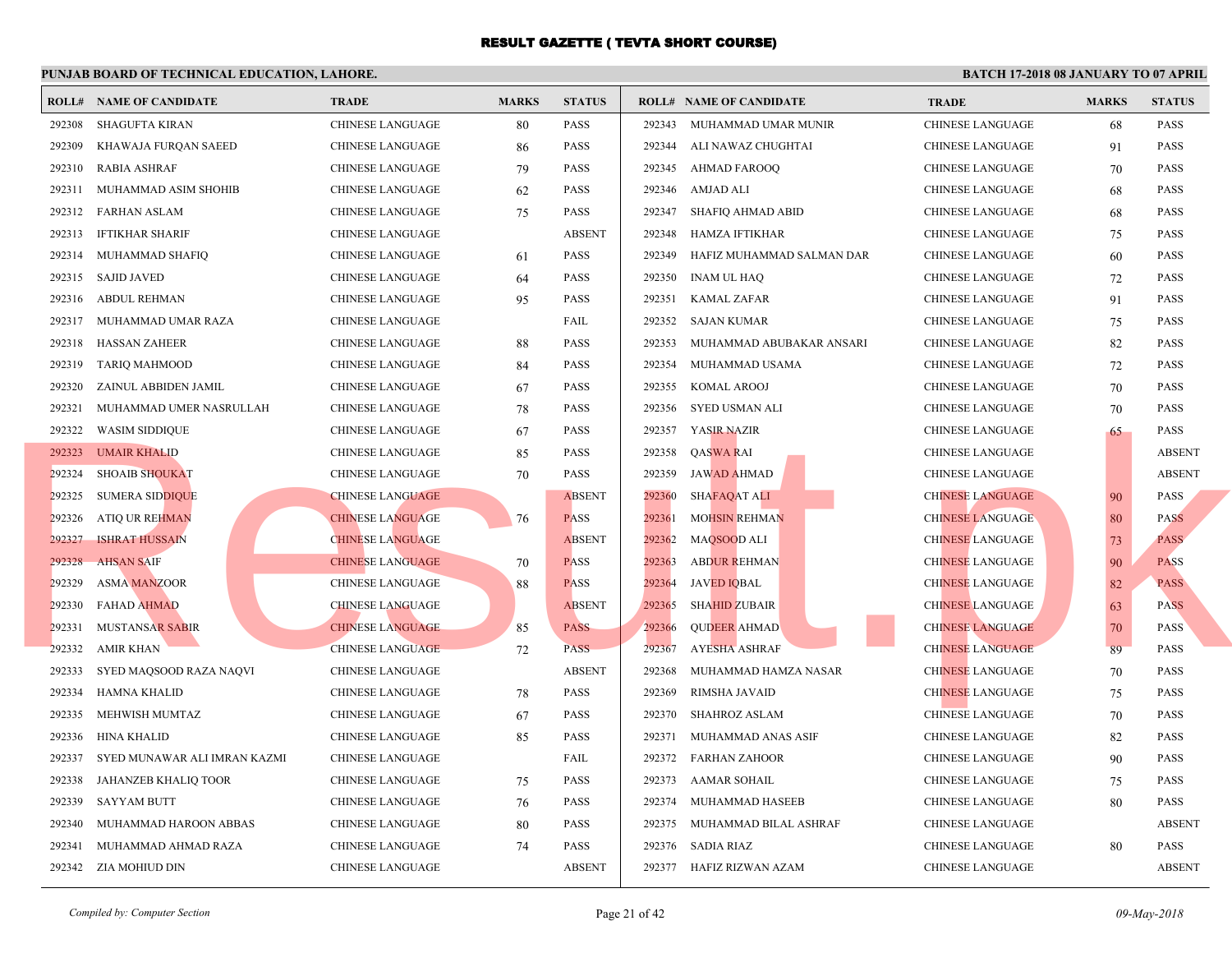|               | <b>ROLL# NAME OF CANDIDATE</b> | <b>TRADE</b>                                                    | <b>MARKS</b> | <b>STATUS</b> |        | <b>ROLL# NAME OF CANDIDATE</b> | <b>TRA</b>  |
|---------------|--------------------------------|-----------------------------------------------------------------|--------------|---------------|--------|--------------------------------|-------------|
| 292378        | MUHAMMAD ANS MUAVIA            | <b>CHINESE LANGUAGE</b>                                         | 81           | PASS          | 292411 | MUHAMMAD USMAN ZAHID           | <b>CHIN</b> |
| 292379        | <b>SHEHZAD HAMEED</b>          | <b>CHINESE LANGUAGE</b>                                         |              | <b>ABSENT</b> | 292412 | <b>IBTESAM AHMED</b>           | <b>CHIN</b> |
| 292380        | MUHAMMAD WASIQ RAYYAN          | CHINESE LANGUAGE                                                | 75           | PASS          |        | 292413 TAYYAB LIAQAT           | <b>CHIN</b> |
| 292381        | SYED HASSAM ALI                | CHINESE LANGUAGE                                                | 80           | <b>PASS</b>   |        | 292414 SHAHBAZ LIAQAT          | <b>CHIN</b> |
| 292382        | <b>RASHID RAHEEM</b>           | CHINESE LANGUAGE                                                | 70           | <b>PASS</b>   | 292415 | SHAHAB AHMAD                   | <b>CHIN</b> |
| 292383        | ZUBAIR MAQOOL                  | <b>CHINESE LANGUAGE</b>                                         | 78           | <b>PASS</b>   | 292416 | MUHAMMAD ZEESHAN               | <b>CHIN</b> |
| 292384        | MUHAMMAD ARSAM RAFIQ           | <b>CHINESE LANGUAGE</b>                                         | 72           | <b>PASS</b>   | 292417 | ALI RAZA                       | <b>CHIN</b> |
| 292385        | MUHAMMAD HAZIZ SHAHID          | <b>CHINESE LANGUAGE</b>                                         | 70           | <b>PASS</b>   | 292418 | MUHAMMAD SAEED                 | <b>CHIN</b> |
| 292386        | MUHAMMAD AKMAL SHAHBAZ         | <b>CHINESE LANGUAGE</b>                                         | 80           | <b>PASS</b>   | 292419 | MUHAMMAD AWAIS                 | <b>CHIN</b> |
| 292387        | MUHAMMAD SOHAIB ROOMI          | CHINESE LANGUAGE                                                | 77           | <b>PASS</b>   | 292420 | ARSLAN JAVED AWAN              | <b>CHIN</b> |
|               |                                | GOVT. TECHNICAL TRAINING INSTITUTE (W), COLLEGE ROAD, TOWNSHIP, |              |               | 292421 | MUHAMMAD ASHRAF                | <b>CHIN</b> |
| <b>LAHORE</b> |                                |                                                                 |              |               | 292422 | MUHAMMAD SUHAIL QASER          | <b>CHIN</b> |
|               | 292388 NAJM US SAHAR           | <b>CHINESE LANGUAGE</b>                                         | 99           | <b>PASS</b>   | 292423 | <b>AHMED FARHAN</b>            | <b>CHIN</b> |
| 292389        | SHAFQAT NASREEN                | CHINESE LANGUAGE                                                | 66           | <b>PASS</b>   | 292424 | <b>TALHA SHARIF</b>            | <b>CHIN</b> |
| 292390        | ZEESHAN MUNIR                  | <b>CHINESE LANGUAGE</b>                                         | 90           | <b>PASS</b>   | 292425 | HAFIZ WASIQ FAYIAZ             | <b>CHIN</b> |
| 292391        | <b>AYESHA SAHAR</b>            | CHINESE LANGUAGE                                                | 94           | <b>PASS</b>   | 292426 | <b>ARMAGHAN AHMAD</b>          | <b>CHIN</b> |
| 292392        | <b>ASIF ALI</b>                | <b>CHINESE LANGUAGE</b>                                         | 80           | <b>PASS</b>   | 292427 | MUHAMMAD AHMED                 | <b>CHIN</b> |
| 292393        | JUNAID SHAHZAD                 | <b>CHINESE LANGUAGE</b>                                         | 81           | <b>PASS</b>   | 292428 | MUHAMMAD AWAIS SAKHAWAT        | <b>CHIN</b> |
| 292394        | <b>ASIM BUTT</b>               | <b>CHINESE LANGUAGE</b>                                         | 80           | <b>PASS</b>   | 292429 | MUHAMMAD HAROON SHAH           | <b>CHIN</b> |
|               | 292395 HAFEEZ ULLAH KHAN       | <b>CHINESE LANGUAGE</b>                                         | 80           | <b>PASS</b>   | 292430 | <b>ABRAR ALI KHAN</b>          | <b>CHIN</b> |
|               | 292396 TALLAT MAQBOOL          | <b>CHINESE LANGUAGE</b>                                         | 97           | <b>PASS</b>   | 292431 | <b>KAMRAN SHAHPAL</b>          | <b>CHIN</b> |
| 292397        | <b>IQRA ARSHAD</b>             | <b>CHINESE LANGUAGE</b>                                         | 93           | <b>PASS</b>   | 292432 | <b>ADEEL AHMAD</b>             | <b>CHIN</b> |
| 292398        | <b>UZMA IQBAL</b>              | <b>CHINESE LANGUAGE</b>                                         | 90           | <b>PASS</b>   | 292433 | <b>AMJAD ALI</b>               | <b>CHIN</b> |
| 292399        | <b>SUMAIRA UMAR</b>            | <b>CHINESE LANGUAGE</b>                                         | 98           | <b>PASS</b>   | 292434 | SYED SAJID ALI ZAIDI           | <b>CHIN</b> |
| 292400        | <b>RIFFAT KULSOOM</b>          | <b>CHINESE LANGUAGE</b>                                         | 95           | <b>PASS</b>   | 292435 | MUHAMMAD USMAN                 | <b>CHIN</b> |
| 292401        | AMNA ILLYAS                    | CHINESE LANGUAGE                                                | 94           | <b>PASS</b>   | 292436 | <b>IRSA SHAHZADI</b>           | <b>CHIN</b> |
| 292402        | <b>SABA TARIQ</b>              | CHINESE LANGUAGE                                                | 90           | <b>PASS</b>   | 292437 | ZUNARA HAROON                  | <b>CHIN</b> |
| 292403        | RINA AMIR                      | <b>CHINESE LANGUAGE</b>                                         | 93           | <b>PASS</b>   | 292438 | SANA IQBAL                     | <b>CHIN</b> |
| 292404        | MUHAMMAD FURQAN                | CHINESE LANGUAGE                                                | 100          | <b>PASS</b>   | 292439 | <b>GUL E NARGIS</b>            | <b>CHIN</b> |
| 292405        | <b>JUNAID AHMAD</b>            | <b>CHINESE LANGUAGE</b>                                         | 89           | <b>PASS</b>   | 292440 | HAFIZ ZESHAN SATTAR            | <b>CHIN</b> |
| 292406        | <b>BILAWAL</b>                 | <b>CHINESE LANGUAGE</b>                                         | 93           | <b>PASS</b>   | 292441 | ALMAS SARWAR                   | <b>CHIN</b> |
| 292407        | <b>SOHAIL AHMED</b>            | CHINESE LANGUAGE                                                | 99           | PASS          | 292442 | <b>ADEEL RAFIQ</b>             | <b>CHIN</b> |
| 292408        | MUHAMMAD TAMOOR                | <b>CHINESE LANGUAGE</b>                                         | 93           | <b>PASS</b>   | 292443 | MUHAMMAD AZHAR                 | <b>CHIN</b> |
| 292409        | MUHAMMAD UMAIR LIAQAT          | <b>CHINESE LANGUAGE</b>                                         | 89           | <b>PASS</b>   | 292444 | TANVEER ALI                    | <b>CHIN</b> |
| 292410        | ABID MAHMOOD                   | <b>CHINESE LANGUAGE</b>                                         | 80           | <b>PASS</b>   |        | 292445 SHAHEEN AKHTAR          | <b>CHIN</b> |
|               |                                |                                                                 |              |               |        |                                |             |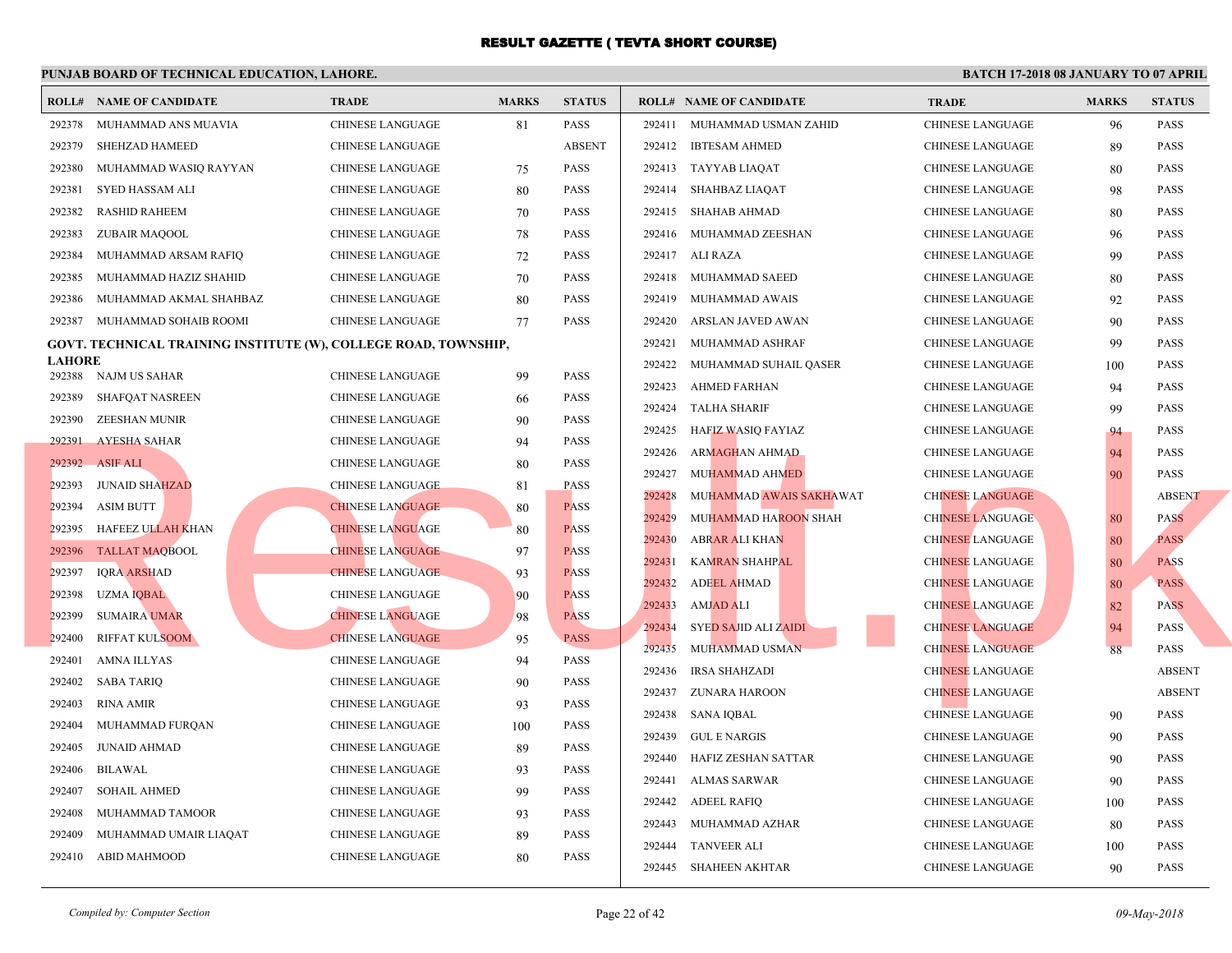|        | <b>ROLL# NAME OF CANDIDATE</b> | <b>TRADE</b>            | <b>MARKS</b> | <b>STATUS</b> |        | <b>ROLL# NAME OF CANDIDATE</b> | <b>TRA</b>  |
|--------|--------------------------------|-------------------------|--------------|---------------|--------|--------------------------------|-------------|
| 292446 | <b>IRFAN FAYYAZ</b>            | <b>CHINESE LANGUAGE</b> | 80           | PASS          | 292481 | <b>SAQIB NAZIR</b>             | <b>CHIN</b> |
| 292447 | <b>HUSNAIN</b>                 | CHINESE LANGUAGE        | 82           | <b>PASS</b>   | 292482 | <b>ABDUL WAHEED</b>            | <b>CHIN</b> |
| 292448 | MUHAMMAD SALEEM                | CHINESE LANGUAGE        | 80           | <b>PASS</b>   | 292483 | MUHAMMAD ZAID                  | <b>CHIN</b> |
| 292449 | <b>ARSLAN JAVED</b>            | CHINESE LANGUAGE        | 100          | <b>PASS</b>   | 292484 | MUHAMMAD ARIF                  | <b>CHIN</b> |
| 292450 | <b>ERICKSON</b>                | CHINESE LANGUAGE        | 90           | <b>PASS</b>   | 292485 | ABID HUSSAIN                   | <b>CHIN</b> |
| 292451 | ABDULLAH BUKHARI               | CHINESE LANGUAGE        | 80           | <b>PASS</b>   | 292486 | <b>SAMSON SOHAIL</b>           | <b>CHIN</b> |
| 292452 | MUHAMMAD SHOAIB UR REHMAN      | <b>CHINESE LANGUAGE</b> | 94           | <b>PASS</b>   | 292487 | FAIZA MEHMOOD                  | <b>CHIN</b> |
| 292453 | MUHAMMAD SHARIF BAIG           | CHINESE LANGUAGE        | 81           | <b>PASS</b>   | 292488 | <b>SAMREEN GULL</b>            | <b>CHIN</b> |
| 292454 | MUHAMMAD YASIR KHAN            | CHINESE LANGUAGE        | 100          | <b>PASS</b>   | 292489 | MUHAMMAD KASHIF                | <b>CHIN</b> |
| 292455 | KANWAL SALEEM SIAL             | <b>CHINESE LANGUAGE</b> | 90           | <b>PASS</b>   | 292490 | HAFIZ MUHAMMAD ISMAIL          | <b>CHIN</b> |
| 292456 | MUHAMMAD ARSLAN ALI            | <b>CHINESE LANGUAGE</b> | 90           | <b>PASS</b>   | 292491 | ABDUL MOIZ                     | <b>CHIN</b> |
| 292457 | FARAN ALI                      | CHINESE LANGUAGE        | 91           | <b>PASS</b>   | 292492 | MUHAMMAD TAYYAB                | <b>CHIN</b> |
| 292458 | <b>IRAM HUSSAN</b>             | CHINESE LANGUAGE        | 100          | <b>PASS</b>   | 292493 | SAJID ALI                      | <b>CHIN</b> |
| 292459 | <b>DANYAL MIR</b>              | CHINESE LANGUAGE        | 92           | <b>PASS</b>   | 292494 | MUHAMMAD NASIR                 | <b>CHIN</b> |
| 292460 | <b>SAJJAL ASGHAR</b>           | CHINESE LANGUAGE        | 100          | <b>PASS</b>   | 292495 | <b>ABDUL WAHAB</b>             | <b>CHIN</b> |
|        | 292461 MAMOONA BATOOL          | CHINESE LANGUAGE        | 92           | <b>PASS</b>   | 292496 | MUHAMMAD ZARGHAM TARIQ         | <b>CHIN</b> |
| 292462 | SYED FARHAN ALI ZAIDI          | CHINESE LANGUAGE        | 91           | PASS          | 292497 | <b>MUBASHAR RAZA</b>           | CHIN.       |
| 292463 | MUHAMMAD AHMAD JAVAID          | <b>CHINESE LANGUAGE</b> | 80           | <b>PASS</b>   | 292498 | MUHAMMAD SULEMAN               | <b>CHIN</b> |
| 292464 | <b>FAWAD ALI BUTT</b>          | <b>CHINESE LANGUAGE</b> | 100          | <b>PASS</b>   | 292499 | MUHAMMAD SHAHZAD               | <b>CHIN</b> |
| 292465 | MUHAMMAD AHSAN RAFIQUE         | <b>CHINESE LANGUAGE</b> | 100          | <b>PASS</b>   | 292500 | <b>MUHAMMAD UMER</b>           | <b>CHIN</b> |
| 292466 | <b>MUHAMMAD ZUBAIR HAFEEZ</b>  | <b>CHINESE LANGUAGE</b> | 80           | <b>PASS</b>   | 292501 | HUMA MASHKOOR KHAN             | <b>CHIN</b> |
| 292467 | MUHAMMAD SHAKEEL               | CHINESE LANGUAGE        | 83           | <b>PASS</b>   | 292502 | ZEESHAN AFZAL                  | <b>CHIN</b> |
| 292468 | <b>MUHAMMAD HADI</b>           | <b>CHINESE LANGUAGE</b> | 80           | <b>PASS</b>   | 292503 | <b>BABAR ALI</b>               | <b>CHIN</b> |
| 292469 | <b>SUMMAIRA ASHIQ</b>          | <b>CHINESE LANGUAGE</b> | 80           | <b>PASS</b>   | 292504 | GHULAM NABI                    | <b>CHIN</b> |
| 292470 | MUHAMMAD NOMAN                 | <b>CHINESE LANGUAGE</b> | 80           | <b>PASS</b>   | 292505 | MUHAMMAD AZAM                  | <b>CHIN</b> |
| 292471 | <b>SANWAL RAZA</b>             | <b>CHINESE LANGUAGE</b> | 80           | <b>PASS</b>   | 292506 | FAKHIR UN NABI                 | <b>CHIN</b> |
| 292472 | MUHAMMAD SHEHARYAR KHAN        | CHINESE LANGUAGE        | 100          | <b>PASS</b>   | 292507 | SHAZIA NAZLI                   | <b>CHIN</b> |
| 292473 | FAWAD ARSHAD                   | CHINESE LANGUAGE        | 96           | <b>PASS</b>   | 292508 | MUHAMMAD TARIQ ILLYAS MIRAN    | <b>CHIN</b> |
| 292474 | <b>UMAR FAROOQ</b>             | CHINESE LANGUAGE        | 85           | <b>PASS</b>   | 292509 | MUHAMMAD YASEEN                | <b>CHIN</b> |
| 292475 | WARDA ASHRAF                   | CHINESE LANGUAGE        | 97           | <b>PASS</b>   | 292510 | ARSLAN ALI                     | <b>CHIN</b> |
| 292476 | SHAH RUKH                      | CHINESE LANGUAGE        | 90           | <b>PASS</b>   | 292511 | ZAGHAM ABBAS                   | <b>CHIN</b> |
| 292477 | FATIMA                         | CHINESE LANGUAGE        | 81           | <b>PASS</b>   | 292512 | MUBEEN AHMAD YOUSAFI           | <b>CHIN</b> |
| 292478 | KOMAL HAFEEZ                   | <b>CHINESE LANGUAGE</b> | 73           | <b>PASS</b>   |        | 292513 MOAZAM ZAHEER           | <b>CHIN</b> |
| 292479 | MUHAMMAD MUBASHR               | <b>CHINESE LANGUAGE</b> | 85           | PASS          | 292514 | ADEEL MAHMOOD                  | <b>CHIN</b> |
| 292480 | IKRMA SHAHZAD                  | <b>CHINESE LANGUAGE</b> | 90           | <b>PASS</b>   |        | 292515 FAISAL SHAHZAD          | <b>CHIN</b> |
|        |                                |                         |              |               |        |                                |             |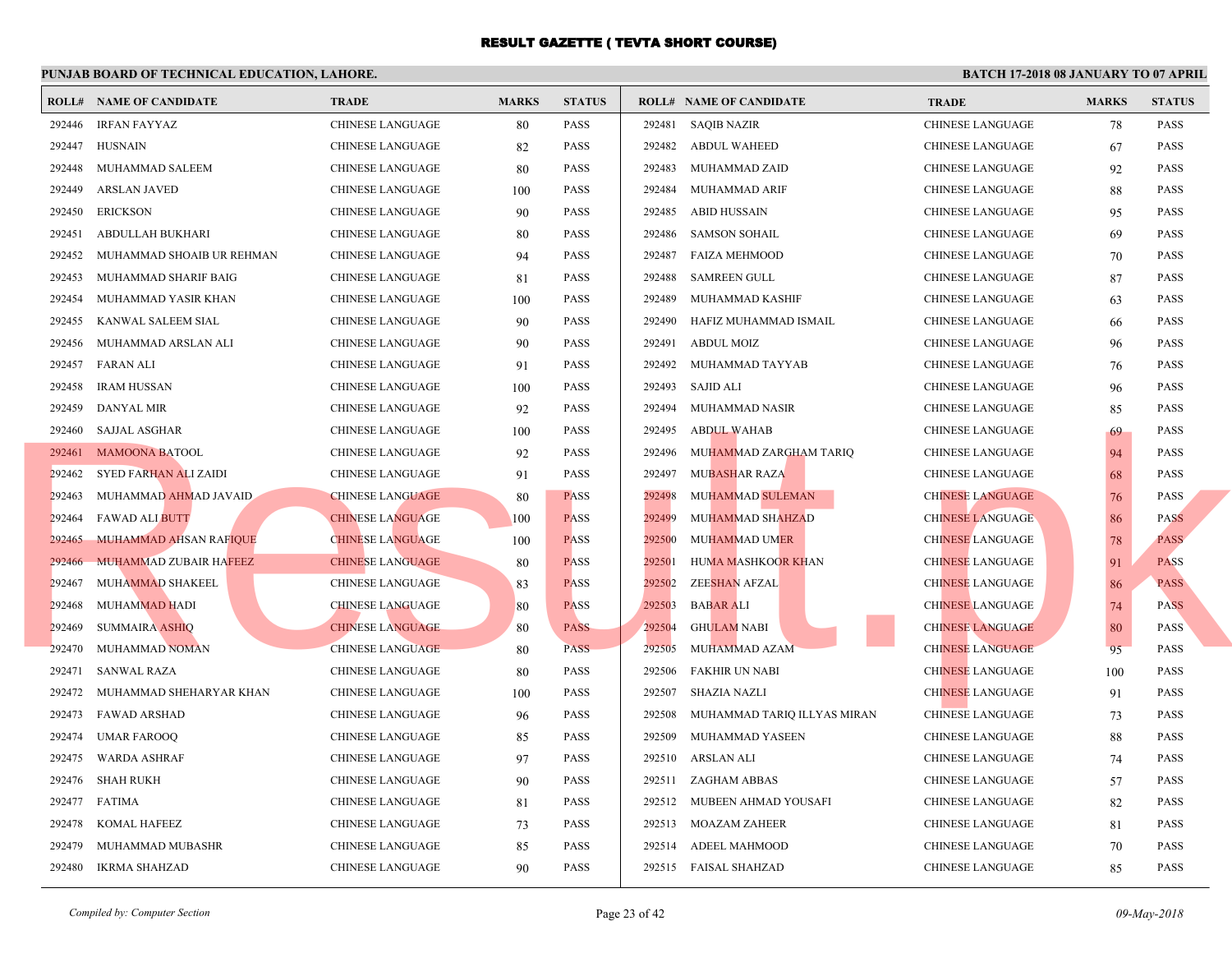|        | <b>ROLL# NAME OF CANDIDATE</b>                   | <b>TRADE</b>            | <b>MARKS</b> | <b>STATUS</b> |        | <b>ROLL# NAME OF CANDIDATE</b> | <b>TRA</b>  |
|--------|--------------------------------------------------|-------------------------|--------------|---------------|--------|--------------------------------|-------------|
|        | 292516 HAMZA                                     | <b>CHINESE LANGUAGE</b> | 83           | <b>PASS</b>   | 292550 | MUHAMMAD ALI                   | <b>CHIN</b> |
| 292517 | USMAN SALEEM                                     | CHINESE LANGUAGE        | 99           | <b>PASS</b>   | 292551 | <b>UMAR MAJEED</b>             | <b>CHIN</b> |
| 292518 | MUHAMMAD RASHID RIAZ                             | CHINESE LANGUAGE        | 94           | <b>PASS</b>   | 292552 | <b>FAHID HUSSAIN</b>           | <b>CHIN</b> |
| 292519 | <b>TASLEEM SHOUKAT</b>                           | <b>CHINESE LANGUAGE</b> | 77           | <b>PASS</b>   | 292553 | <b>AMIR HUSSAIN</b>            | <b>CHIN</b> |
| 292520 | <b>JUNAID MAHMOOD</b>                            | CHINESE LANGUAGE        | 83           | <b>PASS</b>   | 292554 | MUHAMMAD SAMI                  | <b>CHIN</b> |
| 292521 | <b>ZIA ISLAM</b>                                 | CHINESE LANGUAGE        | 61           | <b>PASS</b>   | 292555 | MUHAMMAD WASEEM AKRAM          | <b>CHIN</b> |
| 292522 | MEER AULIA ZAFAR                                 | CHINESE LANGUAGE        | 95           | <b>PASS</b>   | 292556 | YASIR ARFAT                    | <b>CHIN</b> |
| 292523 | HASSAN ALI                                       | <b>CHINESE LANGUAGE</b> | 87           | <b>PASS</b>   | 292557 | <b>ARSLAN ABBAS</b>            | <b>CHIN</b> |
| 292524 | MUHAMMAD UMER KHAN                               | <b>CHINESE LANGUAGE</b> | 60           | <b>PASS</b>   | 292558 | MUHAMMAD ASIF                  | CHIN.       |
| 292525 | FAHAD UL HASSAN                                  | <b>CHINESE LANGUAGE</b> | 100          | <b>PASS</b>   | 292559 | MUHAMMAD IMRAN                 | <b>CHIN</b> |
| 292526 | <b>SYED ABRRAR ABBAS</b>                         | <b>CHINESE LANGUAGE</b> | 89           | <b>PASS</b>   | 292560 | GHULAM MUSTAFA                 | <b>CHIN</b> |
| 292527 | MALIHA AFZAL                                     | CHINESE LANGUAGE        | 81           | <b>PASS</b>   | 292561 | ARSLAN NAZEER                  | <b>CHIN</b> |
| 292528 | ALI NAWAZ                                        | CHINESE LANGUAGE        | 81           | <b>PASS</b>   | 292562 | <b>ANEES ABBAS</b>             | <b>CHIN</b> |
| 292529 | ANDLEEB AMJAD GHAURI                             | CHINESE LANGUAGE        | 87           | <b>PASS</b>   | 292563 | WAQAR AHMAD                    | <b>CHIN</b> |
| 292530 | SYEDA ALISHA NASIR                               | CHINESE LANGUAGE        | 94           | <b>PASS</b>   | 292564 | <b>MUZZAMIL AMEEN</b>          | <b>CHIN</b> |
|        | 292531 MUHAMMAD FAISAL                           | CHINESE LANGUAGE        | 84           | <b>PASS</b>   | 292565 | <b>TOQEER AHMAD KHAN</b>       | <b>CHIN</b> |
| 292532 | SYED FAIZ UL HASSAN                              | CHINESE LANGUAGE        | 69           | <b>PASS</b>   | 292566 | MUHAMMAD FURQAN                | <b>CHIN</b> |
| 292533 | <b>AQSA AKRAM</b>                                | <b>CHINESE LANGUAGE</b> | 82           | <b>PASS</b>   | 292567 | <b>SADDAM HUSSAIN</b>          | <b>CHIN</b> |
| 292534 | MUHAMMAD USMAN SHAH                              | <b>CHINESE LANGUAGE</b> | 69           | <b>PASS</b>   | 292568 | <b>ZAHOOR AHMAD</b>            | <b>CHIN</b> |
| 292535 | <b>TAFHEEM UDIN</b>                              | <b>CHINESE LANGUAGE</b> | 69           | <b>PASS</b>   | 292569 | MUHAMMAD AYAZ                  | <b>CHIN</b> |
|        | 292536 MUHAMMAD ADNAN                            | <b>CHINESE LANGUAGE</b> | 69           | <b>PASS</b>   | 292570 | <b>UMAIR SHAHID</b>            | <b>CHIN</b> |
|        | <b>GOVERNMENT COLLEGE OF TECHNOLOGY,, LAYYAH</b> |                         |              |               | 292571 | <b>SHOUKAT ULLAH</b>           | <b>CHIN</b> |
|        | 292537 MUHAMMAD USMAN                            | <b>CHINESE LANGUAGE</b> | 79           | <b>PASS</b>   | 292572 | <b>MUHAMMAD SAQLAIN</b>        | <b>CHIN</b> |
| 292538 | <b>UMAR HAYYAT</b>                               | <b>CHINESE LANGUAGE</b> | 82           | <b>PASS</b>   | 292573 | <b>ZOHAIB UL HASAN</b>         | <b>CHIN</b> |
| 292539 | <b>JAMSHED HUSSAIN</b>                           | <b>CHINESE LANGUAGE</b> | 69           | <b>PASS</b>   | 292574 | <b>WASEEM ALTAF</b>            | <b>CHIN</b> |
| 292540 | ALI MAVIA                                        | CHINESE LANGUAGE        | 70           | <b>PASS</b>   | 292575 | MUHAMMAD IRFAN                 | <b>CHIN</b> |
| 292541 | MUHAMMAD IMRAN                                   | CHINESE LANGUAGE        | 91           | <b>PASS</b>   | 292576 | MUHAMMAD UMER AMEER            | <b>CHIN</b> |
| 292542 | QAZI JAMSHED AZHAR                               | CHINESE LANGUAGE        | 80           | <b>PASS</b>   |        | 292577 MUHAMMAD TAIMOOR JAN    | <b>CHIN</b> |
| 292543 | <b>OWAIS ASAD</b>                                | <b>CHINESE LANGUAGE</b> | 76           | <b>PASS</b>   | 292578 | ABOUZER GHAFARI                | <b>CHIN</b> |
| 292544 | MUHAMMAD UMAR FAROOQ                             | CHINESE LANGUAGE        | 73           | <b>PASS</b>   | 292579 | IRSHAD HUSSAIN                 | <b>CHIN</b> |
| 292545 | MUHAMMAD SULEMAN                                 | <b>CHINESE LANGUAGE</b> | 83           | <b>PASS</b>   | 292580 | <b>FARHAN MUNEER</b>           | <b>CHIN</b> |
| 292546 | <b>UMAR ASHRAF</b>                               | CHINESE LANGUAGE        | 87           | <b>PASS</b>   | 292581 | SAIF ULLAH                     | <b>CHIN</b> |
| 292547 | MUHAMMAD SHAHJAHAN                               | CHINESE LANGUAGE        | 68           | <b>PASS</b>   | 292582 | MUJAHID IQBAL                  | <b>CHIN</b> |
| 292548 | MUHAMMAD RAMZAN                                  | CHINESE LANGUAGE        | 85           | <b>PASS</b>   | 292583 | MUHAMMAD AAMIR IMRAN           | <b>CHIN</b> |
|        | 292549 MOHSIN ALI                                | <b>CHINESE LANGUAGE</b> | 86           | <b>PASS</b>   |        | 292584 NISAR HUSSAIN           | <b>CHIN</b> |
|        |                                                  |                         |              |               |        |                                |             |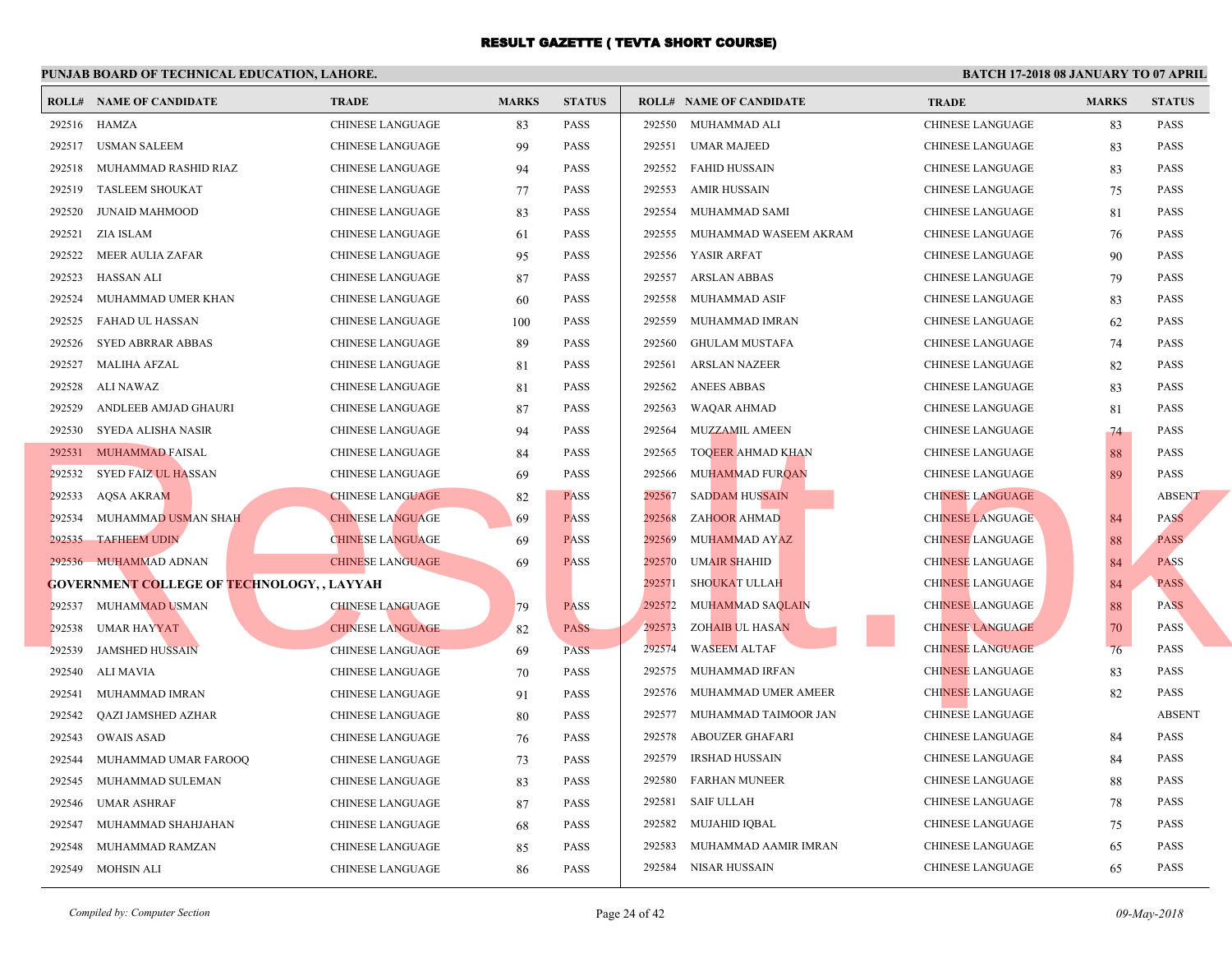| <b>ABSENT</b><br><b>FAHAD AZIZ</b><br><b>CHIN</b><br>292585<br>MUHAMMAD ARSHAD<br><b>CHINESE LANGUAGE</b><br>292620<br><b>HAMZA ASHRAF</b><br><b>PASS</b><br>292621<br>AFAQUE AHMAD KHAN<br><b>CHIN</b><br>292586<br><b>CHINESE LANGUAGE</b><br>84<br><b>MAJID RANJHA</b><br><b>CHIN</b><br>292587<br>CHINESE LANGUAGE<br>83<br><b>PASS</b><br>292622<br>SOHAIL ASGHAR<br><b>CHIN</b><br>292588<br><b>ABDUL BASIT</b><br>CHINESE LANGUAGE<br><b>PASS</b><br>292623<br>ZEESHAN ALI<br>74<br>292589<br>MUHAMMAD IMRAN<br>87<br><b>PASS</b><br>MUHAMMAD KASHIF<br><b>CHIN</b><br>CHINESE LANGUAGE<br>292624<br><b>CHIN</b><br>292590<br>AZHAR ABBAS JAFRY<br><b>PASS</b><br>292625<br><b>MOHSIN RAZA</b><br>CHINESE LANGUAGE<br>73<br><b>CHIN</b><br>292591<br>RIZWAN MALIK<br>CHINESE LANGUAGE<br>81<br><b>PASS</b><br>292626<br>AHMAD MUKHTAR<br><b>CHIN</b><br>292592<br><b>BILAWAL SHEIKH</b><br><b>CHINESE LANGUAGE</b><br><b>PASS</b><br>292627<br>MUHAMMAD SAYYAM<br>64<br>SYED ABBAS RAZA RIZVI<br><b>PASS</b><br>292628<br><b>SOHAIL AHMED</b><br><b>CHIN</b><br>292593<br><b>CHINESE LANGUAGE</b><br>64<br><b>ABSENT</b><br>292629<br><b>CHIN</b><br>292594<br><b>BAQIR HASSAN</b><br><b>CHINESE LANGUAGE</b><br>MUHAMMAD SULEMAN KHAN<br><b>ABSENT</b><br>292630<br><b>CHIN</b><br>292595<br>AHMAD NOMAN AKBAR<br><b>CHINESE LANGUAGE</b><br>MUHAMMAD KHALID IQBAL<br>SYED AZAZ RAZA RIZVI<br>CHINESE LANGUAGE<br><b>ABSENT</b><br>292631<br>HAMMAD QAISAR<br><b>CHIN</b><br>292596<br><b>PASS</b><br>292597<br><b>GHAZANFAR YAQOOB</b><br>CHINESE LANGUAGE<br>292632<br>MUHAMMAD AZAAZ ASHRAF<br><b>CHIN</b><br>62<br>292598<br><b>UMAIR JAHANGIR</b><br>81<br><b>PASS</b><br>292633<br>USAMA SALAH U DIN<br><b>CHIN</b><br>CHINESE LANGUAGE<br>292599<br><b>IJAZ HUSSAIN</b><br>CHINESE LANGUAGE<br><b>PASS</b><br>292634<br>MUHAMMAD JAWAD<br><b>CHIN</b><br>71<br>MUHAMMAD RASHID MINHAS<br><b>MEER MURTAZA</b><br><b>CHIN</b><br>292600<br>CHINESE LANGUAGE<br>85<br><b>PASS</b><br>292635<br><b>MUNWER HUSSAIN</b><br><b>PASS</b><br>292636<br><b>ATIF ALI</b><br><b>CHIN</b><br>292601<br><b>CHINESE LANGUAGE</b><br>85<br><b>SYED ALI HAIDER</b><br><b>CHIN</b><br>ZABAHI ULLAH KHAN<br><b>CHINESE LANGUAGE</b><br>79<br><b>PASS</b><br>292637<br>292602<br>MUHAMMAD LUQMAN<br><b>CHIN</b><br>292603<br><b>ADEEL ANWAR</b><br><b>CHINESE LANGUAGE</b><br><b>ABSENT</b><br>292638<br><b>CHIN</b><br><b>AMMARA IJAZ</b><br><b>CHINESE LANGUAGE</b><br><b>PASS</b><br>292639<br><b>SHOAIB IQBAL</b><br>292604<br>87<br><b>CHIN</b><br>292605<br><b>TEHMEENA MIRZA</b><br><b>CHINESE LANGUAGE</b><br><b>PASS</b><br>292640<br><b>MUDASSER RESHEED</b><br>78<br><b>CHIN</b><br>292606<br><b>SONIA KANWAL</b><br>CHINESE LANGUAGE<br>81<br><b>PASS</b><br>292641<br>MUHAMMAD KASHIF RAZA<br><b>AYESHA NAQVI</b><br><b>CHINESE LANGUAGE</b><br><b>PASS</b><br>292642<br><b>MUHAMMAD ARIF</b><br><b>CHIN</b><br>292607<br>67<br><b>PASS</b><br>292608<br><b>ABDULLAH</b><br><b>CHINESE LANGUAGE</b><br>292643<br>NAYYAR IQBAL<br><b>CHIN</b><br>77<br><b>PASS</b><br>MUHAMMAD TARIQ<br><b>CHIN</b><br><b>MUHAMMAD SHAFI</b><br><b>CHINESE LANGUAGE</b><br>292644<br>292609<br>80<br><b>WASEEM AKHTAR</b><br>MUHAMMAD LUQMAN<br><b>CHIN</b><br>292610<br>CHINESE LANGUAGE<br><b>PASS</b><br>292645<br>87<br><b>CHIN</b><br>292611<br>MUSSAWAR ABBAS<br>CHINESE LANGUAGE<br>85<br><b>PASS</b><br>292646<br>LUQMAN ELAHI<br><b>CHIN</b><br>292612<br><b>ISHTIAQ AHMAD</b><br>CHINESE LANGUAGE<br>80<br><b>PASS</b><br>292647<br>TALAL AHMAD<br>MUHAMMAD AFZAL<br><b>CHIN</b><br>292613<br>CHINESE LANGUAGE<br>79<br><b>PASS</b><br>292648<br>NOOR AHMAD<br>SADDAM HUSSAIN<br><b>PASS</b><br>292649<br>MALIK MUHAMMAD REHAN GOHAR<br><b>CHIN</b><br>292614<br>CHINESE LANGUAGE<br>86<br><b>ABSENT</b><br><b>CHIN</b><br>292615<br><b>IRFAN RAZA</b><br>CHINESE LANGUAGE<br>292650<br>MUHAMMAD WASIM AKRAM<br><b>SAJID IMRAN SHAH</b><br><b>PASS</b><br><b>CHIN</b><br>292616<br>CHINESE LANGUAGE<br>292651<br>MUHAMMAD AAMAR MUMTAZ<br>77 |        | <b>ROLL# NAME OF CANDIDATE</b> | <b>TRADE</b>     | <b>MARKS</b> | <b>STATUS</b> |        | <b>ROLL# NAME OF CANDIDATE</b> | <b>TRA</b>  |
|-----------------------------------------------------------------------------------------------------------------------------------------------------------------------------------------------------------------------------------------------------------------------------------------------------------------------------------------------------------------------------------------------------------------------------------------------------------------------------------------------------------------------------------------------------------------------------------------------------------------------------------------------------------------------------------------------------------------------------------------------------------------------------------------------------------------------------------------------------------------------------------------------------------------------------------------------------------------------------------------------------------------------------------------------------------------------------------------------------------------------------------------------------------------------------------------------------------------------------------------------------------------------------------------------------------------------------------------------------------------------------------------------------------------------------------------------------------------------------------------------------------------------------------------------------------------------------------------------------------------------------------------------------------------------------------------------------------------------------------------------------------------------------------------------------------------------------------------------------------------------------------------------------------------------------------------------------------------------------------------------------------------------------------------------------------------------------------------------------------------------------------------------------------------------------------------------------------------------------------------------------------------------------------------------------------------------------------------------------------------------------------------------------------------------------------------------------------------------------------------------------------------------------------------------------------------------------------------------------------------------------------------------------------------------------------------------------------------------------------------------------------------------------------------------------------------------------------------------------------------------------------------------------------------------------------------------------------------------------------------------------------------------------------------------------------------------------------------------------------------------------------------------------------------------------------------------------------------------------------------------------------------------------------------------------------------------------------------------------------------------------------------------------------------------------------------------------------------------------------------------------------------------------------------------------------------------------------------------------------------------------------------------------------------------------------------------------------------------------------------------------------------------------------------------------------------------------------------------------------------------------------------------------------------------------------------------------------------------------------------------------------------------------------------------|--------|--------------------------------|------------------|--------------|---------------|--------|--------------------------------|-------------|
|                                                                                                                                                                                                                                                                                                                                                                                                                                                                                                                                                                                                                                                                                                                                                                                                                                                                                                                                                                                                                                                                                                                                                                                                                                                                                                                                                                                                                                                                                                                                                                                                                                                                                                                                                                                                                                                                                                                                                                                                                                                                                                                                                                                                                                                                                                                                                                                                                                                                                                                                                                                                                                                                                                                                                                                                                                                                                                                                                                                                                                                                                                                                                                                                                                                                                                                                                                                                                                                                                                                                                                                                                                                                                                                                                                                                                                                                                                                                                                                                                                               |        |                                |                  |              |               |        |                                |             |
|                                                                                                                                                                                                                                                                                                                                                                                                                                                                                                                                                                                                                                                                                                                                                                                                                                                                                                                                                                                                                                                                                                                                                                                                                                                                                                                                                                                                                                                                                                                                                                                                                                                                                                                                                                                                                                                                                                                                                                                                                                                                                                                                                                                                                                                                                                                                                                                                                                                                                                                                                                                                                                                                                                                                                                                                                                                                                                                                                                                                                                                                                                                                                                                                                                                                                                                                                                                                                                                                                                                                                                                                                                                                                                                                                                                                                                                                                                                                                                                                                                               |        |                                |                  |              |               |        |                                |             |
|                                                                                                                                                                                                                                                                                                                                                                                                                                                                                                                                                                                                                                                                                                                                                                                                                                                                                                                                                                                                                                                                                                                                                                                                                                                                                                                                                                                                                                                                                                                                                                                                                                                                                                                                                                                                                                                                                                                                                                                                                                                                                                                                                                                                                                                                                                                                                                                                                                                                                                                                                                                                                                                                                                                                                                                                                                                                                                                                                                                                                                                                                                                                                                                                                                                                                                                                                                                                                                                                                                                                                                                                                                                                                                                                                                                                                                                                                                                                                                                                                                               |        |                                |                  |              |               |        |                                |             |
|                                                                                                                                                                                                                                                                                                                                                                                                                                                                                                                                                                                                                                                                                                                                                                                                                                                                                                                                                                                                                                                                                                                                                                                                                                                                                                                                                                                                                                                                                                                                                                                                                                                                                                                                                                                                                                                                                                                                                                                                                                                                                                                                                                                                                                                                                                                                                                                                                                                                                                                                                                                                                                                                                                                                                                                                                                                                                                                                                                                                                                                                                                                                                                                                                                                                                                                                                                                                                                                                                                                                                                                                                                                                                                                                                                                                                                                                                                                                                                                                                                               |        |                                |                  |              |               |        |                                |             |
|                                                                                                                                                                                                                                                                                                                                                                                                                                                                                                                                                                                                                                                                                                                                                                                                                                                                                                                                                                                                                                                                                                                                                                                                                                                                                                                                                                                                                                                                                                                                                                                                                                                                                                                                                                                                                                                                                                                                                                                                                                                                                                                                                                                                                                                                                                                                                                                                                                                                                                                                                                                                                                                                                                                                                                                                                                                                                                                                                                                                                                                                                                                                                                                                                                                                                                                                                                                                                                                                                                                                                                                                                                                                                                                                                                                                                                                                                                                                                                                                                                               |        |                                |                  |              |               |        |                                |             |
|                                                                                                                                                                                                                                                                                                                                                                                                                                                                                                                                                                                                                                                                                                                                                                                                                                                                                                                                                                                                                                                                                                                                                                                                                                                                                                                                                                                                                                                                                                                                                                                                                                                                                                                                                                                                                                                                                                                                                                                                                                                                                                                                                                                                                                                                                                                                                                                                                                                                                                                                                                                                                                                                                                                                                                                                                                                                                                                                                                                                                                                                                                                                                                                                                                                                                                                                                                                                                                                                                                                                                                                                                                                                                                                                                                                                                                                                                                                                                                                                                                               |        |                                |                  |              |               |        |                                |             |
|                                                                                                                                                                                                                                                                                                                                                                                                                                                                                                                                                                                                                                                                                                                                                                                                                                                                                                                                                                                                                                                                                                                                                                                                                                                                                                                                                                                                                                                                                                                                                                                                                                                                                                                                                                                                                                                                                                                                                                                                                                                                                                                                                                                                                                                                                                                                                                                                                                                                                                                                                                                                                                                                                                                                                                                                                                                                                                                                                                                                                                                                                                                                                                                                                                                                                                                                                                                                                                                                                                                                                                                                                                                                                                                                                                                                                                                                                                                                                                                                                                               |        |                                |                  |              |               |        |                                |             |
|                                                                                                                                                                                                                                                                                                                                                                                                                                                                                                                                                                                                                                                                                                                                                                                                                                                                                                                                                                                                                                                                                                                                                                                                                                                                                                                                                                                                                                                                                                                                                                                                                                                                                                                                                                                                                                                                                                                                                                                                                                                                                                                                                                                                                                                                                                                                                                                                                                                                                                                                                                                                                                                                                                                                                                                                                                                                                                                                                                                                                                                                                                                                                                                                                                                                                                                                                                                                                                                                                                                                                                                                                                                                                                                                                                                                                                                                                                                                                                                                                                               |        |                                |                  |              |               |        |                                |             |
|                                                                                                                                                                                                                                                                                                                                                                                                                                                                                                                                                                                                                                                                                                                                                                                                                                                                                                                                                                                                                                                                                                                                                                                                                                                                                                                                                                                                                                                                                                                                                                                                                                                                                                                                                                                                                                                                                                                                                                                                                                                                                                                                                                                                                                                                                                                                                                                                                                                                                                                                                                                                                                                                                                                                                                                                                                                                                                                                                                                                                                                                                                                                                                                                                                                                                                                                                                                                                                                                                                                                                                                                                                                                                                                                                                                                                                                                                                                                                                                                                                               |        |                                |                  |              |               |        |                                |             |
|                                                                                                                                                                                                                                                                                                                                                                                                                                                                                                                                                                                                                                                                                                                                                                                                                                                                                                                                                                                                                                                                                                                                                                                                                                                                                                                                                                                                                                                                                                                                                                                                                                                                                                                                                                                                                                                                                                                                                                                                                                                                                                                                                                                                                                                                                                                                                                                                                                                                                                                                                                                                                                                                                                                                                                                                                                                                                                                                                                                                                                                                                                                                                                                                                                                                                                                                                                                                                                                                                                                                                                                                                                                                                                                                                                                                                                                                                                                                                                                                                                               |        |                                |                  |              |               |        |                                |             |
|                                                                                                                                                                                                                                                                                                                                                                                                                                                                                                                                                                                                                                                                                                                                                                                                                                                                                                                                                                                                                                                                                                                                                                                                                                                                                                                                                                                                                                                                                                                                                                                                                                                                                                                                                                                                                                                                                                                                                                                                                                                                                                                                                                                                                                                                                                                                                                                                                                                                                                                                                                                                                                                                                                                                                                                                                                                                                                                                                                                                                                                                                                                                                                                                                                                                                                                                                                                                                                                                                                                                                                                                                                                                                                                                                                                                                                                                                                                                                                                                                                               |        |                                |                  |              |               |        |                                |             |
|                                                                                                                                                                                                                                                                                                                                                                                                                                                                                                                                                                                                                                                                                                                                                                                                                                                                                                                                                                                                                                                                                                                                                                                                                                                                                                                                                                                                                                                                                                                                                                                                                                                                                                                                                                                                                                                                                                                                                                                                                                                                                                                                                                                                                                                                                                                                                                                                                                                                                                                                                                                                                                                                                                                                                                                                                                                                                                                                                                                                                                                                                                                                                                                                                                                                                                                                                                                                                                                                                                                                                                                                                                                                                                                                                                                                                                                                                                                                                                                                                                               |        |                                |                  |              |               |        |                                |             |
|                                                                                                                                                                                                                                                                                                                                                                                                                                                                                                                                                                                                                                                                                                                                                                                                                                                                                                                                                                                                                                                                                                                                                                                                                                                                                                                                                                                                                                                                                                                                                                                                                                                                                                                                                                                                                                                                                                                                                                                                                                                                                                                                                                                                                                                                                                                                                                                                                                                                                                                                                                                                                                                                                                                                                                                                                                                                                                                                                                                                                                                                                                                                                                                                                                                                                                                                                                                                                                                                                                                                                                                                                                                                                                                                                                                                                                                                                                                                                                                                                                               |        |                                |                  |              |               |        |                                |             |
|                                                                                                                                                                                                                                                                                                                                                                                                                                                                                                                                                                                                                                                                                                                                                                                                                                                                                                                                                                                                                                                                                                                                                                                                                                                                                                                                                                                                                                                                                                                                                                                                                                                                                                                                                                                                                                                                                                                                                                                                                                                                                                                                                                                                                                                                                                                                                                                                                                                                                                                                                                                                                                                                                                                                                                                                                                                                                                                                                                                                                                                                                                                                                                                                                                                                                                                                                                                                                                                                                                                                                                                                                                                                                                                                                                                                                                                                                                                                                                                                                                               |        |                                |                  |              |               |        |                                |             |
|                                                                                                                                                                                                                                                                                                                                                                                                                                                                                                                                                                                                                                                                                                                                                                                                                                                                                                                                                                                                                                                                                                                                                                                                                                                                                                                                                                                                                                                                                                                                                                                                                                                                                                                                                                                                                                                                                                                                                                                                                                                                                                                                                                                                                                                                                                                                                                                                                                                                                                                                                                                                                                                                                                                                                                                                                                                                                                                                                                                                                                                                                                                                                                                                                                                                                                                                                                                                                                                                                                                                                                                                                                                                                                                                                                                                                                                                                                                                                                                                                                               |        |                                |                  |              |               |        |                                |             |
|                                                                                                                                                                                                                                                                                                                                                                                                                                                                                                                                                                                                                                                                                                                                                                                                                                                                                                                                                                                                                                                                                                                                                                                                                                                                                                                                                                                                                                                                                                                                                                                                                                                                                                                                                                                                                                                                                                                                                                                                                                                                                                                                                                                                                                                                                                                                                                                                                                                                                                                                                                                                                                                                                                                                                                                                                                                                                                                                                                                                                                                                                                                                                                                                                                                                                                                                                                                                                                                                                                                                                                                                                                                                                                                                                                                                                                                                                                                                                                                                                                               |        |                                |                  |              |               |        |                                |             |
|                                                                                                                                                                                                                                                                                                                                                                                                                                                                                                                                                                                                                                                                                                                                                                                                                                                                                                                                                                                                                                                                                                                                                                                                                                                                                                                                                                                                                                                                                                                                                                                                                                                                                                                                                                                                                                                                                                                                                                                                                                                                                                                                                                                                                                                                                                                                                                                                                                                                                                                                                                                                                                                                                                                                                                                                                                                                                                                                                                                                                                                                                                                                                                                                                                                                                                                                                                                                                                                                                                                                                                                                                                                                                                                                                                                                                                                                                                                                                                                                                                               |        |                                |                  |              |               |        |                                |             |
|                                                                                                                                                                                                                                                                                                                                                                                                                                                                                                                                                                                                                                                                                                                                                                                                                                                                                                                                                                                                                                                                                                                                                                                                                                                                                                                                                                                                                                                                                                                                                                                                                                                                                                                                                                                                                                                                                                                                                                                                                                                                                                                                                                                                                                                                                                                                                                                                                                                                                                                                                                                                                                                                                                                                                                                                                                                                                                                                                                                                                                                                                                                                                                                                                                                                                                                                                                                                                                                                                                                                                                                                                                                                                                                                                                                                                                                                                                                                                                                                                                               |        |                                |                  |              |               |        |                                |             |
|                                                                                                                                                                                                                                                                                                                                                                                                                                                                                                                                                                                                                                                                                                                                                                                                                                                                                                                                                                                                                                                                                                                                                                                                                                                                                                                                                                                                                                                                                                                                                                                                                                                                                                                                                                                                                                                                                                                                                                                                                                                                                                                                                                                                                                                                                                                                                                                                                                                                                                                                                                                                                                                                                                                                                                                                                                                                                                                                                                                                                                                                                                                                                                                                                                                                                                                                                                                                                                                                                                                                                                                                                                                                                                                                                                                                                                                                                                                                                                                                                                               |        |                                |                  |              |               |        |                                |             |
|                                                                                                                                                                                                                                                                                                                                                                                                                                                                                                                                                                                                                                                                                                                                                                                                                                                                                                                                                                                                                                                                                                                                                                                                                                                                                                                                                                                                                                                                                                                                                                                                                                                                                                                                                                                                                                                                                                                                                                                                                                                                                                                                                                                                                                                                                                                                                                                                                                                                                                                                                                                                                                                                                                                                                                                                                                                                                                                                                                                                                                                                                                                                                                                                                                                                                                                                                                                                                                                                                                                                                                                                                                                                                                                                                                                                                                                                                                                                                                                                                                               |        |                                |                  |              |               |        |                                |             |
|                                                                                                                                                                                                                                                                                                                                                                                                                                                                                                                                                                                                                                                                                                                                                                                                                                                                                                                                                                                                                                                                                                                                                                                                                                                                                                                                                                                                                                                                                                                                                                                                                                                                                                                                                                                                                                                                                                                                                                                                                                                                                                                                                                                                                                                                                                                                                                                                                                                                                                                                                                                                                                                                                                                                                                                                                                                                                                                                                                                                                                                                                                                                                                                                                                                                                                                                                                                                                                                                                                                                                                                                                                                                                                                                                                                                                                                                                                                                                                                                                                               |        |                                |                  |              |               |        |                                |             |
|                                                                                                                                                                                                                                                                                                                                                                                                                                                                                                                                                                                                                                                                                                                                                                                                                                                                                                                                                                                                                                                                                                                                                                                                                                                                                                                                                                                                                                                                                                                                                                                                                                                                                                                                                                                                                                                                                                                                                                                                                                                                                                                                                                                                                                                                                                                                                                                                                                                                                                                                                                                                                                                                                                                                                                                                                                                                                                                                                                                                                                                                                                                                                                                                                                                                                                                                                                                                                                                                                                                                                                                                                                                                                                                                                                                                                                                                                                                                                                                                                                               |        |                                |                  |              |               |        |                                |             |
|                                                                                                                                                                                                                                                                                                                                                                                                                                                                                                                                                                                                                                                                                                                                                                                                                                                                                                                                                                                                                                                                                                                                                                                                                                                                                                                                                                                                                                                                                                                                                                                                                                                                                                                                                                                                                                                                                                                                                                                                                                                                                                                                                                                                                                                                                                                                                                                                                                                                                                                                                                                                                                                                                                                                                                                                                                                                                                                                                                                                                                                                                                                                                                                                                                                                                                                                                                                                                                                                                                                                                                                                                                                                                                                                                                                                                                                                                                                                                                                                                                               |        |                                |                  |              |               |        |                                |             |
|                                                                                                                                                                                                                                                                                                                                                                                                                                                                                                                                                                                                                                                                                                                                                                                                                                                                                                                                                                                                                                                                                                                                                                                                                                                                                                                                                                                                                                                                                                                                                                                                                                                                                                                                                                                                                                                                                                                                                                                                                                                                                                                                                                                                                                                                                                                                                                                                                                                                                                                                                                                                                                                                                                                                                                                                                                                                                                                                                                                                                                                                                                                                                                                                                                                                                                                                                                                                                                                                                                                                                                                                                                                                                                                                                                                                                                                                                                                                                                                                                                               |        |                                |                  |              |               |        |                                |             |
|                                                                                                                                                                                                                                                                                                                                                                                                                                                                                                                                                                                                                                                                                                                                                                                                                                                                                                                                                                                                                                                                                                                                                                                                                                                                                                                                                                                                                                                                                                                                                                                                                                                                                                                                                                                                                                                                                                                                                                                                                                                                                                                                                                                                                                                                                                                                                                                                                                                                                                                                                                                                                                                                                                                                                                                                                                                                                                                                                                                                                                                                                                                                                                                                                                                                                                                                                                                                                                                                                                                                                                                                                                                                                                                                                                                                                                                                                                                                                                                                                                               |        |                                |                  |              |               |        |                                |             |
|                                                                                                                                                                                                                                                                                                                                                                                                                                                                                                                                                                                                                                                                                                                                                                                                                                                                                                                                                                                                                                                                                                                                                                                                                                                                                                                                                                                                                                                                                                                                                                                                                                                                                                                                                                                                                                                                                                                                                                                                                                                                                                                                                                                                                                                                                                                                                                                                                                                                                                                                                                                                                                                                                                                                                                                                                                                                                                                                                                                                                                                                                                                                                                                                                                                                                                                                                                                                                                                                                                                                                                                                                                                                                                                                                                                                                                                                                                                                                                                                                                               |        |                                |                  |              |               |        |                                |             |
|                                                                                                                                                                                                                                                                                                                                                                                                                                                                                                                                                                                                                                                                                                                                                                                                                                                                                                                                                                                                                                                                                                                                                                                                                                                                                                                                                                                                                                                                                                                                                                                                                                                                                                                                                                                                                                                                                                                                                                                                                                                                                                                                                                                                                                                                                                                                                                                                                                                                                                                                                                                                                                                                                                                                                                                                                                                                                                                                                                                                                                                                                                                                                                                                                                                                                                                                                                                                                                                                                                                                                                                                                                                                                                                                                                                                                                                                                                                                                                                                                                               |        |                                |                  |              |               |        |                                |             |
|                                                                                                                                                                                                                                                                                                                                                                                                                                                                                                                                                                                                                                                                                                                                                                                                                                                                                                                                                                                                                                                                                                                                                                                                                                                                                                                                                                                                                                                                                                                                                                                                                                                                                                                                                                                                                                                                                                                                                                                                                                                                                                                                                                                                                                                                                                                                                                                                                                                                                                                                                                                                                                                                                                                                                                                                                                                                                                                                                                                                                                                                                                                                                                                                                                                                                                                                                                                                                                                                                                                                                                                                                                                                                                                                                                                                                                                                                                                                                                                                                                               |        |                                |                  |              |               |        |                                |             |
|                                                                                                                                                                                                                                                                                                                                                                                                                                                                                                                                                                                                                                                                                                                                                                                                                                                                                                                                                                                                                                                                                                                                                                                                                                                                                                                                                                                                                                                                                                                                                                                                                                                                                                                                                                                                                                                                                                                                                                                                                                                                                                                                                                                                                                                                                                                                                                                                                                                                                                                                                                                                                                                                                                                                                                                                                                                                                                                                                                                                                                                                                                                                                                                                                                                                                                                                                                                                                                                                                                                                                                                                                                                                                                                                                                                                                                                                                                                                                                                                                                               |        |                                |                  |              |               |        |                                |             |
|                                                                                                                                                                                                                                                                                                                                                                                                                                                                                                                                                                                                                                                                                                                                                                                                                                                                                                                                                                                                                                                                                                                                                                                                                                                                                                                                                                                                                                                                                                                                                                                                                                                                                                                                                                                                                                                                                                                                                                                                                                                                                                                                                                                                                                                                                                                                                                                                                                                                                                                                                                                                                                                                                                                                                                                                                                                                                                                                                                                                                                                                                                                                                                                                                                                                                                                                                                                                                                                                                                                                                                                                                                                                                                                                                                                                                                                                                                                                                                                                                                               |        |                                |                  |              |               |        |                                |             |
|                                                                                                                                                                                                                                                                                                                                                                                                                                                                                                                                                                                                                                                                                                                                                                                                                                                                                                                                                                                                                                                                                                                                                                                                                                                                                                                                                                                                                                                                                                                                                                                                                                                                                                                                                                                                                                                                                                                                                                                                                                                                                                                                                                                                                                                                                                                                                                                                                                                                                                                                                                                                                                                                                                                                                                                                                                                                                                                                                                                                                                                                                                                                                                                                                                                                                                                                                                                                                                                                                                                                                                                                                                                                                                                                                                                                                                                                                                                                                                                                                                               |        |                                |                  |              |               |        |                                |             |
|                                                                                                                                                                                                                                                                                                                                                                                                                                                                                                                                                                                                                                                                                                                                                                                                                                                                                                                                                                                                                                                                                                                                                                                                                                                                                                                                                                                                                                                                                                                                                                                                                                                                                                                                                                                                                                                                                                                                                                                                                                                                                                                                                                                                                                                                                                                                                                                                                                                                                                                                                                                                                                                                                                                                                                                                                                                                                                                                                                                                                                                                                                                                                                                                                                                                                                                                                                                                                                                                                                                                                                                                                                                                                                                                                                                                                                                                                                                                                                                                                                               |        |                                |                  |              |               |        |                                |             |
|                                                                                                                                                                                                                                                                                                                                                                                                                                                                                                                                                                                                                                                                                                                                                                                                                                                                                                                                                                                                                                                                                                                                                                                                                                                                                                                                                                                                                                                                                                                                                                                                                                                                                                                                                                                                                                                                                                                                                                                                                                                                                                                                                                                                                                                                                                                                                                                                                                                                                                                                                                                                                                                                                                                                                                                                                                                                                                                                                                                                                                                                                                                                                                                                                                                                                                                                                                                                                                                                                                                                                                                                                                                                                                                                                                                                                                                                                                                                                                                                                                               | 292617 | MUHAMMAD FAROOQ                | CHINESE LANGUAGE | 79           | <b>PASS</b>   | 292652 | MUHAMMAD SHAHBAZ               | <b>CHIN</b> |
| 292618<br>ALI HASSAN<br>CHINESE LANGUAGE<br><b>PASS</b><br>292653<br>MUHAMMAD RAMZAN<br><b>CHIN</b><br>86                                                                                                                                                                                                                                                                                                                                                                                                                                                                                                                                                                                                                                                                                                                                                                                                                                                                                                                                                                                                                                                                                                                                                                                                                                                                                                                                                                                                                                                                                                                                                                                                                                                                                                                                                                                                                                                                                                                                                                                                                                                                                                                                                                                                                                                                                                                                                                                                                                                                                                                                                                                                                                                                                                                                                                                                                                                                                                                                                                                                                                                                                                                                                                                                                                                                                                                                                                                                                                                                                                                                                                                                                                                                                                                                                                                                                                                                                                                                     |        |                                |                  |              |               |        |                                |             |
| <b>CHIN</b><br>292619 WASEEM ALI<br><b>CHINESE LANGUAGE</b><br>74<br><b>PASS</b><br>292654<br><b>SIKANDER HAYAT</b>                                                                                                                                                                                                                                                                                                                                                                                                                                                                                                                                                                                                                                                                                                                                                                                                                                                                                                                                                                                                                                                                                                                                                                                                                                                                                                                                                                                                                                                                                                                                                                                                                                                                                                                                                                                                                                                                                                                                                                                                                                                                                                                                                                                                                                                                                                                                                                                                                                                                                                                                                                                                                                                                                                                                                                                                                                                                                                                                                                                                                                                                                                                                                                                                                                                                                                                                                                                                                                                                                                                                                                                                                                                                                                                                                                                                                                                                                                                           |        |                                |                  |              |               |        |                                |             |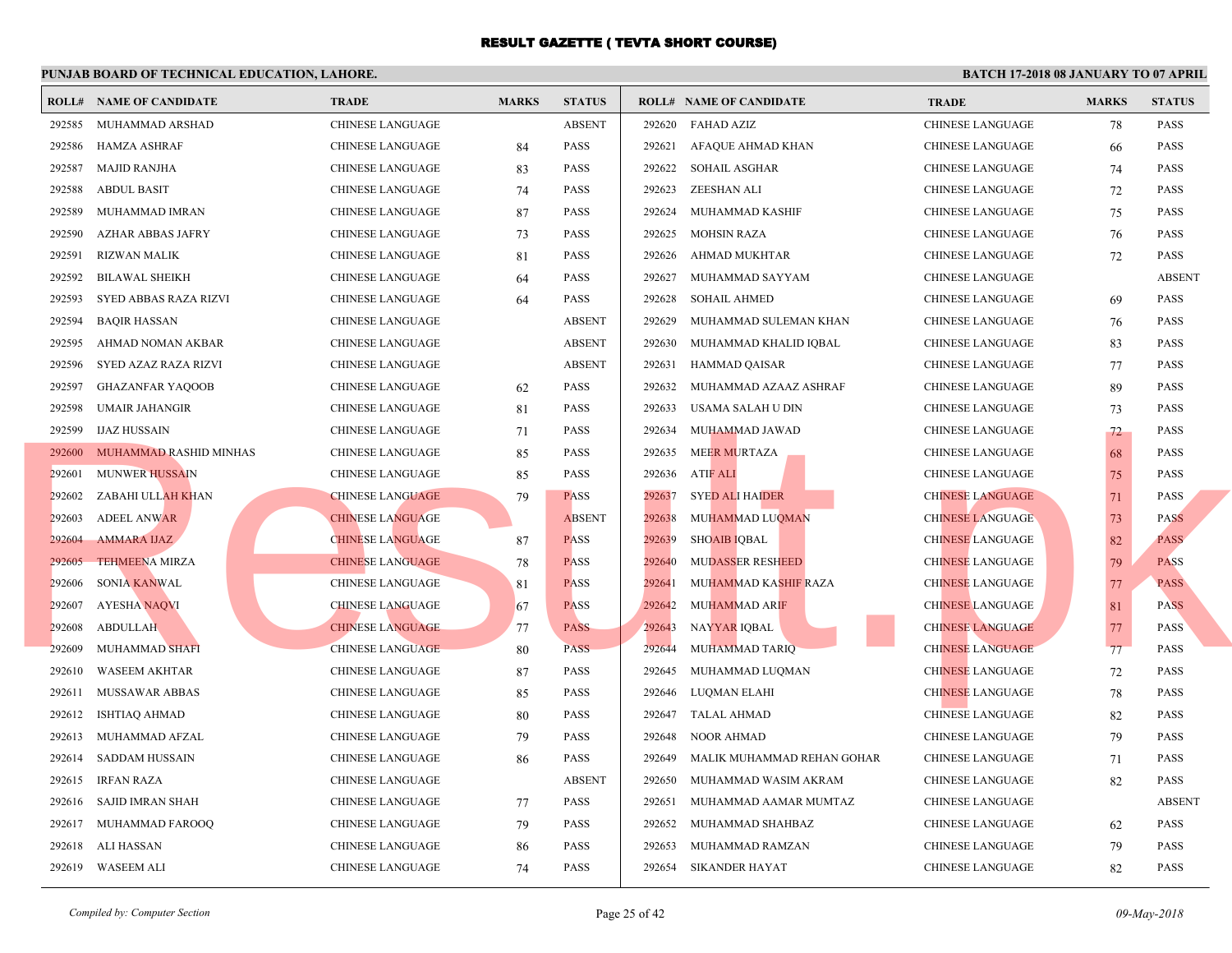|               | <b>ROLL# NAME OF CANDIDATE</b>                               | <b>TRADE</b>            | <b>MARKS</b> | <b>STATUS</b>              |        | <b>ROLL# NAME OF CANDIDATE</b>         | <b>TRA</b>  |
|---------------|--------------------------------------------------------------|-------------------------|--------------|----------------------------|--------|----------------------------------------|-------------|
| 292655        | <b>GHULAM NASIR</b>                                          | <b>CHINESE LANGUAGE</b> | 76           | <b>PASS</b>                | 292688 | MUHAMMAD ASHFAQ                        | <b>CHIN</b> |
| 292656        | <b>FAISAL JAVAID</b>                                         | CHINESE LANGUAGE        |              | <b>ABSENT</b>              | 292689 | MUHAMMAD AHSAN                         | <b>CHIN</b> |
| 292657        | <b>VEENA ZAMAN</b>                                           | CHINESE LANGUAGE        | 64           | <b>PASS</b>                | 292690 | MUHAMMAD AYAZ                          | <b>CHIN</b> |
| 292658        | <b>NAVEED ASGHER</b>                                         | CHINESE LANGUAGE        | 74           | <b>PASS</b>                | 292691 | JUNAID UR REHMAN                       | <b>CHIN</b> |
| 292659        | <b>KAMRAN KARIM</b>                                          | CHINESE LANGUAGE        | 71           | <b>PASS</b>                | 292692 | <b>HAIDER ALI</b>                      | <b>CHIN</b> |
| 292660        | MUHAMMAD SHAHBAZ WAZIR                                       | <b>CHINESE LANGUAGE</b> | 76           | <b>PASS</b>                | 292693 | MUHAMMAD RAMZAN                        | <b>CHIN</b> |
| 292661        | AYESHA MALIK                                                 | CHINESE LANGUAGE        | 76           | <b>PASS</b>                | 292694 | MUHAMMAD AMJAD ALI KHAN                | <b>CHIN</b> |
| 292662        | MUHAMMAD RAMZAN                                              | CHINESE LANGUAGE        | 70           | <b>PASS</b>                | 292695 | MUHAMMAD WAJAHAT                       | <b>CHIN</b> |
| 292663        | SYED HAMZA ABBAS                                             | CHINESE LANGUAGE        | 68           | <b>PASS</b>                | 292696 | LUQMAN MAQSOOD                         | <b>CHIN</b> |
| 292664        | MUHAMMAD AWAIS SARWAR                                        | <b>CHINESE LANGUAGE</b> |              | <b>ABSENT</b>              | 292697 | AMIR KHAN                              | <b>CHIN</b> |
| 292665        | <b>WASEEM ABBAS</b>                                          | CHINESE LANGUAGE        | 62           | <b>PASS</b>                | 292698 | SAJJAD HUASAIN                         | <b>CHIN</b> |
| 292666        | MUHAMMAD MOEEZ KHAN                                          | CHINESE LANGUAGE        |              | <b>ABSENT</b>              | 292699 | USAMA JAMEEL                           | <b>CHIN</b> |
|               | GOVERNMENT COLLEGE OF THECHNOLOGY, MULTAN, QASIM PUR COLONY, |                         |              |                            | 292700 | <b>USAMA KHALID</b>                    | <b>CHIN</b> |
| <b>MULTAN</b> |                                                              |                         |              |                            | 292701 | MUHAMMAD WASEEM                        | <b>CHIN</b> |
|               | 292667 ASMA USMAN                                            | CHINESE LANGUAGE        | 72           | <b>PASS</b>                | 292702 | MUHAMMAD KASHIF ALI                    | <b>CHIN</b> |
| 292668        | <b>IQRA SUBHAN</b>                                           | CHINESE LANGUAGE        | 74           | <b>PASS</b>                | 292703 | MUHAMMAD ARSLAN RASHEED                | <b>CHIN</b> |
| 292669        | <b>AYESHA KAINAT</b>                                         | CHINESE LANGUAGE        | 78           | <b>PASS</b>                | 292704 | <b>OSAMA BIN HAMID</b>                 | <b>CHIN</b> |
| 292670        | <b>ASIA REHMAN</b>                                           | <b>CHINESE LANGUAGE</b> | 80           | <b>PASS</b><br><b>PASS</b> | 292705 | MUHAMMAD AFZAL                         | <b>CHIN</b> |
| 292671        | SANA                                                         | <b>CHINESE LANGUAGE</b> | 77           | <b>PASS</b>                | 292706 | MUHAMMAD JUNAID                        | <b>CHIN</b> |
|               | 292672 SHEHNILA ABDUL SATTAR                                 | <b>CHINESE LANGUAGE</b> | 74           |                            | 292707 | MUHAMMAD HUZAIFA AKBAR                 | <b>CHIN</b> |
|               | 292673 AMEELA NASIR                                          | <b>CHINESE LANGUAGE</b> | 81           | <b>PASS</b>                | 292708 | <b>MUHAMMAD AMJAD</b>                  | <b>CHIN</b> |
| 292674        | <b>FARIDA SHABIR</b>                                         | <b>CHINESE LANGUAGE</b> | 74           | <b>PASS</b>                | 292709 | MUHAMMAD IFTI <mark>KHA</mark> R LATIF | <b>CHIN</b> |
| 292675        | ABDUR RAHMAN                                                 | <b>CHINESE LANGUAGE</b> | 72           | <b>PASS</b>                | 292710 | <b>MUHAMMAD JAMIL</b>                  | <b>CHIN</b> |
| 292676        | <b>SARFRAZ AHMAD</b>                                         | <b>CHINESE LANGUAGE</b> | 73           | <b>PASS</b>                | 292711 | HAFIZ MUHAMMAD HASSAN                  | <b>CHIN</b> |
| 292677        | ALLAH DITTA                                                  | <b>CHINESE LANGUAGE</b> | 77           | <b>PASS</b>                | 292712 | <b>UMAR YASIN</b>                      | <b>CHIN</b> |
| 292678        | MUHAMMAD ALI                                                 | CHINESE LANGUAGE        | 77           | <b>PASS</b>                | 292713 | <b>BILAL AHMAD</b>                     | <b>CHIN</b> |
| 292679        | MUHAMMAD UMAIR AKRAM                                         | CHINESE LANGUAGE        | 77           | <b>PASS</b>                |        | 292714 MUHAMMAD MUZAMMIL               | <b>CHIN</b> |
| 292680        | SYED YASIR ARFAT                                             | CHINESE LANGUAGE        | 73           | <b>PASS</b>                |        | 292715 ZEESHAN AHMAD                   | <b>CHIN</b> |
| 292681        | <b>SAIFULLAH</b>                                             | CHINESE LANGUAGE        | 69           | <b>PASS</b>                | 292716 | RAAFIA YASIN                           | <b>CHIN</b> |
| 292682        | <b>GHAYOOR ABBAS</b>                                         | CHINESE LANGUAGE        | 76           | <b>PASS</b>                |        | 292717 SAIF ULLAH                      | <b>CHIN</b> |
| 292683        | MUHAMMAD SALEEM                                              | CHINESE LANGUAGE        | 76           | <b>PASS</b>                | 292718 | <b>BUSHAR JABEEN</b>                   | <b>CHIN</b> |
| 292684        | <b>HASSAN IQBAL</b>                                          | CHINESE LANGUAGE        | 70           | <b>PASS</b>                |        | 292719 AYESHA AZAM                     | <b>CHIN</b> |
| 292685        | SHOUKAT ALI                                                  | CHINESE LANGUAGE        | 76           | <b>PASS</b>                | 292720 | NUSAIBAH MALIK                         | <b>CHIN</b> |
| 292686        | HAFIZ MUHAMMAD KASHIF<br><b>MUMTAZ</b>                       | CHINESE LANGUAGE        | 73           | <b>PASS</b>                |        | 292721 TAYYBA RAFIQUE                  | <b>CHIN</b> |
|               | 292687 AYAZ AHMAD                                            | <b>CHINESE LANGUAGE</b> | 77           | <b>PASS</b>                |        | 292722 ABDUL RAHIM                     | <b>CHIN</b> |
|               |                                                              |                         |              |                            |        |                                        |             |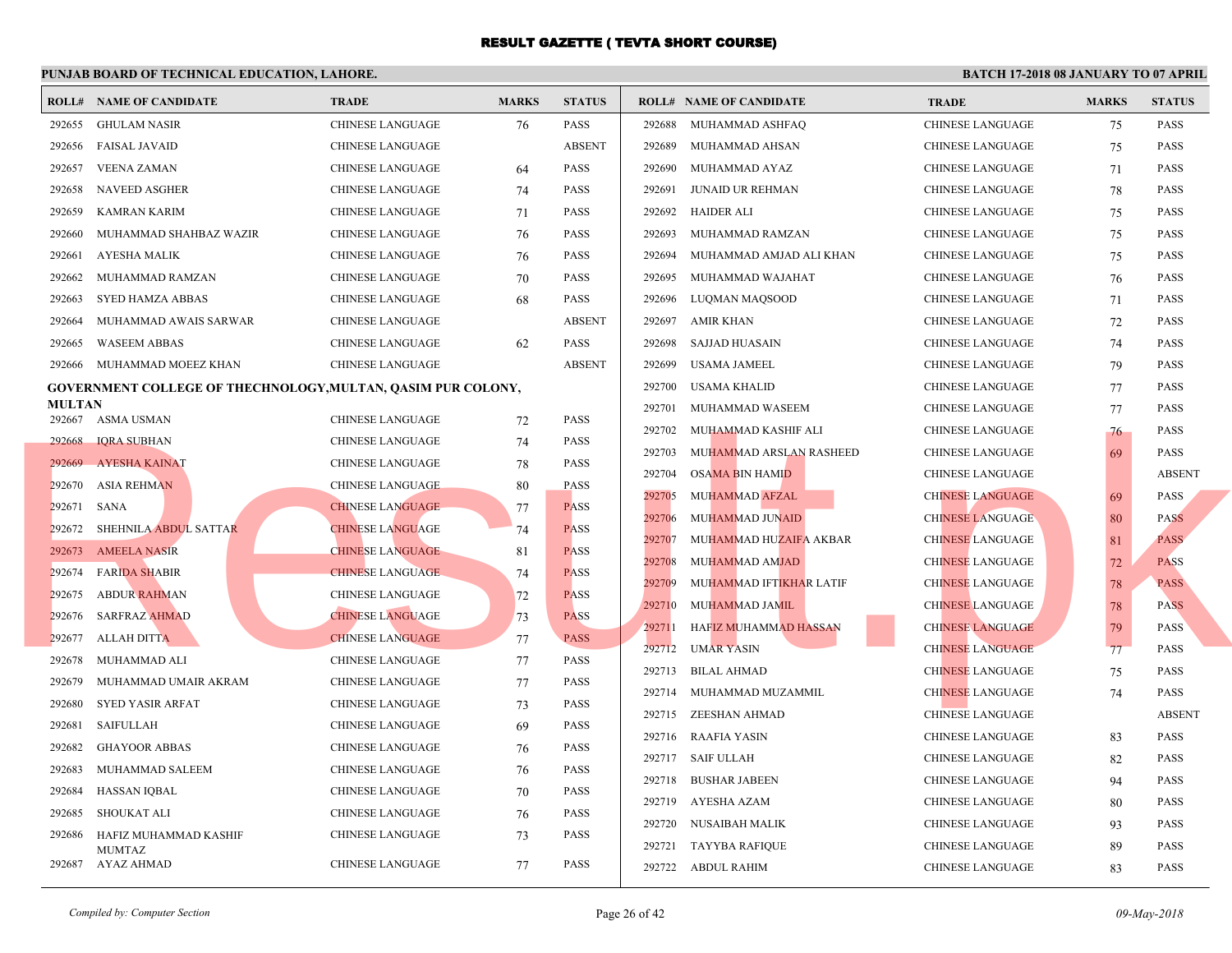|        | <b>ROLL# NAME OF CANDIDATE</b>                    | <b>TRADE</b>                                       | <b>MARKS</b> | <b>STATUS</b>              |        | <b>ROLL# NAME OF CANDIDATE</b>                  | <b>TRA</b>  |
|--------|---------------------------------------------------|----------------------------------------------------|--------------|----------------------------|--------|-------------------------------------------------|-------------|
| 292723 | <b>IJAZ AHMAD</b>                                 | <b>CHINESE LANGUAGE</b>                            | 81           | PASS                       |        | 292757 ZAKA ULLAH                               | <b>CHIN</b> |
| 292724 | <b>RASHID REHMAN</b>                              | <b>CHINESE LANGUAGE</b>                            |              | <b>ABSENT</b>              | 292758 | AWAIS ALI                                       | <b>CHIN</b> |
| 292725 | HUZAIFA KHAN                                      | CHINESE LANGUAGE                                   | 91           | <b>PASS</b>                | 292759 | ALI HASSAN                                      | <b>CHIN</b> |
| 292726 | SYED MUHAMMAD ABDULLAH                            | CHINESE LANGUAGE                                   | 88           | <b>PASS</b>                | 292760 | USAMA MATLOOB                                   | <b>CHIN</b> |
| 292727 | <b>HASSAN</b><br>MUHAMMAD ARSLAN                  | CHINESE LANGUAGE                                   | 82           | <b>PASS</b>                | 292761 | MAAZ SHAHID                                     | <b>CHIN</b> |
| 292728 | ALI KHAN                                          | <b>CHINESE LANGUAGE</b>                            |              | <b>ABSENT</b>              | 292762 | DILAWER AHMAD KHAN                              | CHIN.       |
| 292729 | <b>MAHTAB AHMAD</b>                               | <b>CHINESE LANGUAGE</b>                            |              | <b>ABSENT</b>              | 292763 | MUHAMMAD SAFDAR TAHIR                           | <b>CHIN</b> |
| 292730 | MUHAMMAD TUASSEN                                  | CHINESE LANGUAGE                                   | 89           | PASS                       | 292764 | HAFIZ SYED SAJJAD ALI                           | <b>CHIN</b> |
| 292731 | MUHAMMAD QASIM                                    | <b>CHINESE LANGUAGE</b>                            | 80           | <b>PASS</b>                | 292765 | AHMAD RAZA                                      | <b>CHIN</b> |
| 292732 | <b>JAMSHED ALI</b>                                | <b>CHINESE LANGUAGE</b>                            | 76           | <b>PASS</b>                |        | 292766 MUHAMMAD KASHIF                          | <b>CHIN</b> |
| 292733 | <b>QAMAR ABBAS</b>                                | <b>CHINESE LANGUAGE</b>                            | 77           | <b>PASS</b>                |        | <b>GOVERNMENT TECHNICAL TRAINING INSTITUTE,</b> |             |
| 292734 | MUHAMMAD IRFAN                                    | <b>CHINESE LANGUAGE</b>                            | 84           | <b>PASS</b>                |        | 292767 MUHAMMAD JIBRAN                          | <b>CHIN</b> |
| 292735 | SYED MUHAMMAD WASEEM SHAH                         | CHINESE LANGUAGE                                   | 85           | <b>PASS</b>                | 292768 | SYED SALEH HAIDER                               | <b>CHIN</b> |
|        | <b>BUKHARI</b>                                    |                                                    |              |                            | 292769 | SADIA SAJID                                     | <b>CHIN</b> |
|        | 292736 MIAN UMAIR ASIF<br>292737 MUHAMMAD SHERYAR | <b>CHINESE LANGUAGE</b><br><b>CHINESE LANGUAGE</b> | 86           | <b>PASS</b><br><b>PASS</b> | 292770 | <b>ASIF IMRAN</b>                               | <b>CHIN</b> |
| 292738 | <b>ANEES UL HAQ</b>                               | <b>CHINESE LANGUAGE</b>                            | 83<br>76     | <b>PASS</b>                | 292771 | MUHAMMAD WALEED SATTAR<br><b>KHAN</b>           | <b>CHIN</b> |
| 292739 | DILAWAR HUSSAIN                                   | <b>CHINESE LANGUAGE</b>                            | 80           | <b>PASS</b>                | 292772 | MEHVISH TARIQ                                   | <b>CHIN</b> |
| 292740 | <b>GHAYOUR ABBAS</b>                              | <b>CHINESE LANGUAGE</b>                            |              | <b>ABSENT</b>              | 292773 | MUHAMMAD SUBHAN SAEED                           | <b>CHIN</b> |
| 292741 | <b>JAHANZAIB</b>                                  | <b>CHINESE LANGUAGE</b>                            | 77           | <b>PASS</b>                | 292774 | <b>FAHMIDA BATOOL</b>                           | <b>CHIN</b> |
| 292742 | <b>SAJID IQBAL</b>                                | <b>CHINESE LANGUAGE</b>                            | 74           | <b>PASS</b>                | 292775 | <b>WASEEM AKRAM</b>                             | <b>CHIN</b> |
| 292743 | MUHAMMAD IRSHAD                                   | <b>CHINESE LANGUAGE</b>                            | 77           | <b>PASS</b>                | 292776 | ASIF ALI                                        | <b>CHIN</b> |
| 292744 | MUHAMMAD AWAIS SALEEM                             | <b>CHINESE LANGUAGE</b>                            | 82           | <b>PASS</b>                | 292777 | <b>MAIRA BASHIR</b>                             | <b>CHIN</b> |
| 292745 | <b>HAFIZ FAISAL SABIR</b>                         | <b>CHINESE LANGUAGE</b>                            | 78           | <b>PASS</b>                | 292778 | <b>SHAHID RIAZ</b>                              | <b>CHIN</b> |
| 292746 | MUHAMMAD ANSAR                                    | <b>CHINESE LANGUAGE</b>                            | 81           | <b>PASS</b>                | 292779 | ALI HASSAN                                      | <b>CHIN</b> |
| 292747 | HAFIZ HAFEEZ AHMAD                                | CHINESE LANGUAGE                                   | 82           | <b>PASS</b>                | 292780 | HAMAD AHMAD KHAN                                | <b>CHIN</b> |
| 292748 | MUHAMMAD BABAR                                    | <b>CHINESE LANGUAGE</b>                            | 74           | <b>PASS</b>                | 292781 | MUHAMMAD NADEEM ASLAM                           | <b>CHIN</b> |
| 292749 | <b>NOOH JAVED</b>                                 | <b>CHINESE LANGUAGE</b>                            | 76           | <b>PASS</b>                | 292782 | MUHAMMAD REHMAN                                 | <b>CHIN</b> |
| 292750 | MUHAMMAD HAROON                                   | <b>CHINESE LANGUAGE</b>                            | 75           | <b>PASS</b>                | 292783 | HABIB UR REHMAN                                 | <b>CHIN</b> |
| 292751 | RAHMAT ULLAH                                      | <b>CHINESE LANGUAGE</b>                            | 76           | <b>PASS</b>                | 292784 | <b>EJAZ AHMED</b>                               | <b>CHIN</b> |
| 292752 | DILAWAR MEHMOOD                                   | CHINESE LANGUAGE                                   | 74           | <b>PASS</b>                | 292785 | MUHAMMAD ALI USAMA                              | <b>CHIN</b> |
| 292753 | RANA MUHAMMAD USAMA BASHIR                        | CHINESE LANGUAGE                                   | 70           | <b>PASS</b>                | 292786 | SHAHID MAHMOOD                                  | <b>CHIN</b> |
| 292754 | MUHAMMAD SHAHID                                   | CHINESE LANGUAGE                                   |              | <b>ABSENT</b>              | 292787 | MUHAMMAD WAQAR KHALIL                           | <b>CHIN</b> |
| 292755 | MUNAWAR HUSSAIN                                   | <b>CHINESE LANGUAGE</b>                            | 93           | <b>PASS</b>                | 292788 | MUHAMMAD AHMED RAZA                             | <b>CHIN</b> |
|        | 292756 JAFAR MEHBOOB                              | <b>CHINESE LANGUAGE</b>                            |              | <b>ABSENT</b>              | 292789 | <b>AAMER HAFEEZ</b>                             | <b>CHIN</b> |
|        |                                                   |                                                    |              |                            |        |                                                 |             |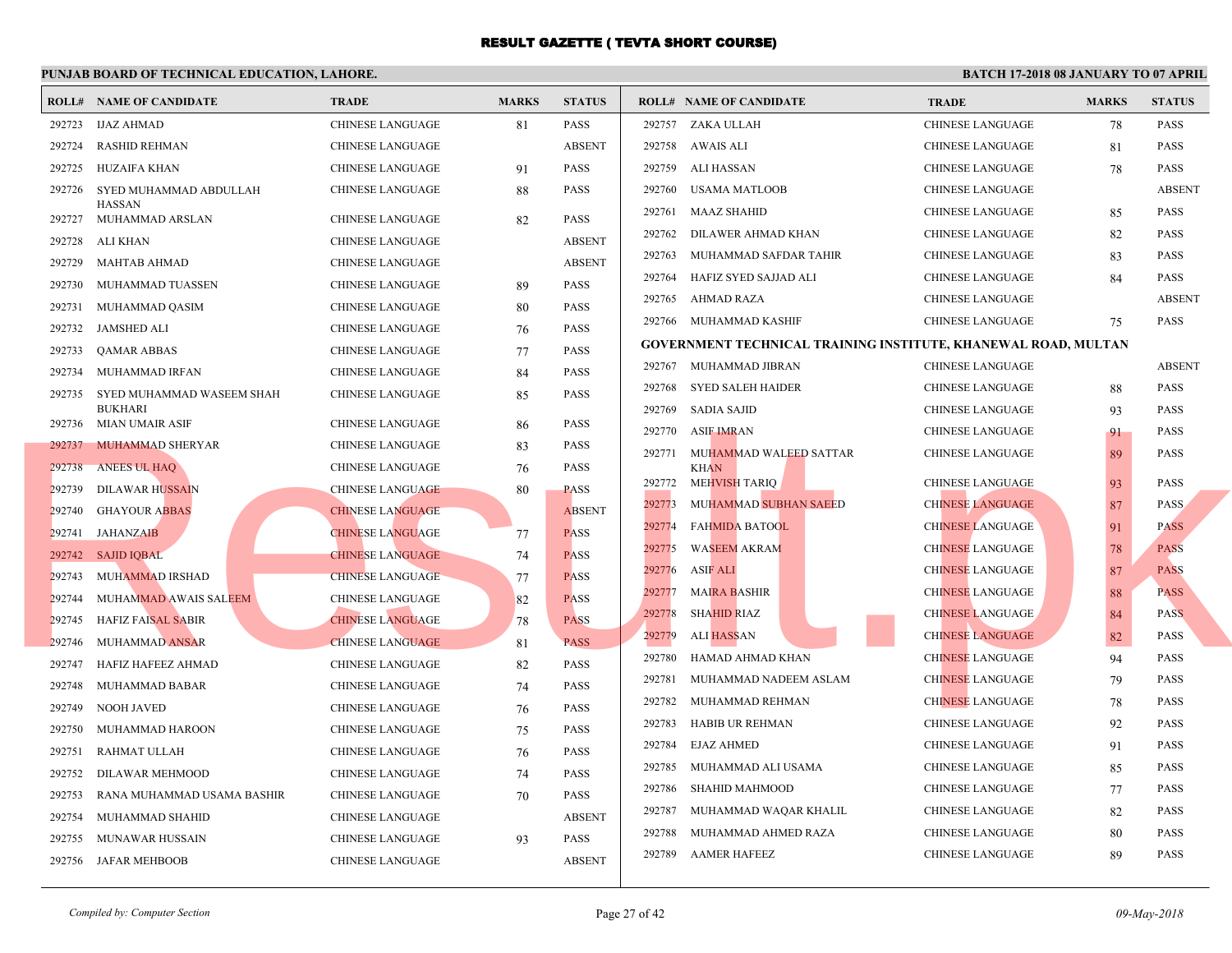|        | <b>ROLL# NAME OF CANDIDATE</b> | <b>TRADE</b>            | <b>MARKS</b> | <b>STATUS</b> |        | <b>ROLL# NAME OF CANDIDATE</b> | <b>TRA</b>  |
|--------|--------------------------------|-------------------------|--------------|---------------|--------|--------------------------------|-------------|
| 292790 | <b>GHULAM TAHIR</b>            | <b>CHINESE LANGUAGE</b> | 91           | <b>PASS</b>   | 292825 | ZEGHAM ABBAS                   | <b>CHIN</b> |
| 292791 | ABDUL WAHAB CHAND              | CHINESE LANGUAGE        | 83           | <b>PASS</b>   | 292826 | MUHAMMAD FAIZAN FAROOQ         | <b>CHIN</b> |
| 292792 | MUHAMMAD NOUMAN                | CHINESE LANGUAGE        | 93           | <b>PASS</b>   | 292827 | HAFIZ GHULAM MUHAMMAD          | <b>CHIN</b> |
| 292793 | <b>ASAD ABBAS</b>              | <b>CHINESE LANGUAGE</b> | 84           | <b>PASS</b>   | 292828 | <b>ZAIN ANIS</b>               | <b>CHIN</b> |
| 292794 | <b>ASMA NOREEN</b>             | CHINESE LANGUAGE        | 90           | <b>PASS</b>   | 292829 | SAJID ALI                      | <b>CHIN</b> |
| 292795 | MUHAMMAD ZUBAIR RASHEED        | CHINESE LANGUAGE        | 91           | <b>PASS</b>   | 292830 | MUHAMMAD JAHANGIR LODHI        | <b>CHIN</b> |
| 292796 | ARIFA NIAZ                     | CHINESE LANGUAGE        | 87           | <b>PASS</b>   | 292831 | MUHAMMAD RAMZAN BILAL          | <b>CHIN</b> |
| 292797 | <b>SIDRA EHTISHAM</b>          | <b>CHINESE LANGUAGE</b> | 94           | <b>PASS</b>   | 292832 | AHSAN MEHMOOD                  | <b>CHIN</b> |
| 292798 | MUHAMMAD ZAKIR                 | <b>CHINESE LANGUAGE</b> |              | <b>ABSENT</b> | 292833 | MUHAMMAD UMER SAEED            | <b>CHIN</b> |
| 292799 | WAJAHAT HUSSAIN                | CHINESE LANGUAGE        | 83           | <b>PASS</b>   | 292834 | ABDUL QADIR SHAHEEN            | <b>CHIN</b> |
| 292800 | MUHAMMAD MOAVIA SIDDIQUI       | <b>CHINESE LANGUAGE</b> | 84           | <b>PASS</b>   | 292835 | MIRZA MUHAMMAD NOMAN           | <b>CHIN</b> |
| 292801 | FAISAL RASOOL ANSARI           | <b>CHINESE LANGUAGE</b> | 91           | <b>PASS</b>   | 292836 | MUHAMMAD ASFHAN AHMAD          | <b>CHIN</b> |
| 292802 | HAFIZ JAZIB AWAN               | CHINESE LANGUAGE        | 84           | <b>PASS</b>   | 292837 | KHALID SAIFULLAH               | <b>CHIN</b> |
| 292803 | NOUMAN MUBARIK                 | CHINESE LANGUAGE        |              | <b>ABSENT</b> | 292838 | <b>TANVEER AHMAD</b>           | <b>CHIN</b> |
| 292804 | <b>ALIA RIAZ</b>               | CHINESE LANGUAGE        | 94           | <b>PASS</b>   | 292839 | AFTAB RIAZ                     | <b>CHIN</b> |
|        | 292805 SAIFULLAH KHAN          | <b>CHINESE LANGUAGE</b> | 86           | <b>PASS</b>   | 292840 | <b>DANISH RAZA</b>             | <b>CHIN</b> |
| 292806 | <b>WALEED ZAHOOR</b>           | CHINESE LANGUAGE        | 79           | <b>PASS</b>   | 292841 | <b>MUHAMMAD KASHIF</b>         | <b>CHIN</b> |
| 292807 | <b>TAHIRA KALSOOM</b>          | <b>CHINESE LANGUAGE</b> | 94           | <b>PASS</b>   | 292842 | <b>BARKA KHAN</b>              | <b>CHIN</b> |
| 292808 | NISAR AHMAD                    | <b>CHINESE LANGUAGE</b> | 86           | <b>PASS</b>   | 292843 | <b>ZOHAIB YOUNIS</b>           | <b>CHIN</b> |
| 292809 | SYED ZEESHAN HAIDER GILLANI    | <b>CHINESE LANGUAGE</b> | 87           | <b>PASS</b>   | 292844 | <b>FATIMA KHAN</b>             | <b>CHIN</b> |
| 292810 | <b>MUHAMMAD ABDULLAH</b>       | <b>CHINESE LANGUAGE</b> | 88           | <b>PASS</b>   | 292845 | <b>HADIA SHAKEEL</b>           | <b>CHIN</b> |
| 292811 | <b>FAHEEM RAZA</b>             | <b>CHINESE LANGUAGE</b> | 76           | <b>PASS</b>   | 292846 | <b>MUHAMMAD AAMER</b>          | <b>CHIN</b> |
| 292812 | <b>SUFYAN HAMEED</b>           | <b>CHINESE LANGUAGE</b> | 90           | <b>PASS</b>   | 292847 | <b>SHAYAN IRSHAD</b>           | <b>CHIN</b> |
| 292813 | <b>AMIR MANNA</b>              | <b>CHINESE LANGUAGE</b> |              | <b>ABSENT</b> | 292848 | <b>IQRA SARFARAZ</b>           | <b>CHIN</b> |
| 292814 | <b>AURANGZEB AHMAD</b>         | <b>CHINESE LANGUAGE</b> | 86           | PASS          | 292849 | <b>SARMAD HASSAN</b>           | <b>CHIN</b> |
| 292815 | <b>SERISH BAIG</b>             | <b>CHINESE LANGUAGE</b> | 91           | <b>PASS</b>   | 292850 | MUHAMMAD IBRAHEEM              | <b>CHIN</b> |
| 292816 | <b>BUSHRA JABBAR</b>           | <b>CHINESE LANGUAGE</b> | 90           | <b>PASS</b>   | 292851 | NUSRAT FATIMA                  | <b>CHIN</b> |
| 292817 | SEYADA MARIA BUKHARI           | CHINESE LANGUAGE        | 86           | <b>PASS</b>   | 292852 | <b>QASWAR SAEED</b>            | <b>CHIN</b> |
| 292818 | TAUHEED MUHAMMAD               | CHINESE LANGUAGE        |              | <b>ABSENT</b> | 292853 | MUHAMMAD ABRAR BHATTI          | <b>CHIN</b> |
| 292819 | MUHAMMAD MUDDASIR              | CHINESE LANGUAGE        | 94           | <b>PASS</b>   | 292854 | MUHAMMAD FATIR                 | <b>CHIN</b> |
| 292820 | MUHAMMAD WAHEED                | CHINESE LANGUAGE        | 85           | <b>PASS</b>   | 292855 | DAWOOD KHAN                    | <b>CHIN</b> |
| 292821 | MUHAMMAD ISLAM                 | CHINESE LANGUAGE        | 90           | <b>PASS</b>   | 292856 | MUHAMMAD SAJID                 | <b>CHIN</b> |
| 292822 | <b>AMIR SOHAIL</b>             | <b>CHINESE LANGUAGE</b> | 81           | <b>PASS</b>   | 292857 | MUHAMMAD MUBASHIR MAZHAR       | <b>CHIN</b> |
| 292823 | NUSRAT YOUSAF                  | <b>CHINESE LANGUAGE</b> | 86           | <b>PASS</b>   | 292858 | MUHAMMAD HASEEB IFTIKHAR       | <b>CHIN</b> |
| 292824 | ZEESHAN NASIR                  | <b>CHINESE LANGUAGE</b> | 80           | <b>PASS</b>   | 292859 | MUBEEN ALI NIAZ                | <b>CHIN</b> |
|        |                                |                         |              |               |        |                                |             |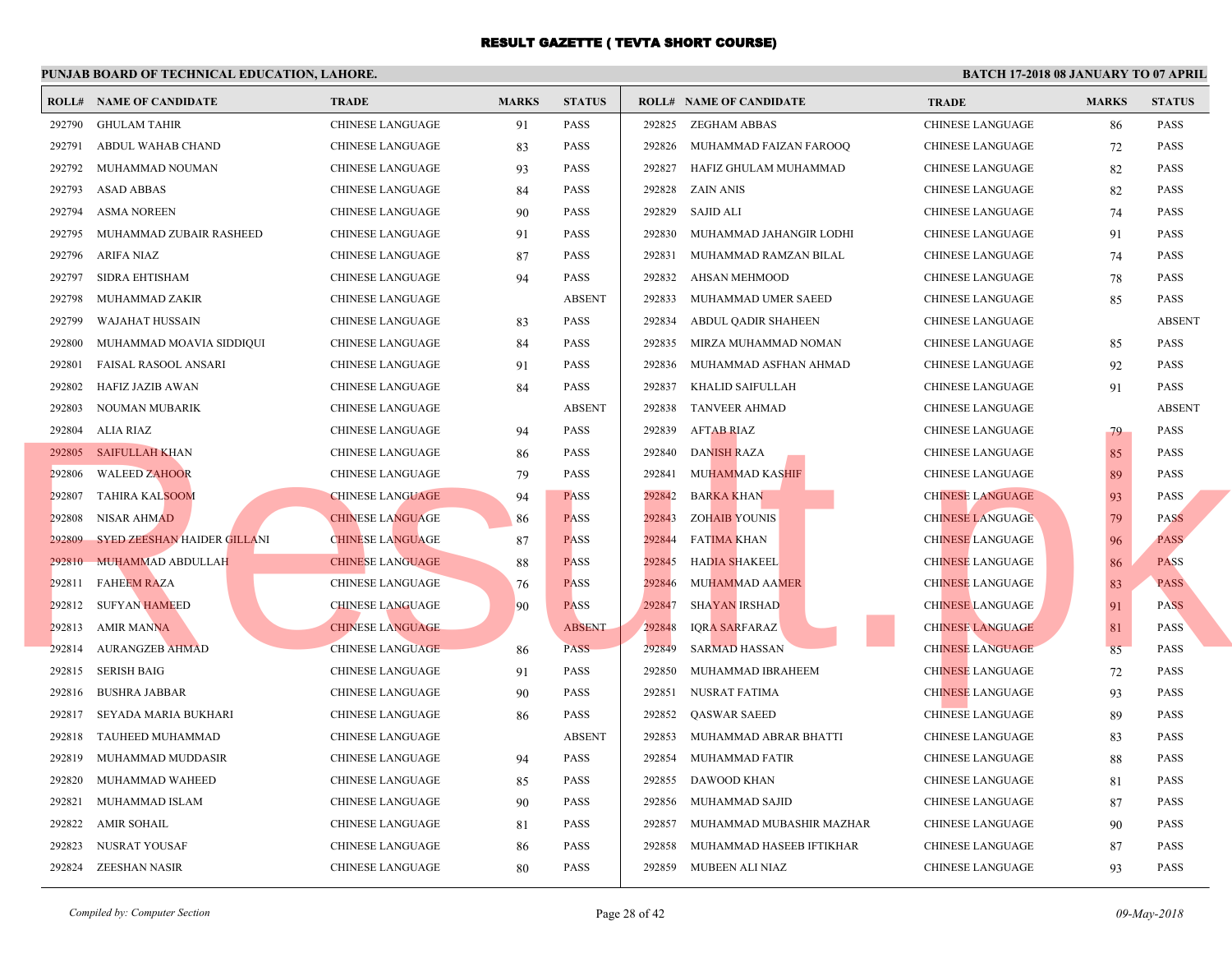|        | <b>ROLL# NAME OF CANDIDATE</b>                      | <b>TRADE</b>            | <b>MARKS</b> | <b>STATUS</b> |        | <b>ROLL# NAME OF CANDIDATE</b> | <b>TRA</b>  |
|--------|-----------------------------------------------------|-------------------------|--------------|---------------|--------|--------------------------------|-------------|
| 292860 | MUHAMMAD NAVEED NAWAB                               | <b>CHINESE LANGUAGE</b> |              | <b>ABSENT</b> | 292894 | HARIS ALI MAQSOOD              | <b>CHIN</b> |
| 292861 | YASIR IQBAL                                         | <b>CHINESE LANGUAGE</b> | 90           | <b>PASS</b>   | 292895 | JAMSHAID AKBAR                 | <b>CHIN</b> |
| 292862 | MUHAMMAD JAHANZAIB SHAH                             | CHINESE LANGUAGE        | 93           | <b>PASS</b>   | 292896 | <b>AZMAT AMEEN</b>             | <b>CHIN</b> |
| 292863 | MUHAMMAD KHALID SAIF ULLAH                          | <b>CHINESE LANGUAGE</b> | 92           | <b>PASS</b>   | 292897 | MUHAMMAD NUMAN                 | <b>CHIN</b> |
| 292864 | HAFIZ HAQ NAWAZ                                     | <b>CHINESE LANGUAGE</b> | 84           | <b>PASS</b>   | 292898 | IMRAN GUL                      | <b>CHIN</b> |
| 292865 | <b>SHUMAILA SAMAD</b>                               | <b>CHINESE LANGUAGE</b> | 94           | <b>PASS</b>   | 292899 | MUHAMMAD NAEEM                 | <b>CHIN</b> |
| 292866 | <b>TANZEEL YOUSAF</b>                               | CHINESE LANGUAGE        | 89           | <b>PASS</b>   | 292900 | <b>WAQAS IRSHAD</b>            | <b>CHIN</b> |
| 292867 | MUJEEB ULLAH ASIF                                   | CHINESE LANGUAGE        | 83           | <b>PASS</b>   | 292901 | ZOHAIB AHMED                   | <b>CHIN</b> |
|        | <b>GOVT COLLEGE OF TECHNOLOGY, , RAHIM YAR KHAN</b> |                         |              |               | 292902 | ADNAN YAQOOB                   | <b>CHIN</b> |
| 292868 | ABDULQAYYUM BUKHARI                                 | CHINESE LANGUAGE        | 93           | <b>PASS</b>   | 292903 | <b>SULTAN MAHMOOD</b>          | <b>CHIN</b> |
| 292869 | MUHAMMAD JAVED                                      | <b>CHINESE LANGUAGE</b> | 93           | <b>PASS</b>   | 292904 | MUHAMMAD KALEEM MUSTAFA        | <b>CHIN</b> |
| 292870 | <b>SAMRA BUKHARI</b>                                | <b>CHINESE LANGUAGE</b> | 84           | <b>PASS</b>   | 292905 | MUHAMMAD TEHRIM ARSHAD         | <b>CHIN</b> |
| 292871 | <b>SONIA KHAN</b>                                   | CHINESE LANGUAGE        | 93           | <b>PASS</b>   | 292906 | MUHAMMAD ATHAR HUSSAIN         | <b>CHIN</b> |
| 292872 | MUHAMMAD NADEEM IQBAL                               | CHINESE LANGUAGE        | 86           | <b>PASS</b>   | 292907 | MUHAMMAD ZIKRIA                | <b>CHIN</b> |
| 292873 | MUHAMMAD FAISAL IQBAL                               | CHINESE LANGUAGE        | 86           | <b>PASS</b>   | 292908 | YASIR HAMEED                   | <b>CHIN</b> |
| 292874 | HAFIZ MUHAMMAD KASHIF ASLAM                         | <b>CHINESE LANGUAGE</b> |              | <b>ABSENT</b> | 292909 | <b>MUNNAWAR HUSSAIN</b>        | <b>CHIN</b> |
| 292875 | MUHAMMAD ADNAN JATOI                                | CHINESE LANGUAGE        | 83           | <b>PASS</b>   | 292910 | ZEE <mark>SHAN</mark> ALI      | <b>CHIN</b> |
| 292876 | <b>AZHAR KHAN</b>                                   | <b>CHINESE LANGUAGE</b> | 81           | <b>PASS</b>   | 292911 | MUHAMMAD MOHSIN                | <b>CHIN</b> |
| 292877 | MUHAMMAD ABDULLAH FATEH                             | <b>CHINESE LANGUAGE</b> |              | <b>ABSENT</b> | 292912 | MUHAMMAD SHAHBAZ               | <b>CHIN</b> |
| 292878 | FAZAL-U-REHMAN                                      | <b>CHINESE LANGUAGE</b> | 76           | <b>PASS</b>   | 292913 | <b>UMAIR ABID</b>              | <b>CHIN</b> |
| 292879 | <b>MUHAMMAD ARIF</b>                                | <b>CHINESE LANGUAGE</b> | 91           | <b>PASS</b>   | 292914 | <b>MUHAMMAD AMIR</b>           | <b>CHIN</b> |
| 292880 | <b>ASAD BIN ASGHAR</b>                              | CHINESE LANGUAGE        | 82           | <b>PASS</b>   | 292915 | MUHAMMAD SAJJAD                | <b>CHIN</b> |
| 292881 | <b>KASHIF HUSSAIN</b>                               | <b>CHINESE LANGUAGE</b> | 93           | <b>PASS</b>   | 292916 | <b>MUHAMMAD FAROOQ</b>         | <b>CHIN</b> |
| 292882 | <b>AHMAD BUKHSH</b>                                 | <b>CHINESE LANGUAGE</b> | 81           | <b>PASS</b>   | 292917 | JAHANZAIB JAMIL                | <b>CHIN</b> |
| 292883 | MUHAMMAD AJMAL                                      | <b>CHINESE LANGUAGE</b> |              | <b>ABSENT</b> | 292918 | <b>FAHEEM HASSAN</b>           | <b>CHIN</b> |
| 292884 | HAFIZ TAHIR NAWAZ                                   | <b>CHINESE LANGUAGE</b> |              | <b>ABSENT</b> | 292919 | <b>TAMSEEL AHMAD</b>           | <b>CHIN</b> |
| 292885 | <b>WASEEM AKRAM</b>                                 | CHINESE LANGUAGE        | 83           | <b>PASS</b>   | 292920 | MUHAMMAD TALOOT                | <b>CHIN</b> |
| 292886 | UMAIR AHMED NADEEM                                  | <b>CHINESE LANGUAGE</b> | 84           | <b>PASS</b>   | 292921 | MUHAMMAD FARHAN                | <b>CHIN</b> |
| 292887 | MUHAMMAD UZAIR                                      | CHINESE LANGUAGE        |              | <b>ABSENT</b> | 292922 | <b>ABDUL BASIT</b>             | <b>CHIN</b> |
| 292888 | MUHAMMAD IQBAL SHAHZAD                              | CHINESE LANGUAGE        | 74           | <b>PASS</b>   | 292923 | ABDUL MANNAN                   | <b>CHIN</b> |
| 292889 | MUHAMMAD IDREES SHUJRAHA                            | CHINESE LANGUAGE        | 87           | <b>PASS</b>   | 292924 | <b>MAJID HUSSAIN GHORI</b>     | <b>CHIN</b> |
| 292890 | NADEEM DANISH                                       | CHINESE LANGUAGE        | 91           | <b>PASS</b>   | 292925 | WASI UZ ZAMAN                  | <b>CHIN</b> |
| 292891 | MUHAMMAD BILAL                                      | CHINESE LANGUAGE        | 88           | <b>PASS</b>   | 292926 | <b>SOHAIL RAZA</b>             | <b>CHIN</b> |
| 292892 | MUHAMMAD SHERAZ                                     | <b>CHINESE LANGUAGE</b> |              | <b>ABSENT</b> | 292927 | MUHAMMAD MOHSIN SHER           | <b>CHIN</b> |
| 292893 | MUHAMMAD NOMAN TARIQ                                | <b>CHINESE LANGUAGE</b> |              | <b>ABSENT</b> | 292928 | <b>BILAL BASHIR</b>            | <b>CHIN</b> |
|        |                                                     |                         |              |               |        |                                |             |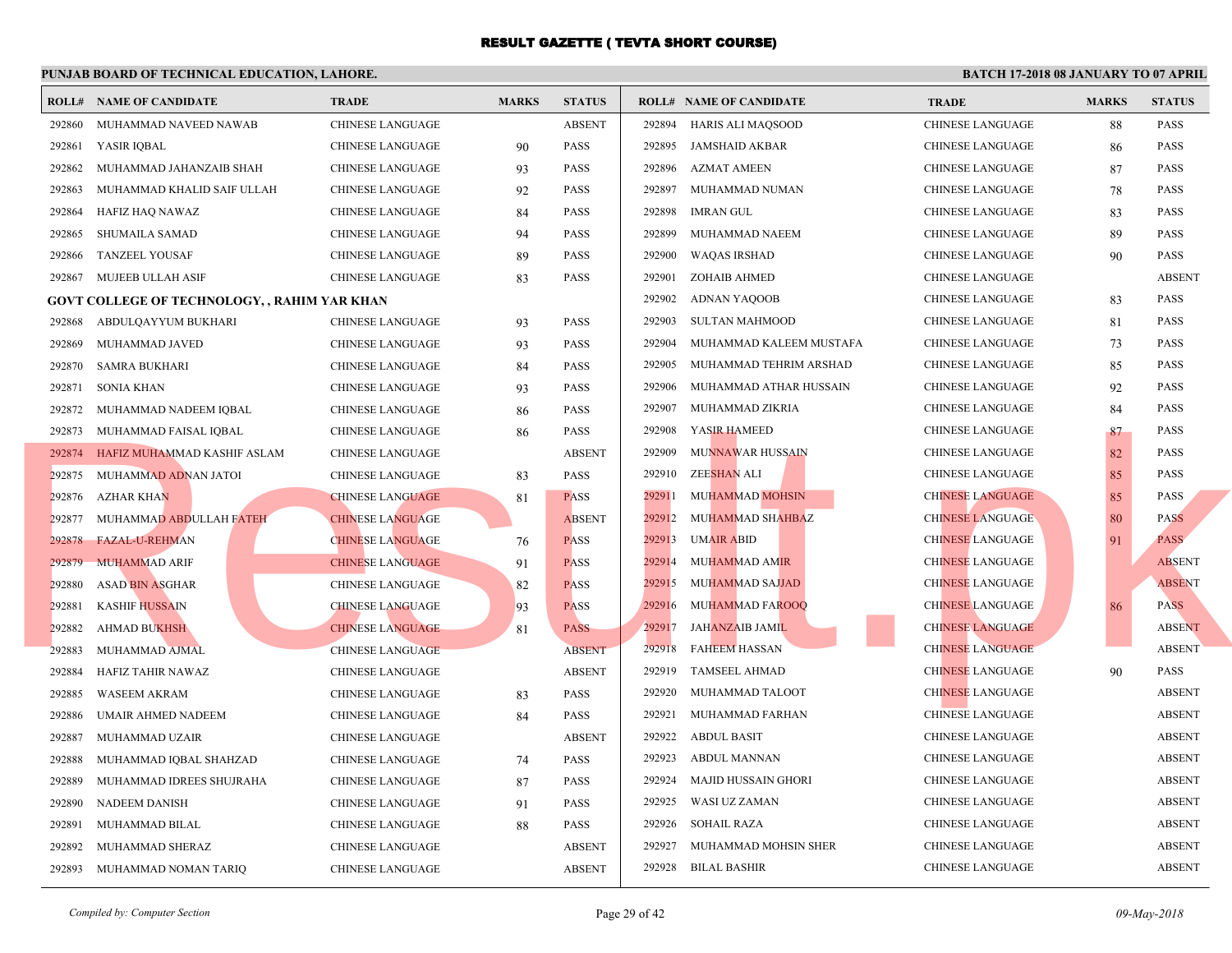|        | <b>ROLL# NAME OF CANDIDATE</b> | <b>TRADE</b>            | <b>MARKS</b> | <b>STATUS</b> |        | <b>ROLL# NAME OF CANDIDATE</b> | <b>TRA</b>  |
|--------|--------------------------------|-------------------------|--------------|---------------|--------|--------------------------------|-------------|
| 292929 | <b>BASHIR AHMED</b>            | <b>CHINESE LANGUAGE</b> |              | <b>ABSENT</b> | 292964 | MUHAMMAD KASHIF NADEEM         | <b>CHIN</b> |
| 292930 | MUHAMMAD IDREES AKBAR          | CHINESE LANGUAGE        | 78           | PASS          | 292965 | UMAR MEHMOOD                   | <b>CHIN</b> |
| 292931 | MUHAMMAD RIZWAN ASLAM          | CHINESE LANGUAGE        |              | <b>ABSENT</b> | 292966 | MUHAMMAD YOUNIS                | <b>CHIN</b> |
| 292932 | <b>FAISAL HAMEED</b>           | CHINESE LANGUAGE        |              | <b>ABSENT</b> | 292967 | JAHANZAIB RASHEED              | <b>CHIN</b> |
| 292933 | <b>TAYMOOR SHAHID</b>          | CHINESE LANGUAGE        | 93           | <b>PASS</b>   | 292968 | ASAD MEHMOOD                   | <b>CHIN</b> |
| 292934 | MUHAMMAD WALEED IQBAL          | CHINESE LANGUAGE        | 92           | <b>PASS</b>   | 292969 | MUHAMMAD ASIF LAL              | <b>CHIN</b> |
| 292935 | <b>ABDUL RAUF KHALID</b>       | CHINESE LANGUAGE        | 93           | <b>PASS</b>   | 292970 | <b>JUNAID HAMEED</b>           | <b>CHIN</b> |
| 292936 | MUHAMMAD AAMIR                 | <b>CHINESE LANGUAGE</b> | 83           | <b>PASS</b>   | 292971 | SHAHZAD KHALID                 | <b>CHIN</b> |
| 292937 | SAJID HUSSAIN                  | <b>CHINESE LANGUAGE</b> | 88           | <b>PASS</b>   | 292972 | SIBGHAT ULLAH ANJUM            | <b>CHIN</b> |
| 292938 | ALI AKBER                      | <b>CHINESE LANGUAGE</b> | 93           | <b>PASS</b>   | 292973 | MUHAMMAD USAMA AHMAD           | <b>CHIN</b> |
| 292939 | <b>ABDUL QAYYUM</b>            | <b>CHINESE LANGUAGE</b> | 87           | <b>PASS</b>   | 292974 | AAMIR MUMTAZ                   | <b>CHIN</b> |
| 292940 | EHTISHAM UL HAQ                | CHINESE LANGUAGE        | 81           | <b>PASS</b>   | 292975 | HAFIZ FASIH UR REHMAN          | <b>CHIN</b> |
| 292941 | <b>TANVEER AHMAD</b>           | CHINESE LANGUAGE        | 76           | <b>PASS</b>   | 292976 | MUHAMMAD ASIF KHAN             | <b>CHIN</b> |
| 292942 | MUHAMMAD AJMAL                 | <b>CHINESE LANGUAGE</b> | 88           | <b>PASS</b>   | 292977 | MUHAMMAD NAEEM AHMED           | <b>CHIN</b> |
| 292943 | MUHAMMAD FAROOQ                | <b>CHINESE LANGUAGE</b> | 87           | PASS          | 292978 | <b>FARHAN ELLAHI</b>           | <b>CHIN</b> |
|        | 292944 MUHAMMAD INAYAT ULLAH   | CHINESE LANGUAGE        |              | <b>ABSENT</b> | 292979 | MUHAMMAD SHAHID ISMAEEL        | <b>CHIN</b> |
| 292945 | MUHAMMAD QASIM                 | CHINESE LANGUAGE        | 81           | <b>PASS</b>   | 292980 | MOHAMMAD ZOULKIFFLE IKRAM      | <b>CHIN</b> |
| 292946 | ALI RAZA                       | <b>CHINESE LANGUAGE</b> | 86           | <b>PASS</b>   | 292981 | <b>ATHAR MEHMOOD</b>           | <b>CHIN</b> |
| 292947 | <b>ADNAN AKRAM</b>             | <b>CHINESE LANGUAGE</b> |              | <b>ABSENT</b> | 292982 | <b>WASEEM AKHTAR</b>           | <b>CHIN</b> |
| 292948 | <b>SABA NOUSHEEN</b>           | <b>CHINESE LANGUAGE</b> | 84           | <b>PASS</b>   | 292983 | <b>SADDAM HUSSIAN</b>          | <b>CHIN</b> |
| 292949 | <b>NIDA HAMEED</b>             | <b>CHINESE LANGUAGE</b> | 93           | <b>PASS</b>   | 292984 | <b>KHUBAIB YASIR WASIM</b>     | <b>CHIN</b> |
| 292950 | <b>SANA PARVAIZ</b>            | CHINESE LANGUAGE        | 93           | <b>PASS</b>   | 292985 | <b>NADIR ABBAS</b>             | <b>CHIN</b> |
| 292951 | <b>RABIQA ABKAR</b>            | <b>CHINESE LANGUAGE</b> |              | <b>ABSENT</b> | 292986 | <b>HAFIZ HUMAYUN RASHEED</b>   | <b>CHIN</b> |
| 292952 | <b>HUNAZ ABKAR</b>             | <b>CHINESE LANGUAGE</b> |              | <b>ABSENT</b> | 292987 | <b>ABDUL RAZZAQ</b>            | <b>CHIN</b> |
| 292953 | SYEDA TAQVIAT UL EMAN          | <b>CHINESE LANGUAGE</b> |              | <b>ABSENT</b> | 292988 | <b>HUSSAIN AHMAD</b>           | <b>CHIN</b> |
| 292954 | RAHILA ASGHAR                  | <b>CHINESE LANGUAGE</b> | 85           | <b>PASS</b>   | 292989 | MUHAMMAD ASAD                  | <b>CHIN</b> |
| 292955 | HASSAN MEHMOOD BAJWA           | CHINESE LANGUAGE        | 78           | <b>PASS</b>   | 292990 | <b>WAHAB HAIDER</b>            | <b>CHIN</b> |
| 292956 | HUSSAIN MAHMOOD BAJWA          | CHINESE LANGUAGE        | 84           | <b>PASS</b>   | 292991 | MUHAMMAD BILAL HAMEED          | <b>CHIN</b> |
| 292957 | MUHAMMAD WAQAS                 | CHINESE LANGUAGE        | 72           | <b>PASS</b>   | 292992 | <b>WASIM TARIQ</b>             | <b>CHIN</b> |
| 292958 | <b>AMIR ABBAS</b>              | CHINESE LANGUAGE        | 74           | <b>PASS</b>   | 292993 | MUHAMMAD ALI                   | <b>CHIN</b> |
| 292959 | <b>MAZHAR IQBAL</b>            | CHINESE LANGUAGE        | 86           | <b>PASS</b>   | 292994 | <b>KAUSAR ABBAS</b>            | <b>CHIN</b> |
| 292960 | MUHAMMAD SAQLAIN AHMAD         | CHINESE LANGUAGE        | 84           | <b>PASS</b>   | 292995 | <b>IRFAN AHMED</b>             | <b>CHIN</b> |
| 292961 | MUHAMMAD AYUB                  | <b>CHINESE LANGUAGE</b> |              | <b>ABSENT</b> | 292996 | MUHAMMAD HAMZA                 | <b>CHIN</b> |
| 292962 | USMAN ALI                      | CHINESE LANGUAGE        | 83           | <b>PASS</b>   | 292997 | MUDASSAR INAM                  | <b>CHIN</b> |
| 292963 | <b>IRSHAD AHMAD</b>            | <b>CHINESE LANGUAGE</b> | 81           | PASS          |        |                                |             |
|        |                                |                         |              |               |        |                                |             |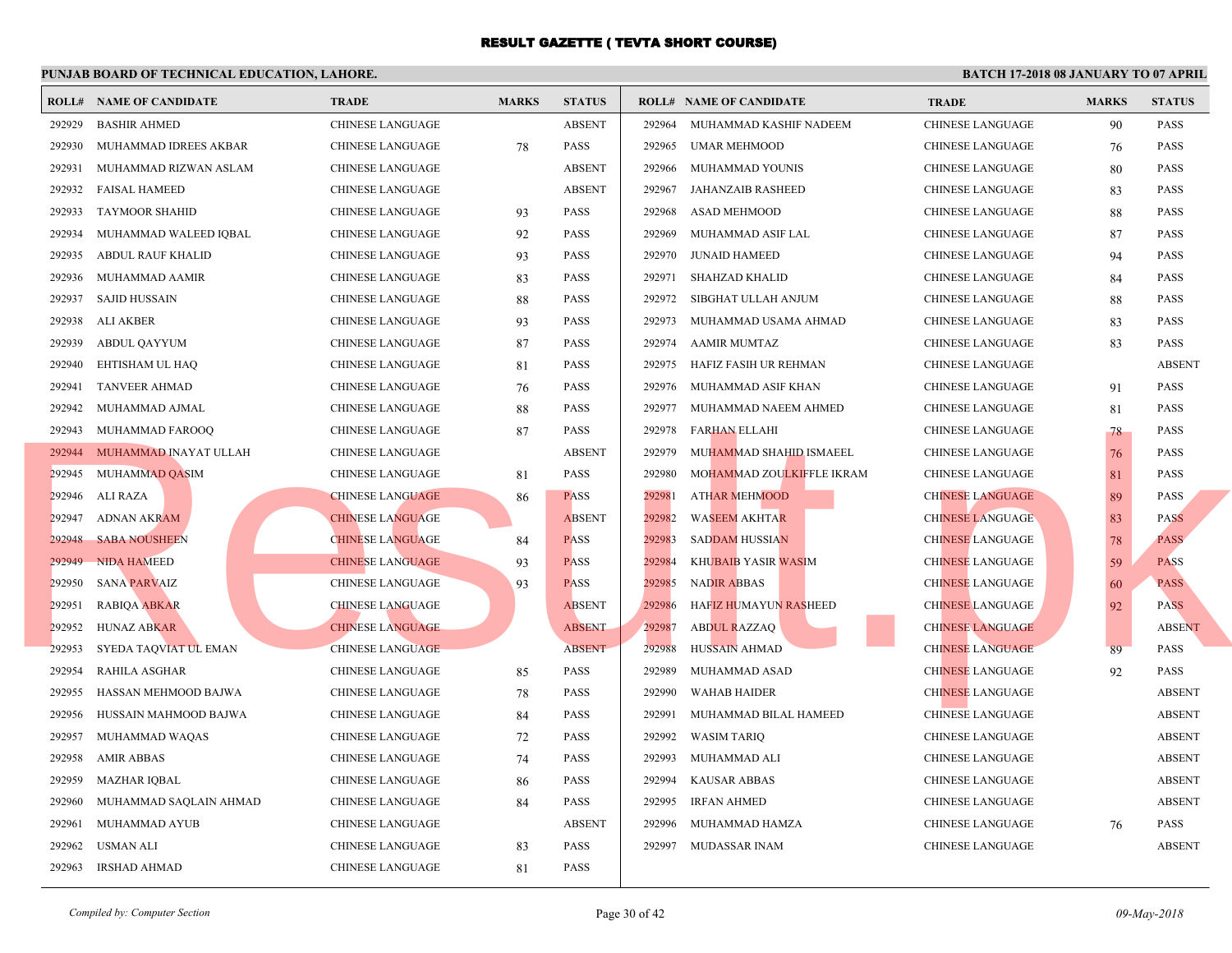|                   | <b>ROLL# NAME OF CANDIDATE</b>                                        | <b>TRADE</b>            | <b>MARKS</b> | <b>STATUS</b> |        | <b>ROLL# NAME OF CANDIDATE</b>                        | <b>TRA</b>  |
|-------------------|-----------------------------------------------------------------------|-------------------------|--------------|---------------|--------|-------------------------------------------------------|-------------|
|                   | <b>GOVERNMENT INSTITUTE OF INFORMATION TECHNOLOGY, KOHATI BAZAR,,</b> |                         |              |               | 293030 | MUHAMMAD SHOAIB BILAL                                 | <b>CHIN</b> |
| <b>RAWALPINDI</b> |                                                                       |                         |              |               | 293031 | MUHAMMAD AQIB GULZAR                                  | <b>CHIN</b> |
|                   | 292998 MUHAMMAD WAQAS                                                 | <b>CHINESE LANGUAGE</b> | 89           | <b>PASS</b>   | 293032 | HAFIZ MUHAMMAD ALI JADOON                             | <b>CHIN</b> |
| 292999            | <b>IJAZ AHMED</b>                                                     | <b>CHINESE LANGUAGE</b> | 92           | <b>PASS</b>   | 293033 | HAMZA SARFARAZ                                        | <b>CHIN</b> |
| 293000            | MUHAMMAD MUHIB ULLAH<br><b>JAMSHAID MUGHA</b>                         | CHINESE LANGUAGE        | 95           | PASS          | 293034 | <b>UBAID ULLAH</b>                                    | <b>CHIN</b> |
| 293001            | SAMEER AZHAR                                                          | <b>CHINESE LANGUAGE</b> | 86           | <b>PASS</b>   | 293035 | NOMAN ALI                                             | <b>CHIN</b> |
| 293002            | MUHAMMAD IMRAN                                                        | CHINESE LANGUAGE        | 90           | <b>PASS</b>   | 293036 | LIAQAT ALI                                            | <b>CHIN</b> |
| 293003            | AQIB NAWAZ                                                            | CHINESE LANGUAGE        | 89           | <b>PASS</b>   | 293037 | <b>AHSAN SHERAZ</b>                                   | <b>CHIN</b> |
| 293004            | MUHAMMAD TAIMOOR<br><b>CHAUDHARY</b>                                  | <b>CHINESE LANGUAGE</b> | 79           | <b>PASS</b>   | 293038 | <b>MOHSIN RAZA</b>                                    | <b>CHIN</b> |
| 293005            | HAROON SULTAN                                                         | CHINESE LANGUAGE        | 87           | <b>PASS</b>   | 293039 | MUBASHIR HASSAN NOORBAKSH                             | <b>CHIN</b> |
| 293006            | ZAIN UL HASSAN                                                        | CHINESE LANGUAGE        | 93           | <b>PASS</b>   | 293040 | HARIS MOIN                                            | <b>CHIN</b> |
| 293007            | MALIK TAHIR SOHAIL                                                    | CHINESE LANGUAGE        | 88           | <b>PASS</b>   | 293041 | KHATEEB UR REHMAN                                     | <b>CHIN</b> |
| 293008            | MUHAMMAD ALI                                                          | <b>CHINESE LANGUAGE</b> | 92           | <b>PASS</b>   | 293042 | <b>NAVEED NASEER</b>                                  | <b>CHIN</b> |
| 293009            | ZAHID UR REHMAN                                                       | <b>CHINESE LANGUAGE</b> | 97           | <b>PASS</b>   | 293043 | TALHA ZEB                                             | <b>CHIN</b> |
|                   | 293010 MUHAMMAD ABDUL RAFEH                                           | <b>CHINESE LANGUAGE</b> | 93           | <b>PASS</b>   | 293044 | NADEEM NAZIR                                          | <b>CHIN</b> |
|                   | 293011 KHURSHID AHMED                                                 | <b>CHINESE LANGUAGE</b> | 96           | <b>PASS</b>   | 293045 | MUHAMMAD NAEEM                                        | <b>CHIN</b> |
|                   | 293012 AQIB HUSSAIN                                                   | <b>CHINESE LANGUAGE</b> | 86           | <b>PASS</b>   | 293046 | MALIK MUHAMM <mark>AD H</mark> ANNAN<br><b>BASHIR</b> | <b>CHIN</b> |
|                   | 293013 GHULAM SABI UL HASSAN                                          | <b>CHINESE LANGUAGE</b> | 88           | <b>PASS</b>   | 293047 | MUHAMMAD HAMMAD AKHTAR                                | <b>CHIN</b> |
|                   | 293014 MUHAMMAD MOHSIN ALI KHAN                                       | <b>CHINESE LANGUAGE</b> | 98           | <b>PASS</b>   | 293048 | <b>FURQAN NAVEED</b>                                  | <b>CHIN</b> |
|                   | <b>LODHI</b><br>293015 HARIS SHAHID                                   | <b>CHINESE LANGUAGE</b> | 95           | <b>PASS</b>   | 293049 | HUZOOR UR ISLAM KHAN                                  | <b>CHIN</b> |
|                   | 293016 HAMZA ISMAIL                                                   | <b>CHINESE LANGUAGE</b> |              | <b>ABSENT</b> | 293050 | SYED AHSAN IFTIKHAR BUKHARI                           | <b>CHIN</b> |
|                   | 293017 AWAIS RAFIQUE                                                  | <b>CHINESE LANGUAGE</b> | 90           | <b>PASS</b>   | 293051 | <b>UMER ILYAS</b>                                     | <b>CHIN</b> |
| 293018            | <b>SAAD SHAMRAIZ</b>                                                  | <b>CHINESE LANGUAGE</b> | 96           | <b>PASS</b>   | 293052 | MUHAMMAD TAIMOOR KHAN                                 | <b>CHIN</b> |
| 293019            | ANAYAT ULLAH AWAIS                                                    | <b>CHINESE LANGUAGE</b> | 88           | <b>PASS</b>   | 293053 | <b>SYED GHULAM ABBAS SHAH</b>                         | <b>CHIN</b> |
| 293020            | <b>DANISH</b>                                                         | <b>CHINESE LANGUAGE</b> | 96           | <b>PASS</b>   | 293054 | <b>ASGHAR ABBAS</b>                                   | <b>CHIN</b> |
| 293021            | MUHAMMAD HASSAN ABBASI                                                | <b>CHINESE LANGUAGE</b> | 87           | <b>PASS</b>   | 293055 | HASAM JAVAID                                          | <b>CHIN</b> |
| 293022            | ABID HUSSAIN                                                          | <b>CHINESE LANGUAGE</b> | 97           | <b>PASS</b>   | 293056 | MUHAMMAD MASOOD                                       | <b>CHIN</b> |
| 293023            | NAEEM UL HASSAN                                                       | <b>CHINESE LANGUAGE</b> | 96           | <b>PASS</b>   | 293057 | SYED IRFAN HUSSAIN SHAH                               | <b>CHIN</b> |
| 293024            | MUSHTAQ AHMED                                                         | <b>CHINESE LANGUAGE</b> | 98           | <b>PASS</b>   | 293058 | IRSHAD HUSSAIN SHAH                                   | <b>CHIN</b> |
| 293025            | MUHAMMAD FARHAN                                                       | <b>CHINESE LANGUAGE</b> | 96           | <b>PASS</b>   | 293059 | QADEER AHMAD                                          | <b>CHIN</b> |
| 293026            | SAMMAR INAYAT ABBASI                                                  | <b>CHINESE LANGUAGE</b> | 88           | <b>PASS</b>   | 293060 | HASEEB ILYAS RANA                                     | <b>CHIN</b> |
| 293027            | SAYYAM MOHIY UD DIN                                                   | CHINESE LANGUAGE        | 94           | <b>PASS</b>   | 293061 | MUHAMMAD SAJJAD                                       | <b>CHIN</b> |
| 293028            | MUHAMMAD TAIMOOR SHAHID                                               | <b>CHINESE LANGUAGE</b> | 95           | <b>PASS</b>   | 293062 | SHAHID RIZWAN                                         | <b>CHIN</b> |
| 293029            | MUHAMMAD WAQAR HUSSAIN                                                | <b>CHINESE LANGUAGE</b> | 94           | <b>PASS</b>   | 293063 | DANISH NASEER ABBASI                                  | <b>CHIN</b> |
|                   |                                                                       |                         |              |               |        |                                                       |             |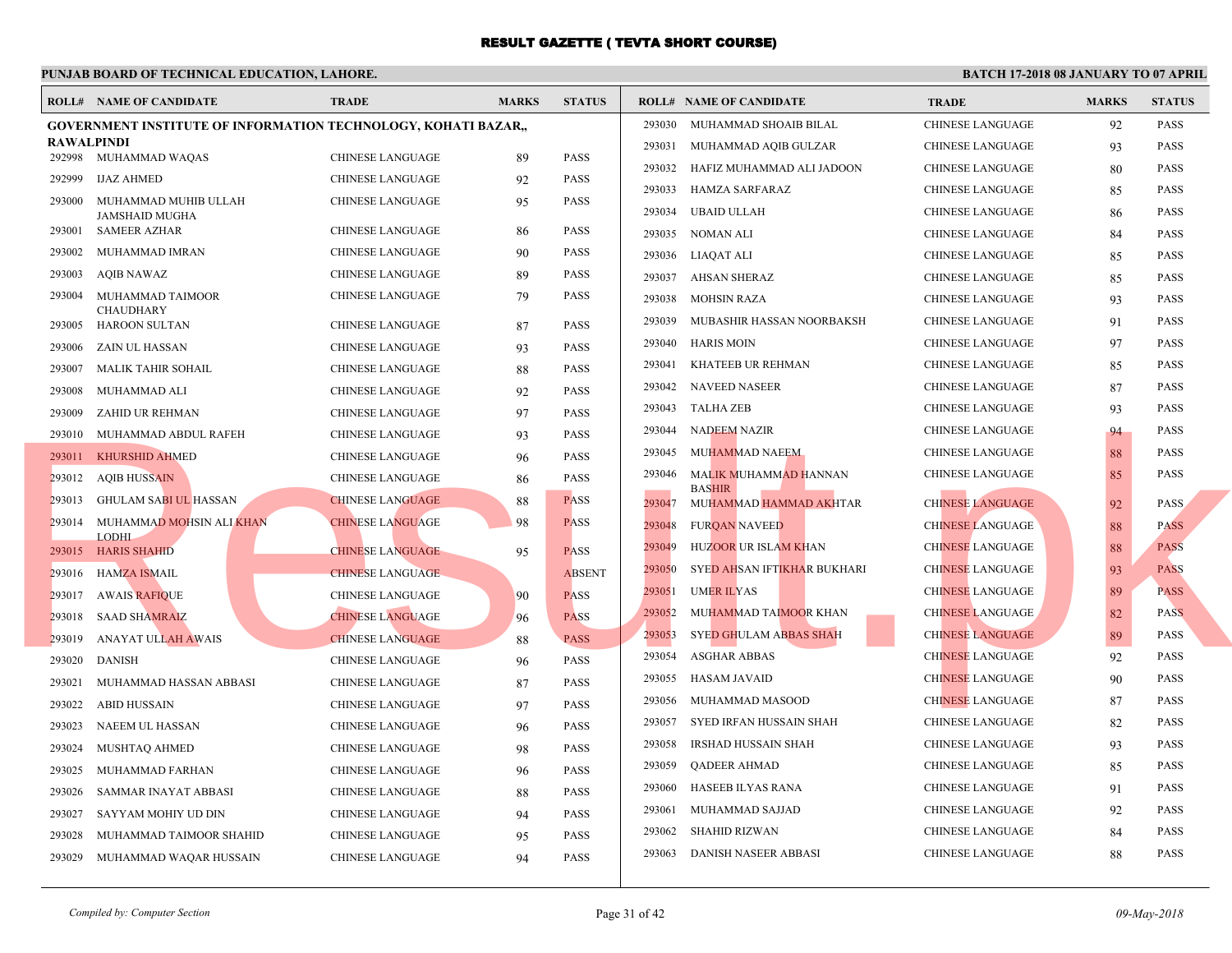|        | <b>ROLL# NAME OF CANDIDATE</b>     | <b>TRADE</b>            | <b>MARKS</b> | <b>STATUS</b> | <b>ROLL# NAME OF CANDIDATE</b>                   | <b>TRA</b>  |
|--------|------------------------------------|-------------------------|--------------|---------------|--------------------------------------------------|-------------|
| 293064 | <b>ABDUL MOEEZ BUTT</b>            | <b>CHINESE LANGUAGE</b> | 99           | <b>PASS</b>   | 293099<br>ASMA SAJID                             | <b>CHIN</b> |
| 293065 | MUHAMMAD AZAM                      | CHINESE LANGUAGE        | 94           | <b>PASS</b>   | 293100<br>MAILA AL SABA SHAH                     | <b>CHIN</b> |
| 293066 | <b>IMRAN ALTAF</b>                 | CHINESE LANGUAGE        | 94           | <b>PASS</b>   | 293101<br><b>TASNEEM SHAFA</b>                   | <b>CHIN</b> |
| 293067 | MUHAMMAD SHABBER                   | <b>CHINESE LANGUAGE</b> | 85           | <b>PASS</b>   | NIDA HUSSAIN<br>293102                           | <b>CHIN</b> |
| 293068 | ALI AMMAR AWAN                     | CHINESE LANGUAGE        | 83           | <b>PASS</b>   | 293103<br>ZUNAIRA MUSADDIQ                       | <b>CHIN</b> |
| 293069 | <b>USAMA AHMED</b>                 | CHINESE LANGUAGE        | 92           | <b>PASS</b>   | 293104<br>LUBNA AFZAAL                           | <b>CHIN</b> |
| 293070 | MUHAMMAD NOMAN IQBAL               | <b>CHINESE LANGUAGE</b> | 96           | <b>PASS</b>   | 293105<br>SHANZAY JABBAR                         | <b>CHIN</b> |
| 293071 | <b>ABDUL BASIT</b>                 | <b>CHINESE LANGUAGE</b> |              | <b>ABSENT</b> | 293106<br><b>RIDA WASEEM</b>                     | <b>CHIN</b> |
| 293072 | <b>DANISH SALEEM</b>               | CHINESE LANGUAGE        | 86           | <b>PASS</b>   | 293107<br>FARHEEN IQBAL                          | <b>CHIN</b> |
| 293073 | MUHAMMAD BABAR ZAFAR               | <b>CHINESE LANGUAGE</b> | 88           | <b>PASS</b>   | 293108<br><b>SABAHAT NOREEN</b>                  | <b>CHIN</b> |
| 293074 | <b>SHER ALI</b>                    | <b>CHINESE LANGUAGE</b> | 87           | <b>PASS</b>   | 293109<br>HIRA MAHFOOZ                           | <b>CHIN</b> |
| 293075 | YASIR ANIS                         | CHINESE LANGUAGE        | 83           | <b>PASS</b>   | 293110 SUNDAS NOOR                               | <b>CHIN</b> |
| 293076 | REHMAN ULLAH MARWAT                | CHINESE LANGUAGE        |              | <b>ABSENT</b> | 293111 MUHAMMAD ISRAR                            | <b>CHIN</b> |
| 293077 | MUHAMMAD SOHAIL                    | CHINESE LANGUAGE        |              | <b>ABSENT</b> | 293112 QASIM ALI                                 | <b>CHIN</b> |
| 293078 | MUHAMMAD DANIAL ARIF               | CHINESE LANGUAGE        | 85           | <b>PASS</b>   | 293113 MUHAMMAD SHAHZAIB ALI                     | <b>CHIN</b> |
|        | 293079 ARBAB QAYUM                 | CHINESE LANGUAGE        | 88           | <b>PASS</b>   | 293114 MUHAMMAD ASIF SHAH                        | <b>CHIN</b> |
| 293080 | <b>ANJUM ZIA</b>                   | CHINESE LANGUAGE        | 87           | <b>PASS</b>   | 293115 MUHAMMAD TARIQ ALI                        | <b>CHIN</b> |
| 293081 | <b>SULEMAN PARVEZ</b>              | <b>CHINESE LANGUAGE</b> |              | <b>ABSENT</b> | 293116 AFAQ NOOR                                 | <b>CHIN</b> |
| 293082 | MUHAMMAD FARHAN GULL               | <b>CHINESE LANGUAGE</b> | 90           | <b>PASS</b>   | <b>GOVT. COLLEGE OF TECHNOLOGY, , RAWALPINDI</b> |             |
| 293083 | <b>SAQIB MEHMOOD</b>               | <b>CHINESE LANGUAGE</b> | 93           | <b>PASS</b>   | 293117<br>KANWAL BASHARAT                        | <b>CHIN</b> |
| 293084 | <b>IMTIAZ AFZAL KHAN</b>           | <b>CHINESE LANGUAGE</b> |              | <b>ABSENT</b> | 293118<br>MUHAMMAD BILAL KHAN                    | <b>CHIN</b> |
| 293085 | <b>ZEESHAN SHAHZAD</b>             | <b>CHINESE LANGUAGE</b> | 90           | <b>PASS</b>   | 293119<br>MUHAMMAD MOAZZAM ASHRAF                | <b>CHIN</b> |
| 293086 | MUHAMMAD ZAMEER AKHTAR             | <b>CHINESE LANGUAGE</b> | 85           | <b>PASS</b>   | 293120<br>NAZAR HUSSAIN                          | <b>CHIN</b> |
| 293087 | <b>FASHEE ULLAH QURESHI HASHMI</b> | <b>CHINESE LANGUAGE</b> |              | <b>ABSENT</b> | 293121<br><b>INAM UL HAQ</b>                     | <b>CHIN</b> |
| 293088 | <b>ABDUL MUEED</b>                 | <b>CHINESE LANGUAGE</b> | 88           | <b>PASS</b>   | 293122<br>ASHIR ALI KHAN                         | <b>CHIN</b> |
| 293089 | <b>OBAID UR REHMAN</b>             | <b>CHINESE LANGUAGE</b> | 86           | PASS          | 293123<br>HAMMAD KHAN                            | <b>CHIN</b> |
| 293090 | MUHAMMAD RAHEEL                    | <b>CHINESE LANGUAGE</b> |              | <b>ABSENT</b> | 293124 JAN KARIM                                 | <b>CHIN</b> |
| 293091 | <b>SADIA SALEEM</b>                | CHINESE LANGUAGE        |              | <b>ABSENT</b> | 293125 VICKY MASIH                               | <b>CHIN</b> |
| 293092 | ZARBA DILBAR                       | CHINESE LANGUAGE        |              | <b>ABSENT</b> | 293126<br>HASSAN RAZA                            | <b>CHIN</b> |
| 293093 | NABEELAH KOSAR                     | CHINESE LANGUAGE        | 88           | <b>PASS</b>   | 293127 SARMAD YASIN                              | <b>CHIN</b> |
| 293094 | <b>SHAISTA ANDLEEB</b>             | CHINESE LANGUAGE        | 94           | <b>PASS</b>   | 293128<br><b>DANISH KHAN</b>                     | <b>CHIN</b> |
| 293095 | FATIMA FAYYAZ                      | CHINESE LANGUAGE        | 89           | <b>PASS</b>   | 293129<br>ABDUL MATEEN                           | <b>CHIN</b> |
| 293096 | <b>MISHAL RIAST</b>                | <b>CHINESE LANGUAGE</b> | 91           | <b>PASS</b>   | 293130 NAFEES AHMAD KHAN                         | <b>CHIN</b> |
| 293097 | <b>IQRA KIRAN</b>                  | <b>CHINESE LANGUAGE</b> | 86           | PASS          | 293131 NAEEM UDDIN                               | CHIN.       |
| 293098 | AYESHA SAEED                       | <b>CHINESE LANGUAGE</b> | 91           | <b>PASS</b>   | 293132 MUHAMMAD KAMRAN SALEEM                    | <b>CHIN</b> |
|        |                                    |                         |              |               |                                                  |             |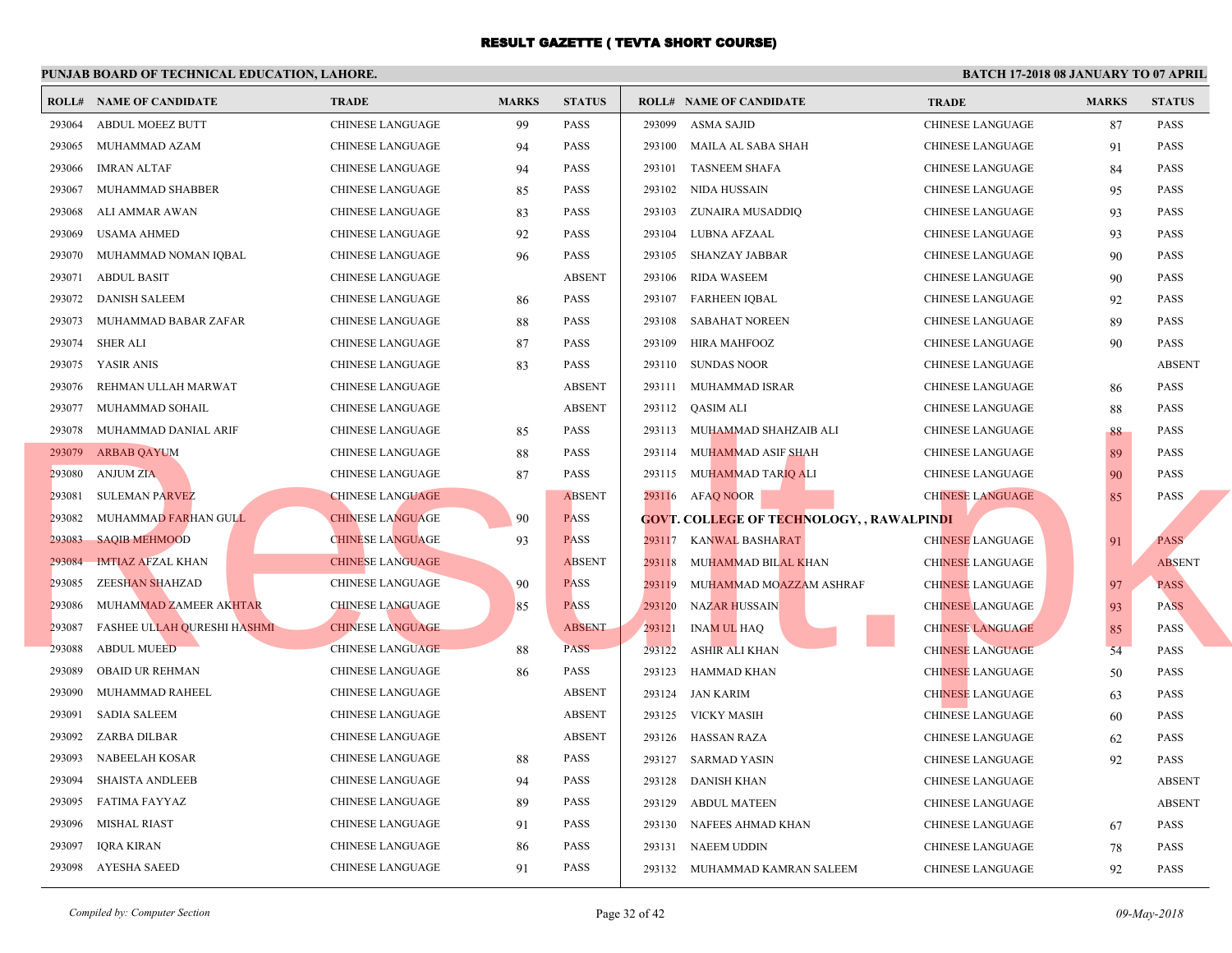|        | <b>ROLL# NAME OF CANDIDATE</b> | <b>TRADE</b>            | <b>MARKS</b> | <b>STATUS</b> |        | <b>ROLL# NAME OF CANDIDATE</b>        | <b>TRA</b>  |
|--------|--------------------------------|-------------------------|--------------|---------------|--------|---------------------------------------|-------------|
| 293133 | SHER AFGHAN HAIDERI            | <b>CHINESE LANGUAGE</b> |              | <b>ABSENT</b> | 293168 | MUHAMMAD KAMRAN ASLAM                 | <b>CHIN</b> |
| 293134 | <b>BIN YAMEEN MASIH</b>        | CHINESE LANGUAGE        |              | <b>ABSENT</b> | 293169 | ASHER IQBAL                           | <b>CHIN</b> |
| 293135 | <b>SOFIA ABRAR</b>             | CHINESE LANGUAGE        | 73           | <b>PASS</b>   | 293170 | IRFAN ALI KHAN                        | <b>CHIN</b> |
| 293136 | <b>KASHIF ABBAS</b>            | <b>CHINESE LANGUAGE</b> |              | <b>ABSENT</b> | 293171 | SADIQ UR RAHMAN                       | <b>CHIN</b> |
| 293137 | SHARAFAT HUSSAIN               | CHINESE LANGUAGE        |              | <b>ABSENT</b> |        | 293172 OBAID UR REHMAN                | <b>CHIN</b> |
| 293138 | MUHAMMAD BABAR KHAN            | CHINESE LANGUAGE        | 60           | PASS          | 293173 | HAMZA ZAHID                           | <b>CHIN</b> |
| 293139 | MUHAMMAD DANIYAL BHATTI        | CHINESE LANGUAGE        |              | FAIL          | 293174 | HAIDER ALI                            | <b>CHIN</b> |
| 293140 | <b>TAFSEER HAIDER</b>          | <b>CHINESE LANGUAGE</b> | 97           | <b>PASS</b>   | 293175 | YASIR ALI                             | <b>CHIN</b> |
| 293141 | TALAT MEHMOOD ABBASI           | <b>CHINESE LANGUAGE</b> | 93           | <b>PASS</b>   | 293176 | MUHAMMAD SOHAIL                       | <b>CHIN</b> |
| 293142 | ASIA AYUB                      | <b>CHINESE LANGUAGE</b> | 92           | <b>PASS</b>   | 293177 | SHAHID MEHMOOD                        | <b>CHIN</b> |
| 293143 | <b>HASSAN TARIQ</b>            | <b>CHINESE LANGUAGE</b> | 63           | <b>PASS</b>   | 293178 | HAFIZ MUHAMMAD USMAN                  | <b>CHIN</b> |
| 293144 | <b>QAMMAR ALTAF</b>            | <b>CHINESE LANGUAGE</b> | 84           | <b>PASS</b>   | 293179 | <b>MASOOD</b><br>MUHAMMAD IMRAN NAQVI | <b>CHIN</b> |
| 293145 | <b>RAJA NOMAN</b>              | <b>CHINESE LANGUAGE</b> |              | <b>ABSENT</b> | 293180 | ANEES UR REHMAN                       | <b>CHIN</b> |
| 293146 | MUHAMMAD ATTA MAJEED           | <b>CHINESE LANGUAGE</b> | 64           | <b>PASS</b>   | 293181 | <b>USAMA RASHEED</b>                  | <b>CHIN</b> |
|        | 293147 SYEDA SANIA MUMTAZ      | CHINESE LANGUAGE        | 83           | PASS          | 293182 | MUHAMMAD BILAL                        | <b>CHIN</b> |
|        | 293148 QURAT UL AIN            | <b>CHINESE LANGUAGE</b> | 70           | <b>PASS</b>   | 293183 | ALI RAZA                              | <b>CHIN</b> |
| 293149 | <b>ASIM IQBAL</b>              | CHINESE LANGUAGE        | 58           | <b>PASS</b>   | 293184 | <b>TALHA AHMED</b>                    | <b>CHIN</b> |
| 293150 | MUHAMMAD USMAN                 | <b>CHINESE LANGUAGE</b> |              | <b>ABSENT</b> | 293185 | <b>SIBTAIN ABBAS</b>                  | <b>CHIN</b> |
| 293151 | <b>MUHAMMAD SAJID</b>          | <b>CHINESE LANGUAGE</b> |              | <b>ABSENT</b> | 293186 | <b>BABAR HUSSAIN</b>                  | <b>CHIN</b> |
| 293152 | MUHAMMAD ADNAN YOUSAF          | <b>CHINESE LANGUAGE</b> | 84           | <b>PASS</b>   | 293187 | AHSAN ALI SAYYED                      | <b>CHIN</b> |
| 293153 | <b>KALSOOM FATIMA</b>          | <b>CHINESE LANGUAGE</b> | 61           | <b>PASS</b>   | 293188 | <b>UMAIR KHAN</b>                     | <b>CHIN</b> |
| 293154 | <b>AHSAN MUKTHAR</b>           | <b>CHINESE LANGUAGE</b> |              | <b>ABSENT</b> | 293189 | SHAHZAIB AKHTAR MALIK                 | <b>CHIN</b> |
| 293155 | MUHAMMAD AJMAL                 | <b>CHINESE LANGUAGE</b> |              | <b>ABSENT</b> | 293190 | <b>HAMZA HUSSAIN</b>                  | <b>CHIN</b> |
| 293156 | <b>MALIK AHSAN FAROOQ</b>      | <b>CHINESE LANGUAGE</b> |              | <b>ABSENT</b> | 293191 | <b>GOHAR REHMAN</b>                   | <b>CHIN</b> |
| 293157 | MUHAMMAD HAMZA USMAN           | <b>CHINESE LANGUAGE</b> |              | <b>ABSENT</b> | 293192 | MUHAMMAD HAMZA BUTT                   | <b>CHIN</b> |
| 293158 | <b>SHAMA SADDIQI</b>           | <b>CHINESE LANGUAGE</b> | 63           | PASS          | 293193 | IRFAN ULLAH BAIG                      | <b>CHIN</b> |
| 293159 | MUHAMMAD ZUBAIR KHALID         | <b>CHINESE LANGUAGE</b> |              | <b>ABSENT</b> | 293194 | YASIN FIRDOUS                         | <b>CHIN</b> |
| 293160 | MUHAMMAD SHOAIB ELAHI SHAH     | CHINESE LANGUAGE        | 97           | <b>PASS</b>   | 293195 | <b>HALA ANWAR</b>                     | <b>CHIN</b> |
| 293161 | SAYED SHUJAAT ALI SHAH         | CHINESE LANGUAGE        | 72           | <b>PASS</b>   | 293196 | SHUJJA AHMED KHOKHAR                  | <b>CHIN</b> |
| 293162 | <b>BILAL NAWAZ</b>             | CHINESE LANGUAGE        |              | <b>ABSENT</b> | 293197 | <b>BURHAN AHMED</b>                   | <b>CHIN</b> |
| 293163 | JAVED ISLAM                    | <b>CHINESE LANGUAGE</b> | 85           | <b>PASS</b>   | 293198 | EJAZ HUSSAIN                          | <b>CHIN</b> |
| 293164 | <b>BILAL QADEER</b>            | CHINESE LANGUAGE        |              | <b>ABSENT</b> | 293199 | <b>AFEEF SANNAN</b>                   | <b>CHIN</b> |
| 293165 | <b>SIFAT SHAH</b>              | <b>CHINESE LANGUAGE</b> |              | <b>ABSENT</b> | 293200 | ABDUL QADIR KHAN                      | <b>CHIN</b> |
| 293166 | <b>WAQAR ABBAS</b>             | <b>CHINESE LANGUAGE</b> | 84           | PASS          |        | 293201 ZAHEER ABBAS                   | <b>CHIN</b> |
|        | 293167 GHULAM MURTAZA          | <b>CHINESE LANGUAGE</b> | 83           | <b>PASS</b>   |        |                                       |             |
|        |                                |                         |              |               |        |                                       |             |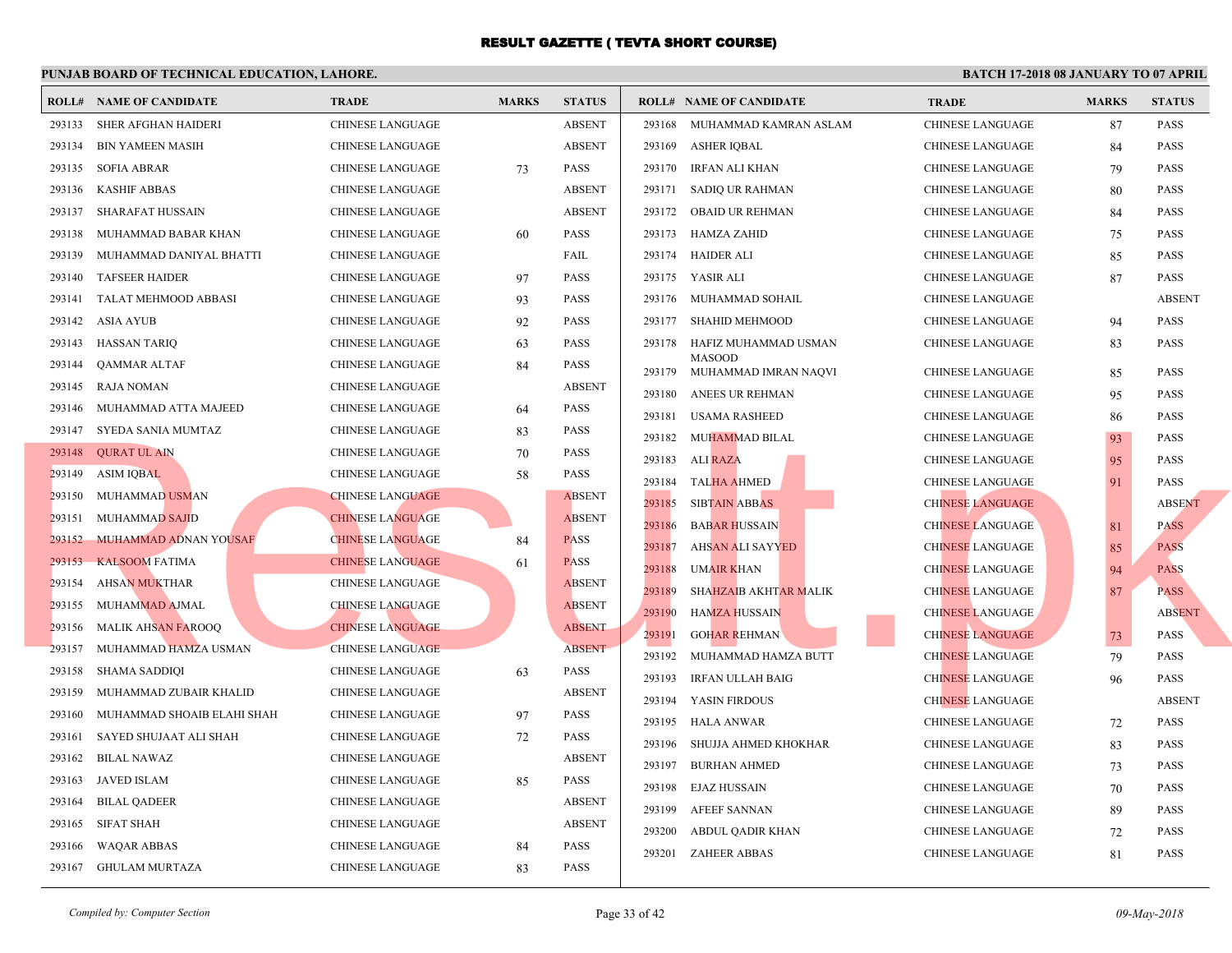|        | <b>ROLL# NAME OF CANDIDATE</b> | <b>TRADE</b>            | <b>MARKS</b> | <b>STATUS</b> |        | <b>ROLL# NAME OF CANDIDATE</b>               | <b>TRA</b>  |
|--------|--------------------------------|-------------------------|--------------|---------------|--------|----------------------------------------------|-------------|
| 293202 | MUHAMMAD FAHAD                 | <b>CHINESE LANGUAGE</b> | 72           | PASS          | 293237 | MUHAMMAD SHAKEEL                             | <b>CHIN</b> |
| 293203 | <b>ANBREEN KOUSAR</b>          | CHINESE LANGUAGE        | 90           | <b>PASS</b>   | 293238 | MUHAMMAD ISMAEEL                             | <b>CHIN</b> |
| 293204 | <b>AKBER ALI</b>               | CHINESE LANGUAGE        | 73           | <b>PASS</b>   | 293239 | SYED BILAL KAZMI                             | <b>CHIN</b> |
| 293205 | <b>NAGINA RAHIM</b>            | CHINESE LANGUAGE        | 85           | <b>PASS</b>   | 293240 | <b>AFTAB NAJAF</b>                           | <b>CHIN</b> |
| 293206 | WAJID ABBAS                    | <b>CHINESE LANGUAGE</b> |              | FAIL          | 293241 | NADIR KHAN                                   | <b>CHIN</b> |
| 293207 | <b>ABDUL GHAFOOR</b>           | CHINESE LANGUAGE        | 58           | <b>PASS</b>   | 293242 | AMMAR NASEEM                                 | <b>CHIN</b> |
| 293208 | <b>ROZI ALI</b>                | <b>CHINESE LANGUAGE</b> |              | <b>ABSENT</b> | 293243 | <b>QIRAT WAHEED</b>                          | <b>CHIN</b> |
| 293209 | <b>JUNAID HUSSAIN</b>          | <b>CHINESE LANGUAGE</b> |              | <b>ABSENT</b> | 293244 | <b>MARYAM BIBI</b>                           | <b>CHIN</b> |
| 293210 | UBAIDA FATIMA                  | CHINESE LANGUAGE        | 85           | <b>PASS</b>   | 293245 | MUHAMMAD RIAZ KHAN                           | <b>CHIN</b> |
| 293211 | AFZAL AZAM                     | <b>CHINESE LANGUAGE</b> | 57           | <b>PASS</b>   | 293246 | <b>GHALIB ALI KHAN NIAZI</b>                 | <b>CHIN</b> |
|        | 293212 MUHAMMAD ALI AHSAN      | CHINESE LANGUAGE        | 70           | <b>PASS</b>   | 293247 | WAQAR JAVEED                                 | <b>CHIN</b> |
| 293213 | SHAHRUKH KHAN                  | CHINESE LANGUAGE        | 68           | <b>PASS</b>   | 293248 | SAJAWAL KHAN                                 | <b>CHIN</b> |
|        | 293214 IRFAN ALI               | CHINESE LANGUAGE        | 46           | <b>PASS</b>   | 293249 | MARYAM MALIK                                 | <b>CHIN</b> |
|        | 293215 HANAN ALI               | CHINESE LANGUAGE        | 62           | <b>PASS</b>   | 293250 | MARYAM RIAZ                                  | <b>CHIN</b> |
|        | 293216 HASNAT ALI              | CHINESE LANGUAGE        | 86           | <b>PASS</b>   | 293251 | <b>SOFIA BIBI</b>                            | <b>CHIN</b> |
|        | 293217 HAMID ALAM              | CHINESE LANGUAGE        | 83           | <b>PASS</b>   | 293252 | ALI HASSAN KHAN                              | <b>CHIN</b> |
| 293218 | RAJA ZULQARNAIN KHALID         | CHINESE LANGUAGE        |              | <b>ABSENT</b> | 293253 | <b>SARMAD ABBASI</b>                         | <b>CHIN</b> |
| 293219 | <b>IFTIKHAR HUSSAIN</b>        | <b>CHINESE LANGUAGE</b> |              | <b>FAIL</b>   | 293254 | <b>USAMA ANS MAVIA</b>                       | <b>CHIN</b> |
| 293220 | <b>ABDULLAH TARIQ</b>          | <b>CHINESE LANGUAGE</b> | 59           | <b>PASS</b>   | 293255 | MUHAMMAD MUTEEB RAJA                         | <b>CHIN</b> |
| 293221 | MUHAMMAD HAMZA                 | <b>CHINESE LANGUAGE</b> |              | FAIL          | 293256 | <b>MOHSAN ABBAS</b>                          | <b>CHIN</b> |
| 293222 | <b>ADNAN SAYAB</b>             | <b>CHINESE LANGUAGE</b> |              | <b>FAIL</b>   | 293257 | <b>SHAHID KHAN</b>                           | <b>CHIN</b> |
| 293223 | <b>WAQAS AHMED</b>             | CHINESE LANGUAGE        | 58           | <b>PASS</b>   | 293258 | <b>HAMZA ZAKHEER ABBASI</b>                  | <b>CHIN</b> |
| 293224 | TALHA FARRUKH                  | <b>CHINESE LANGUAGE</b> | 57           | <b>PASS</b>   | 293259 | <b>FAZAL KARIM</b>                           | <b>CHIN</b> |
| 293225 | <b>USAMA FARRUKH</b>           | <b>CHINESE LANGUAGE</b> | 86           | <b>PASS</b>   | 293260 | <b>ZEESHAN AHMED</b>                         | <b>CHIN</b> |
| 293226 | <b>JUNAID ALI SINGAY</b>       | <b>CHINESE LANGUAGE</b> |              | <b>ABSENT</b> | 293261 | MUHAMMAD WAQAS ALI KHAN                      | <b>CHIN</b> |
| 293227 | MUHAMMAD MUZAMMIL BASHEER      | <b>CHINESE LANGUAGE</b> |              | <b>ABSENT</b> | 293262 | MUHAMMAD ATAULLAH                            | <b>CHIN</b> |
| 293228 | MUHAMMAD WAQAS KHAN            | CHINESE LANGUAGE        |              | <b>ABSENT</b> | 293263 | MAZHAR LATIF                                 | <b>CHIN</b> |
| 293229 | <b>AHMAD HASSAN</b>            | CHINESE LANGUAGE        |              | <b>ABSENT</b> | 293264 | MUHAMMAD AMMAD AZHAR                         | <b>CHIN</b> |
| 293230 | NAUMAN KHALID                  | CHINESE LANGUAGE        | 66           | <b>PASS</b>   | 293265 | <b>AMMIR NAZAR</b>                           | <b>CHIN</b> |
| 293231 | <b>SAJID HUSSAIN</b>           | CHINESE LANGUAGE        | 69           | <b>PASS</b>   | 293266 | HABIB                                        | <b>CHIN</b> |
| 293232 | <b>WASEEM ABBAS</b>            | CHINESE LANGUAGE        | 56           | PASS          |        | 293267 MUHAMMAD RASHID HANIF                 | CHIN.       |
| 293233 | ATTA UR REHMAN                 | CHINESE LANGUAGE        | 56           | PASS          |        | <b>GOVT. COLLEGE OF TECHNOLOGY, , TAXILA</b> |             |
| 293234 | <b>SHAKEEL SHAHZAD</b>         | <b>CHINESE LANGUAGE</b> |              | FAIL          |        | 293268 MUHAMMAD NAEEM                        | CHIN.       |
| 293235 | <b>ABDUL HANAN</b>             | CHINESE LANGUAGE        | 66           | <b>PASS</b>   | 293269 | <b>SAJJAD AMEER</b>                          | <b>CHIN</b> |
|        | 293236 ASIM UMER               | <b>CHINESE LANGUAGE</b> | 68           | <b>PASS</b>   |        | 293270 MUHAMMAD ABDUL REHMAN                 | <b>CHIN</b> |
|        |                                |                         |              |               |        |                                              |             |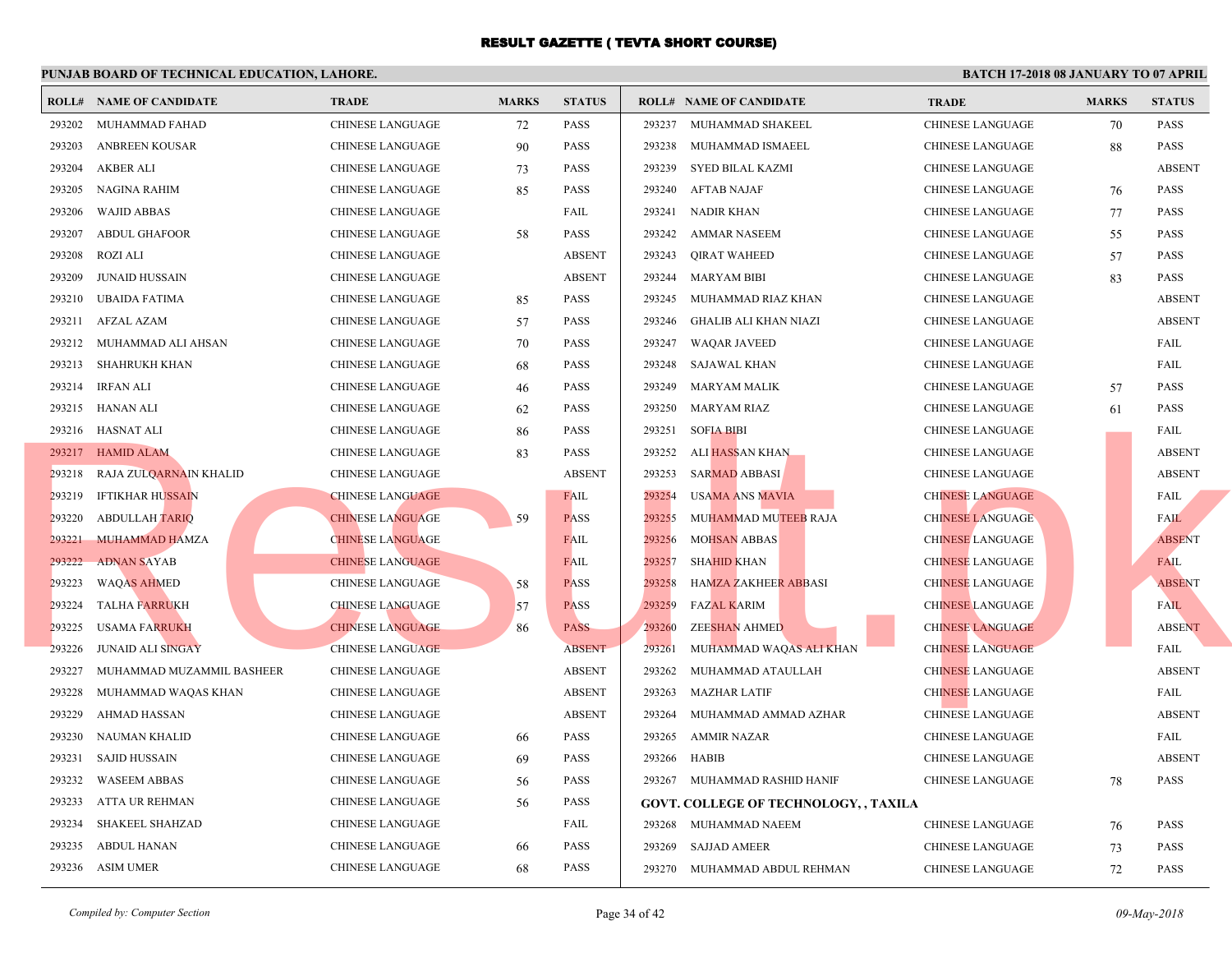|        | <b>ROLL# NAME OF CANDIDATE</b> | <b>TRADE</b>            | <b>MARKS</b> | <b>STATUS</b> |                | <b>ROLL# NAME OF CANDIDATE</b>                  | <b>TRA</b>  |
|--------|--------------------------------|-------------------------|--------------|---------------|----------------|-------------------------------------------------|-------------|
| 293271 | AHMAD NAWAZ KHAN               | <b>CHINESE LANGUAGE</b> | 88           | <b>PASS</b>   | 293306         | MUHAMMAD SHAHZAIB                               | <b>CHIN</b> |
| 293272 | MUHAMMAD ABDULLAH              | CHINESE LANGUAGE        | 79           | <b>PASS</b>   | 293307         | MUDASSIR HUSSAIN                                | <b>CHIN</b> |
| 293273 | MUHAMMAD ISLAM                 | CHINESE LANGUAGE        | 77           | <b>PASS</b>   | 293308         | ZAHOOR KHAN                                     | <b>CHIN</b> |
| 293274 | <b>SYED NOMAN BIN HAMID</b>    | <b>CHINESE LANGUAGE</b> | 74           | <b>PASS</b>   | 293309         | PARSA MOAZZAM                                   | <b>CHIN</b> |
| 293275 | ABID SALAM FAROOQI             | CHINESE LANGUAGE        | 71           | <b>PASS</b>   | 293310         | MEERA RIAZ                                      | <b>CHIN</b> |
| 293276 | ASAAD SALAM FAROOQI            | CHINESE LANGUAGE        | 72           | <b>PASS</b>   | 293311         | SHUAIB KHAN                                     | <b>CHIN</b> |
| 293277 | HAFIZ ZAREK MAQSOOD            | CHINESE LANGUAGE        | 76           | <b>PASS</b>   | 293312         | <b>TARIQ MEHMOOD</b>                            | <b>CHIN</b> |
| 293278 | FARAZ NABI JAMIL               | <b>CHINESE LANGUAGE</b> | 79           | <b>PASS</b>   | 293313         | MUHAMMAD USAMA                                  | <b>CHIN</b> |
| 293279 | ALI HASAN                      | <b>CHINESE LANGUAGE</b> | 87           | <b>PASS</b>   | 293314         | ANIB UL GHANI BUTT                              | <b>CHIN</b> |
| 293280 | <b>MUDASSIR IQBAL</b>          | <b>CHINESE LANGUAGE</b> |              | <b>ABSENT</b> | 293315         | QAISAR NAEEM                                    | <b>CHIN</b> |
| 293281 | AHMED KHALIL                   | <b>CHINESE LANGUAGE</b> | 79           | <b>PASS</b>   | 293316         | RAQYIA BEGUM                                    | <b>CHIN</b> |
| 293282 | MUHAMMAD SHOAIB RAFIQ          | <b>CHINESE LANGUAGE</b> | 81           | <b>PASS</b>   |                | 293317 MUHAMMAD SARIM KHAN                      | <b>CHIN</b> |
| 293283 | ARSLAN IBRAHIM                 | CHINESE LANGUAGE        | 75           | <b>PASS</b>   | 293318         | MUHAMMAD SALEEM KHAN                            | <b>CHIN</b> |
| 293284 | <b>TAYYAB AFTAB</b>            | CHINESE LANGUAGE        | 65           | PASS          | 293319         | ZAMIR HUSSAIN                                   | <b>CHIN</b> |
| 293285 | <b>MARYAM BIBI</b>             | CHINESE LANGUAGE        | 99           | <b>PASS</b>   | 293320         | <b>BABAR SHAHZAD</b>                            | <b>CHIN</b> |
|        | 293286 TASSAWER IQBAL          | CHINESE LANGUAGE        | 79           | <b>PASS</b>   | 293321         | MUHAMMAD WARIS ZAIB                             | <b>CHIN</b> |
| 293287 | <b>LARAIB SALEEM</b>           | <b>CHINESE LANGUAGE</b> | 100          | <b>PASS</b>   | 293322         | <b>RAJA GHAZI IMAM</b>                          | <b>CHIN</b> |
| 293288 | <b>ADEEL TOUFAIL</b>           | <b>CHINESE LANGUAGE</b> | 80           | <b>PASS</b>   | 293323         | MUSHAYYED MUHAMMAD ALI                          | <b>CHIN</b> |
| 293289 | <b>AMMAR AHMAD</b>             | <b>CHINESE LANGUAGE</b> |              | <b>ABSENT</b> | 293324         | <b>KHAN</b><br>MUHAMMAD HAMZA                   | <b>CHIN</b> |
| 293290 | <b>AMIR RAZA</b>               | <b>CHINESE LANGUAGE</b> | 89           | <b>PASS</b>   | 293325         | <b>LUQMAN ARIF</b>                              | <b>CHIN</b> |
| 293291 | <b>MUHAMMAD HASSAN NAQI</b>    | <b>CHINESE LANGUAGE</b> | 79           | <b>PASS</b>   | 293326         | <b>ABID HAFEEZ</b>                              | <b>CHIN</b> |
| 293292 | MUHAMMAD AZAM KHAN             | CHINESE LANGUAGE        | 78           | <b>PASS</b>   | 293327         | MUHAMMAD TALHA IFTIKHAR                         | <b>CHIN</b> |
| 293293 | <b>SOBIA ANDLEEB</b>           | <b>CHINESE LANGUAGE</b> | 98           | <b>PASS</b>   | 293328         | <b>ASIM KHAN</b>                                | <b>CHIN</b> |
| 293294 | <b>SHERZAD AHMED</b>           | <b>CHINESE LANGUAGE</b> | 78           | <b>PASS</b>   | 293329         | <b>UMER SHEHZAD</b>                             | <b>CHIN</b> |
| 293295 | <b>ABU BAKAR ASHRAF</b>        | <b>CHINESE LANGUAGE</b> | 82           | <b>PASS</b>   | 293330         | <b>UMAIR FAYYAZ</b>                             | <b>CHIN</b> |
| 293296 | <b>SHAHEER IBETHAJ</b>         | <b>CHINESE LANGUAGE</b> | 70           | PASS          | 293331         | TANVIR AKHTAR MUGHAL                            | <b>CHIN</b> |
| 293297 | <b>ISMAIL KHAN</b>             | <b>CHINESE LANGUAGE</b> |              | <b>ABSENT</b> | 293332         | <b>BILAL AHMED</b>                              | <b>CHIN</b> |
| 293298 | UMM E FARWA                    | <b>CHINESE LANGUAGE</b> | 95           | <b>PASS</b>   | 293333         | TALAT RASHID                                    | <b>CHIN</b> |
| 293299 | MUHAMMAD RAFFAY FARRUKH        | CHINESE LANGUAGE        | 67           | <b>PASS</b>   | 293334         | TALHA NAEEM BUTT                                | <b>CHIN</b> |
| 293300 | MUHAMMAD TAYYAB                | CHINESE LANGUAGE        | 78           | <b>PASS</b>   |                | 293335 HAFIZ MUHAMMAD WAQAS SALEEM              | <b>CHIN</b> |
| 293301 | ALI MURTAZA                    | CHINESE LANGUAGE        | 78           | PASS          |                | <b>GOVERNMENT TECHNICAL TRAINING INSTITUTE,</b> |             |
| 293302 | MUHAMMAD AWAIS                 | <b>CHINESE LANGUAGE</b> | 69           | <b>PASS</b>   | <b>SAHIWAL</b> |                                                 |             |
| 293303 | MUHAMMAD HUMAYUN               | CHINESE LANGUAGE        | 77           | <b>PASS</b>   |                | 293336 MUHAMMAD ZOHAIB AFZAL                    | <b>CHIN</b> |
| 293304 | <b>SHARJEEL WAQAS</b>          | <b>CHINESE LANGUAGE</b> | 67           | <b>PASS</b>   | 293337         | HAFIZ MUHAMMAD ZUBAIR ARSHAD                    | <b>CHIN</b> |
|        | 293305 RAJA AFAQ               | <b>CHINESE LANGUAGE</b> | 69           | <b>PASS</b>   |                | 293338 MUHAMMAD MOHSIN                          | <b>CHIN</b> |
|        |                                |                         |              |               |                |                                                 |             |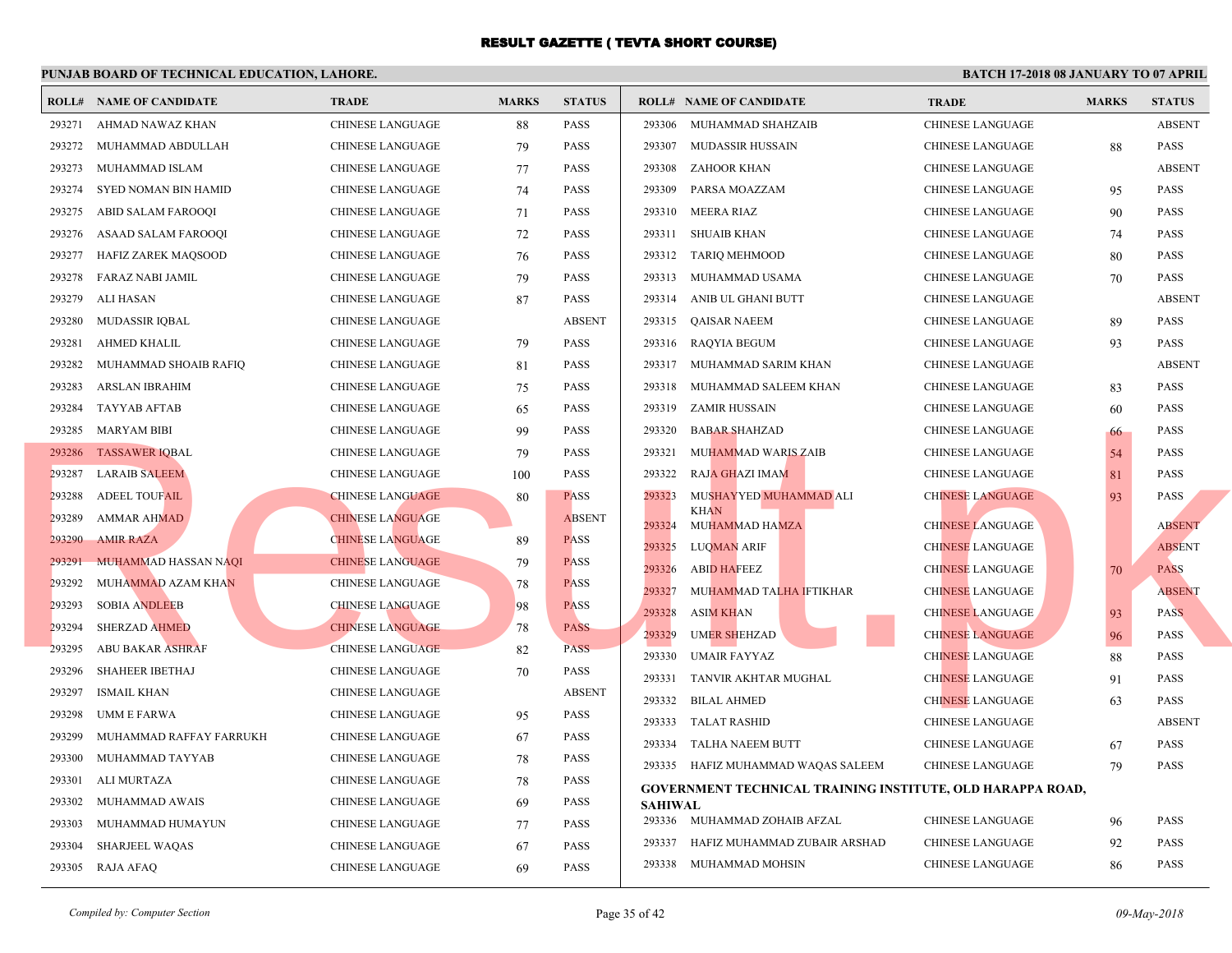|        | <b>ROLL# NAME OF CANDIDATE</b> | <b>TRADE</b>            | <b>MARKS</b> | <b>STATUS</b> |        | <b>ROLL# NAME OF CANDIDATE</b> | <b>TRA</b>  |
|--------|--------------------------------|-------------------------|--------------|---------------|--------|--------------------------------|-------------|
| 293339 | MUHAMMAD ZEESHAN KASHIF        | <b>CHINESE LANGUAGE</b> | 95           | <b>PASS</b>   |        | 293374 ZUBAIR MASEH            | <b>CHIN</b> |
| 293340 | <b>DAWOOD FAREED</b>           | CHINESE LANGUAGE        | 95           | <b>PASS</b>   |        | 293375 ALI KHALID              | <b>CHIN</b> |
| 293341 | MEMOONA MASOOD                 | CHINESE LANGUAGE        | 70           | <b>PASS</b>   | 293376 | MUHAMMAD ZARGHAM ASLAM         | <b>CHIN</b> |
| 293342 | MUHAMMAD DAWOOD KHALID         | CHINESE LANGUAGE        | 95           | <b>PASS</b>   |        | 293377 MUHAMMAD WAQAS          | <b>CHIN</b> |
| 293343 | WAHAB AHMED SABRI              | <b>CHINESE LANGUAGE</b> | 73           | <b>PASS</b>   |        | 293378 ALI RAZA                | <b>CHIN</b> |
| 293344 | HINA HASSAN                    | CHINESE LANGUAGE        | 80           | <b>PASS</b>   | 293379 | MUHAMMAD ZAKI HASSAN KHAN      | <b>CHIN</b> |
| 293345 | MUHAMMAD BILAL GHANI           | <b>CHINESE LANGUAGE</b> | 97           | <b>PASS</b>   | 293380 | SAQLAIN MUJTABA                | <b>CHIN</b> |
| 293346 | ABID ALI                       | <b>CHINESE LANGUAGE</b> | 94           | <b>PASS</b>   | 293381 | MUHAMMAD HUSSAIN MURTAZA       | <b>CHIN</b> |
| 293347 | <b>NAEEB ALAM</b>              | <b>CHINESE LANGUAGE</b> |              | <b>ABSENT</b> | 293382 | WAQAS MUKHTAR                  | <b>CHIN</b> |
| 293348 | MUHAMMAD ZESHAN HAMEED         | <b>CHINESE LANGUAGE</b> | 68           | <b>PASS</b>   | 293383 | MUHAMMAD TAHIR GHAFFARI        | <b>CHIN</b> |
| 293349 | MUHAMMAD HAMZA RASHEED         | <b>CHINESE LANGUAGE</b> | 88           | <b>PASS</b>   | 293384 | MUHAMMAD USAMA ANSAR           | <b>CHIN</b> |
| 293350 | YASIR ALI                      | CHINESE LANGUAGE        | 95           | <b>PASS</b>   | 293385 | ALI NOUMAN                     | <b>CHIN</b> |
| 293351 | MUHAMMAD AWAIS                 | CHINESE LANGUAGE        | 69           | <b>PASS</b>   | 293386 | MUHAMMAD IMRAN                 | <b>CHIN</b> |
| 293352 | MUHAMMAD USAMA TARIQ           | CHINESE LANGUAGE        | 93           | <b>PASS</b>   | 293387 | MUHAMMAD HANZALA               | <b>CHIN</b> |
| 293353 | ABU BAKAR ALI KHALID           | CHINESE LANGUAGE        | 93           | <b>PASS</b>   | 293388 | MUHAMMAD USMAN LATIF           | <b>CHIN</b> |
|        | 293354 MUHAMMAD SARFRAZ        | CHINESE LANGUAGE        | 84           | <b>PASS</b>   | 293389 | <b>HASSAN BASHIR</b>           | <b>CHIN</b> |
| 293355 | HAFIZ USMAN ANWAR              | CHINESE LANGUAGE        | 79           | <b>PASS</b>   | 293390 | <b>ABDUL WAHAB</b>             | <b>CHIN</b> |
| 293356 | <b>GHULAM FARID</b>            | <b>CHINESE LANGUAGE</b> | 59           | <b>PASS</b>   | 293391 | <b>MIAN ZAHOOR ELAHI</b>       | <b>CHIN</b> |
| 293357 | <b>MUHAMMAD USMAN</b>          | <b>CHINESE LANGUAGE</b> | 75           | <b>PASS</b>   | 293392 | MUHAMMAD WAQAS SALEEM          | <b>CHIN</b> |
| 293358 | <b>UMAR HAYAT</b>              | <b>CHINESE LANGUAGE</b> | 77           | <b>PASS</b>   | 293393 | MUHAMMAD ZAHEER AKHTER CH      | <b>CHIN</b> |
| 293359 | <b>MUHAMMAD FAISAL</b>         | <b>CHINESE LANGUAGE</b> | 69           | <b>PASS</b>   | 293394 | SHAHERYAR HUSSAIN SHERAZI      | <b>CHIN</b> |
| 293360 | <b>RANA ASMT ULLAH</b>         | CHINESE LANGUAGE        | 60           | <b>PASS</b>   | 293395 | <b>MUHAMMAD IMRAN</b>          | <b>CHIN</b> |
| 293361 | <b>FAISAL JAVED</b>            | <b>CHINESE LANGUAGE</b> | 94           | <b>PASS</b>   | 293396 | <b>UMAR ISHFAQ</b>             | <b>CHIN</b> |
| 293362 | <b>NOUMAN NAZIR</b>            | <b>CHINESE LANGUAGE</b> | 72           | <b>PASS</b>   | 293397 | <b>MUHAMMAD ZAIN</b>           | <b>CHIN</b> |
| 293363 | MUHAMMAD AHMAD MASOOD          | <b>CHINESE LANGUAGE</b> | 87           | <b>PASS</b>   | 293398 | MUHAMMAD ZUBAIR EJAZ           | <b>CHIN</b> |
| 293364 | <b>SAQIB JAVED</b>             | CHINESE LANGUAGE        | 61           | <b>PASS</b>   | 293399 | NEHAN NAEEM                    | <b>CHIN</b> |
| 293365 | MUHAMMAD ASAD                  | CHINESE LANGUAGE        | 61           | <b>PASS</b>   | 293400 | ALI NAWAZ                      | <b>CHIN</b> |
| 293366 | ARFA MASOOD                    | CHINESE LANGUAGE        | 70           | <b>PASS</b>   | 293401 | MUHAMMAD UMAIR                 | <b>CHIN</b> |
| 293367 | MUHAMMAD UMAR                  | CHINESE LANGUAGE        | 92           | <b>PASS</b>   | 293402 | NOOR MUHAMMAD                  | <b>CHIN</b> |
| 293368 | MOAYID ALI ZAIDI               | CHINESE LANGUAGE        | 95           | <b>PASS</b>   | 293403 | PARVEEZ ABBASS                 | <b>CHIN</b> |
| 293369 | <b>USMAN TARIQ</b>             | CHINESE LANGUAGE        | 96           | <b>PASS</b>   | 293404 | <b>SAQIB SERFARAZ</b>          | <b>CHIN</b> |
| 293370 | <b>TOUSEEF ABBAS</b>           | CHINESE LANGUAGE        | 92           | <b>PASS</b>   | 293405 | MUHAMMAD TAIMOOR MUKHTAR       | <b>CHIN</b> |
| 293371 | <b>ASIA SHAHEEN</b>            | <b>CHINESE LANGUAGE</b> | 72           | <b>PASS</b>   | 293406 | MUHAMMAD SHAFIQ                | <b>CHIN</b> |
| 293372 | SADAQAT ALI                    | CHINESE LANGUAGE        | 60           | PASS          | 293407 | IHTSHAM ARSHAD BHATTI          | <b>CHIN</b> |
|        | 293373 MUHAMMAD NUMAN ASHRAF   | CHINESE LANGUAGE        | 80           | <b>PASS</b>   | 293408 | ASAD ALI                       | <b>CHIN</b> |
|        |                                |                         |              |               |        |                                |             |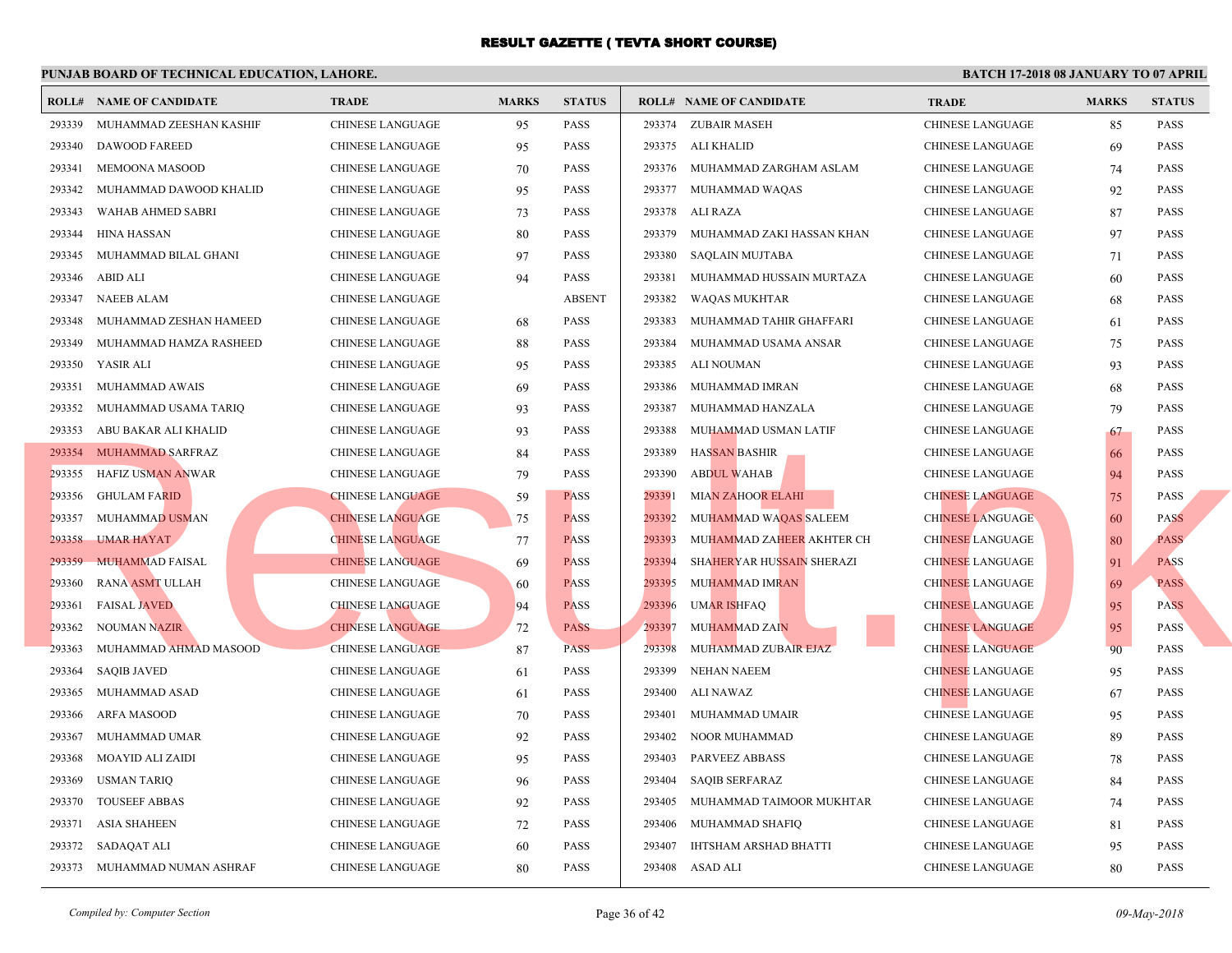|        | <b>ROLL# NAME OF CANDIDATE</b> | <b>TRADE</b>            | <b>MARKS</b> | <b>STATUS</b> |        | <b>ROLL# NAME OF CANDIDATE</b>                 | <b>TRA</b>  |
|--------|--------------------------------|-------------------------|--------------|---------------|--------|------------------------------------------------|-------------|
| 293409 | MUHAMMAD USMAN JALAL           | <b>CHINESE LANGUAGE</b> | 63           | <b>PASS</b>   |        | 293444 TAHIR NAVEED MEHMOOD                    | <b>CHIN</b> |
| 293410 | MUFTI FAIZAN UD DIN HAIDER     | CHINESE LANGUAGE        | 66           | <b>PASS</b>   |        | <b>GOVERNMENT COLLEGE OF TECHNOLOGY, PAF R</b> |             |
|        | 293411 SAQIB ALI               | <b>CHINESE LANGUAGE</b> |              | <b>ABSENT</b> |        | 293445 MUTIYA TUN NABI                         | <b>CHIN</b> |
|        | 293412 FAISAL MUKHTAR          | CHINESE LANGUAGE        | 75           | PASS          |        | 293446 TASKEEN ZAHRA                           | <b>CHIN</b> |
|        | 293413 ALLAH DITTA             | CHINESE LANGUAGE        | 95           | <b>PASS</b>   | 293447 | SABA IQBAL                                     | <b>CHIN</b> |
| 293414 | MUHAMMAD FAISAL AYUB           | CHINESE LANGUAGE        | 84           | <b>PASS</b>   | 293448 | ASMA SADAF                                     | <b>CHIN</b> |
| 293415 | REHMAN ATTA                    | <b>CHINESE LANGUAGE</b> | 94           | <b>PASS</b>   | 293449 | ALIA NASEEM                                    | <b>CHIN</b> |
| 293416 | <b>HASSAN RASOOL</b>           | <b>CHINESE LANGUAGE</b> | 96           | <b>PASS</b>   | 293450 | MUHAMMAD ARSHAD RAZA                           | <b>CHIN</b> |
| 293417 | ABDUL WAHAB                    | <b>CHINESE LANGUAGE</b> | 94           | <b>PASS</b>   | 293451 | SHERAZ AHMAD                                   | <b>CHIN</b> |
| 293418 | MUHAMMAD AZEEM                 | <b>CHINESE LANGUAGE</b> | 96           | <b>PASS</b>   | 293452 | MIAN TALHA NAEEM                               | <b>CHIN</b> |
| 293419 | ALI MUZAMMAL                   | <b>CHINESE LANGUAGE</b> | 90           | PASS          | 293453 | MEHMOOD HASSAN                                 | <b>CHIN</b> |
| 293420 | MUHAMMAD UMER SHAHZAD KHAN     | CHINESE LANGUAGE        | 92           | <b>PASS</b>   | 293454 | HAMMAD HAIDER                                  | <b>CHIN</b> |
| 293421 | <b>FARAZ FAROOQ</b>            | CHINESE LANGUAGE        | 92           | <b>PASS</b>   | 293455 | MUHAMMAD RAMZAN                                | <b>CHIN</b> |
| 293422 | AZHAR ALI                      | CHINESE LANGUAGE        | 63           | <b>PASS</b>   | 293456 | ABDUL HANNAN YOUNIS                            | <b>CHIN</b> |
| 293423 | ZAEEM UZ ZAMAN                 | CHINESE LANGUAGE        | 77           | <b>PASS</b>   | 293457 | MUHAMMAD RIZWAN                                | <b>CHIN</b> |
|        | 293424 MUHAMMAD ADEEL          | CHINESE LANGUAGE        | 69           | <b>PASS</b>   | 293458 | <b>ABDULLAH KHALID</b>                         | <b>CHIN</b> |
| 293425 | <b>QAMAR FAREED</b>            | CHINESE LANGUAGE        | 94           | <b>PASS</b>   | 293459 | <b>MUHAMMAD TAYYAB</b>                         | <b>CHIN</b> |
| 293426 | <b>SHAHID RIAZ</b>             | <b>CHINESE LANGUAGE</b> | 93           | <b>PASS</b>   | 293460 | NAQEEB ULLAH                                   | <b>CHIN</b> |
| 293427 | <b>HAMZA JIBRAN</b>            | <b>CHINESE LANGUAGE</b> | 63           | <b>PASS</b>   | 293461 | MUHAMMAD ARSLAN SIKANDER                       | <b>CHIN</b> |
| 293428 | ZAHID ALI                      | <b>CHINESE LANGUAGE</b> | 89           | <b>PASS</b>   | 293462 | HAFIZ MUHAMMAD NOUMAN                          | <b>CHIN</b> |
| 293429 | <b>MUHAMMAD SOHAIL ASHRAF</b>  | <b>CHINESE LANGUAGE</b> | 61           | <b>PASS</b>   | 293463 | MUHAMMAD IRFAN RASHID                          | <b>CHIN</b> |
| 293430 | <b>AMMAD UD DIN</b>            | <b>CHINESE LANGUAGE</b> | 68           | <b>PASS</b>   | 293464 | MUHAMMAD GHUFRAN FAROOQ                        | <b>CHIN</b> |
| 293431 | <b>SHAZIA PERVEEN</b>          | <b>CHINESE LANGUAGE</b> | 68           | <b>PASS</b>   | 293465 | <b>AMIR HAYAT</b>                              | <b>CHIN</b> |
| 293432 | <b>NAVEED ASGHAR</b>           | <b>CHINESE LANGUAGE</b> | 65           | <b>PASS</b>   | 293466 | UMAR DARAZ KHAN                                | <b>CHIN</b> |
| 293433 | AHMAD KHAWAR SHAHZAD           | <b>CHINESE LANGUAGE</b> | 94           | <b>PASS</b>   | 293467 | <b>SHAHROZE NADEEM</b>                         | <b>CHIN</b> |
| 293434 | MUHAMMAD ISHTIAQ               | <b>CHINESE LANGUAGE</b> | 96           | <b>PASS</b>   | 293468 | <b>FAISAL SARWAR</b>                           | <b>CHIN</b> |
| 293435 | AFTAB AHMAD                    | <b>CHINESE LANGUAGE</b> | 73           | <b>PASS</b>   | 293469 | MUHAMMAD UMAR ZAHEER                           | <b>CHIN</b> |
| 293436 | USAMA RAHEEL                   | CHINESE LANGUAGE        |              | <b>ABSENT</b> |        | 293470 OMAR AHMAD                              | <b>CHIN</b> |
| 293437 | ALI ADIL                       | CHINESE LANGUAGE        | 61           | <b>PASS</b>   |        | 293471 MUHAMMAD PERVAIZ                        | <b>CHIN</b> |
| 293438 | TAHIR RASHEED RASHID           | CHINESE LANGUAGE        | 84           | <b>PASS</b>   |        | 293472 ZAIN UL ABIDEEN                         | <b>CHIN</b> |
| 293439 | ABBAS HUSSAIN                  | CHINESE LANGUAGE        | 80           | <b>PASS</b>   |        | 293473 MUHAMMAD ALTAF                          | <b>CHIN</b> |
| 293440 | <b>ARFAN AKRAM</b>             | CHINESE LANGUAGE        | 62           | <b>PASS</b>   |        | 293474 TALHA ZUBAIR                            | <b>CHIN</b> |
| 293441 | ZEESHAN AFZAL                  | CHINESE LANGUAGE        | 91           | <b>PASS</b>   |        | 293475 MUHAMMAD ZUBAIR MAHMOOD                 | <b>CHIN</b> |
| 293442 | MUHAMMAD TARIQ HAMID           | <b>CHINESE LANGUAGE</b> |              | <b>ABSENT</b> | 293476 | MUHAMMAD FARHAN                                | <b>CHIN</b> |
|        | 293443 ZULFIQAR JAHANGIR       | CHINESE LANGUAGE        |              | <b>ABSENT</b> |        | 293477 MUHAMMAD TUSEEF GHOURI                  | <b>CHIN</b> |
|        |                                |                         |              |               |        |                                                |             |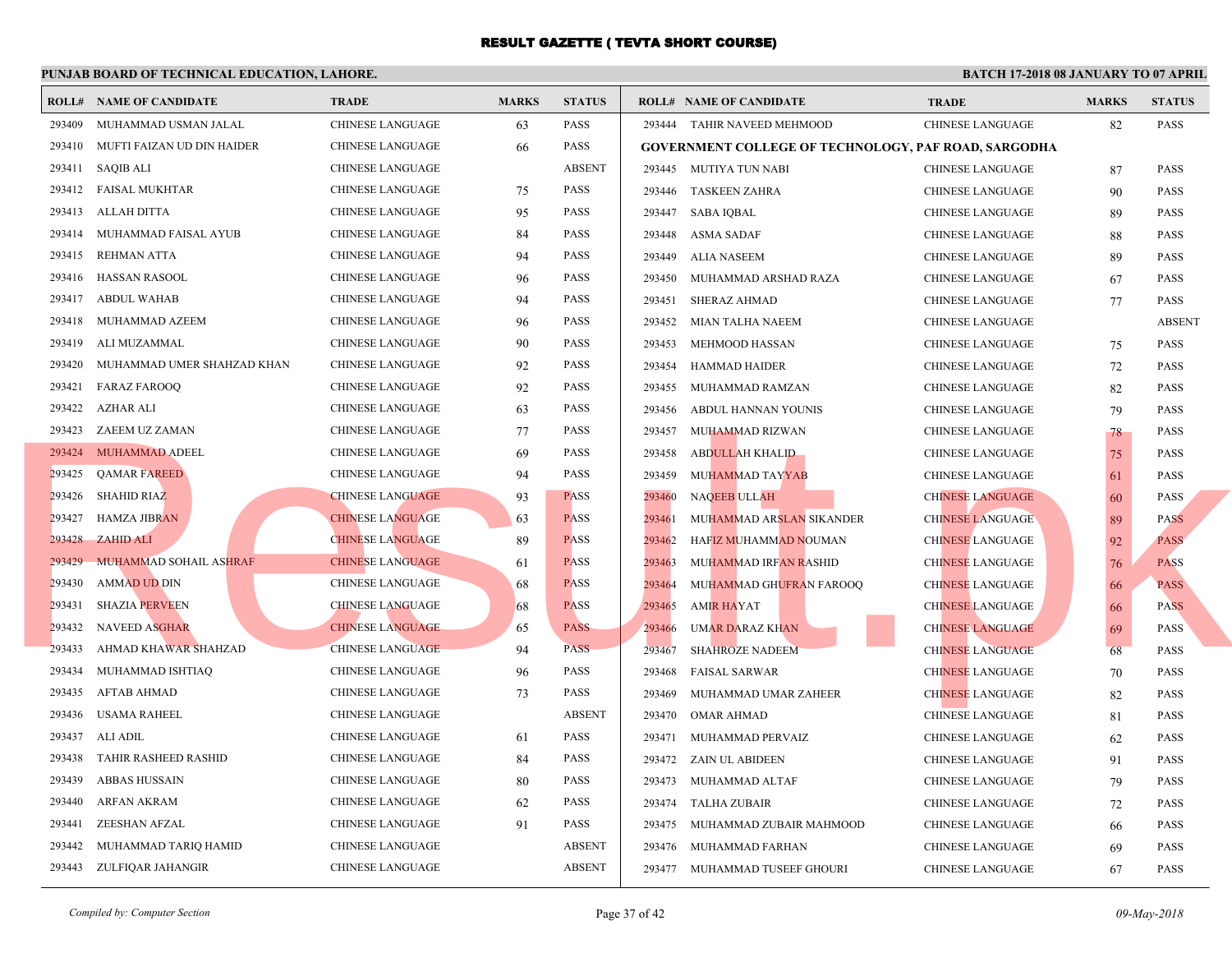|        | <b>ROLL# NAME OF CANDIDATE</b>        | <b>TRADE</b>            | <b>MARKS</b> | <b>STATUS</b> |                    | <b>ROLL# NAME OF CANDIDATE</b>                  | <b>TRA</b>  |
|--------|---------------------------------------|-------------------------|--------------|---------------|--------------------|-------------------------------------------------|-------------|
| 293478 | MUHAMMAD AKBAR ALES ANAM              | <b>CHINESE LANGUAGE</b> | 76           | <b>PASS</b>   |                    | 293512 USAMA AKRAM                              | <b>CHIN</b> |
| 293479 | <b>IOBAL</b><br>MUBASHIR AZIZ         | CHINESE LANGUAGE        | 60           | <b>PASS</b>   |                    | 293513 AMBER SALIM                              | <b>CHIN</b> |
| 293480 | RANA MUHAMMAD ARIF                    | CHINESE LANGUAGE        | 64           | <b>PASS</b>   |                    | 293514 CHAND SULTANA                            | <b>CHIN</b> |
| 293481 | <b>AUN ABBAS</b>                      | CHINESE LANGUAGE        | 61           | <b>PASS</b>   | 293515             | AHSAN IMTIAZ                                    | <b>CHIN</b> |
| 293482 | MUHAMMAD MUZAFFAR ALI                 | CHINESE LANGUAGE        | 75           | <b>PASS</b>   |                    | 293516 SAMI ULLAH                               | <b>CHIN</b> |
|        | HAKAM                                 |                         |              |               |                    | 293517 MUHAMMAD ANAS                            | <b>CHIN</b> |
| 293483 | MUHAMMAD AKMAL                        | CHINESE LANGUAGE        | 66           | <b>PASS</b>   | 293518             | MUZAMMAL MEHMOOD                                | <b>CHIN</b> |
| 293484 | BILAL KHAN                            | CHINESE LANGUAGE        | 60           | <b>PASS</b>   | 293519             | RASHID AHMAD                                    | <b>CHIN</b> |
| 293485 | NOOR UL HUDA                          | CHINESE LANGUAGE        |              | <b>ABSENT</b> | 293520             | MUHAMMAD SHEHRYAR                               | <b>CHIN</b> |
| 293486 | MUHAMMAD SOBAN ARSHAD                 | CHINESE LANGUAGE        | 65           | <b>PASS</b>   | 293521             | <b>SHAHID MAHMOOD</b>                           | <b>CHIN</b> |
| 293487 | ALI RAZA                              | CHINESE LANGUAGE        | 65           | <b>PASS</b>   | 293522             | HAJI MUHAMMAD MUNEEB                            | <b>CHIN</b> |
| 293488 | <b>WASEEM ABBAS</b>                   | CHINESE LANGUAGE        | 64           | <b>PASS</b>   | 293523             | <b>BABAR JAMSHED</b>                            | <b>CHIN</b> |
| 293489 | QASIM ASLAM                           | <b>CHINESE LANGUAGE</b> | 63           | <b>PASS</b>   | 293524             | <b>TARIQ MEHMOOD</b>                            | <b>CHIN</b> |
| 293490 | KHALID MAHMOOD                        | CHINESE LANGUAGE        |              | <b>ABSENT</b> | 293525             | MUHAMMAD HASSAN MUJTABA                         | <b>CHIN</b> |
| 293491 | MUHAMMAD MATIULLAH                    | <b>CHINESE LANGUAGE</b> |              | <b>ABSENT</b> | 293526             | MUHAMMAD ZOHAIR                                 | <b>CHIN</b> |
| 293492 | MUHAMMAD AWAIS AHMAD                  | CHINESE LANGUAGE        |              | <b>ABSENT</b> | 293527             | <b>USAMA AHMED</b>                              | <b>CHIN</b> |
| 293493 | <b>MOAZUM NAWAZ</b>                   | CHINESE LANGUAGE        | 54           | <b>PASS</b>   | 293528             | <b>UMAR FAROOQ</b>                              | <b>CHIN</b> |
| 293494 | MUHAMMAD AAMIR TASAWAR                | <b>CHINESE LANGUAGE</b> |              | <b>ABSENT</b> | 293529             | <b>SHAKEEL AHMED</b>                            | <b>CHIN</b> |
| 293495 | MUHAMMAD EHSAN                        | <b>CHINESE LANGUAGE</b> | 77           | <b>PASS</b>   | 293530             | <b>ASIF ALI</b>                                 | <b>CHIN</b> |
| 293496 | MUHAMMAD HASEEB                       | <b>CHINESE LANGUAGE</b> | 71           | <b>PASS</b>   | 293531             | MUHAMMAD SALEEM AHMAD                           | <b>CHIN</b> |
| 293497 | MUHAMMAD USMAN URF HAIDER             | <b>CHINESE LANGUAGE</b> | 79           | <b>PASS</b>   | 293532             | <b>WAQAS ISMAEEL</b>                            | <b>CHIN</b> |
| 293498 | <b>ALI</b><br>MUHAMMAD UMAR UL HASSAN | CHINESE LANGUAGE        | 71           | <b>PASS</b>   | 293533             | TARIQ AYYUB KHAN                                | <b>CHIN</b> |
| 293499 | MUHAMMAD SHEHR YAR ASHRAF             | <b>CHINESE LANGUAGE</b> | 73           | <b>PASS</b>   | 293534             | ZAIN ALI RAZA                                   | <b>CHIN</b> |
| 293500 | MUHAMMAD ABDULLAH                     | <b>CHINESE LANGUAGE</b> | 74           | <b>PASS</b>   | 293535             | <b>SULEMAN RAHMAT</b>                           | <b>CHIN</b> |
| 293501 | FAHEEM ABBAS ZAHID KHAN               | <b>CHINESE LANGUAGE</b> | 68           | <b>PASS</b>   | 293536             | KHURRAM SHAHZAD                                 | <b>CHIN</b> |
| 293502 | MUHAMMAD SHAHBAZ                      | <b>CHINESE LANGUAGE</b> | 72           | <b>PASS</b>   | 293537             | GHULAM QUTAB                                    | <b>CHIN</b> |
| 293503 | MUHAMMAD JUNAID KHALIL                | <b>CHINESE LANGUAGE</b> | 90           | <b>PASS</b>   | 293538             | RAI SHERAZ MUSHTAQ                              | <b>CHIN</b> |
| 293504 | HAFIZ ALI RAZA                        | CHINESE LANGUAGE        | 77           | <b>PASS</b>   | 293539             | MUHAMMAD JAVED SIDDIQUE                         | <b>CHIN</b> |
| 293505 | <b>HASSAN MEHMOOD</b>                 | CHINESE LANGUAGE        | 82           | <b>PASS</b>   | 293540             | MUHAMMAD BILAL                                  | <b>CHIN</b> |
| 293506 | ABU BAKAR TARIQ                       | CHINESE LANGUAGE        | 81           | <b>PASS</b>   | 293541             | FAQEER HUSSAIN                                  | <b>CHIN</b> |
| 293507 | HAIDER ALI                            | CHINESE LANGUAGE        | 67           | <b>PASS</b>   | 293542             | <b>GHAZANFAR ABBAS</b>                          | <b>CHIN</b> |
| 293508 | <b>BILAWAL ALI</b>                    | CHINESE LANGUAGE        | 67           | <b>PASS</b>   | 293543             | MUHAMMAD NAEEM                                  | <b>CHIN</b> |
| 293509 | MUHAMMAD FAIZAN                       | CHINESE LANGUAGE        | 65           | PASS          |                    | 293544 MUHAMMAD FAHEEM                          | <b>CHIN</b> |
| 293510 | ASAD ALI                              | CHINESE LANGUAGE        | 62           | <b>PASS</b>   |                    | <b>GOVERNMENT TECHNICAL TRAINING INSTITUTE,</b> |             |
|        | 293511 IRFAN ULLAH                    | <b>CHINESE LANGUAGE</b> | 68           | <b>PASS</b>   | <b>SHEIKHUPURA</b> |                                                 |             |
|        |                                       |                         |              |               |                    |                                                 |             |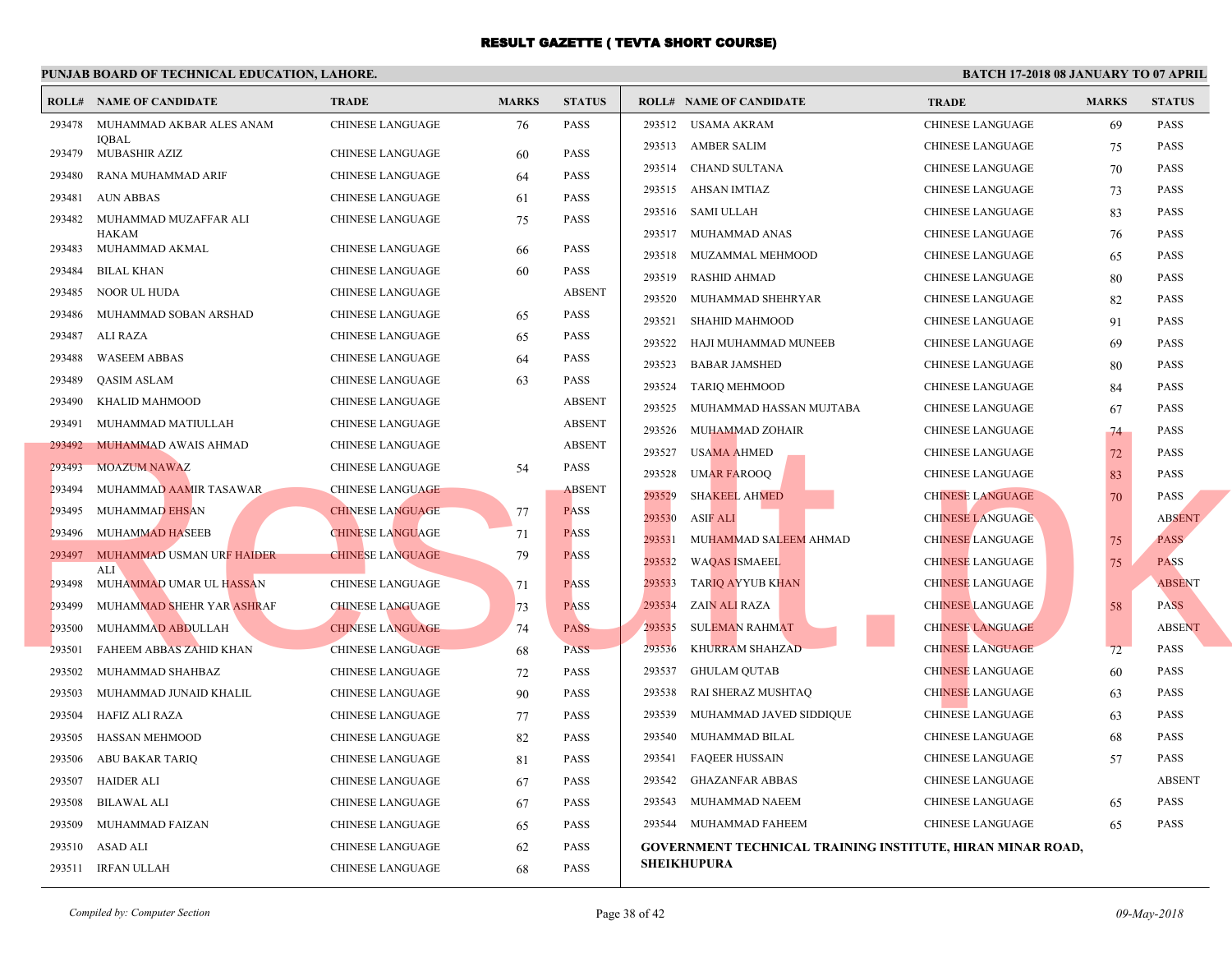|        | <b>ROLL# NAME OF CANDIDATE</b>  | <b>TRADE</b>            | <b>MARKS</b> | <b>STATUS</b> |        | <b>ROLL# NAME OF CANDIDATE</b> | <b>TRA</b>  |
|--------|---------------------------------|-------------------------|--------------|---------------|--------|--------------------------------|-------------|
| 293545 | AMIR SHAHZAD                    | CHINESE LANGUAGE        | 94           | <b>PASS</b>   | 293579 | RANA QAMAR HUSSAIN             | <b>CHIN</b> |
| 293546 | ISLAM HASSAN                    | CHINESE LANGUAGE        | 92           | <b>PASS</b>   | 293580 | MUHAMMAD JEHAN ZAIB ASGHAR     | <b>CHIN</b> |
| 293547 | MUHAMMAD USMAN                  | CHINESE LANGUAGE        | 87           | <b>PASS</b>   | 293581 | MUHAMMAD ALI ARIYAN MIRZA      | <b>CHIN</b> |
| 293548 | MUHAMMAD FAIZAN                 | CHINESE LANGUAGE        | 94           | <b>PASS</b>   | 293582 | MUHAMMAD ANAS                  | <b>CHIN</b> |
| 293549 | <b>JAMSHAID ABBAS</b>           | CHINESE LANGUAGE        | 92           | <b>PASS</b>   | 293583 | MUHAMMAD ALI RAZA              | <b>CHIN</b> |
| 293550 | <b>ABDUL BASIT</b>              | <b>CHINESE LANGUAGE</b> | 91           | <b>PASS</b>   | 293584 | MUHAMMAD TARIQ                 | <b>CHIN</b> |
| 293551 | MUHAMMAD DANISH MUNIR           | CHINESE LANGUAGE        | 92           | <b>PASS</b>   | 293585 | MUHAMMAD NAUMAN AMIN           | <b>CHIN</b> |
| 293552 | JUNAID ALI                      | <b>CHINESE LANGUAGE</b> | 87           | <b>PASS</b>   | 293586 | ZULFIQAR ALI                   | <b>CHIN</b> |
| 293553 | <b>REHMAN MANWER</b>            | <b>CHINESE LANGUAGE</b> | 90           | <b>PASS</b>   | 293587 | MUHAMMAD WASEEM                | <b>CHIN</b> |
| 293554 | UMER JAMAL                      | CHINESE LANGUAGE        | 86           | <b>PASS</b>   | 293588 | MUHAMMAD WASEEM                | <b>CHIN</b> |
| 293555 | <b>FAIZ NADEEM</b>              | CHINESE LANGUAGE        | 88           | <b>PASS</b>   | 293589 | <b>ASIA BANO</b>               | <b>CHIN</b> |
| 293556 | <b>SAMREEN AYESHA</b>           | <b>CHINESE LANGUAGE</b> | 91           | <b>PASS</b>   | 293590 | ALI HASSAN                     | <b>CHIN</b> |
| 293557 | MUHAMMAD KHUBAIB                | <b>CHINESE LANGUAGE</b> | 85           | <b>PASS</b>   | 293591 | NASIR ALI                      | <b>CHIN</b> |
| 293558 | <b>UMAIR AMJAD</b>              | CHINESE LANGUAGE        | 85           | <b>PASS</b>   | 293592 | AZIZ UR RAHMAN                 | <b>CHIN</b> |
| 293559 | MUSTANSAR RAZA                  | CHINESE LANGUAGE        | 90           | <b>PASS</b>   | 293593 | ASHFAQ LAL DIN                 | <b>CHIN</b> |
| 293560 | <b>FARHAN KHAN</b>              | <b>CHINESE LANGUAGE</b> | 87           | <b>PASS</b>   | 293594 | MUHAMMAD BILAL                 | <b>CHIN</b> |
| 293561 | <b>FAHAD HAROON</b>             | CHINESE LANGUAGE        |              | <b>ABSENT</b> | 293595 | MUHAMMAD ARSLAN RAZA           | <b>CHIN</b> |
| 293562 | <b>AHSAN IBRAHAIM</b>           | <b>CHINESE LANGUAGE</b> | 95           | <b>PASS</b>   | 293596 | <b>FARHAT UL AIN</b>           | <b>CHIN</b> |
| 293563 | <b>MUHAMMAD BILAL</b>           | <b>CHINESE LANGUAGE</b> | 94           | <b>PASS</b>   | 293597 | <b>SAMINA KHNWAL</b>           | <b>CHIN</b> |
| 293564 | <b>FAHID AKBAR</b>              | <b>CHINESE LANGUAGE</b> | 91           | <b>PASS</b>   | 293598 | <b>ABRAR ZULFIQAR</b>          | <b>CHIN</b> |
| 293565 | <b>DANISH ALI</b>               | <b>CHINESE LANGUAGE</b> |              | <b>ABSENT</b> | 293599 | <b>SARFRAZ AHMAD</b>           | <b>CHIN</b> |
| 293566 | <b>ALI RAZA</b>                 | CHINESE LANGUAGE        | 88           | <b>PASS</b>   | 293600 | <b>MAH NOOR FATMA</b>          | <b>CHIN</b> |
| 293567 | <b>AHSAN JAVED</b>              | <b>CHINESE LANGUAGE</b> | 87           | <b>PASS</b>   | 293601 | MUHAMMAD SHOAIB SALEEM         | <b>CHIN</b> |
| 293568 | <b>GULSHAN JAHANGIR</b>         | <b>CHINESE LANGUAGE</b> | 95           | <b>PASS</b>   | 293602 | <b>HUZAIFA NAZAM</b>           | <b>CHIN</b> |
| 293569 | MUHAMMAD WAQAS IQBAL            | <b>CHINESE LANGUAGE</b> | 90           | <b>PASS</b>   | 293603 | MUHAMMAD AZHAR                 | <b>CHIN</b> |
| 293570 | <b>SHAHID MEHMOOD</b>           | CHINESE LANGUAGE        | 86           | <b>PASS</b>   | 293604 | SAFA RANI                      | <b>CHIN</b> |
| 293571 | ZUBAIDA ANWAR                   | CHINESE LANGUAGE        | 87           | <b>PASS</b>   | 293605 | MUHAMMAD TAYUB KHAN            | <b>CHIN</b> |
| 293572 | <b>SOHAIL RAZA</b>              | CHINESE LANGUAGE        | 74           | <b>PASS</b>   | 293606 | SYED FARHAN ALI                | <b>CHIN</b> |
| 293573 | SYED MUHAMMAD BAZIGH RAZA       | CHINESE LANGUAGE        | 74           | <b>PASS</b>   | 293607 | MUHAMMAD SALMAN                | <b>CHIN</b> |
| 293574 | <b>BUKHARI</b><br>KHALID FAROOQ | <b>CHINESE LANGUAGE</b> | 91           | PASS          | 293608 | <b>BILAL AHMED</b>             | <b>CHIN</b> |
| 293575 | HAMMAD HASSAN                   | CHINESE LANGUAGE        | 89           | <b>PASS</b>   | 293609 | GULFAM JABBAR                  | <b>CHIN</b> |
| 293576 | QASIM ALI                       | <b>CHINESE LANGUAGE</b> |              | <b>ABSENT</b> | 293610 | GHULAM MOHAYYODIN              | CHIN.       |
| 293577 | UMAR SHAHZAD                    | <b>CHINESE LANGUAGE</b> |              | <b>ABSENT</b> | 293611 | NADEEM AHMAD                   | <b>CHIN</b> |
| 293578 | ARSLAN JAMSHAID                 | <b>CHINESE LANGUAGE</b> | 88           | <b>PASS</b>   | 293612 | RANA MUHAMMAD FAZEEL           | <b>CHIN</b> |
|        |                                 |                         |              |               |        | 293613 WAJID NAEEM             | <b>CHIN</b> |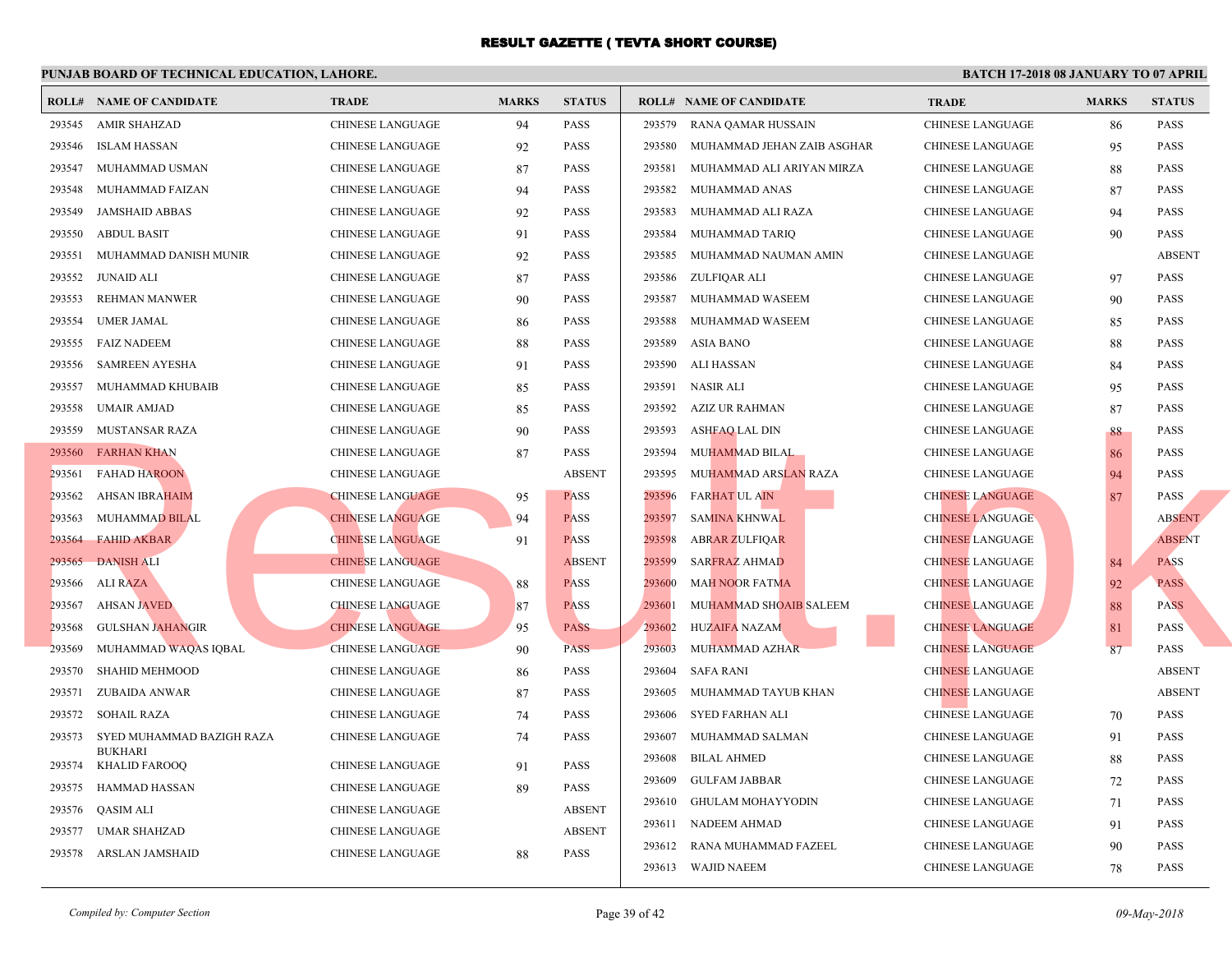|        | <b>ROLL# NAME OF CANDIDATE</b> | <b>TRADE</b>            | <b>MARKS</b> | <b>STATUS</b> |        | <b>ROLL# NAME OF CANDIDATE</b>                   | <b>TRA</b>  |
|--------|--------------------------------|-------------------------|--------------|---------------|--------|--------------------------------------------------|-------------|
|        | 293614 MUHAMMAD NADEEM SABIR   | CHINESE LANGUAGE        | 82           | PASS          | 293649 | MUHAMMAD ASHRAF                                  | <b>CHIN</b> |
|        | 293615 ASAD ALI                | CHINESE LANGUAGE        | 70           | <b>PASS</b>   | 293650 | <b>JUNAID GULZAR</b>                             | <b>CHIN</b> |
| 293616 | SANIA HANIF                    | CHINESE LANGUAGE        | 86           | <b>PASS</b>   | 293651 | MUHAMMAD BURHAN MEHMOOD                          | <b>CHIN</b> |
| 293617 | ZEESHAN AHMAD                  | <b>CHINESE LANGUAGE</b> | 89           | <b>PASS</b>   | 293652 | SYED ZAHID HUSSAIN SHAH                          | <b>CHIN</b> |
| 293618 | <b>KASHIF SHARIF</b>           | CHINESE LANGUAGE        | 69           | <b>PASS</b>   | 293653 | <b>GHULAM ABBAS</b>                              | <b>CHIN</b> |
| 293619 | AYESHA ILYAS                   | CHINESE LANGUAGE        | 90           | <b>PASS</b>   | 293654 | MUHAMMAD AZAM                                    | <b>CHIN</b> |
| 293620 | MAUZAM ALI                     | <b>CHINESE LANGUAGE</b> | 83           | <b>PASS</b>   | 293655 | AHMAD KARIM                                      | <b>CHIN</b> |
| 293621 | ALI RAZA                       | <b>CHINESE LANGUAGE</b> | 87           | <b>PASS</b>   | 293656 | HASSAN IJAZ KHAN SHERWANI                        | <b>CHIN</b> |
| 293622 | <b>SAMI ULLAH</b>              | <b>CHINESE LANGUAGE</b> | 65           | <b>PASS</b>   | 293657 | ASAD MEHMOOD                                     | <b>CHIN</b> |
| 293623 | ASAD IMRAN                     | <b>CHINESE LANGUAGE</b> | 82           | <b>PASS</b>   | 293658 | MUHAMMAD NABEEL                                  | <b>CHIN</b> |
| 293624 | <b>UMAR SHAFIQ</b>             | <b>CHINESE LANGUAGE</b> | 87           | <b>PASS</b>   | 293659 | <b>MUJAHID HUSSAIN</b>                           | <b>CHIN</b> |
| 293625 | MEHBOOB SHAHJHAN               | CHINESE LANGUAGE        | 80           | <b>PASS</b>   | 293660 | HAFIZA AMMARA SHERWANI                           | <b>CHIN</b> |
| 293626 | MUHAMMAD ZAKRIA                | CHINESE LANGUAGE        | 81           | <b>PASS</b>   | 293661 | <b>FALAK SHER</b>                                | <b>CHIN</b> |
| 293627 | AZEEM ULLAH                    | <b>CHINESE LANGUAGE</b> | 89           | <b>PASS</b>   | 293662 | <b>SAAD SHAHZAD</b>                              | <b>CHIN</b> |
| 293628 | MUHAMMAD HABEEB ULLAH          | CHINESE LANGUAGE        | 85           | <b>PASS</b>   | 293663 | SHAHZAD AHMAD                                    | <b>CHIN</b> |
|        | 293629 SHAHZAD AHMAD           | CHINESE LANGUAGE        | 80           | <b>PASS</b>   | 293664 | <b>MUZZAMAL SAEED</b>                            | <b>CHIN</b> |
| 293630 | ALI RAZA                       | CHINESE LANGUAGE        | 91           | PASS          | 293665 | MUHAMMAD BILAL AZAM                              | <b>CHIN</b> |
| 293631 | <b>GHULAM MURTAZA</b>          | <b>CHINESE LANGUAGE</b> | 63           | <b>PASS</b>   | 293666 | <b>BILAL AHMAD</b>                               | <b>CHIN</b> |
| 293632 | <b>JASIM JABBAR</b>            | <b>CHINESE LANGUAGE</b> | 68           | <b>PASS</b>   | 293667 | <b>AHMED MANZOOR</b>                             | <b>CHIN</b> |
| 293633 | MUHAMMAD ATEEQUE               | <b>CHINESE LANGUAGE</b> | 86           | <b>PASS</b>   | 293668 | <b>MUHAMMAD MOHSIN</b>                           | <b>CHIN</b> |
| 293634 | <b>OSAMA KAMRAN</b>            | <b>CHINESE LANGUAGE</b> | 94           | <b>PASS</b>   | 293669 | KHURRAM KHURSHID                                 | <b>CHIN</b> |
| 293635 | TALHA MEHMOOD KHAN             | CHINESE LANGUAGE        | 91           | <b>PASS</b>   | 293670 | MUHAMMAD MUBASHAR                                | <b>CHIN</b> |
| 293636 | SYED MUHAMMAD TEHSEEN          | <b>CHINESE LANGUAGE</b> | 81           | <b>PASS</b>   | 293671 | MUHAMMAD ADEEL SAQIB                             | <b>CHIN</b> |
| 293637 | <b>SABA SAEED</b>              | <b>CHINESE LANGUAGE</b> | 81           | <b>PASS</b>   | 293672 | MUHAMMAD ATIF                                    | <b>CHIN</b> |
| 293638 | <b>GHAZANFAR ABBAS</b>         | <b>CHINESE LANGUAGE</b> | 79           | <b>PASS</b>   | 293673 | MUHAMMAD BAZIGH ALI                              | <b>CHIN</b> |
| 293639 | <b>NAZRA ZAFAR</b>             | <b>CHINESE LANGUAGE</b> | 93           | <b>PASS</b>   |        | 293674 MUHAMMAD AHSAN SHAHZAD                    | <b>CHIN</b> |
| 293640 | <b>CHAND AKBAR</b>             | <b>CHINESE LANGUAGE</b> | 85           | <b>PASS</b>   |        | <b>GOVT COLLEGE OF TECHNOLOGY, PARIS ROAD, S</b> |             |
| 293641 | <b>ABDUL JABBAR</b>            | CHINESE LANGUAGE        | 77           | <b>PASS</b>   |        | 293675 ZAIN ALI                                  | <b>CHIN</b> |
| 293642 | ATIF GULBAZ                    | CHINESE LANGUAGE        | 73           | <b>PASS</b>   | 293676 | HUMA ZULFIQAR                                    | <b>CHIN</b> |
| 293643 | UMAR DRAZ                      | CHINESE LANGUAGE        | 87           | <b>PASS</b>   |        | 293677 AZHAR ALI                                 | <b>CHIN</b> |
| 293644 | MUHAMMAD BANI AMEEN            | CHINESE LANGUAGE        | 94           | <b>PASS</b>   | 293678 | MUHAMMAD NADEEM                                  | <b>CHIN</b> |
| 293645 | SANWAL HAYAT                   | CHINESE LANGUAGE        | 63           | <b>PASS</b>   | 293679 | SYED MUHAMMAD ALI SHERAZI                        | <b>CHIN</b> |
| 293646 | <b>SAMAD HAMEED</b>            | CHINESE LANGUAGE        | 80           | <b>PASS</b>   | 293680 | ASIF SALEEM                                      | <b>CHIN</b> |
| 293647 | IQRA REHMAN                    | <b>CHINESE LANGUAGE</b> | 85           | PASS          | 293681 | ASIF ALI                                         | CHIN.       |
| 293648 | HAFIZA SABAHAT YASMEEN         | <b>CHINESE LANGUAGE</b> | 92           | <b>PASS</b>   | 293682 | MUHAMMAD FAHIM                                   | <b>CHIN</b> |
|        |                                |                         |              |               |        |                                                  |             |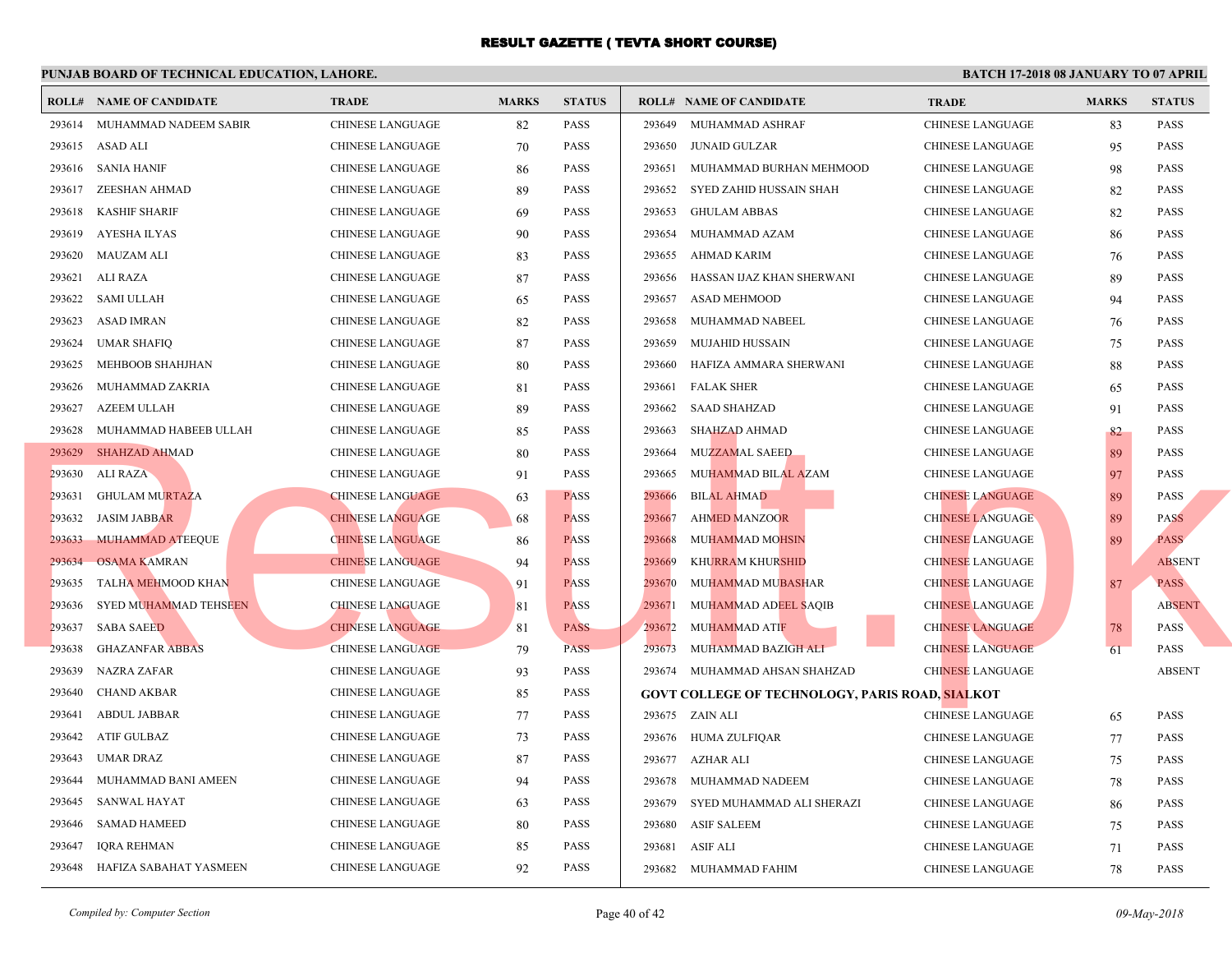|        | <b>ROLL# NAME OF CANDIDATE</b>          | <b>TRADE</b>            | <b>MARKS</b> | <b>STATUS</b> |        | <b>ROLL# NAME OF CANDIDATE</b> | <b>TRA</b>  |
|--------|-----------------------------------------|-------------------------|--------------|---------------|--------|--------------------------------|-------------|
| 293683 | TAHIR WAHEED BUTT                       | <b>CHINESE LANGUAGE</b> | 65           | PASS          |        | 293717 SYED ABDUL HANAN        | <b>CHIN</b> |
| 293684 | MUHAMMAD MUZAMIL ALI                    | <b>CHINESE LANGUAGE</b> | 65           | <b>PASS</b>   |        | 293718 ALI ZAIN                | <b>CHIN</b> |
| 293685 | <b>SUBHANI</b><br><b>FAISAL PERVAIZ</b> | CHINESE LANGUAGE        | 78           | <b>PASS</b>   | 293719 | <b>BABAR IMRAN</b>             | <b>CHIN</b> |
| 293686 | <b>NAEEN SHAHZAD</b>                    | <b>CHINESE LANGUAGE</b> | 72           | <b>PASS</b>   | 293720 | ALI JAVED                      | <b>CHIN</b> |
| 293687 | <b>HASSAN AFTAB</b>                     | <b>CHINESE LANGUAGE</b> | 72           | <b>PASS</b>   | 293721 | NADEEL HUSSAIN                 | <b>CHIN</b> |
| 293688 | KHALEEL AKHTAR                          | <b>CHINESE LANGUAGE</b> | 71           | <b>PASS</b>   | 293722 | ZUBAIR MUMTAZ                  | <b>CHIN</b> |
| 293689 | <b>USAMA</b>                            | <b>CHINESE LANGUAGE</b> | 77           | <b>PASS</b>   | 293723 | HAFIZ KHALID MEHMOOD           | <b>CHIN</b> |
| 293690 | MUHAMMAD ALI OSAMA                      | CHINESE LANGUAGE        | 75           | PASS          | 293724 | NOMAN IJAZ                     | <b>CHIN</b> |
| 293691 | <b>SAJJAD ASLAM</b>                     | CHINESE LANGUAGE        | 76           | <b>PASS</b>   | 293725 | <b>FARAZ BABAR</b>             | <b>CHIN</b> |
| 293692 | <b>NASIR HAMEED</b>                     | CHINESE LANGUAGE        | 72           | <b>PASS</b>   | 293726 | MUHAMMAD HAMZA NAZIR           | <b>CHIN</b> |
| 293693 | MIRZA HUSSNAIN                          | <b>CHINESE LANGUAGE</b> | 80           | <b>PASS</b>   | 293727 | SHARAFAT ALI                   | <b>CHIN</b> |
| 293694 | MUHAMMAD UMER                           | CHINESE LANGUAGE        | 65           | <b>PASS</b>   | 293728 | ALI RAZA                       | <b>CHIN</b> |
| 293695 | MUHAMMAD SHOAB                          | CHINESE LANGUAGE        | 62           | <b>PASS</b>   | 293729 | <b>FAIZ MEERAN</b>             | <b>CHIN</b> |
| 293696 | <b>SAAD NAWAZ</b>                       | <b>CHINESE LANGUAGE</b> | 67           | <b>PASS</b>   | 293730 | FAZAL UR REHMAN                | <b>CHIN</b> |
| 293697 | MUHAMMAD ALI                            | CHINESE LANGUAGE        | 62           | <b>PASS</b>   | 293731 | SYED ATHAR ALI SHAH            | <b>CHIN</b> |
| 293698 | <b>ZEESHAN ELAHI</b>                    | CHINESE LANGUAGE        | 65           | <b>PASS</b>   | 293732 | MUHAMMAD ZAMAN                 | <b>CHIN</b> |
| 293699 | M. ABU BAKAR SADDIQUE                   | CHINESE LANGUAGE        | 67           | <b>PASS</b>   | 293733 | MUHAMMAD UMAIR QAMAR           | <b>CHIN</b> |
| 293700 | <b>SAYED AAMIR ABBAS</b>                | <b>CHINESE LANGUAGE</b> | 71           | <b>PASS</b>   | 293734 | <b>SAMREEN ANJUM</b>           | <b>CHIN</b> |
| 293701 | <b>RANA ISRAR UL HAQ</b>                | <b>CHINESE LANGUAGE</b> | 75           | <b>PASS</b>   | 293735 | ASMA KIRAN                     | <b>CHIN</b> |
| 293702 | <b>TARIQ ALI</b>                        | <b>CHINESE LANGUAGE</b> | 74           | <b>PASS</b>   | 293736 | <b>TAQI RAZA BHATTI</b>        | <b>CHIN</b> |
| 293703 | OSAMA BIN KHALID                        | <b>CHINESE LANGUAGE</b> | 67           | <b>PASS</b>   | 293737 | <b>KAMRAN JAVED</b>            | <b>CHIN</b> |
| 293704 | <b>USAMA LATIF</b>                      | CHINESE LANGUAGE        | 65           | <b>PASS</b>   | 293738 | NAVEED RASOOL                  | <b>CHIN</b> |
| 293705 | <b>FARHAN BASHARAT</b>                  | <b>CHINESE LANGUAGE</b> | 59           | <b>PASS</b>   | 293739 | MUHAMMAD HABIB SHABBIR         | <b>CHIN</b> |
| 293706 | <b>ZOHAIB MUZAFFAR</b>                  | <b>CHINESE LANGUAGE</b> | 56           | <b>PASS</b>   | 293740 | <b>SALMAN HAIDER</b>           | <b>CHIN</b> |
| 293707 | SULEMAN ASLAM                           | CHINESE LANGUAGE        | 58           | <b>PASS</b>   | 293741 | <b>MUHAMMAD HAROON</b>         | <b>CHIN</b> |
| 293708 | <b>ABDUL SATTAR</b>                     | CHINESE LANGUAGE        | 63           | <b>PASS</b>   | 293742 | <b>RANA JUNAID ALI</b>         | <b>CHIN</b> |
| 293709 | <b>HANNAN RAFIQUE</b>                   | CHINESE LANGUAGE        | 69           | <b>PASS</b>   | 293743 | USAMA                          | <b>CHIN</b> |
| 293710 | ABU BAKAR MAJID                         | CHINESE LANGUAGE        | 70           | <b>PASS</b>   | 293744 | MUHAMMAD HUSSAIN SIDDIQUI      | <b>CHIN</b> |
| 293711 | <b>RIDA IQBAL</b>                       | CHINESE LANGUAGE        | 73           | <b>PASS</b>   | 293745 | AROOSA SHAHID                  | <b>CHIN</b> |
| 293712 | WAHAB AHMAD                             | CHINESE LANGUAGE        | 74           | <b>PASS</b>   | 293746 | AMEER HAMZA                    | <b>CHIN</b> |
| 293713 | ASAD AZHAR GONDEL                       | CHINESE LANGUAGE        | 68           | <b>PASS</b>   | 293747 | IQRA SIDDIQUE                  | <b>CHIN</b> |
| 293714 | <b>BILAL AHMAD</b>                      | CHINESE LANGUAGE        | 58           | <b>PASS</b>   | 293748 | GHULAM MURTAZA                 | <b>CHIN</b> |
| 293715 | <b>UMER FAROOQ</b>                      | CHINESE LANGUAGE        | 63           | PASS          | 293749 | MUHAMMAD AWAIS                 | <b>CHIN</b> |
|        | 293716 SHAHZAIB                         | <b>CHINESE LANGUAGE</b> | 65           | PASS          | 293750 | UMAR LIAQAT                    | <b>CHIN</b> |
|        |                                         |                         |              |               |        | 293751 SAJJAD AMEEN            | <b>CHIN</b> |